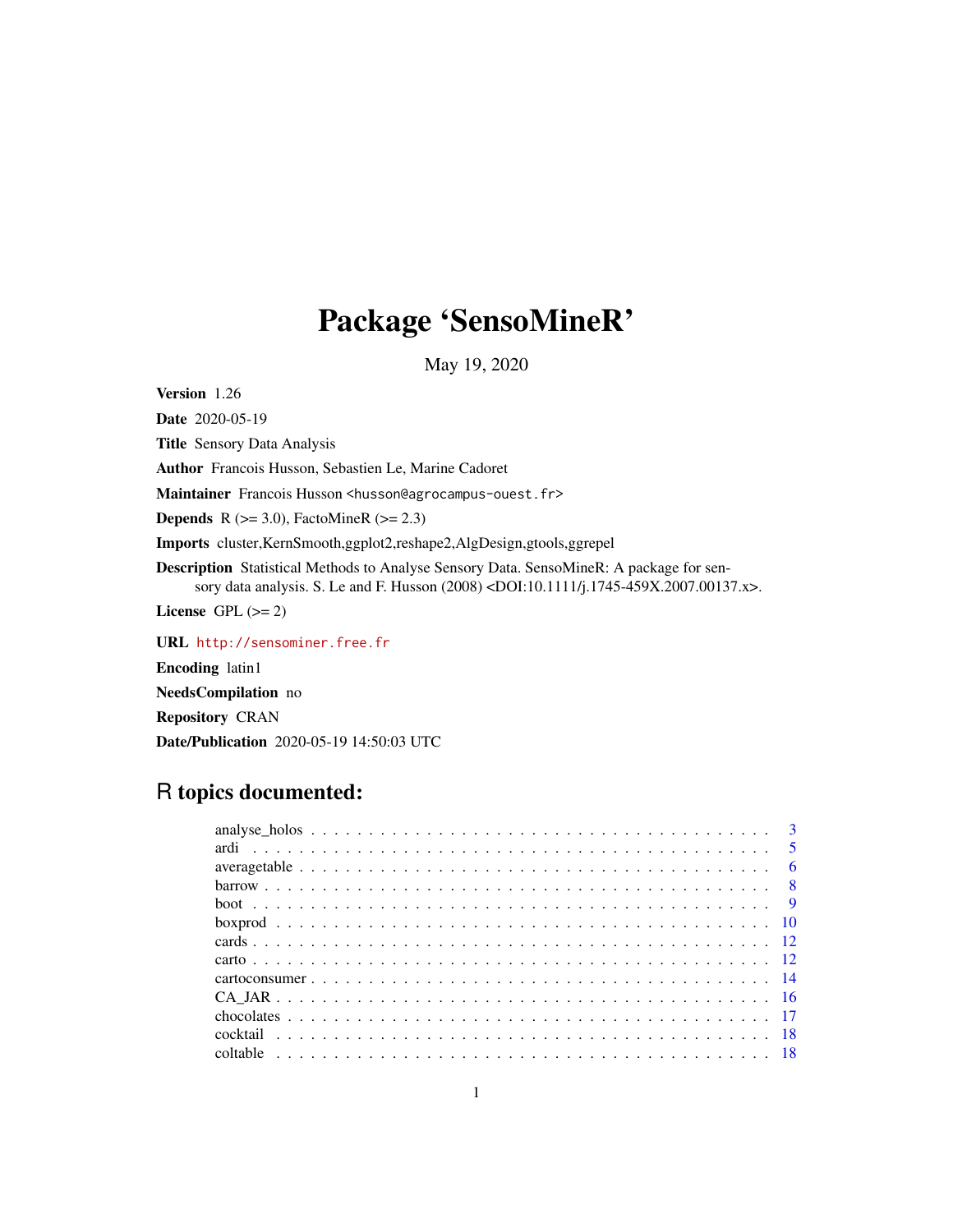|             | 20   |
|-------------|------|
|             | 21   |
|             | 22   |
|             | 24   |
|             | 27   |
|             | 28   |
|             | 29   |
|             | 30   |
|             | 32   |
|             | 33   |
|             | 35   |
|             | 37   |
|             | 38   |
|             | 39   |
|             | 40   |
|             | 41   |
|             | 41   |
|             | 42   |
|             | - 43 |
|             | -45  |
|             | 47   |
|             | 49   |
|             |      |
| JAR         | 50   |
|             | 51   |
|             | 52   |
|             | 54   |
|             | 55   |
|             | 56   |
|             | 57   |
|             | 57   |
|             | 58   |
|             | 59   |
|             | 61   |
|             |      |
|             |      |
|             |      |
|             | 71   |
|             | 71   |
|             | 72   |
| plot.fahst  | 73   |
| plot.fasnt  | 74   |
| plot.fast   | 76   |
| plot.IdMap  | 77   |
|             | 78   |
|             | 79   |
|             | 81   |
|             | 82   |
|             |      |
| print.fahst | 83   |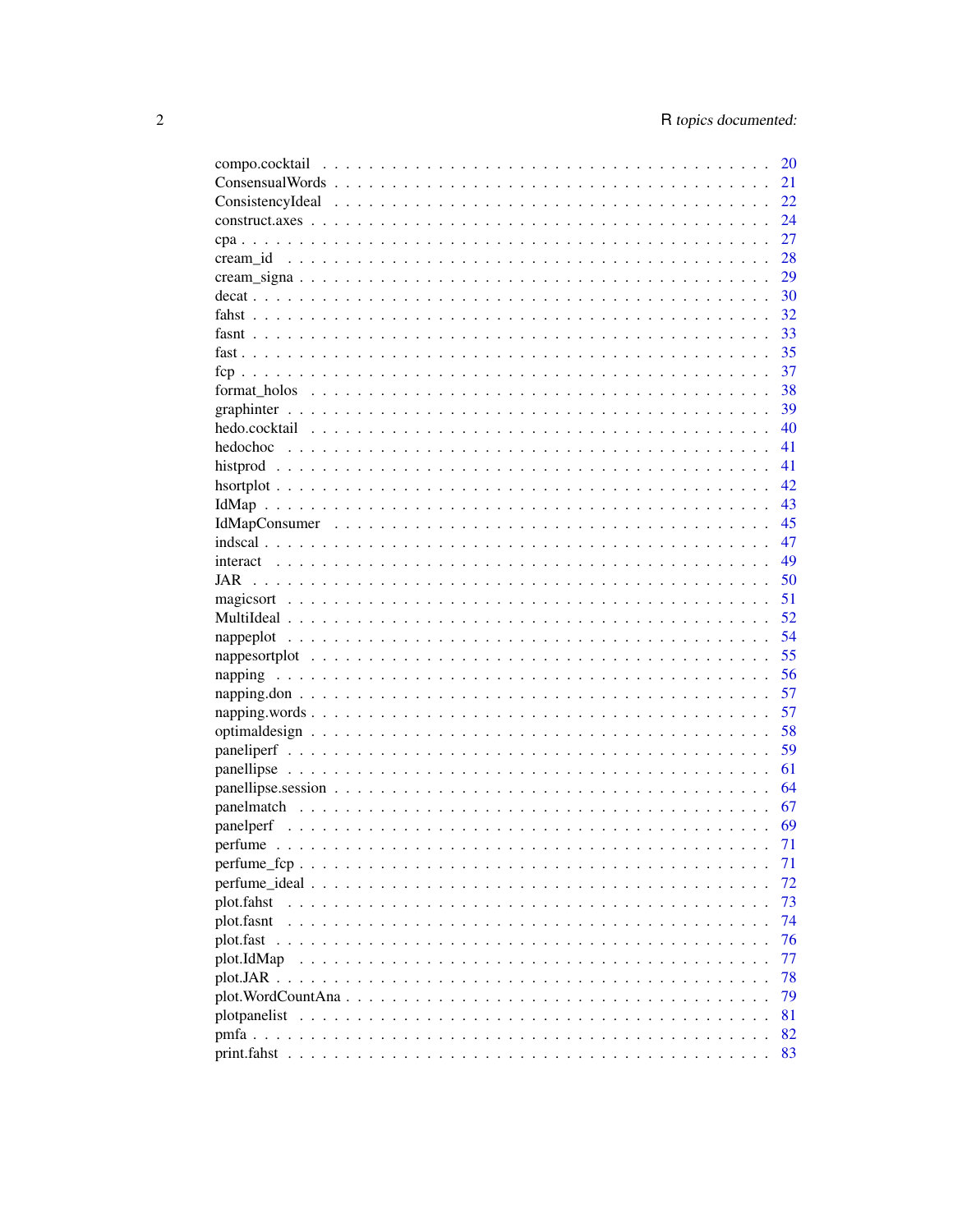<span id="page-2-0"></span>

| Index |                                                                 | 97 |
|-------|-----------------------------------------------------------------|----|
|       | WordCountAna experience in the contract of the contract of $94$ |    |
|       |                                                                 |    |
|       |                                                                 |    |
|       |                                                                 |    |
|       |                                                                 |    |
|       |                                                                 |    |
|       |                                                                 |    |
|       |                                                                 |    |
|       |                                                                 |    |
|       |                                                                 |    |
|       |                                                                 |    |
|       |                                                                 |    |
|       |                                                                 |    |
|       |                                                                 |    |

analyse\_holos *Analyse Holos data*

## Description

Provide numeric tools and graphical tools to analyse Holos data.

## Usage

```
analyse_holos(data, method, axes = c(1, 2), graph = TRUE, export.res = FALSE)
```

| data       | A list of object, as returned by the format_holos function.                                                                                                                                                                                                          |
|------------|----------------------------------------------------------------------------------------------------------------------------------------------------------------------------------------------------------------------------------------------------------------------|
| method     | A string corresponding to the holistic task realized by the subjects during the<br>experiment: "N" for Napping task, "S" for Sorting task, or "SN" for Sorted<br>Napping task.                                                                                       |
| axes       | A length 2 vector specifying the components of the factorial analysis to plot. By<br>default, the first two components are plotted.                                                                                                                                  |
| graph      | A boolean specifying if the graphical outputs of the factorial analysis should be<br>plotted or not. By default, graph = TRUE.                                                                                                                                       |
| export.res | A boolean specifying if all the graphical outputs should be exported in the work-<br>ing directory or not. By default, export.res = FALSE. NB: If method = $"N"$ ,<br>setting this argument to TRUE is the only way to access the individual cognitive<br>processes. |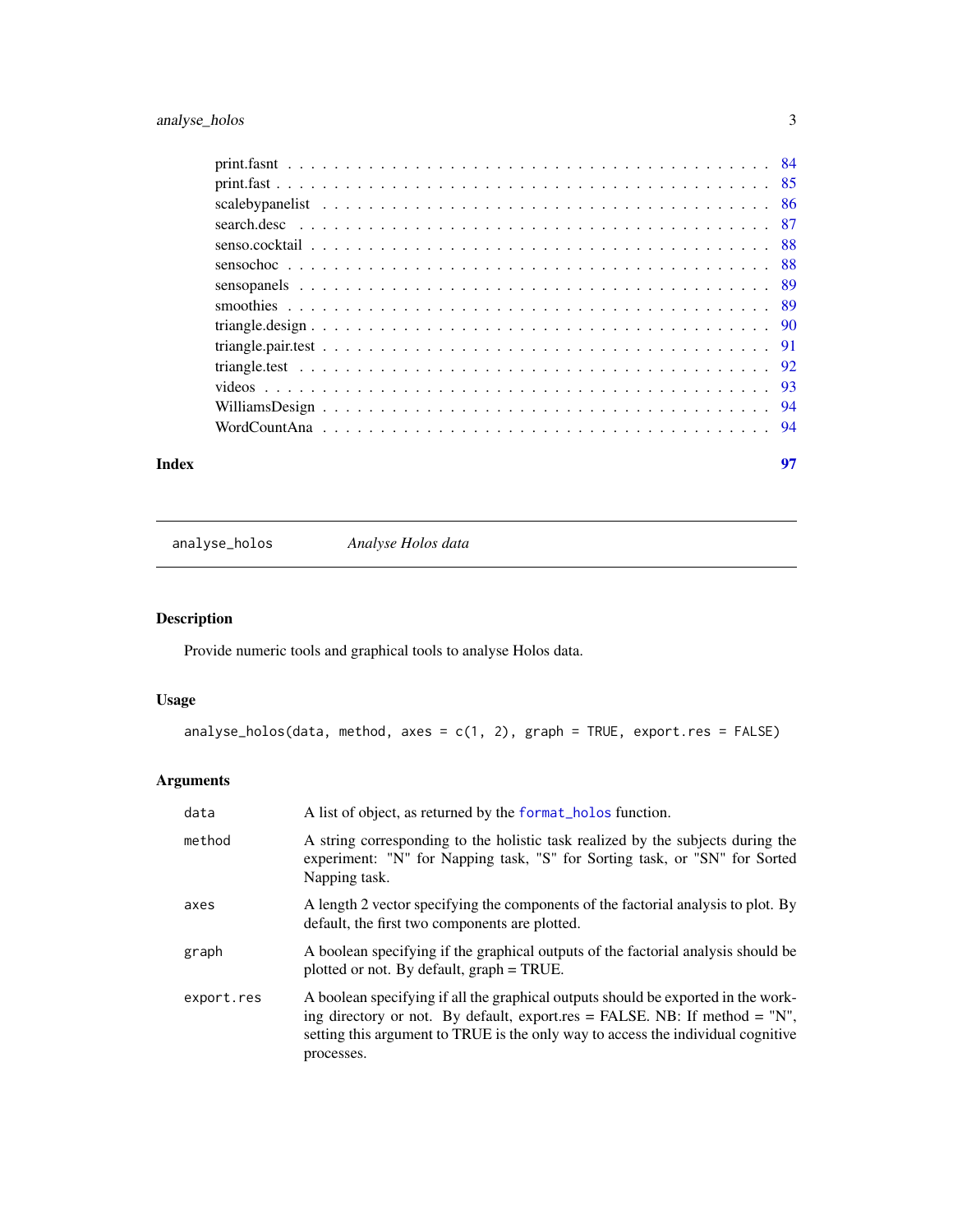#### Value

| IDsubjects   | A data frame containing the concordance between the names of the subjects as<br>given in the Holos experiment and their ID.                                                                                     |
|--------------|-----------------------------------------------------------------------------------------------------------------------------------------------------------------------------------------------------------------|
| summary.task | The summary of the task realized by the subjects with pieces of information<br>such as the number of steps performed by each subject, the duration of the task,<br>etc.                                         |
| res.FA       | The results of the factorial analysis as returned by the MFA function of the FactoMineR<br>package for Napping data, by the MCA function for Sorting data, and by the HMFA<br>function for Sorted Napping data. |
| datasets     | All the individuals data sets (digit-tracking data of each subject) and panel data<br>sets (merged final configurations and verbalization).                                                                     |

#### References

Le, M.T., Brard, M. & Le, S. (2016). Holos: A collaborative environment for similarity-based holistic approaches. Behavior Research Methods.

Le, M.T., Husson, F. & Le, S. (2014). Digit-tracking: Interpreting the evolution over time of sensory dimensions of an individual product space issued from Napping and sorted Napping. Food Quality and Preference.

## See Also

[format\\_holos](#page-37-1)

#### Examples

```
## Not run:
data(videos)
```

```
# Example with Napping data
res.N <- analyse_holos(videos, method = "N", export.res = TRUE)
res.N$summary.task$nbstep.time # number of steps and duration of the task for each subject
res.N$summary.task$freq[[1]] # number of times the first subject moved each stimulus during the task
res.N$res.FA # MFA results that can be customized with the plot.MFA function of FactoMineR
res.N$datasets$digitdata[[1]] # digit-tracking data of the first subject
res.N$datasets$finaldata # Napping data (panel level)
```

```
# Example with Sorting data
res.S <- analyse_holos(videos, method = "S")
res.S$res.FA # MCA results that can be customized with the plot.MCA function of FactoMineR
res.S$datasets # Sorting data (panel level)
sorting.data <- apply(res.S$datasets, 2, as.factor) ?
res.fast <- fast(sorting.data)
ConsensualWords(res.fast)
```
## End(Not run)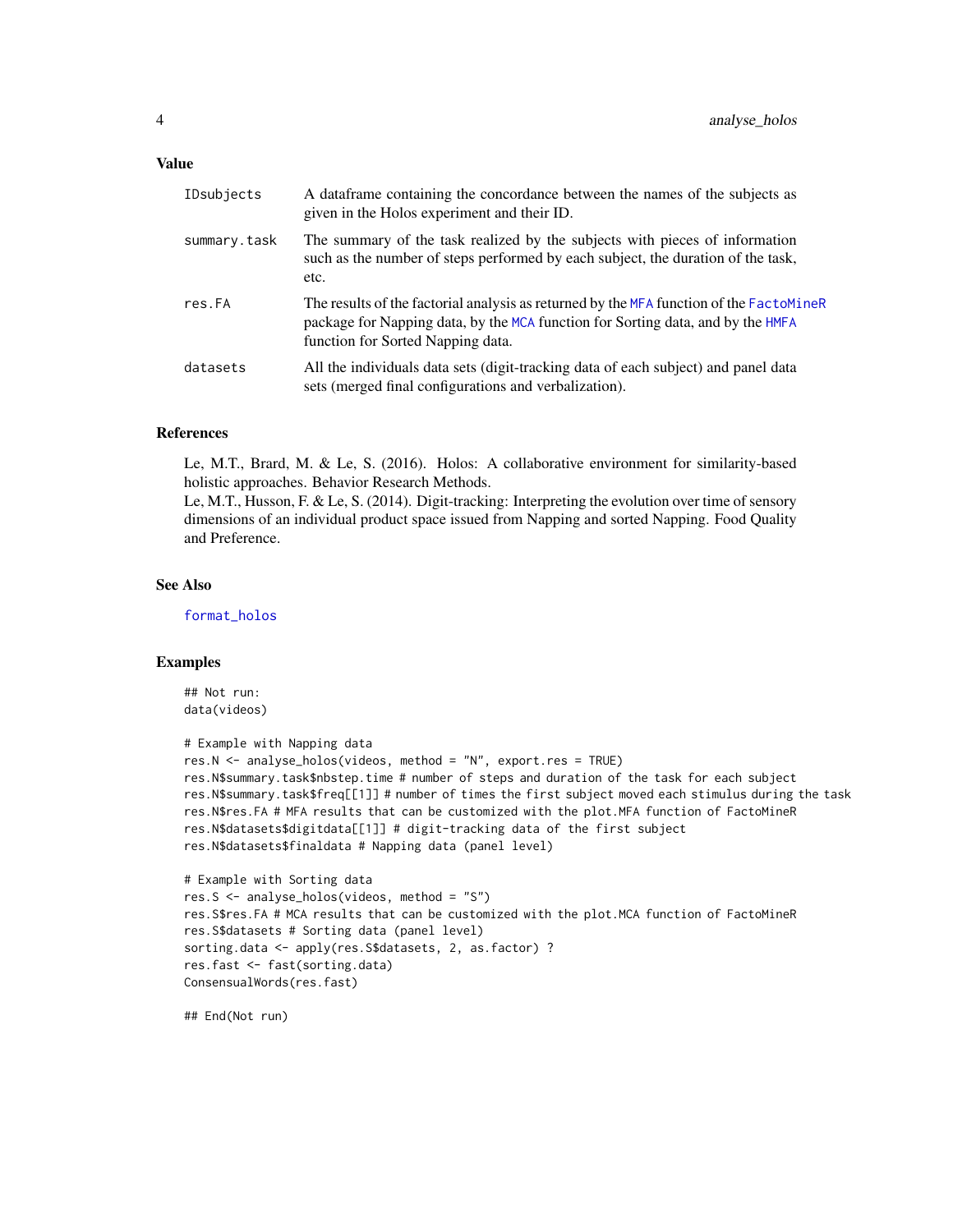#### <span id="page-4-0"></span>Description

Spot the most singular or particular data with respect to all descriptors and to two qualitative variables and all their possible categories combinations.

Computes the highest differences between all the categories of the variables *product*, *panelist* and all their possible combinations, with respect to a set of quantitative variables (the sensory descriptors).

#### Usage

ardi(donnee, col.p, col.j, firstvar, lastvar = ncol(donnee), nbval = 10, center = TRUE, scale = FALSE)

#### Arguments

| donnee   | a data frame made up of at least two qualitative variables ( <i>product, panelist</i> ) and<br>a set of quantitative variables (sensory descriptors) |
|----------|------------------------------------------------------------------------------------------------------------------------------------------------------|
| col.p    | the position of the <i>product</i> variable                                                                                                          |
| col.j    | the position of the <i>panelist</i> variable                                                                                                         |
| firstvar | the position of the first sensory descriptor                                                                                                         |
| lastvar  | the position of the last sensory descriptor (by default the last column of donnee)                                                                   |
| nbval    | the number of highest divergences to be displayed                                                                                                    |
| center   | by default, data are mean centered by panelist                                                                                                       |
| scale    | by default, data are not scaled by panelist                                                                                                          |
|          |                                                                                                                                                      |

## Details

Step 1 For each quantitative variable, means by all the possible combinations (panelist,product) are computed.

Step 2 Then, data are mean centered and scaled to unit variance by descriptor and the divergence corresponds to the absolute value of the entries.

Step 3 Means on divergences are computed by products or by panelists and then sorted.

## Value

A list containing the following elements:

| tab         | a data frame (descriptors are mean centered per panelist and scaled to unit vari-<br>ance)                                   |
|-------------|------------------------------------------------------------------------------------------------------------------------------|
| panelist    | a data frame, by default the 10 highest divergences between panelists according<br>to the sensory descriptors                |
| product     | a data frame, by default the 10 highest divergences between products according<br>to the sensory descriptors                 |
| combination | a data frame, by default the 10 highest divergences between panelists and prod-<br>ucts according to the sensory descriptors |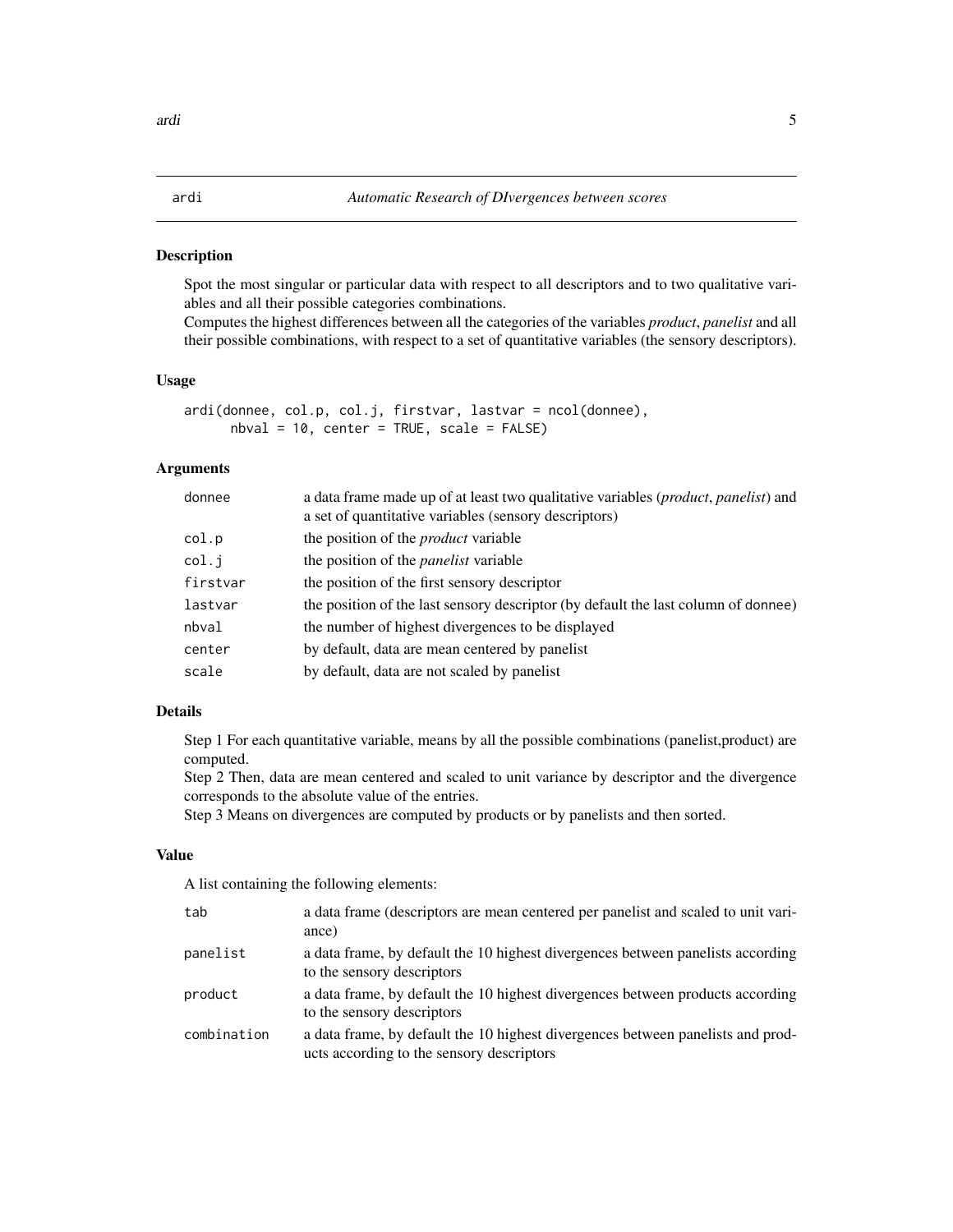#### Author(s)

F Husson, S Le

#### See Also

[decat](#page-29-1)

## Examples

```
## Not run:
data(chocolates)
ardi(sensochoc, col.p = 4, col.j = 1, firstvar = 5)## End(Not run)
```
averagetable *Computes a (products,descriptors) matrix*

## Description

Returns the (products,descriptors) matrix with entries the means over panelists and sessions. Computes analyses of variance automatically for a given model and a set of quantitative variables. Returns a data matrix where each row is associated with each category of a given categorical variable (in most cases, the categorical variable is the *product* variable), each column is associated with a quantitative variable, and each cell is the corresponding adjusted mean or mean. Computes the average data table with respect to a categorical variable and a set of quantitative

variables.

#### Usage

```
averagetable(donnee, formul, subset = NULL, method = "coeff",
    firstvar, lastvar = ncol(donnee), file = NULL)
```

| donnee   | a data frame made up of at least two qualitative variables ( <i>product, panelist</i> ) and<br>a set of quantitative variables (sensory descriptors) |
|----------|------------------------------------------------------------------------------------------------------------------------------------------------------|
| formul   | the model with respect to which the factor levels of the categorical variable of<br>interest are calculated                                          |
| subset   | an optional vector specifying a subset of observations to be used in the fitting<br>process                                                          |
| method   | two possibilities, "coeff" (by default) or "mean"                                                                                                    |
| firstvar | the position of the first endogenous variable                                                                                                        |
| lastvar  | the position of the last endogenous variable (by default the last column of donnee)                                                                  |
| file     | the name of the output file (by default, NULL and results are not in a file)                                                                         |
|          |                                                                                                                                                      |

<span id="page-5-0"></span>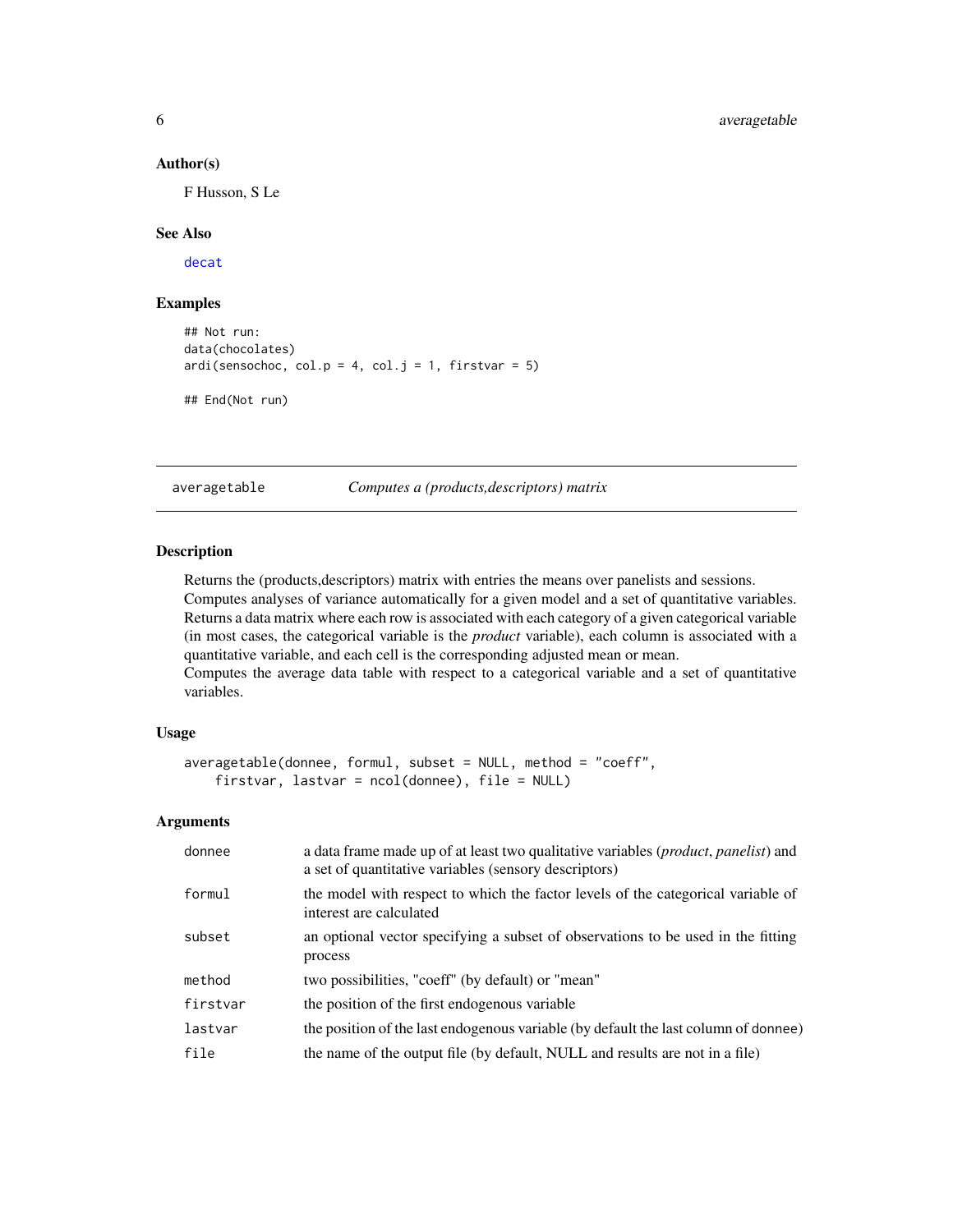#### averagetable 7

#### Details

The formul parameter can be filled in for a given analysis of variance model. The formul parameter must begin with the categorical variable of interest (generally the *product* variable) followed by the different other factors (and eventually their interactions) of interest. Classicially, one can used formul = "~Product+Panelist+Product:Panelist". In practise and in our type of applications, this function is very useful to obtain a data matrix in which rows represent products and columns represent sensory descriptors.

If "mean" is assigned to the method parameter, then the formul parameter can be restricted to the sole variable of interest (generally the *product* variable).

If data are balanced, the two options "mean" and "coeff" give the same results.

## Value

Return a matrix of dimension  $(p,q)$ , where  $p$  is the number of categories of the qualitative variable of interest (in most cases,  $p$  is the number of products) and  $q$  is the number of (sensory) descriptors. If "coeff" is assigned to the method parameter then the function *averagetable* returns the matrix of the adjusted means; if "mean" is assigned to the method parameter then the function averagetable returns the matrix of the means per category.

#### Author(s)

Francois Husson <husson@agrocampus-ouest.fr>

## References

P. Lea, T. Naes, M. Rodbotten. *Analysis of variance for sensory data*. H. Sahai, M. I. Ageel. *The analysis of variance*.

#### See Also

[aov](#page-0-0)

#### Examples

```
data(chocolates)
resaverage<-averagetable(sensochoc, formul = "~Product+Panelist",
    firstvar = 5)
coltable(magicsort(resaverage), level.upper = 6,level.lower = 4,
    main.title = "Average by chocolate")
```
res.pca = PCA(resaverage, scale.unit = TRUE)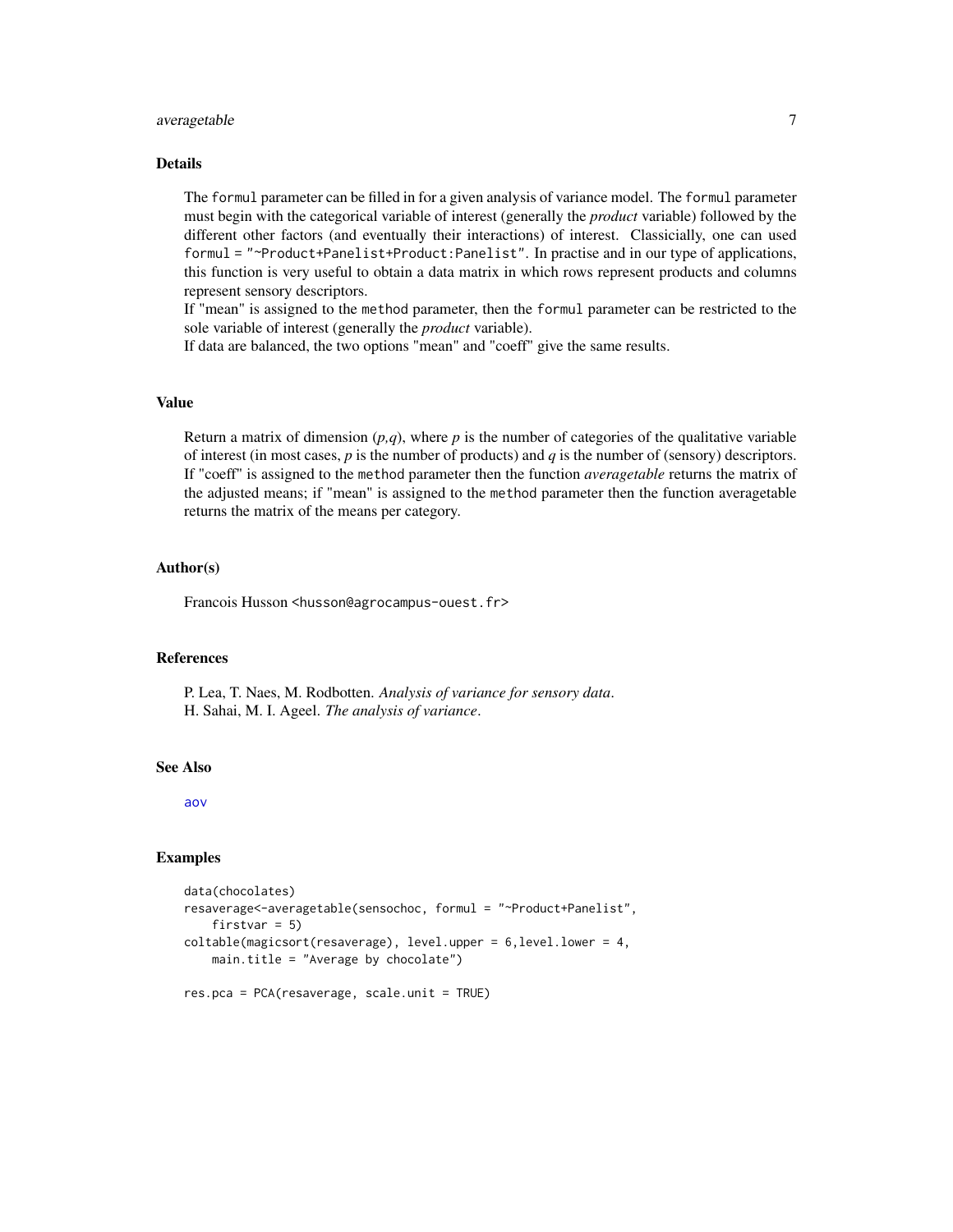<span id="page-7-0"></span>

## Description

Returns as many barplots as there are rows in a matrix. The barplots are automatically generated for all the quantitative variables.

#### Usage

```
barrow(donnee, numr = 2, numc = 2, numchar = 8, color = "lightblue",
      title = NULL)
```
#### Arguments

| donnee  | a data frame of dimension $(p,q)$ , where p is the number of products and q is the<br>number of sensory descriptors for instance |
|---------|----------------------------------------------------------------------------------------------------------------------------------|
| numr    | the number of barplots to be displayed per row (by default 2)                                                                    |
| numc    | the number of barplots to be displayed per column (by default 2)                                                                 |
| numchar | the number of character used to write the boxplot labels (by default 8)                                                          |
| color   | the color of the barplots (by default "lightblue")                                                                               |
| title   | the title used in the graphs                                                                                                     |

## Details

Missing values are ignored when forming barplots.

## Author(s)

S Le <Sebastien.Le@agrocampus-rennes.fr>

#### References

Becker, R. A., Chambers, J. M. and Wilks, A. R. (1988) *The New S Language*. Wadsworth & Brooks/Cole.

Chambers, J. M., Cleveland, W. S., Kleiner, B. and Tukey, P. A. (1983) *Graphical Methods for Data Analysis*. Wadsworth & Brooks/Cole.

#### See Also

[plot](#page-0-0)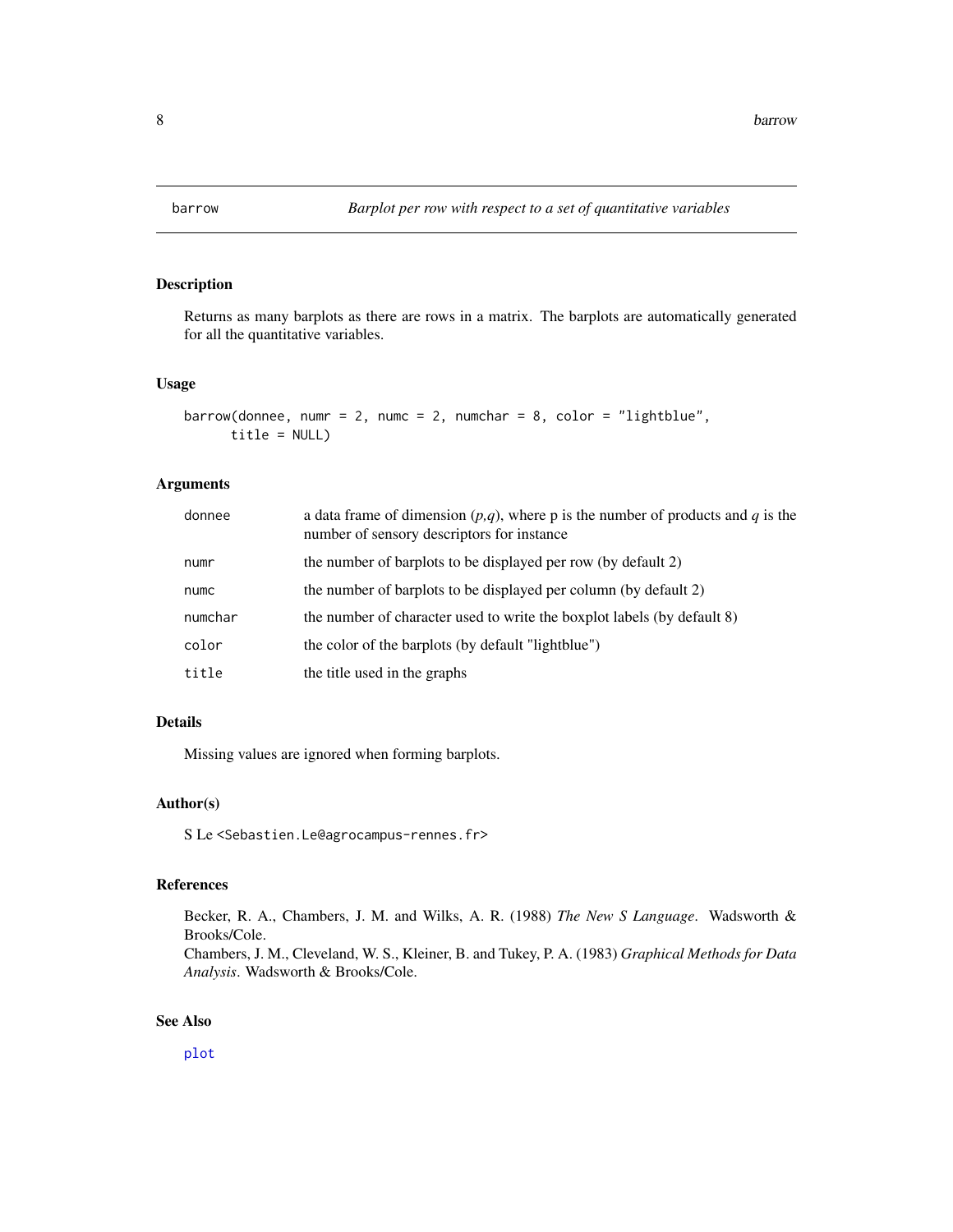#### <span id="page-8-0"></span>boot 9 and 9 and 9 and 9 and 9 and 9 and 9 and 9 and 9 and 9 and 9 and 9 and 9 and 9 and 9 and 9 and 9 and 9 and 9 and 9 and 9 and 9 and 9 and 9 and 9 and 9 and 9 and 9 and 9 and 9 and 9 and 9 and 9 and 9 and 9 and 9 and 9

## Examples

```
data(chocolates)
resdecat<-decat(sensochoc, formul = "~Product+Panelist", firstvar = 5,
   graph = FALSE)
## Not run:
barrow(resdecat$tabT)
barrow(resdecat$coeff, color = "orange")
## End(Not run)
```
boot *Simulate virtual panels for several functions*

## Description

Simulate virtual panels for the sorting task, the napping, the sorting napping, the free choice profiling, the hierarchical sorting task

## Usage

```
boot(X, method = "sorting", axes = 1:2, scale = TRUE, ncp = NULL, group = NULL,
    nbsim = 200, level.config = 0.95, nbohoix = NULL, color = NULL, cex = 0.8,title = NULL, new.plot = TRUE)
```

| X          | data.frame                                                                                                                                                                                                                                                             |
|------------|------------------------------------------------------------------------------------------------------------------------------------------------------------------------------------------------------------------------------------------------------------------------|
| method     | String with the method to use. The argument can be "sorting" (the default for<br>sorting task data), "napping" (for napping data), "sortnapping" (for sorted nap-<br>ping), "freechoice" (for free choice profiling), "hsort" (for hierarchical sorting<br>task data). |
| axes       | a length 2 vector specifying the components to plot                                                                                                                                                                                                                    |
| scale      | boolean, used when method="freechoice"; if TRUE, the variables are scaled                                                                                                                                                                                              |
| ncp        | number of components used to procrustes the virtual subspaces on the true sub-<br>space; by default NULL and the number of components is estimated                                                                                                                     |
| group      | a list indicating the number of variables in each group; used when method="freechoice"<br>or method="hsort"                                                                                                                                                            |
| nbsim      | the number of simulations (corresponding to the number of virtual panels) used<br>to compute the ellipses                                                                                                                                                              |
| level.conf | confidence level used to construct the ellipses. By default, 0.95                                                                                                                                                                                                      |
| nbchoix    | the number of panelists forming a virtual panel, by default the number of pan-<br>elists in the original panel                                                                                                                                                         |
| color      | a vector with the colors used; by default there are 35 colors defined                                                                                                                                                                                                  |
| cex        | cf. function par in the <b>graphics</b> package                                                                                                                                                                                                                        |
| title      | string corresponding to the title of the graph you draw (by default NULL and a<br>title is chosen)                                                                                                                                                                     |
| new.plot   | boolean, if TRUE, a new graphical device is created                                                                                                                                                                                                                    |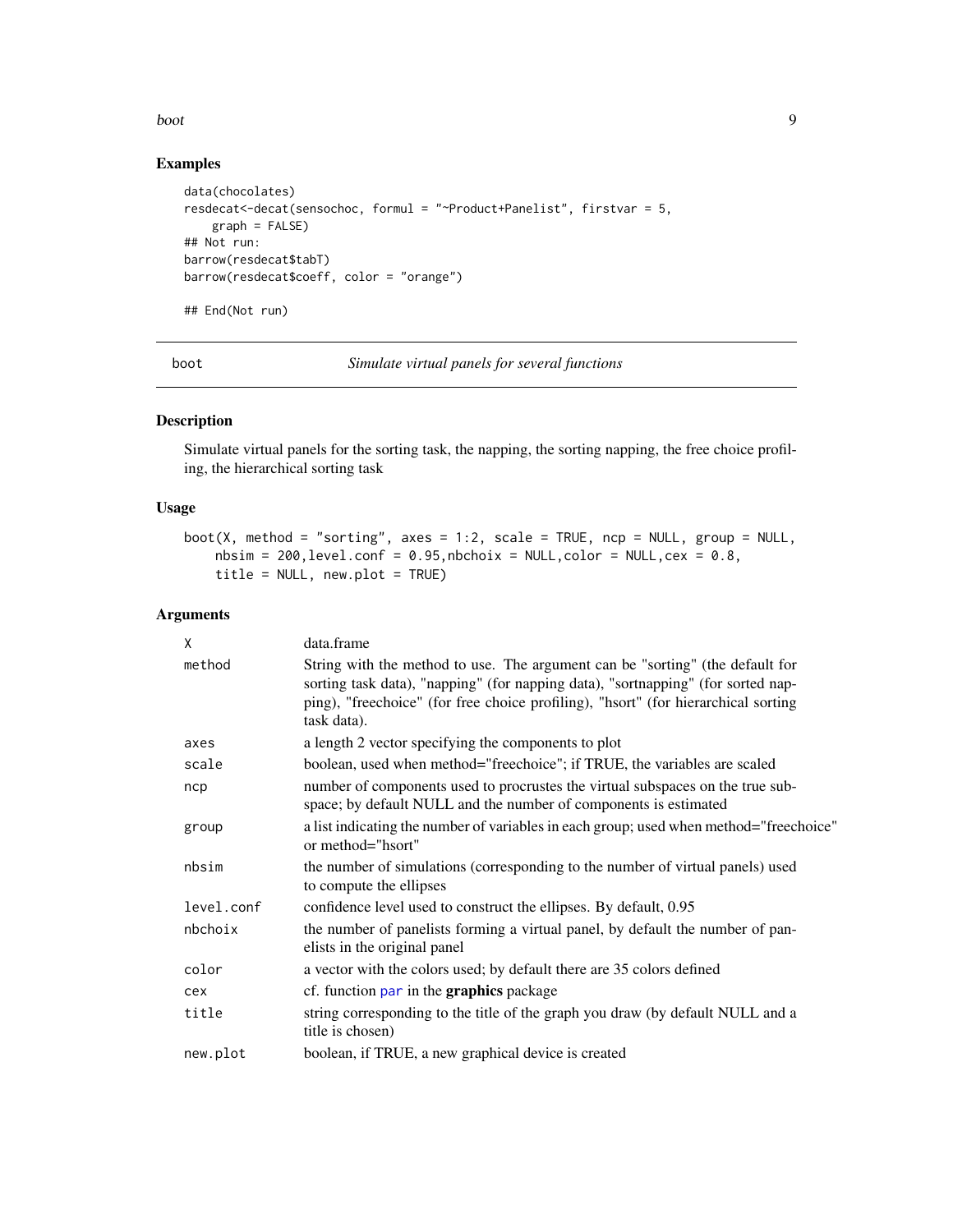## <span id="page-9-0"></span>Details

Calculate virtual panels by bootstrap of the panelists. For each virtual panel, calculate the mean configuration and procrustes this configuration on the true configuration obtained from the true panel.

#### Value

Returns a list with estim.ncp which corresponds to the output of the estim\_ncp function (function which estimates the number of components) and the simul object which can be used with the plotellipse function.

### Author(s)

Marine Cadoret and Francois Husson

#### Examples

```
## Not run:
######## Napping example
data(napping)
res <- boot(napping.don,method="napping")
```
######## Sorting task example data(perfume) res <- boot(perfume,method="sorting")

```
######## Sorted task napping example
data(smoothies)
res <- boot(smoothies,method="sortnapping")
```

```
######## Hierarchical sorting task example
data(cards)
group.cards<-c(2,3,3,2,2,4,2,3,2,1,3,2,3,3,3,2,3,3,2,3,3,3,3,3,3,3,3,3,3,3)
res <- boot(cards,method="hsort", group=group.cards)
```

```
######## Free choice profiling example
data(perfume_fcp)
res <- boot(perfume_fcp, method="freechoice", group = c(12,7,7,7,6,8))
```
## End(Not run)

boxprod *Boxplot per category with respect to a categorical variable and a set of quantitative variables*

## Description

Returns as many boxplots as there are categories for a given categorical variable of interest (in most cases, the *product* variable). The boxplots are automatically generated for all the quantitative variables (in our type of applications, variables are often sensory descriptors).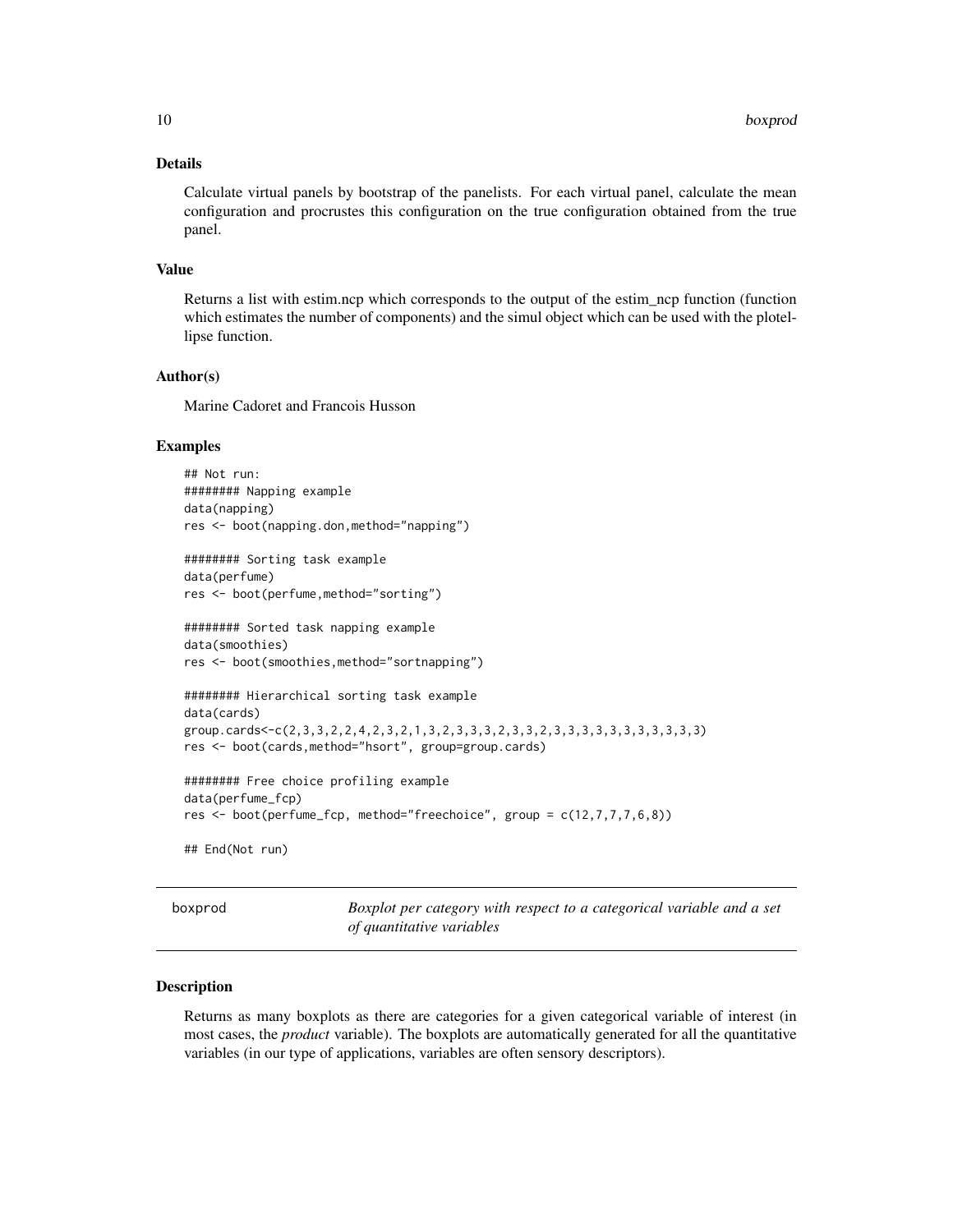#### boxprod 11

## Usage

```
boxprod(donnee, col.p, firstvar, lastvar = ncol(donnee),
   numr = 2, numc = 2
```
## Arguments

| donnee   | a data frame                                                                        |
|----------|-------------------------------------------------------------------------------------|
| col.p    | the position of the categorical variable of interest                                |
| firstvar | the position of the first endogenous variable                                       |
| lastvar  | the position of the last endogenous variable (by default the last column of donnee) |
| numr     | the number of boxplots per row (by default 2)                                       |
| numc     | the number of boxplots per column (by default 2)                                    |

## Details

Missing values are ignored when forming boxplots.

## Author(s)

F Husson <husson@agrocampus-ouest.fr> S Le <Sebastien.Le@agrocampus-ouest.fr>

#### References

Becker, R. A., Chambers, J. M. and Wilks, A. R. (1988) *The New S Language*. Wadsworth & Brooks/Cole. Chambers, J. M., Cleveland, W. S., Kleiner, B. and Tukey, P. A. (1983) *Graphical Methods for Data Analysis*. Wadsworth & Brooks/Cole.

#### See Also

[boxplot](#page-0-0) which does the computation, [bxp](#page-0-0) for the plotting and more examples; and [stripchart](#page-0-0) for an alternative (with small data sets).

## Examples

```
data(chocolates)
boxprod(sensochoc, col.p = 4, firstvar = 5, numr = 2, numc = 2)
```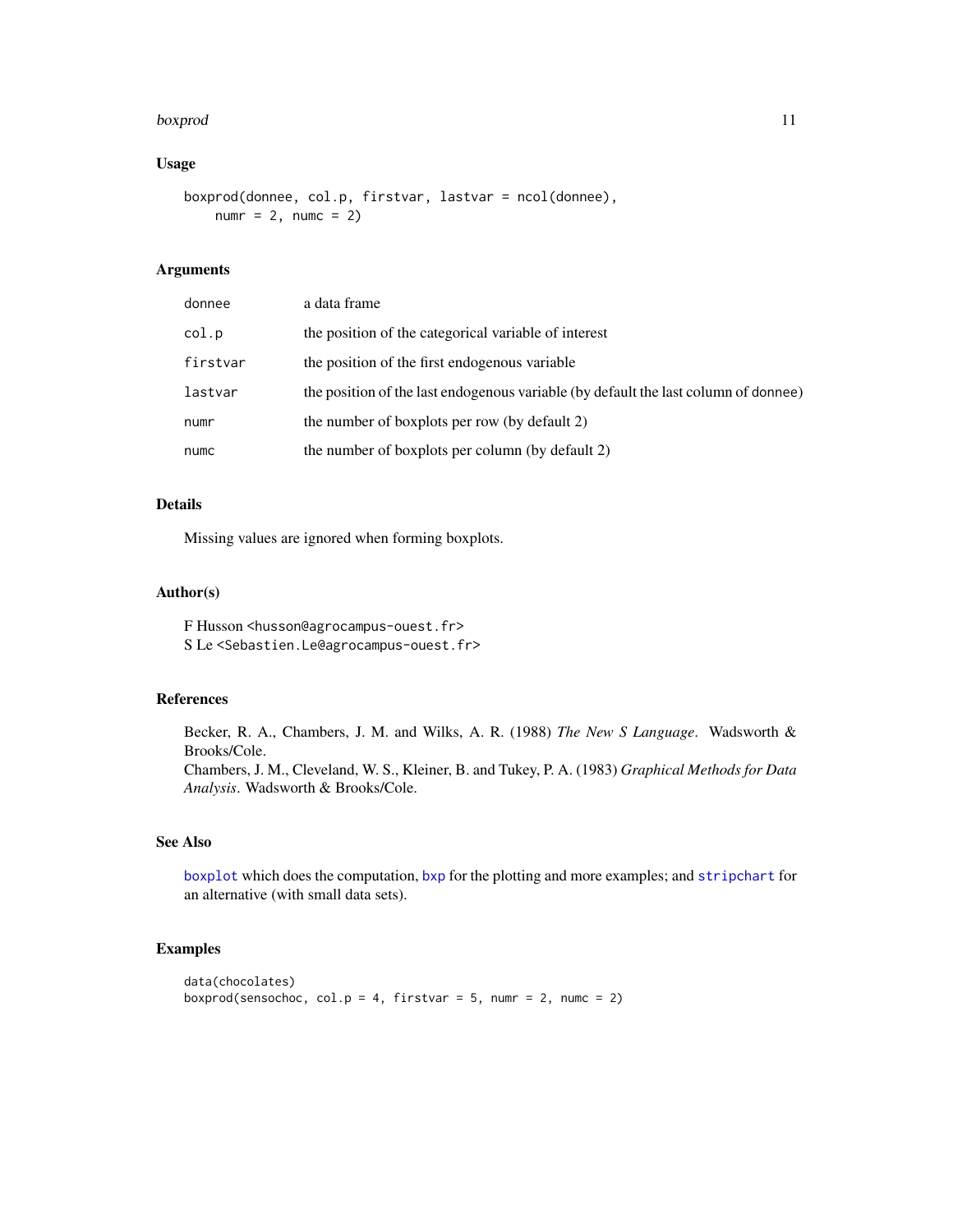<span id="page-11-0"></span>cards *Cards*

#### Description

The data used here refer to 16 cards (images) on which 30 children performed a hierarchical sorting task.

#### Usage

data(cards)

#### Format

A data frame with 16 rows (the number of cards) and 81 columns (the total number of levels provided by all children). For each child, we have several qualitative variables corresponding to nested partitions: a partition corresponds to a level provided by the child. The columns are grouped by child.

#### Source

Applied mathematics department, AGROCAMPUS OUEST

#### Examples

```
## Not run:
data(cards)
## Example of FAHST
group.cards<-c(2,3,3,2,2,4,2,3,2,1,3,2,3,3,3,2,3,3,2,3,3,3,3,3,3,3,3,3,3,3)
res.fahst<-fahst(cards,group=group.cards)
```
## End(Not run)

<span id="page-11-1"></span>carto *Preference Mapping Techniques*

#### **Description**

Performs preference mapping techniques based on multidimensional exploratory data analysis.

#### Usage

```
carto(Mat, MatH,
     level = 0, regmod = 1, coord = c(1, 2), asp = 1,
     cex = 1.3, col = "steelblue4", font = 2, clabel = 0.8,
     label.j = FALSE, resolution = 200, nb.clusters = 0,
    graph.tree=TRUE,graph.corr=TRUE,graph.carto=TRUE,
   main=NULL,col.min=7.5,col.max=0)
```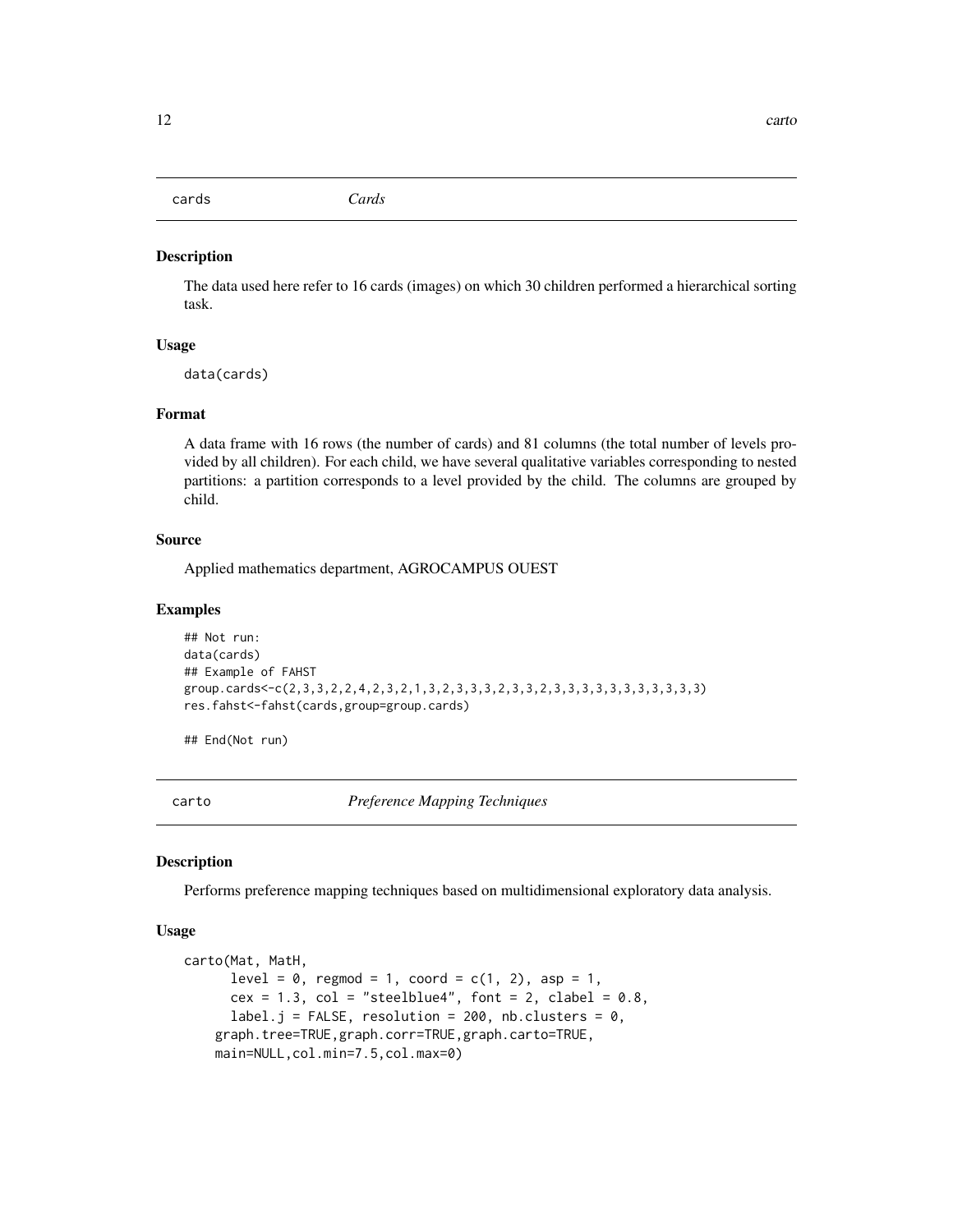#### carto the contract of the contract of the contract of the contract of the contract of the contract of the contract of the contract of the contract of the contract of the contract of the contract of the contract of the cont

## Arguments

| Mat         | a data frame corresponding to the axes of the map                                                                                                                                                                                          |
|-------------|--------------------------------------------------------------------------------------------------------------------------------------------------------------------------------------------------------------------------------------------|
| MatH        | a data frame in which each row represent a product and each column represent<br>the hedonic scores of a given consumer for the products                                                                                                    |
| level       | the number of standard deviations used in the calculation of the preference re-<br>sponse surface for all the consumers                                                                                                                    |
| regmod      | the type of regression model used in the calculation of the preference response<br>surface for all the consumers. regmod = 1: quadratic model, regmod = 2: vector<br>model, $regmod = 3$ : circular model, $regmod = 4$ : elliptical model |
| coord       | a vector of length 2, the rank of the axis used to display the results if "manual"<br>is not assigned to the option parameter                                                                                                              |
| asp         | if 1 is assigned to that parameter, the graphic displays are output in an orthonor-<br>mal coordinate system                                                                                                                               |
| cex         | cf. function par in the graphics package                                                                                                                                                                                                   |
| col         | cf. function par in the graphics package                                                                                                                                                                                                   |
| font        | cf. function par in the graphics package                                                                                                                                                                                                   |
| clabel      | cf. the ade4 package                                                                                                                                                                                                                       |
| label.j     | boolean, if T then the labels of the panelists who gave the hedonic scores are<br>displayed                                                                                                                                                |
| resolution  | resolution of the map                                                                                                                                                                                                                      |
| nb.clusters | number of clusters to use (by default, 0 and the optimal numer of clusters is<br>calculated                                                                                                                                                |
| graph.tree  | boolean, if TRUE plots the tree in 2 dimensions                                                                                                                                                                                            |
| graph.corr  | boolean, if TRUE plots the variables factor map                                                                                                                                                                                            |
| graph.carto | boolean, if TRUE plots the preference map                                                                                                                                                                                                  |
| main        | an overall title for the plot                                                                                                                                                                                                              |
| col.min     | define the color which match to the low levels of preference                                                                                                                                                                               |
| col.max     | define the color which match to the high levels of preference                                                                                                                                                                              |

## Details

The preference mapping methods are commonly used in the fields of market research and research and development to explore and understand the structure and tendencies of consumer preferences, to link consumer preference information to other data and to predict the behavior of consumers in terms of acceptance of a given product.

This function refers to the method introduced by M. Danzart. A response surface is computed per consumer; then according to certain threshold preference zones are delimited and finally superimposed.

#### Author(s)

Francois Husson <husson@agrocampus-ouest.fr> Sebastien Le <Sebastien.Le@agrocampus-ouest.fr>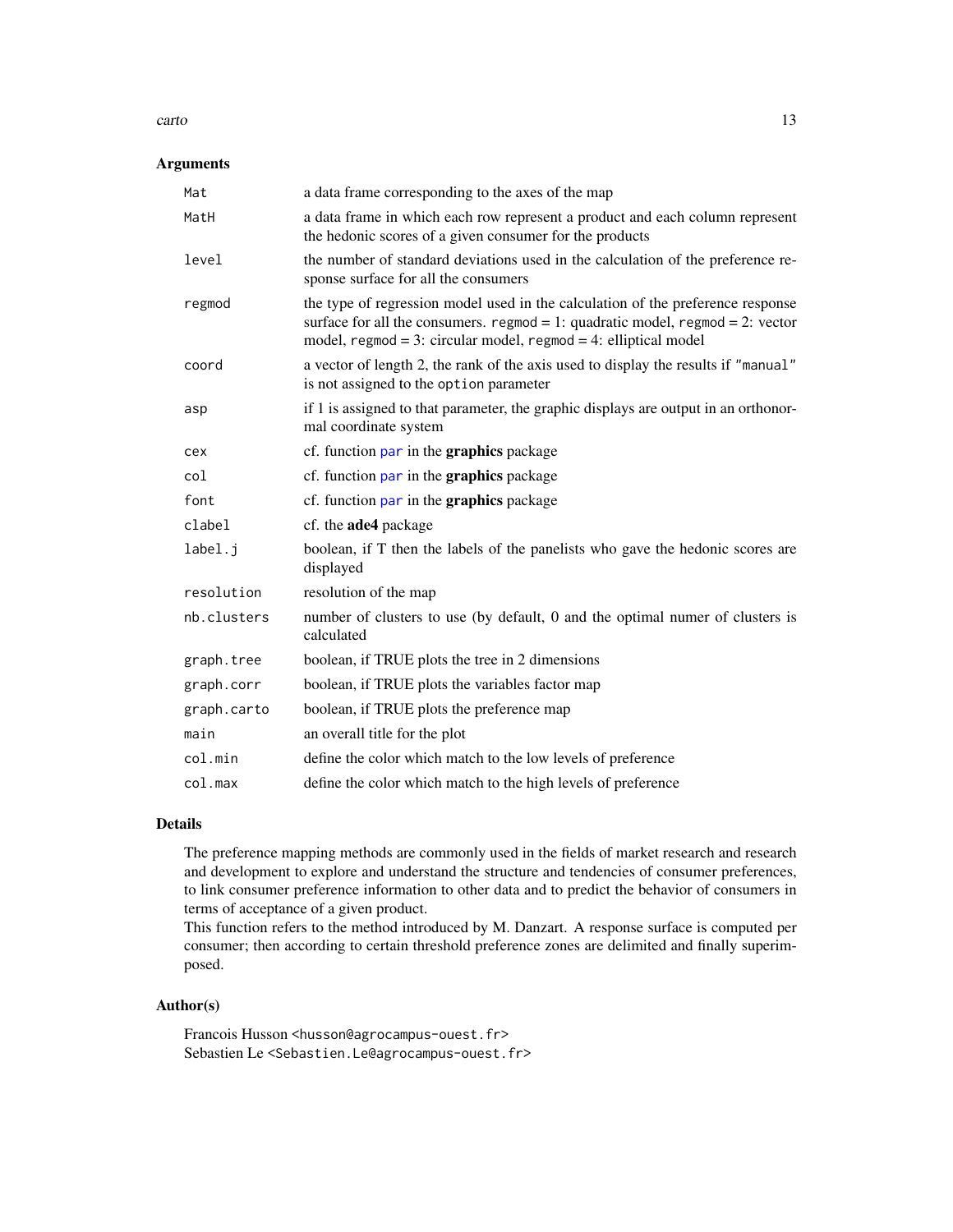#### <span id="page-13-0"></span>References

Danzart M., Sieffermann J.M., Delarue J. (2004). New developments in preference mapping techniques: finding out a consumer optimal product, its sensory profile and the key sensory attributes. *7th Sensometrics Conference, July 27-30, 2004, Davis, CA.*

## See Also

[MFA](#page-0-0), [GPA](#page-0-0)

## Examples

```
## Not run:
## Example 1: carto for the sensory descriptors
data(cocktail)
res.pca <- PCA(senso.cocktail)
res.carto <- carto(res.pca$ind$coord[,1:2], hedo.cocktail)
## Example 2
data(cocktail)
res.mfa <- MFA(cbind.data.frame(senso.cocktail,compo.cocktail),
    group=c(ncol(senso.cocktail),ncol(compo.cocktail)),
   name.group=c("senso","compo"))
res.carto <- carto(res.mfa$ind$coord[,1:2], hedo.cocktail)
## End(Not run)
```
cartoconsumer *Preference Mapping Techniques and segmentation of consumers*

## Description

Performs preference mapping techniques based on multidimensional exploratory data analysis and segmentation of consumers.

#### Usage

```
cartoconsumer(res, data.pref, nb.clust=0, seuil=0.8, consol=TRUE, ncp=5,
 scale.conso=TRUE,graph.carto=TRUE,graph.hcpc=FALSE, graph.group=FALSE,
col.min=7.5, col.max=0, contrast=0.2, level=0, asp=0,lwd=2)
```

| res       | the result of a factor analysis                                              |
|-----------|------------------------------------------------------------------------------|
| data.pref | a data frame in which each row represent a product and each column represent |
|           | the hedonic scores of a given consumer for the products                      |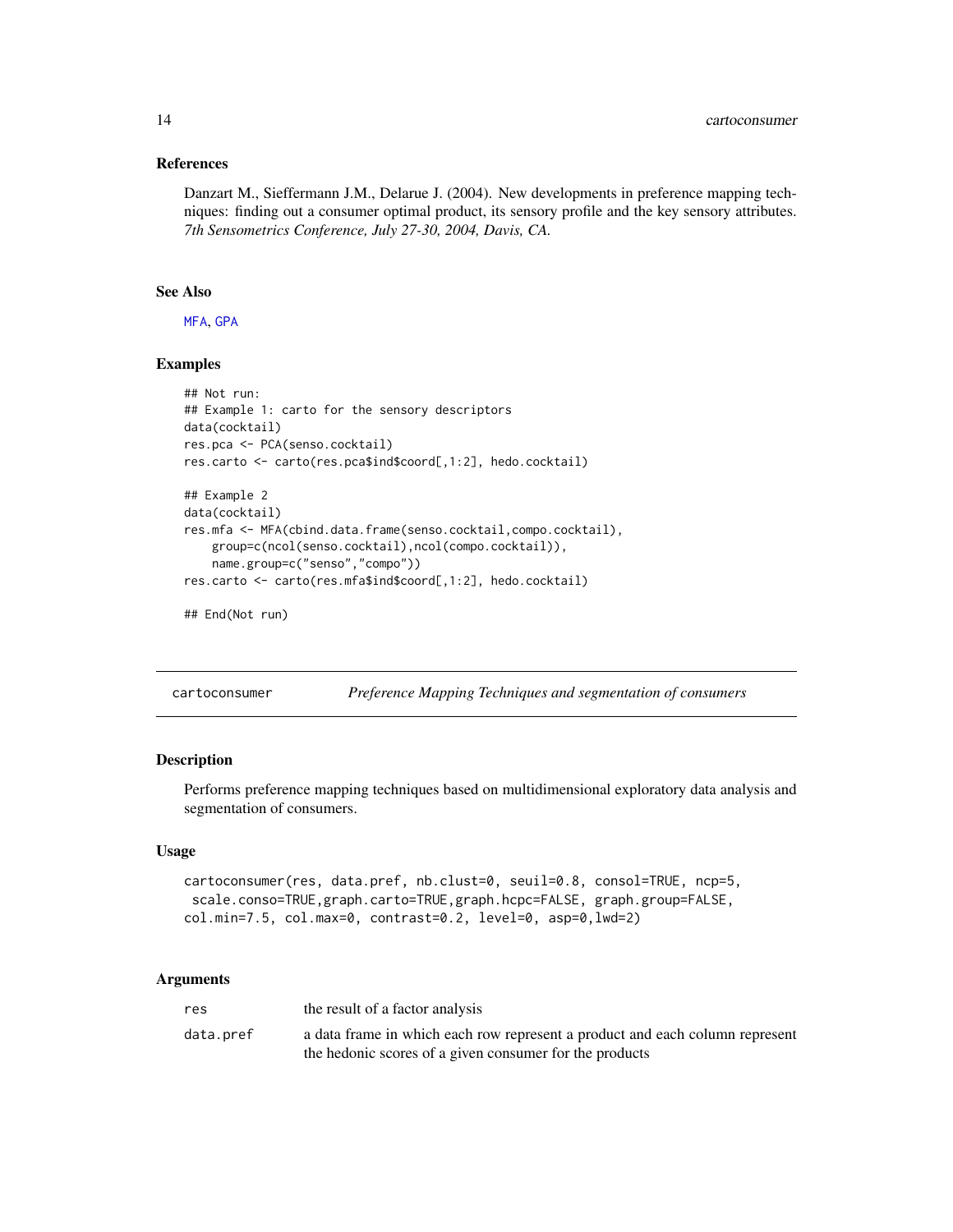| nb.clust    | an integer. If $0$ , the tree is cut at the level the user clicks on. If $-1$ , the tree is<br>automatically cut at the suggested level (see details). If a (positive) integer, the<br>tree is cut with nb.cluters clusters |
|-------------|-----------------------------------------------------------------------------------------------------------------------------------------------------------------------------------------------------------------------------|
| seuil       | the size of the area kept for each group of consumers                                                                                                                                                                       |
| consol      | a boolean. If TRUE, a k-means consolidation is performed                                                                                                                                                                    |
| ncp         | number of dimensions kept in the results (by default 5)                                                                                                                                                                     |
| scale.conso | scale data by consumer                                                                                                                                                                                                      |
| graph.carto | if TRUE, the preference map is displayed. If FALSE, no graph is displayed                                                                                                                                                   |
| graph.hcpc  | if TRUE, graphics of segmentation (trees and indivuals map) are displayed. If<br>FALSE, no graph are displayed                                                                                                              |
| graph.group | if TRUE, preference maps for each group are displayed. If FALSE, no map are<br>displayed                                                                                                                                    |
| col.min     | define the color which match to the low levels of preference                                                                                                                                                                |
| col.max     | define the color which match to the high levels of preference                                                                                                                                                               |
| contrast    | define the color contrast between groups' areas and the rest of the map                                                                                                                                                     |
| level       | the number of standard deviations used in the calculation of the preference re-<br>sponse surface for all the consumers                                                                                                     |
| asp         | if 1 is assigned to that parameter, the graphic displays are output in an orthonor-<br>mal coordinate system                                                                                                                |
| lwd         | control the line width for the outlines defining groups' areas                                                                                                                                                              |

#### Details

The preference mapping methods are commonly used in the fields of market research and research and development to explore and understand the structure and tendencies of consumer preferences, to link consumer preference information to other data and to predict the behavior of consumers in terms of acceptance of a given product.

This function refers to the method introduced by M. Danzart. A segmentation of consumers is performed, and a preference map is displayed for each group of consumers. The original preference map is built, the areas of each group are underlined thanks to a contrast, and the number of consumers is shown.

## Author(s)

Francois Husson <husson@agrocampus-rennes.fr> Sophie Birot and Celia Pontet

## References

Danzart M., Sieffermann J.M., Delarue J. (2004). New developments in preference mapping techniques: finding out a consumer optimal product, its sensory profile and the key sensory attributes. *7th Sensometrics Conference, July 27-30, 2004, Davis, CA.*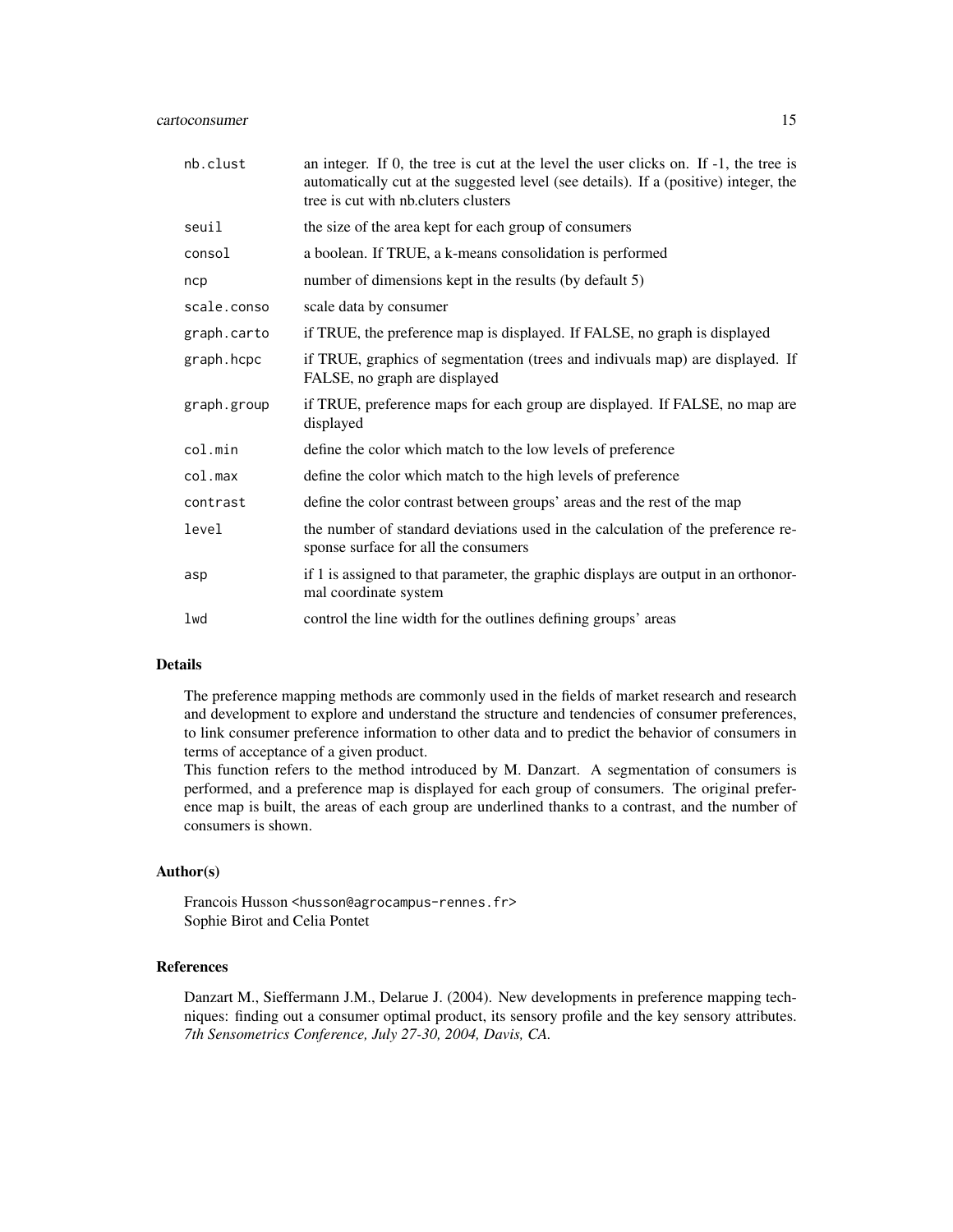## See Also

[MFA](#page-0-0), [GPA](#page-0-0), [carto](#page-11-1)

## Examples

```
## Not run:
## Example 1: carto on the sensory descriptors
data(cocktail)
res.pca <- PCA(senso.cocktail)
results1 <- cartoconsumer(res.pca, hedo.cocktail)
results2 <- cartoconsumer(res.pca, hedo.cocktail,
      graph.hcpc=TRUE,graph.group=TRUE)
## End(Not run)
## Example 2
## Not run:
data(cocktail)
res.mfa <- MFA(cbind.data.frame(senso.cocktail,compo.cocktail),
    group=c(ncol(senso.cocktail),ncol(compo.cocktail)),
    name.group=c("senso","compo"))
results3 <- cartoconsumer(res.mfa, hedo.cocktail)
```
## End(Not run)

CA\_JAR *Make a correspondence analysis on the JAR data*

#### Description

Plot the CA graph.

#### Usage

CA\_JAR(x, col.p, col.j, col.pref, jarlevel="jar")

#### Arguments

| $\mathsf{x}$ | data.frame                                                                                        |
|--------------|---------------------------------------------------------------------------------------------------|
| col.p        | the position of the <i>product</i> variable                                                       |
| col.i        | the position of the <i>panelist</i> variable                                                      |
| col.pref     | the position of the <i>preference</i> variable                                                    |
| jarlevel     | a string corresponding to the jar level (the level must be the same for all the jar<br>variables) |

## Value

Draw a CA graph with the preference data as supplementary qualitative variables, the products as rows, and the categories of the jar variables as columns

<span id="page-15-0"></span>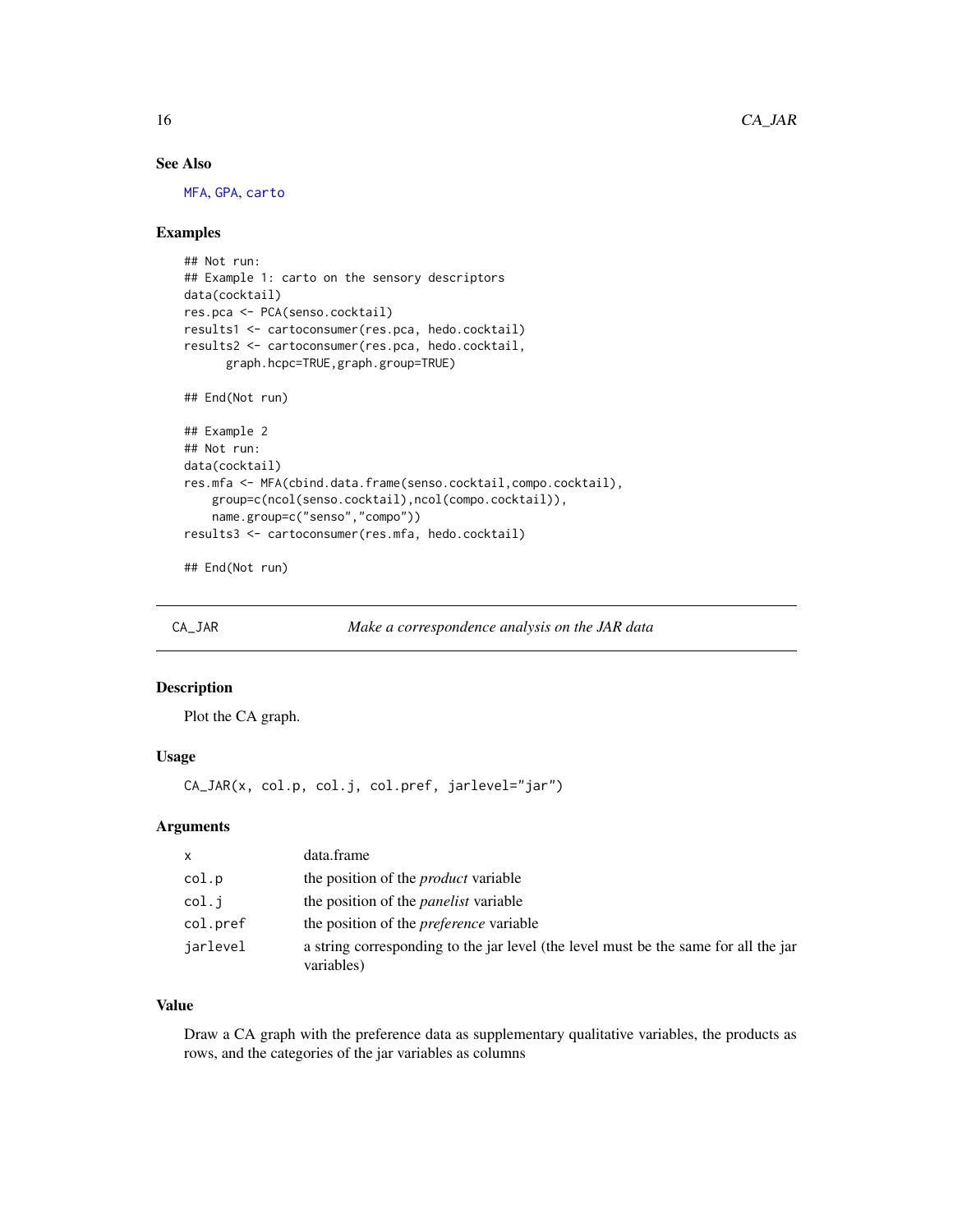#### <span id="page-16-0"></span>chocolates and the chocolates and the chocolates and the chocolates and the chocolates and the chocolates and the chocolates and the chocolates and the chocolates and the chocolates and the chocolates and the chocolates an

#### Author(s)

Francois Husson

#### Examples

```
## Not run:
data(JAR)
res \leq CA_JAR(x = JAR, col.p = 13, col.j = 1, col.pref = 2, jarlevel = "jar")
plot.CA(res$res.CA, invisible = "row", cex = 0.8)
```
## End(Not run)

chocolates *Chocolates data*

#### Description

The data used here refer to six varieties of chocolates sold in France.

- For the sensory description: each chocolate was evaluated twice by 29 panelists according to 14 sensory descriptors;

- For the hedonic data: each chocolate was evaluated on a structured scale from 0 to 10, by 222 consumers, according to their liking (0) or disliking (10);

- For the sensory panels description: each chocolate was evaluated by 7 panels according to 14 sensory descriptors.

#### Usage

data(chocolates)

## Format

There are three data frames: - sensochoc: a data frame with 348 rows and 19 columns: 5 qualitative variables (Panelist, Session, Form, Rank, Product) and 14 sensory descriptors;

- hedochoc: a data frame with 6 rows and 222 columns: each row corresponds to a chocolate and each column to the hedonic scores given by one of the 222 consumers participating in the study;

- sensopanels: a data frame with 6 rows and 98 columns: each row corresponds to a chocolate and each column to the mean over the panelists of a given panel according to a sensory descriptor.

#### Source

Applied mathematics department, AGROCAMPUS OUEST

#### Examples

```
data(chocolates)
decat(sensochoc, formul = "~Product+Panelist", firstvar = 5, graph = FALSE)
```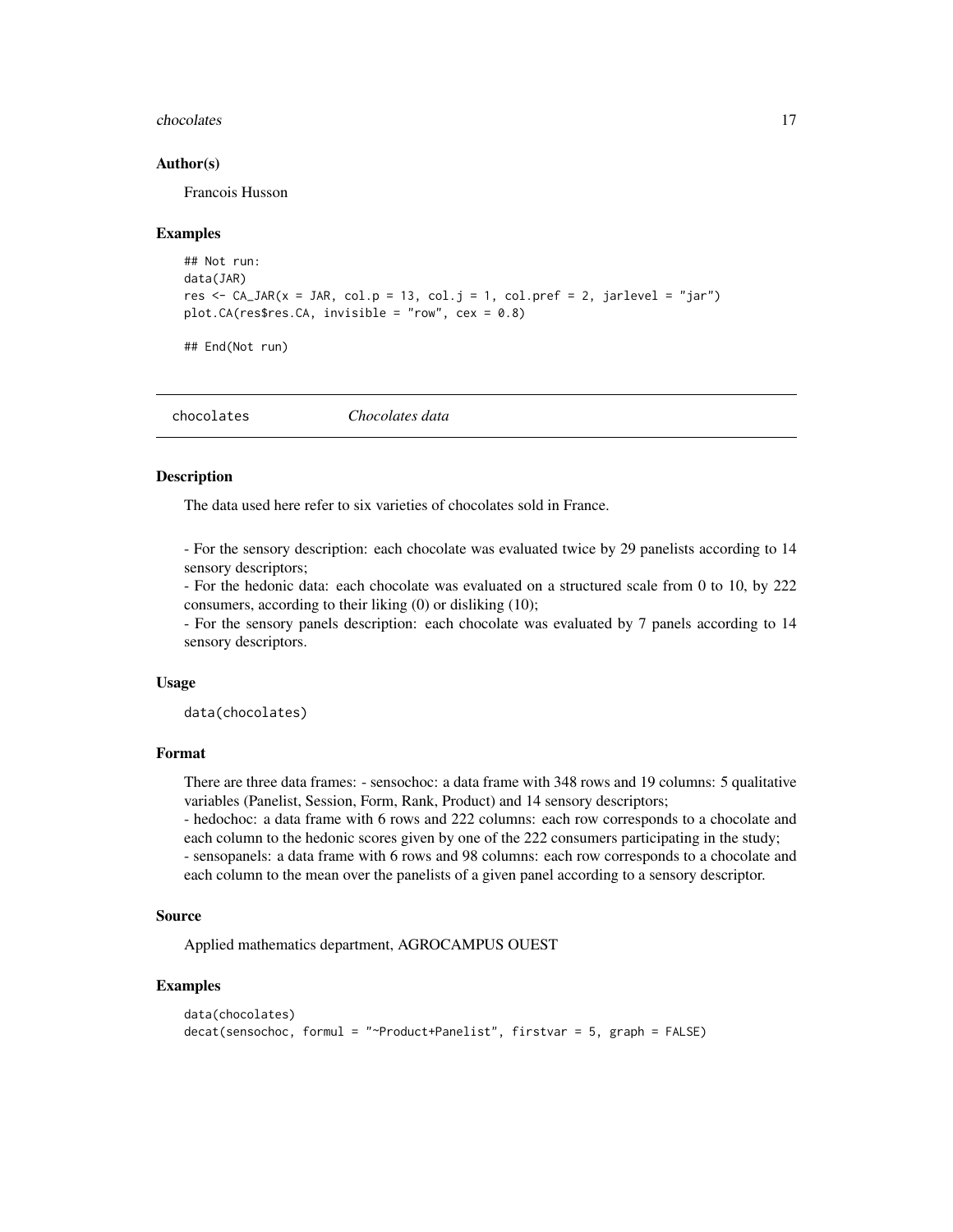<span id="page-17-0"></span>

## Description

The data used here refer to 16 cocktails.

There are 3 files corresponding to the composition of the cocktails; the sensory description of the cocktails; the hedonic scores.

- For the composition of the cocktails: The mango, banana, orange and lemon concentration are known;

- For the sensory description: each cocktail was evaluated by 12 panelists according to 13 sensory descriptors (only the average of each cocktail are given). - For the hedonic data: each cocktail was evaluated on a structured scale from 0 to 10, by 100 consumers, according to their disliking (0) or liking (10).

#### Usage

data(cocktail)

## Format

There are three data frames: - compo.cocktail: a data frame with 16 rows and 4 columns: the composition of each cocktail is given for the 4 ingredients;

- senso.cocktail: a data frame with 16 rows and 13 columns: each cocktail was evaluated by 12 panelists according to 13 sensory descriptors;

hedo.cocktail: a data frame with 16 rows and 100 columns: each cocktail was evaluated on a structured scale from 0 to 10, by 100 consumers, according to their disliking (0) or liking (10).

#### Source

Applied Mathematics Department, Agrocampus Rennes

#### Examples

data(cocktail)

coltable *Color the cells of a data frame according to 4 threshold levels*

## Description

Return a colored display of a data frame according to 4 threshold levels.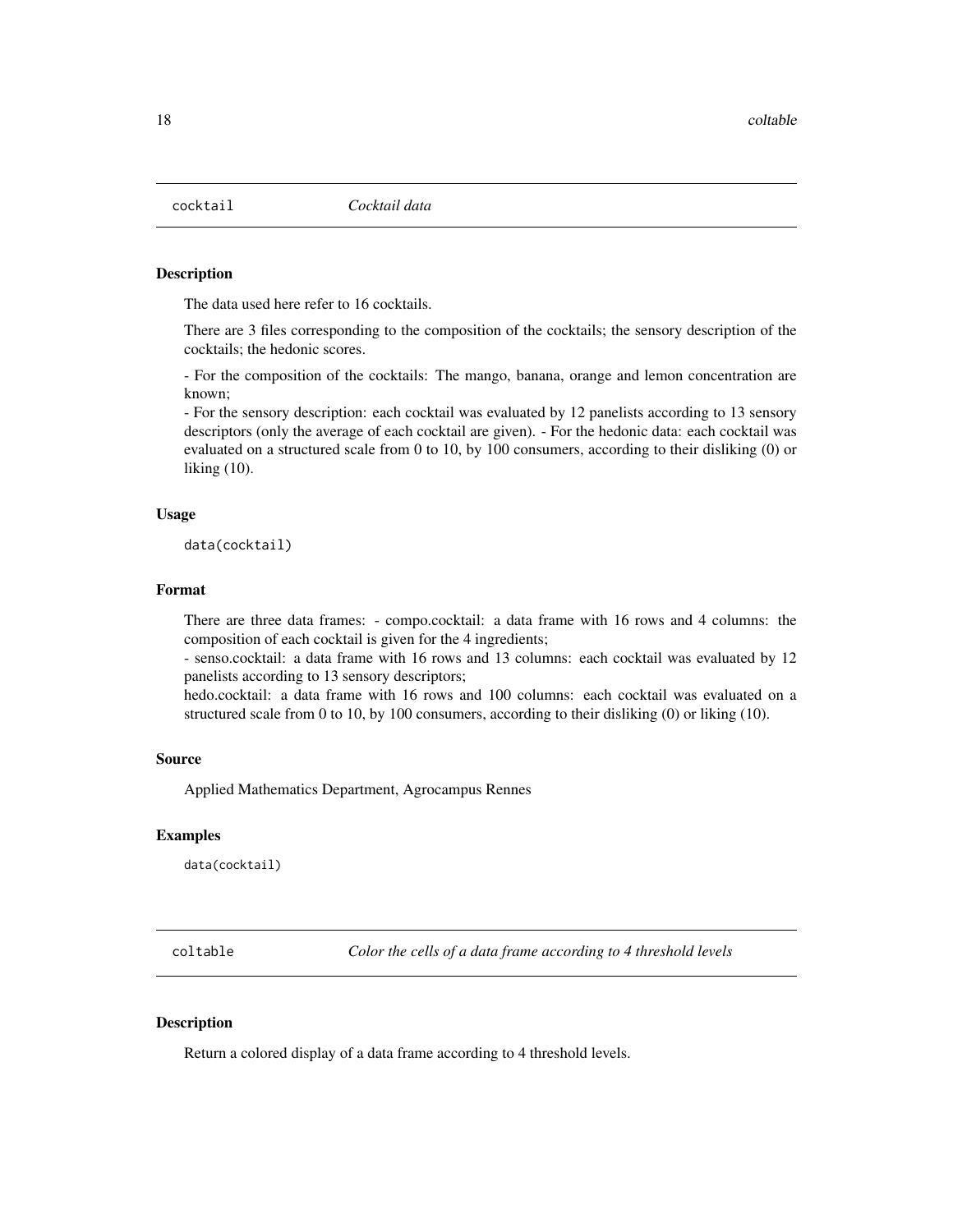#### coltable the contract of the coltable the contract of the coltable the coltable that  $19$

## Usage

```
coltable(matrice, col.mat = matrice,
    nbrow = nrow(matrice), nbcol = ncol(matrice),
    level.lower = 0.05, col.lower = "mistyrose",
    level.upper = 1.96, col.upper = "lightblue",
   cex = 0, nbc = 4, main.title = NULL, level.lower2 = -1e10,
    col.lower2 = "red", level.upper2 = 1e10,col.upper2 = "blue", novalue = FALSE)
```
## Arguments

| matrice      | a data frame (or a matrix) with only quantitative variables                                                           |
|--------------|-----------------------------------------------------------------------------------------------------------------------|
| col.mat      | a data frame (or a matrix) from which the cells of the matrice data frame are<br>colored; by default, col.mat=matrice |
| nbrow        | the number of rows to be displayed (by default, nrow(matrice))                                                        |
| nbcol        | the number of columns to be displayed (by default, ncol (matrice))                                                    |
| level.lower  | the threshold below which cells are colored in col. lower                                                             |
| col.lower    | the color used for level. lower                                                                                       |
| level.upper  | the threshold above which cells are colored in col. upper                                                             |
| col.upper    | the color used for level.upper                                                                                        |
| cex          | cf. function par in the <b>graphics</b> package                                                                       |
| nbdec        | the number of decimal places displayed                                                                                |
| main.title   | title of the $graph(s)$                                                                                               |
| level.lower2 | the threshold below which cells are colored in col. lower2; this level should be<br>less than level.lower             |
| col.lower2   | the color used for level. lower2                                                                                      |
| level.upper2 | the threshold above which cells are colored in col. upper 2; this level should be<br>greater than level.upper         |
| col.upper2   | the color used for level.upper2                                                                                       |
| novalue      | boolean, if TRUE the values are not written                                                                           |

## Details

This function is very useful especially when there are a lot of values to check.

## Author(s)

F Husson, S Le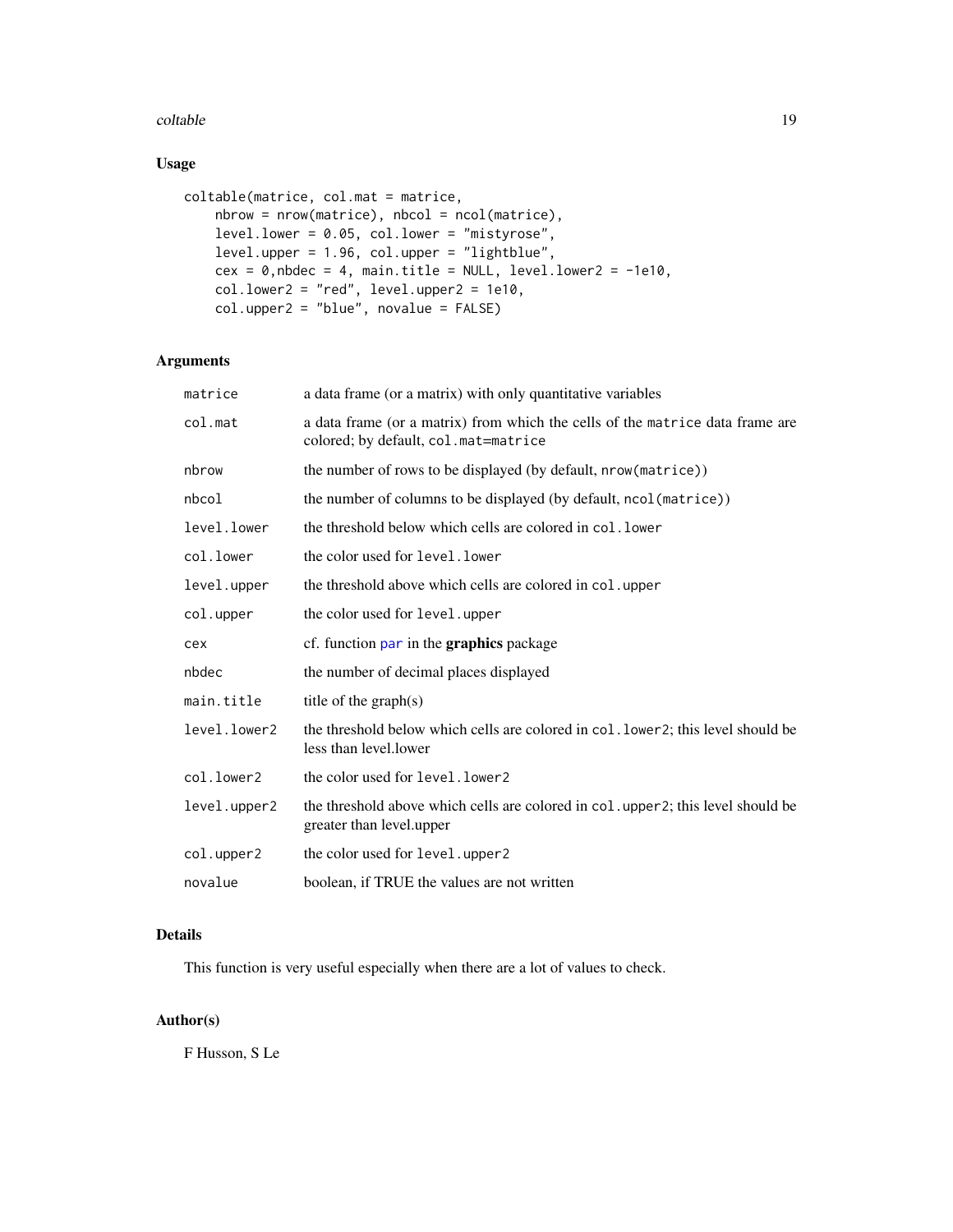## Examples

```
## Example 1
data(chocolates)
resdecat<-decat(sensochoc, formul = "~Product+Panelist", firstvar = 5,
    graph = FALSE)
resaverage<-averagetable(sensochoc, formul = "~Product+Panelist",
    firstvar = 5)resaverage.sort = resaverage[rownames(magicsort(resdecat$tabT)),
    colnames(magicsort(resdecat$tabT))]
coltable(resaverage.sort, magicsort(resdecat$tabT),
   level.lower = -1.96, level.upper = 1.96,
   main.title = "Average by chocolate")
## Example 3
## Not run:
data(chocolates)
resperf<-paneliperf(sensochoc,
    formul = "~Product+Panelist+Product:Panelist",
    formul.j = "~Product", col.j = 1, firstvar = 5, lastvar = 12,
    synthesis = FALSE, graph = FALSE)
resperfprob<-magicsort(resperf$prob.ind, method = "median")
coltable(resperfprob, level.lower = 0.05, level.upper = 1,
    main.title = "P-value of the F-test (by panelist)")
resperfr2<-magicsort(resperf$r2.ind, method = "median",
    ascending = FALSE)
coltable(resperfr2, level.lower = 0.00, level.upper = 0.85,main.title = "Adjusted R-square (by panelist)")
## End(Not run)
```
compo.cocktail *Composition of the cocktails data*

## **Description**

The data used here refer to the composition of 16 cocktails, i.e. the mango, banana, orange and lemon concentration.

#### Usage

```
data(cocktail)
```
#### Format

A data frame with 16 rows and 4 columns: the composition of each cocktail is given for the 4 ingredients.

<span id="page-19-0"></span>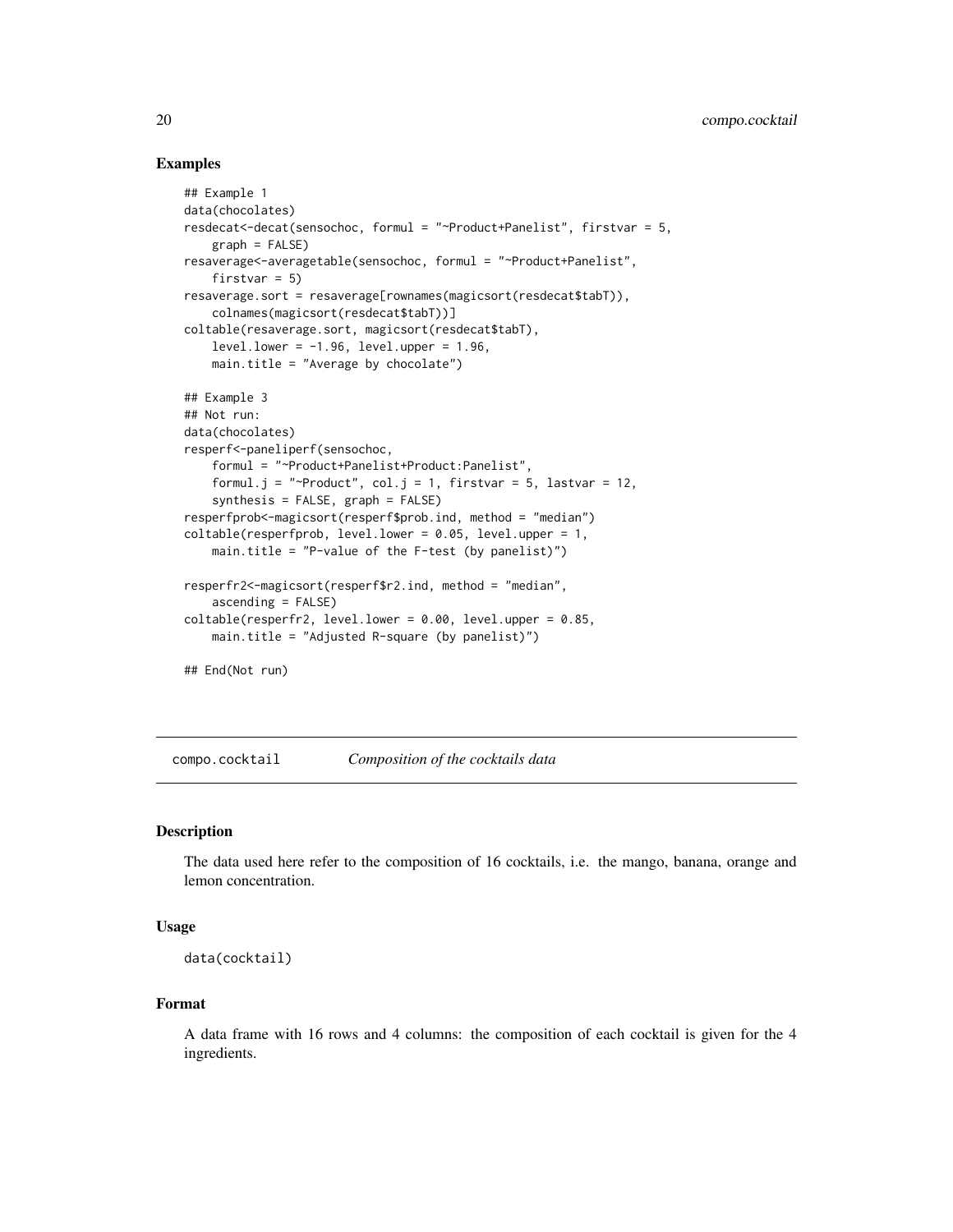## <span id="page-20-0"></span>ConsensualWords 21

## Source

Applied mathematics department, AGROCAMPUS OUEST

## Examples

data(cocktail)

ConsensualWords *Consensual words for Sorting Task data*

## Description

This function is designed to point out the words that are used in a consensual way by consumers from a sorting task.

## Usage

```
ConsensualWords(res.fast, nbtimes = 3, nbsimul = 500, proba = 0.05,
   graph = TRUE, axes = c(1,2)
```
## Arguments

| res.fast | an object of class fast                                                                          |
|----------|--------------------------------------------------------------------------------------------------|
| nbtimes  | minimum sample size for the word selection                                                       |
| nbsimul  | the number of simulations used to compute Bootstrap                                              |
| proba    | the significance threshold considered to consider a word as consensual (by de-<br>fault $0.05$ ) |
| graph    | boolean, if TRUE a graph is displayed                                                            |
| axes     | a length 2 vector specifying the components to plot                                              |

## Value

A list containing the following elements:

| Centroids         | coordinates of the consensual words on the dimensions of the fast result                                                |  |
|-------------------|-------------------------------------------------------------------------------------------------------------------------|--|
|                   | Within.inertia frequency of use of each word and within inertia associated                                              |  |
| Results.Bootstrap |                                                                                                                         |  |
|                   | frequency of use of each word, within inertia associated and p-value calculated<br>according to the Bootstrap technique |  |
| Consensual.words  |                                                                                                                         |  |
|                   | a list of significant consensual words sorted from the most consensual to the less<br>consensual                        |  |

## Author(s)

Francois Husson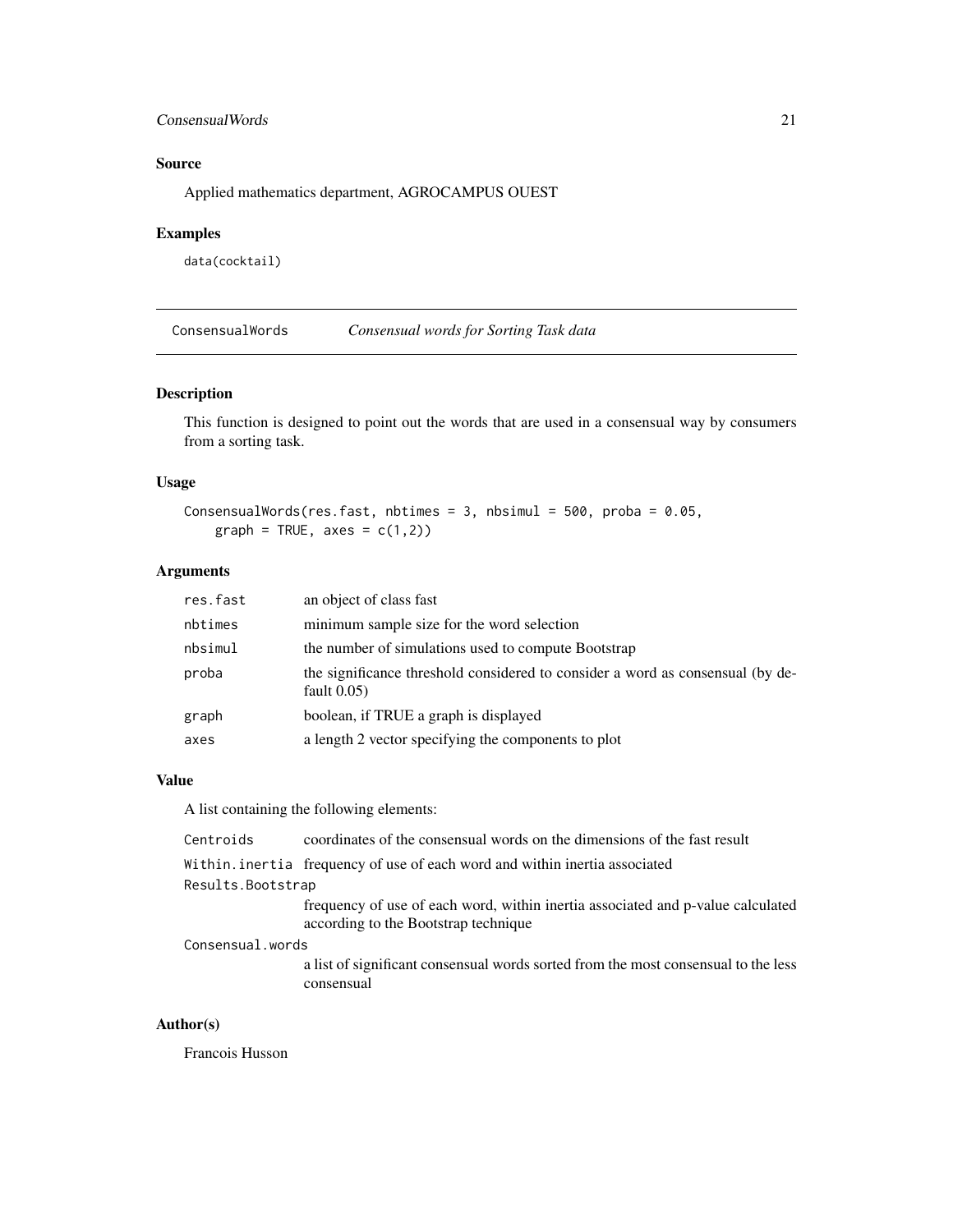## Examples

```
## Not run:
data(perfume)
## Example of FAST results
res.fast<-fast(perfume,sep.words=";")
res.consensual<-ConsensualWords(res.fast)
```
## End(Not run)

ConsistencyIdeal *Sensory and Hedonic consistency of the ideal data*

## Description

Evaluate the sensory and hedonic consistency of the ideal data, both at the consumer and panel level.

## Usage

ConsistencyIdeal(dataset, col.p, col.j, col.lik, id.recogn, type="both", scale.unit=TRUE, ncp=NULL, axes=c(1,2), nbsim=0, replace.na=FALSE, graph=TRUE)

| dataset    | A matrix with at least two qualitative variables (consumer and products) and a<br>set of quantitative variables containing at least 2*A variables (for both perceived<br>and <i>ideal</i> intensities)                                               |
|------------|------------------------------------------------------------------------------------------------------------------------------------------------------------------------------------------------------------------------------------------------------|
| col.p      | The position of the <i>product</i> variable                                                                                                                                                                                                          |
| col.j      | The position of the <i>consumer</i> variable                                                                                                                                                                                                         |
| col.lik    | The position of the <i>liking</i> variable                                                                                                                                                                                                           |
| id.recogn  | The sequence in the variable names which distinguish the ideal variables from<br>the sensory variables. This sequence should be fixed and unique.<br>Each ideal variable should be preceeded by the corresponding perceived inten-<br>sity variable. |
| type       | Define whether you want the sensory consistency only ("sensory"), the hedonic<br>consistency only ("hedonic"), or both ("both")                                                                                                                      |
| scale.unit | Boolean, if TRUE the descriptors are scaled to unit variance                                                                                                                                                                                         |
| ncp        | Number of dimensions kept in the results                                                                                                                                                                                                             |
| axes       | A length 2 vector specifying the components to plot                                                                                                                                                                                                  |
| nbsim      | The number of simulations performed. By default $(=0)$ , no simulations are per-<br>formed and only the results for the real data are given                                                                                                          |
| replace.na | Boolean, define whether the missing values (in the correlation matrix calculated<br>for the consistency at the consumer level) should be ignored or replaced by 0                                                                                    |
| graph      | Boolean, define whether the distribution of the correlation coefficient should be<br>plot                                                                                                                                                            |

<span id="page-21-0"></span>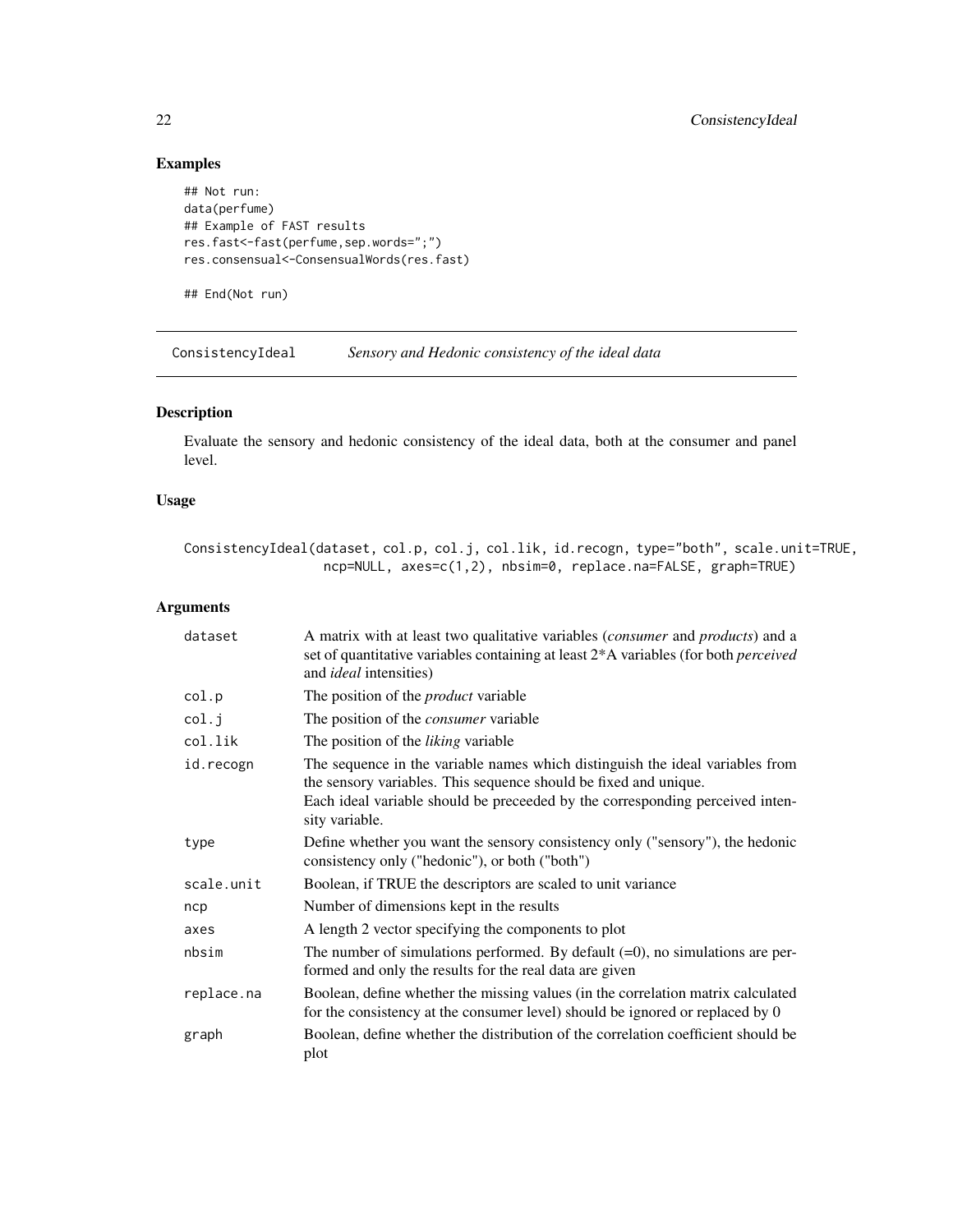## ConsistencyIdeal 23

## **Details**

SENSORY CONSISTENCY

A the panel level:

A PCA is performed on the table crossing the J consumers in rows and the A ideal variables in columns (the averaged or corrected averaged is then considered).

On this space, the sensory description of the P products (P rows) on the A attributes is projected as supplementary entities while the hedonic table crossing the J consumers (in rows) and the P products (in columns) is projected as supplementary variables.

The sensory consistency is measured by the correspondence between the same products seen through the sensory and through the hedonic descriptions.

At the consumer level:

For each consumer, the correlation between the (corrected) ideal ratings and the correlation between the hedonic scores and the perceived intensity of each attribute is calculated.

A test on this correlation coefficient is performed for each consumer.

The distribution of these correlations coefficients are also given graphically.

#### HEDONIC CONSISTENCY

For each consumer, a PCR-model expressing the liking scores in function of the perceived intensity is created.

Once the model is created, the model is applied to the ideal ratings provided by the consumer considered and the hedonic score of the ideal product is estimated.

This hedonic score is then compared to the hedonic scores provided to the products tested.

If simulations are asked, the same procedure is estimated after re-sampling the vector of hedonic scores.

In that case, the distribution of the estimated ideal hedonic score can be estimated under H0 and the significance of the estimated ideal hedonic score can be done.

## Value

A list containing the results for the sensory and hedonic consistency:

| Senso                         | contains the results of the sensory consistency                                                                   |  |
|-------------------------------|-------------------------------------------------------------------------------------------------------------------|--|
| Senso\$panel                  | results for the consistency at the panel level including:                                                         |  |
| Senso\$panel\$dataset         |                                                                                                                   |  |
|                               | the datasets used for the different PCA                                                                           |  |
| Senso\$panel\$PCA.ideal       |                                                                                                                   |  |
|                               | the results of the PCA for the creation of the ideal space                                                        |  |
| Senso\$panel\$PCA.ideal_hedo  |                                                                                                                   |  |
|                               | the results of the PCA with projection of the hedonic scores                                                      |  |
| Senso\$panel\$PCA.ideal_senso |                                                                                                                   |  |
|                               | the results of the PCA with the proojection of the sensory descriptions                                           |  |
| Senso\$panel\$correlation     |                                                                                                                   |  |
|                               | the correlation between the <i>product</i> projected from the <i>sensory</i> and <i>hedonic</i><br>points of view |  |
| Senso\$conso                  | results of the consistency at the consumer level including:                                                       |  |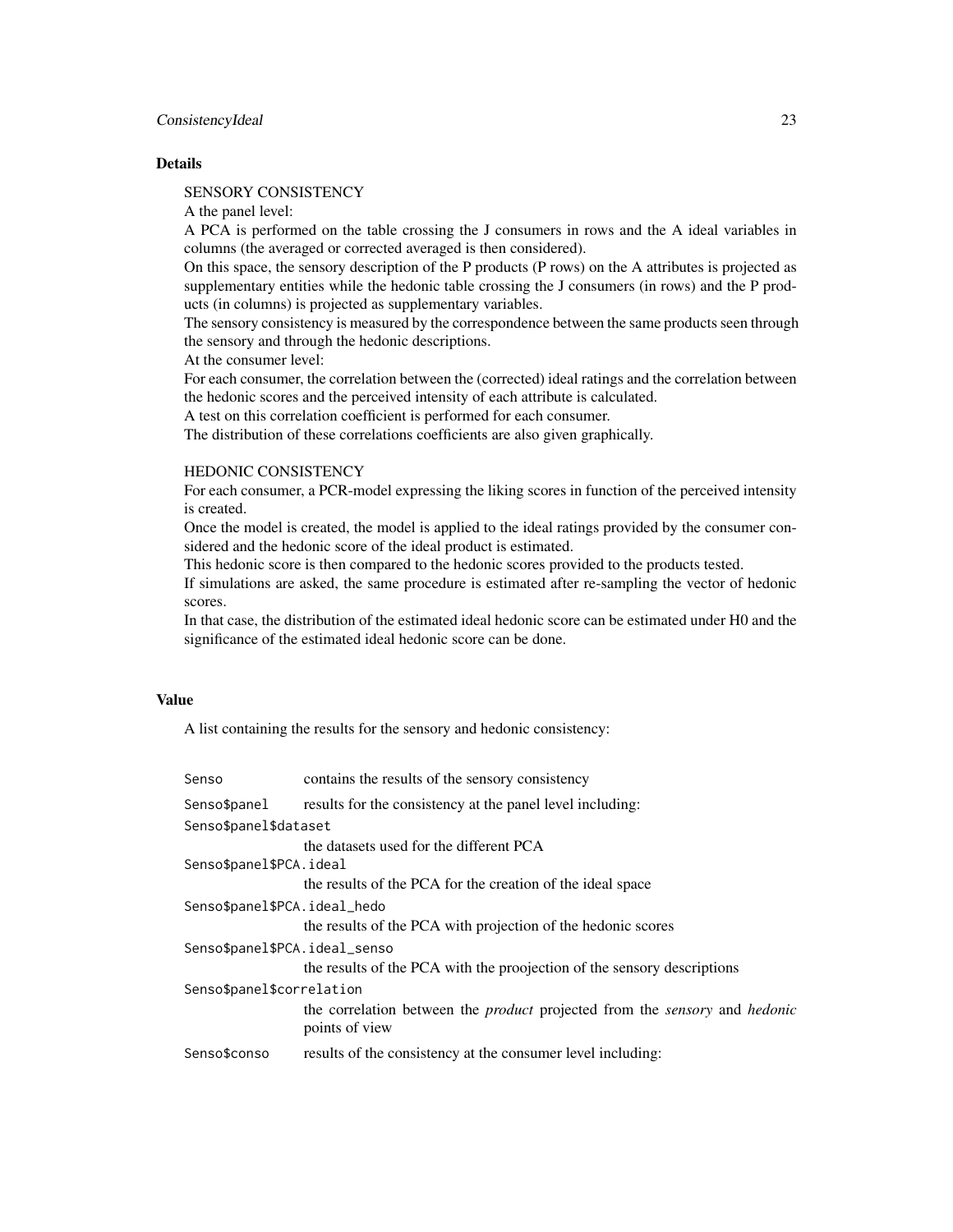<span id="page-23-0"></span>

| Senso\$conso\$driver.lik   |                                                                                                                                                                                          |  |
|----------------------------|------------------------------------------------------------------------------------------------------------------------------------------------------------------------------------------|--|
|                            | the linear drivers of liking (correlation between perceived intensity and liking<br>score for each attribute)                                                                            |  |
| Senso\$conso\$correlations |                                                                                                                                                                                          |  |
|                            | the correlations between drivers of liking and the difference (ideal-perceived)<br>intensity                                                                                             |  |
| Hedo\$R2                   | the R2 coefficients of the indivvidual models                                                                                                                                            |  |
| Hedo\$hedo                 | a list containing the hedonic scores for the <i>product</i> , <i>ideal products</i> , <i>average ideal</i><br><i>product</i> and the <i>standardized ideal product</i> for each consumer |  |
| Hedo\$simulation           |                                                                                                                                                                                          |  |
|                            | a list including the estimated hedonic score for each simulation, the p-value and<br>the matrix of simulations used                                                                      |  |

## Author(s)

Thierry Worch (thierry@qistatistics.co.uk)

#### References

Worch, T., Le, S., Punter, P., & Pages, J. (2012). Assessment of the consistency of ideal profiles according to non-ideal data for IPM. *Food Quality and Preference*, 24, 99-110., Worch, T., Le, S., Punter, P., & Pages, J. (2012). Extension of the consistency of the data obtained with the Ideal Profile Method: Would the ideal products be more liked than the tested products? *Food Quality and Preference*, 26, 74-80.

### See Also

[panelperf](#page-68-1), [paneliperf](#page-58-1)

#### Examples

```
## Not run:
data(perfume_ideal)
res <- ConsistencyIdeal(perfume_ideal, col.p=2, col.j=1,
  col.lik=ncol(perfume_ideal), id.recogn="id_",
  type="both", nbsim=100)
```
## End(Not run)

construct.axes *Coordinates of individuals and illustrative individuals for PCA or MFA*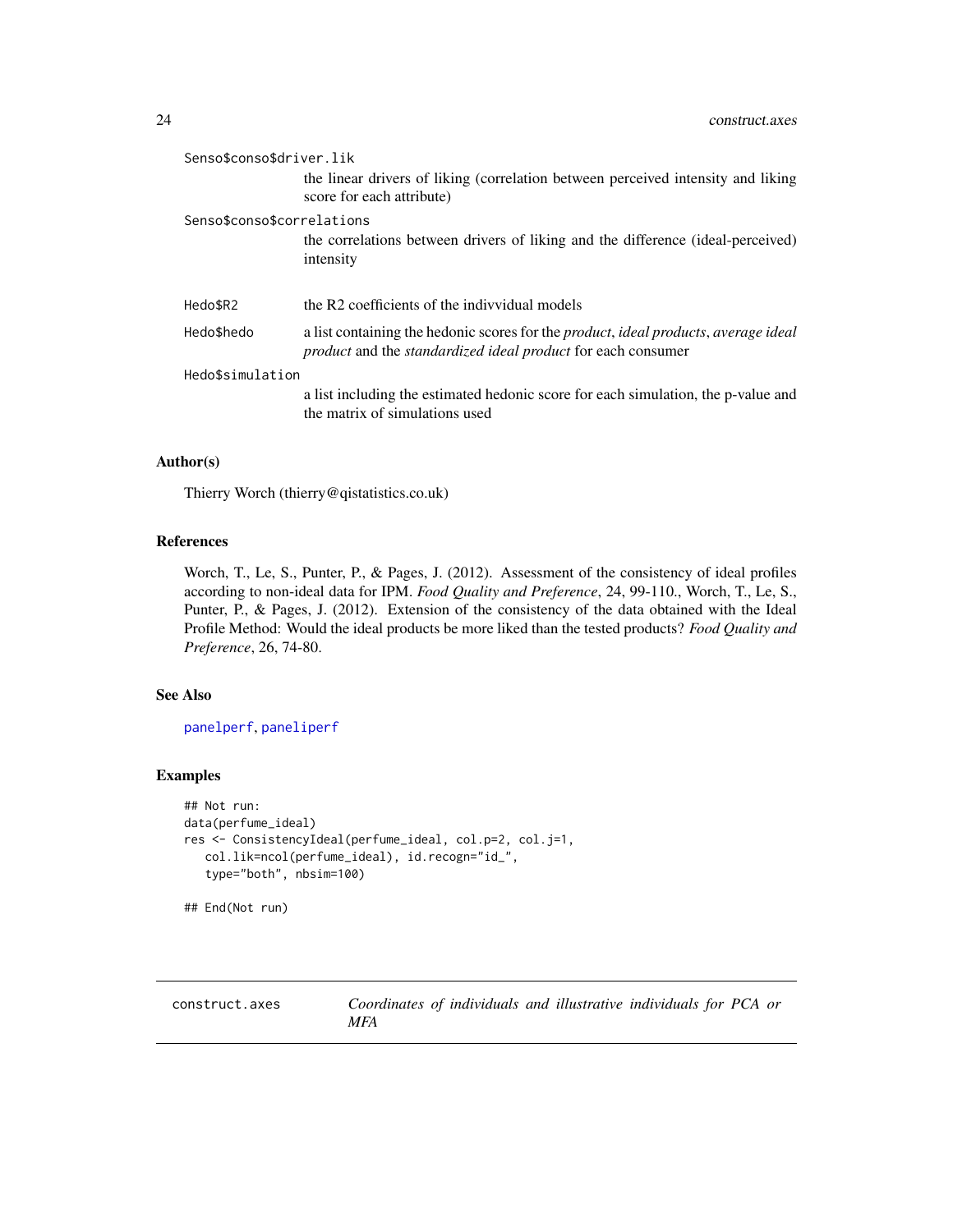#### construct.axes 25

#### Description

This function is especially designed to be used in a sensory data analysis context. Returns the coordinates of the products when performing either PCA or MFA and the coordinates of the "partial" products when performing MFA. Returns also the panelists' coordinates when projected as illustrative rows onto the products' space. Produces graphs of products and descriptors from the output of PCA or MFA.

#### Usage

```
construct.axes(matrice, coord = c(1,2), scale.unit = TRUE, group = NULL,
     name.group = NULL, centerbypanelist = FALSE, scalebypanelist = FALSE,
     method = "coeff", graph_type = c("ggplot", "classic"))
```
#### Arguments

| matrice          | a data.frame made up of at least two qualitative variables (the <i>panelist</i> and the<br><i>product</i> variables), the others are sensory descriptors used to perform an MFA<br>or a PCA if group $=$ NULL |  |
|------------------|---------------------------------------------------------------------------------------------------------------------------------------------------------------------------------------------------------------|--|
| coord            | a length 2 vector specifying the components to plot                                                                                                                                                           |  |
| scale.unit       | boolean, if TRUE the descriptors are scaled to unit variance                                                                                                                                                  |  |
| group            | the number of variables in each group of variables when multiple factor analysis<br>is performed (by default this parameter equals NULL and a PCA is performed)                                               |  |
| name.group       | the names of the groups of variables when mfa is performed (if group differs<br>from NULL)                                                                                                                    |  |
| centerbypanelist |                                                                                                                                                                                                               |  |
|                  | center the data by panelist before the construction of the axes                                                                                                                                               |  |
| scalebypanelist  |                                                                                                                                                                                                               |  |
|                  | scale the data by panelist before the construction of the axes                                                                                                                                                |  |
| method           | the method to replace the missing values: "average" or "coeff" (coefficients of<br>the <i>product</i> variable in the anova model)                                                                            |  |
| graph.type       | a character that gives the type of graph used: "ggplot" or "classic"                                                                                                                                          |  |

#### Details

The input data set is an object of class data. frame, for which the two first columns are qualitative variables (the first variable refers to the *panelist* variable and the second to the *product* variable) and the others are quantitative.

The ouptut of this function is a list with one element when performing PCA and two elements when performing MFA. The first element is the data frame of the coordinates of the products according to the whole panel (Panelist=0) and to the panelists. The second element is the data frame of the coordinates of the "partial products" according to the whole panel (Panelist=0) and to the panelists.

This function is necessary when calculating confidence ellipses for products.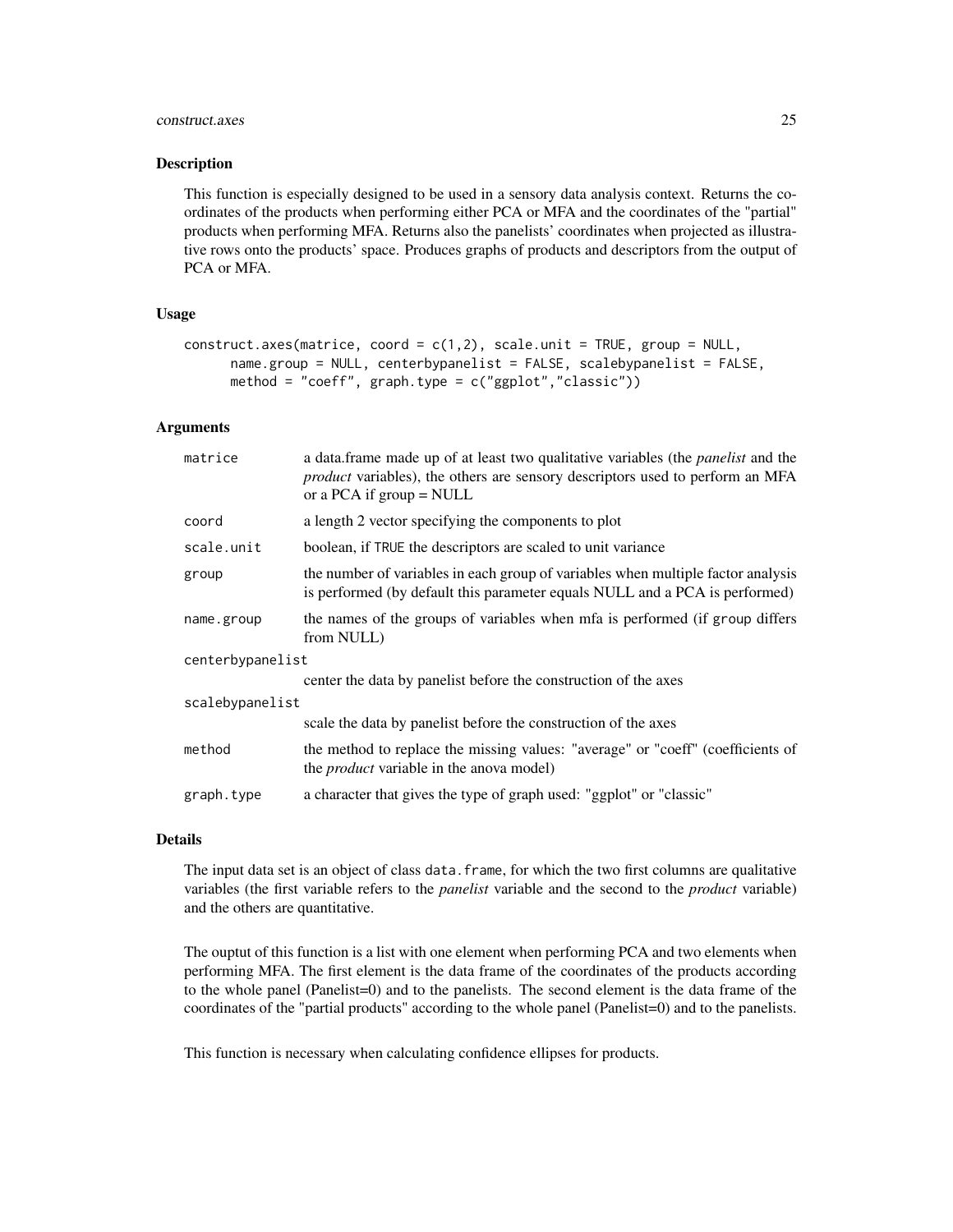## Value

A list containing the following elements:

| eig     | a matrix with the component of the factor analysis (in row) and the eigenvalues,<br>the inertia and the cumulative inertia for each component |
|---------|-----------------------------------------------------------------------------------------------------------------------------------------------|
| moven   | the coordinates of the products with respect to the panel and to each panelists                                                               |
| partiel | the coordinates of the <i>partial</i> products with respect to the panel and to each<br>panelists                                             |

Returns also a correlation circle as well as a graph of individuals

## Author(s)

Francois Husson

## References

Escofier, B. and Pages, J. (1990) *Analyses factorielles simples et multiples: objectifs, methodes et interpretation* Dunod, Paris. 1–267.

Escofier, B. and Pages, J. (1994) Multiple factor analysis (AFMULT package). *Computational Statistics and Data Analysis*, 18, 121–140.

## See Also

[MFA](#page-0-0)

## Examples

```
## Example1: PCA
data(chocolates)
donnee <- cbind.data.frame(sensochoc[,c(1,4,5:18)])
axe <- construct.axes(donnee, scale.unit = TRUE)
## Example2: MFA (two groups of variables)
data(chocolates)
donnee <- cbind.data.frame(sensochoc[,c(1,4,5:18)])
axe \leq construct.axes(donnee, group = c(6,8),
   name.group = c("A-F","T-S"),scale.unit = TRUE)
```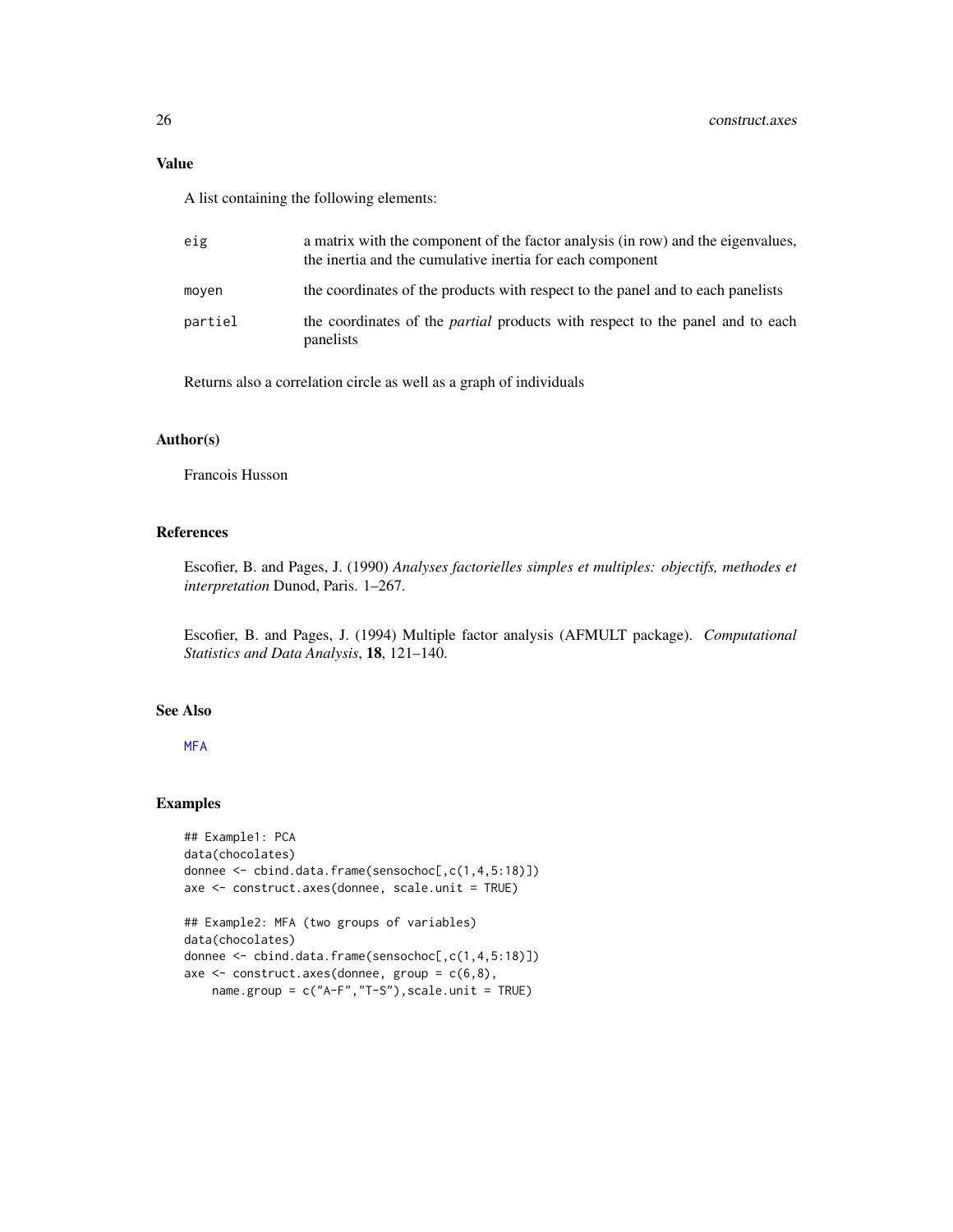#### <span id="page-26-0"></span>Description

Performs preference mapping techniques based on multidimensional exploratory data analysis. This methodology is oriented towards consumers' preferences; here consumers are pictured according only to their preferences. In this manner, the distance between two consumers is very natural and easy to interpret, and a clustering of the consumers is also very easy to obtain.

#### Usage

```
cpa(senso, hedo, coord=c(1,2), center = TRUE, scale = TRUE,nb.class = 0, scale.unit = FALSE,
   col = terrain.colors(45)[1:41])
```
## Arguments

| senso       | a data frame of dimension $(p, k)$ , where p is the number of products and k the<br>number of sensory descriptors    |
|-------------|----------------------------------------------------------------------------------------------------------------------|
| hedo        | a data frame of dimension $(p, j)$ , where p is the number of products and j the<br>number of consumers or panelists |
| coord       | a length 2 vector specifying the components to plot                                                                  |
| center      | boolean, if TRUE then data are mean centered                                                                         |
| scale       | boolean, if TRUE then data are scaled to unit variance                                                               |
| nb.clusters | number of clusters to use (by default, 0 and the optimal numer of clusters is<br>calculated                          |
| scale.unit  | boolean, if TRUE then PCA is made on scaled data                                                                     |
| col         | color palette                                                                                                        |

## Details

This methodology is oriented towards consumers' preferences; here, consumers are pictured according only to their preferences. In this manner, the distance between two consumers is very natural and easy to interpret, and a clustering of the consumers is also very easy to obtain using a classic hierarchical clustering procedure performed on Euclidian distances with the Ward's minimum variance criterion. The originality of the representation is that the characteristics of the products are also superimposed to the former picture.

#### Value

Return the following results:

| clusters | the cluster number allocated to each consumer                        |
|----------|----------------------------------------------------------------------|
| result   | the coordinates of the panelists, of the clusters, of the archetypes |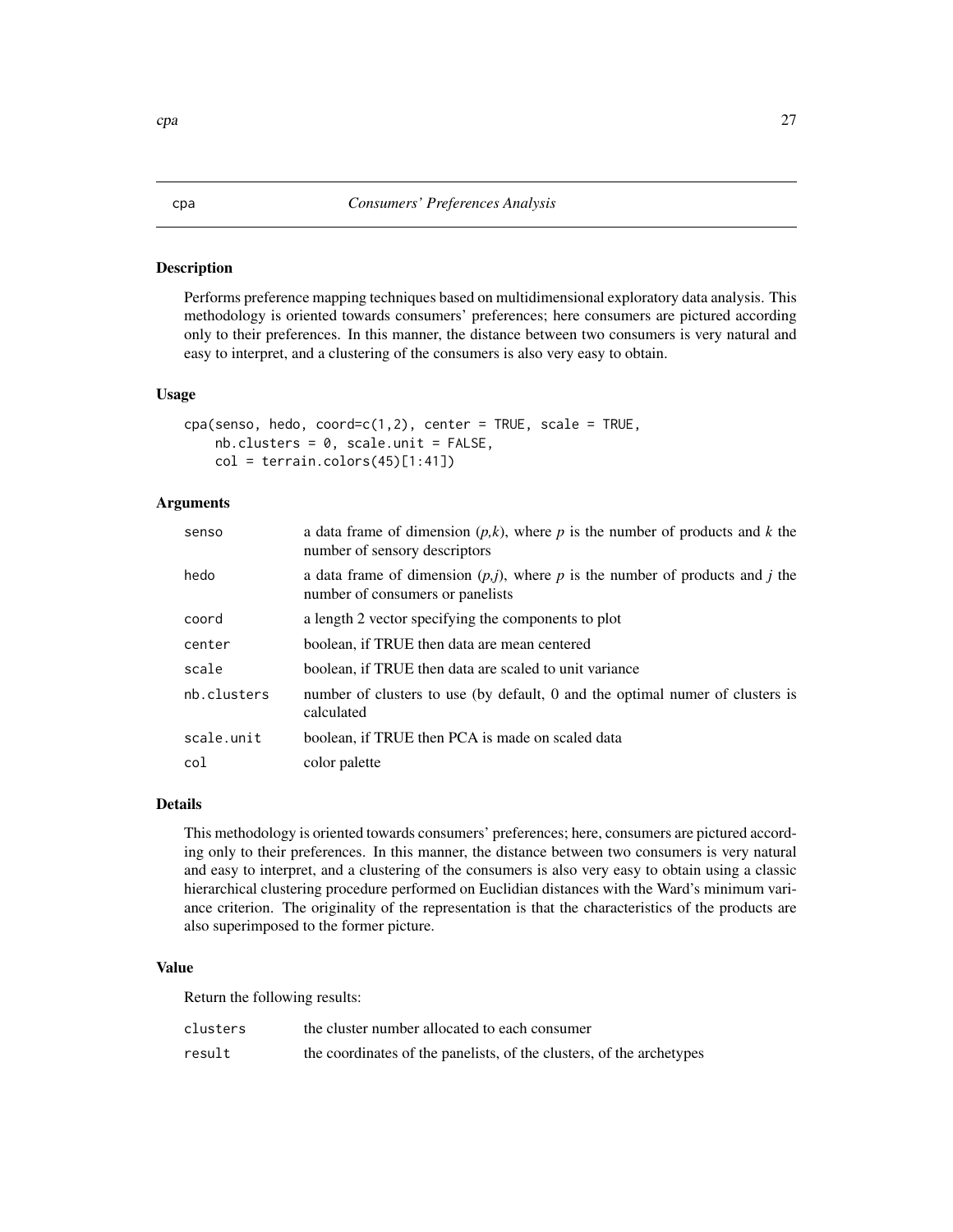<span id="page-27-0"></span>

| prod. clusters a list with as many elements as there are clusters; each element of the list gathers<br>the specific products for its corresponding cluster |
|------------------------------------------------------------------------------------------------------------------------------------------------------------|
| desc. clusters the correlation coefficients between the average hedonic scores per cluster and<br>the sensory descriptors                                  |

A dendogram which highlight the clustering, a correlation circle that displays the hedonic scores, a graph of the consumers such as two consumers are all the more close that they do like the same products, as many graphs as there are variables: for a given variable, each consumer is colored according to the coefficient of correlation based on his hedonic scores and the variable.

#### Author(s)

F Husson <husson@agrocampus-ouest.fr> S Le

#### References

S. Le, F. Husson, J. Pages (2005). Another look at sensory data: how to "have your salmon and eat it, too!". *6th Pangborn sensory science symposium, August 7-11, 2005, Harrogate, UK.*

## Examples

```
## Not run:
data(cocktail)
res.cpa = cpa(cbind(compo.cocktail, senso.cocktail), hedo.cocktail)
## If you prefer a graph in black and white and with 3 clusters
res.cpa = cpa(cbind(compo.cocktail, senso.cocktail), hedo.cocktail,
    col = gray((50:1)/50), nb.clusters = 3)
```
## End(Not run)

cream\_id *Cream Ideal Data*

#### Description

The data used here refer to the sensory description of 9 dessert chocolate creams.

Each cream was evaluated once by 86 French consumers and described on 13 attributes according to the Ideal Profile Method.

Both perceived and ideal intensities were asked. In addition, the overall liking is asked.

#### Usage

data(cream\_id)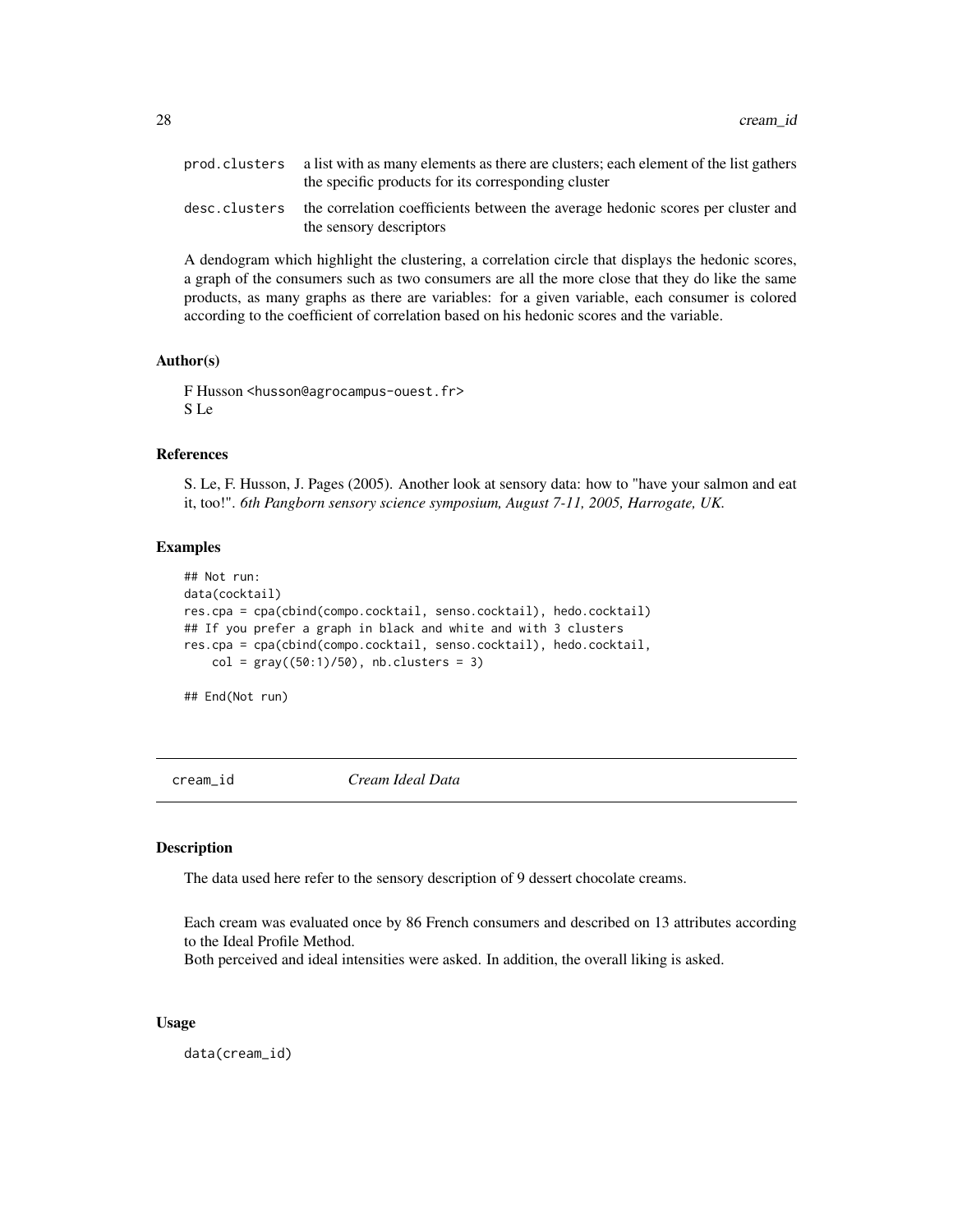## <span id="page-28-0"></span>cream\_signa 29

#### Format

A data frame made of 86\*9=774 rows and 2 qualitative variables (panelist and product), 13\*2 attributes (perceived and ideal intensities) and overall liking.

#### Source

Agrocampus Ouest, Melodie Sanchez, Sarah Sanchez

#### Examples

```
## Not run:
data(cream_id)
decat(cream_id, formul = "~product+user", firstvar = 3, graph = FALSE)
###IdMapConsumer function
data(cream_signa)
res.idmap <- IdMapConsumer(craem_id, cream_signa, col.p=2, col.j=1, col.lik=29,
num.col.var.signa=c(1:12), conf.level=0.90, id.recogn="id_", color = FALSE, simusigni = 500)
```
## End(Not run)

cream\_signa *Data description of the consumers who made the Ideal for the cream*

#### Description

The data used here refer to the sensory description of 9 dessert chocolate creams.

Each cream was evaluated once by 86 French consumers and described on 13 attributes according to the Ideal Profile Method.

Both perceived and ideal intensities were asked. In addition, the overall liking is asked.

#### Usage

data(cream\_signa)

#### Format

A data frame made of  $86*9=774$  rows and 2 qualitative variables (panelist and product),  $13*2$ attributes (perceived and ideal intensities) and overall liking.

#### Source

Agrocampus Ouest, Melodie Sanchez, Sarah Sanchez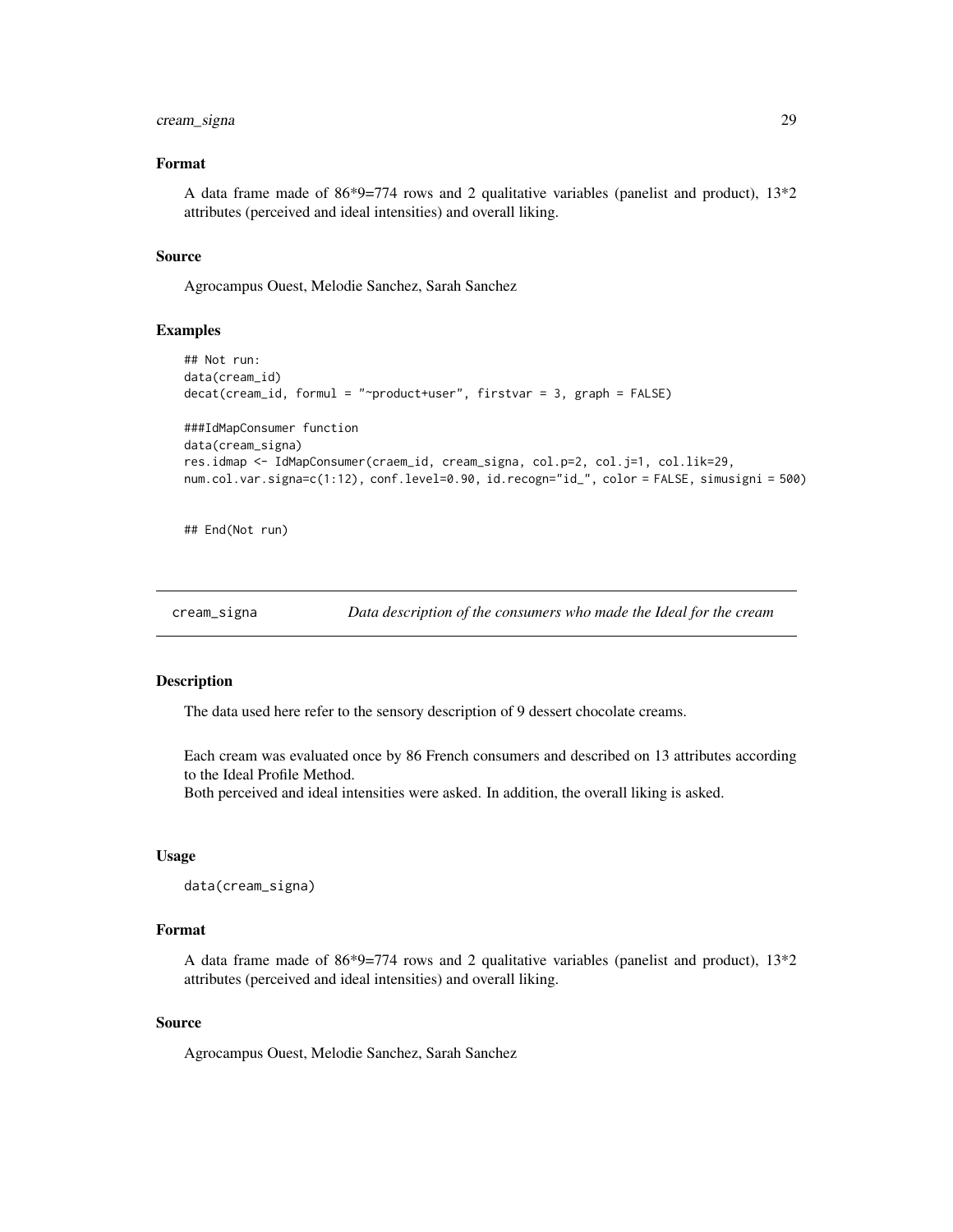#### Examples

```
## Not run:
data(cream_signa)
data(cream_signa)
res.idmap <- IdMapConsumer(cream_id, cream_signa, col.p=2, col.j=1, col.lik=29,
num.col.var.signa=c(1:12), conf.level=0.90, id.recogn="id_", color = FALSE, simusigni = 500)
```
## End(Not run)

<span id="page-29-1"></span>decat *DEscription of CATegories*

## Description

This function is designed to point out the variables that are the most characteristic according to the set of products in its whole, and to each of the products in particular.

This function is designed to test the main effect of a categorical variable (F-test) and the significance of its coefficients (T-test) for a set of endogenous variables and a given analysis of variance model. In most cases, the main effect is the product effect and the endogenous variables are the sensory descriptors.

#### Usage

```
decat(donnee, formul, firstvar, lastvar = length(colnames(donnee)),
   proba = 0.05, graph = TRUE, col.lower = "mistyrose",
   col.upper = "lightblue", nbrow = NULL, nbcol = NULL, random = TRUE)
```

| donnee    | a data frame made up of at least two qualitative variables ( <i>product</i> , <i>panelist</i> ) and<br>a set of quantitative variables (sensory descriptors) |
|-----------|--------------------------------------------------------------------------------------------------------------------------------------------------------------|
| formul    | the model that is to be tested                                                                                                                               |
| firstvar  | the position of the first endogenous variable                                                                                                                |
| lastvar   | the position of the last endogenous variable (by default the last column of donnee)                                                                          |
| proba     | the significance threshold considered for the analyses of variance (by default<br>0.05)                                                                      |
| graph     | a boolean, if TRUE a barplot of the P-values associated with the F-test of the<br>product effet is displayed                                                 |
| col.lower | the color used for 'level.lower'. Only useful if graph is TRUE                                                                                               |
| col.upper | the color used for 'upper.lower'. Only useful if graph is TRUE                                                                                               |
| nbrow     | the number of rows to be displayed (by default, all the values are displayed).<br>Only useful if graph is TRUE                                               |
| nbcol     | the number of columns to be displayed (by default, all the values are displayed).<br>Only useful if graph is TRUE                                            |
| random    | boolean, effect should be possible as fixed or random (default as random)                                                                                    |

<span id="page-29-0"></span>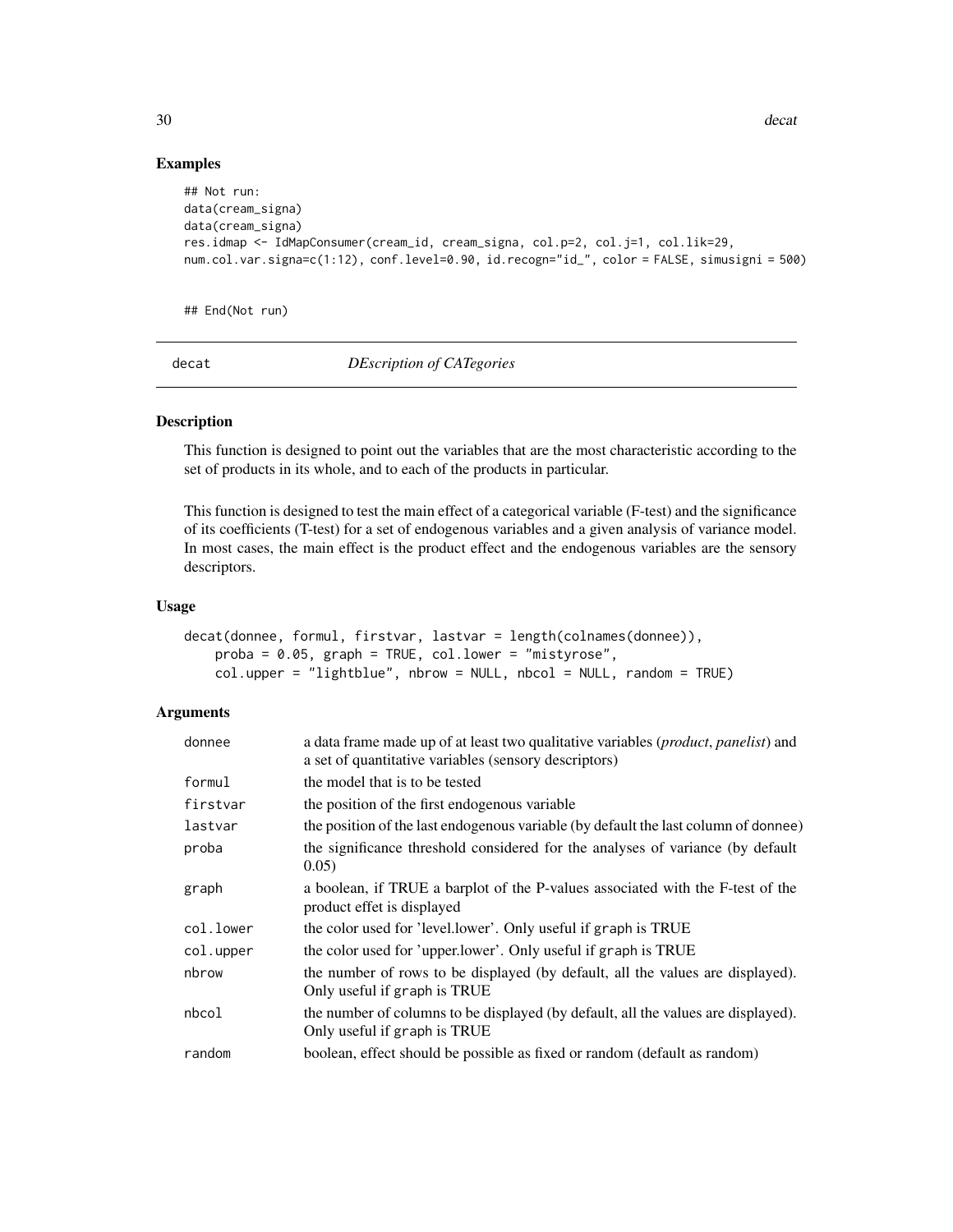#### decat 31

## Details

The formul parameter must be filled in by an analysis of variance model and must begin with the categorical variable of interest (e.g. the product effect) followed by the different other factors of interest (and their combinations). E.g.:formul = "~Product+Panelist+Session".

#### Value

A list containing the following elements:

| tabF    | the V-test and the P-value of the F-test for each descriptor resulting from the<br>analysis of variance model                                                                                                                   |
|---------|---------------------------------------------------------------------------------------------------------------------------------------------------------------------------------------------------------------------------------|
| tabT    | a (products, descriptors) data frame, in which each cell is the Vtest for a given<br>product and a given descriptor                                                                                                             |
| coeff   | a (products, descriptors) data frame, in which each cell is the coefficient resulting<br>from the analysis of variance model for a given product and a given descriptor                                                         |
| resF    | the V-test and the P-value for each descriptor resulting from the analysis of vari-<br>ance model, sorted in ascending order                                                                                                    |
| resT    | a list which elements are data frames, one data frame per product: the coeffi-<br>cient, the P-value and the Vtest for each significant descriptor resulting from the<br>analysis of variance model, sorted in descending order |
| adjmean | a (products, descriptors) data frame, in which each cell is the adjusted mean re-<br>sulting from the analysis of variance model for a given product and a given<br>descriptor                                                  |

A barplot of the P-values associated with the F-test of the product effet.

A colored table with the adjusted means of the categorical variable: the values significantly different from the general mean are colored (significantly different with the proba level); the significantly less are colored in red (by default) and the significantly great are colored in blue.

#### Author(s)

Francois Husson

## References

P. Lea, T. Naes, M. Rodbotten. *Analysis of variance for sensory data*. H. Sahai, M. I. Ageel. *The analysis of variance*.

#### See Also

[aov](#page-0-0)

## Examples

```
### Example 1
data(chocolates)
## model (AOV): " descriptor = product + panelist "
resdecat<-decat(sensochoc, formul="~Product+Panelist", firstvar = 5)
barrow(resdecat$tabT)
```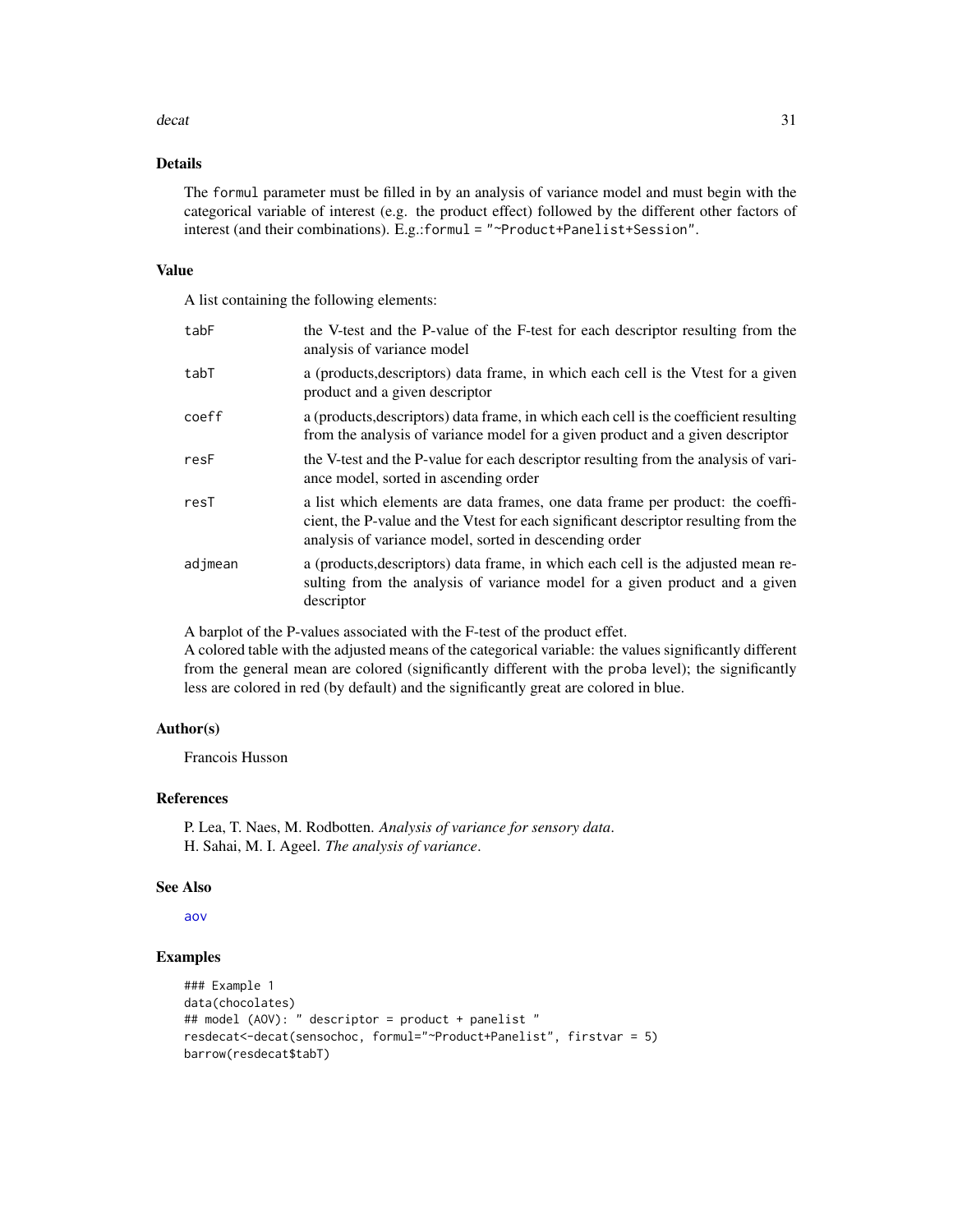```
barrow(t(resdeck45L), numr = 3, numc = 3)
barrow(resdecat$coeff, color = "orange")
### Example 2
data(chocolates)
## model (AOV): " descriptor = product + panelist "
res2 <-decat(sensochoc, formul="~Product+Panelist", firstvar = 5,
   proba=1, graph = FALSE)
```
fahst *Factorial Approach for Hierarchical Sorting Task data*

## Description

Perform Factorial Approach for Hierarchical Sorting Task data (FAHST) on a table where the rows (i) are products and the columns (j) are for each consumer the partitionning variables associated with nested sorting. The columns are grouped by consumer. For the partitionning variables, the label associated with a group can be an arbirary label (for example G1 for group 1, *etc.*) or the words associated with the group in the case of qualified hierarchical sorting.

#### Usage

fahst(don,group,alpha=0.05,graph=TRUE,axes=c(1,2),name.group=NULL,ncp=5,B=200,ncp.boot=2)

| don        | a data frame with n rows (products) and p columns (nested partitions for all<br>consumers)                         |
|------------|--------------------------------------------------------------------------------------------------------------------|
| group      | a list indicating the number of levels (nested partitions) for each consumer                                       |
| alpha      | the confidence level of the ellipses                                                                               |
| graph      | boolean, if TRUE a graph is displayed                                                                              |
| axes       | a length 2 vector specifying the components to plot                                                                |
| name.group | a vector containing the name of the consumers (by default, NULL and the con-<br>sumers are named J1, J2 and so on) |
| ncp        | number of dimensions kept in the results (by default 5)                                                            |
| B          | the number of simulations (corresponding to the number of virtual panels) used<br>to compute the ellipses          |
| ncp.boot   | number of dimensions used for the Procrustean rotations to build confidence<br>ellipses (by default 2)             |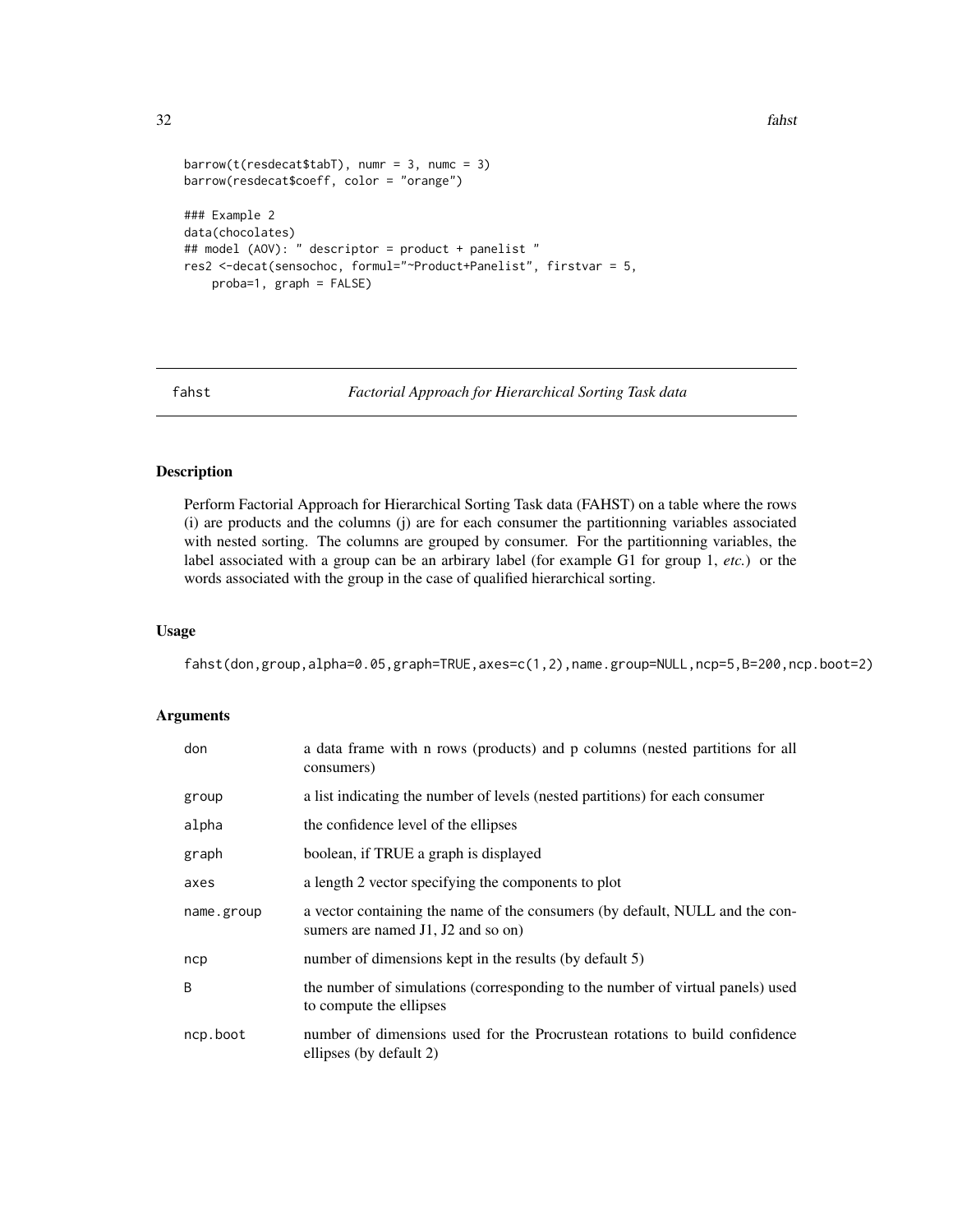#### <span id="page-32-0"></span>fasnt 33

## Value

A list containing the following elements:

| eig   | a matrix containing all the eigenvalues, the percentage of variance and the cu-<br>mulative percentage of variance                                         |
|-------|------------------------------------------------------------------------------------------------------------------------------------------------------------|
| ind   | a list of matrices containing all the results for the products (coordinates, square<br>cosine, contributions)                                              |
| var   | a list of matrices containing all the results for the categories of the different<br>nested partitions (coordinates, square cosine, contributions, v.test) |
| group | a list of matrices containing all the results for consumers (coordinates, square<br>cosine, contributions)                                                 |
| call  | a list with some statistics                                                                                                                                |

## Author(s)

Marine Cadoret, S\'ebastien L\^e <sebastien.le@agrocampus-ouest.fr>

#### References

Cadoret, M., L\^e, S., Pag\'es, J. (2010) *A new approach for analyzing hierarchical sorting task data*. Sensometrics conference. Rotterdam, the Netherlands

## Examples

```
## Not run:
data(cards)
## Example of FAHST results
group.cards<-c(2,3,3,2,2,4,2,3,2,1,3,2,3,3,3,2,3,3,2,3,3,3,3,3,3,3,3,3,3,3)
res.fahst<-fahst(cards,group=group.cards)
```
## End(Not run)

fasnt *Factorial Approach for Sorting Napping Task data*

#### Description

Perform Factorial Approach for Sorting Napping Task data (FASNT) on a table where the rows (i) are products and the columns (j) are for each consumer the coordinates of the products on the tablecloth associated with napping on the one hand and the partitionning variable associated with categorization on the other hand. The columns are grouped by consumer. For the partitionning variable, the label associated with a group can be an arbirary label (for example G1 for group 1, *etc.*) or the words associated with the group in the case of qualified sorted napping.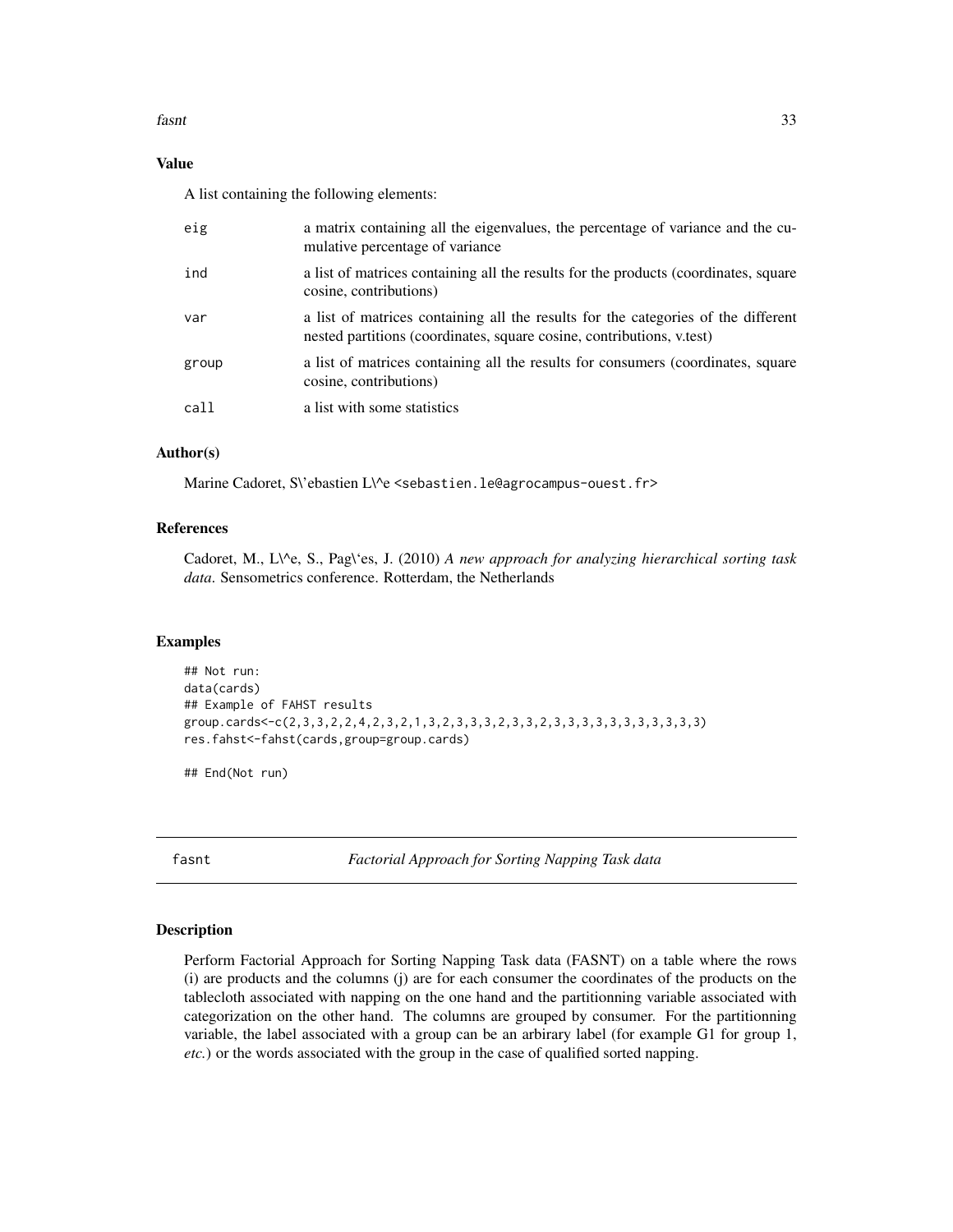## Usage

```
fasnt(don,first="nappe",B=100,axes=c(1,2),alpha=0.05,ncp=5,
    graph=TRUE,name.group=NULL,sep.word=" ",word.min=5,ncp.boot=2)
```
## Arguments

| don        | a data frame with n rows (products) and p columns (assesor : categorical vari-<br>ables)                                             |
|------------|--------------------------------------------------------------------------------------------------------------------------------------|
| first      | 2 possibilities: "nappe" if the napping variables first appear for each consumer<br>or "catego" if it is the categorization variable |
| B          | the number of simulations (corresponding to the number of virtual panels) used<br>to compute the ellipses                            |
| axes       | a length 2 vector specifying the components to plot                                                                                  |
| alpha      | the confidence level of the ellipses                                                                                                 |
| ncp        | number of dimensions kept in the results (by default 5)                                                                              |
| graph      | boolean, if TRUE a graph is displayed                                                                                                |
| name.group | a vector containing the name of the consumers (by default, NULL and the group<br>are named $J1$ , $J2$ and so on)                    |
| sep.word   | the word separator character in the case of qualified sorted napping                                                                 |
| word.min   | minimum sample size for the word selection in textual analysis                                                                       |
| ncp.boot   | number of dimensions used for the Procrustean rotations to build confidence<br>ellipses (by default 2)                               |

## Value

A list containing the following elements:

| eig        | a matrix containing all the eigenvalues, the percentage of variance and the cu-<br>mulative percentage of variance                        |
|------------|-------------------------------------------------------------------------------------------------------------------------------------------|
| ind        | a list of matrices containing all the results for the products (coordinates, square<br>cosine, contributions)                             |
| quali.var  | a list of matrices containing all the results for the categories of categorization<br>(coordinates, square cosine, contributions, v.test) |
| quanti.var | a list of matrices containing all the results for the napping (coordinates, square<br>cosine, contributions, v.test)                      |
| group      | a list of matrices containing all the results for consumers (coordinates, square<br>cosine, contributions)                                |
| indicator  | a list of matrices containing different indicators for napping and categorization                                                         |
| textual    | the results of the textual analysis for the products                                                                                      |
| call       | a list with some statistics                                                                                                               |

## Author(s)

Marine Cadoret, S\'ebastien L\^e <sebastien.le@agrocampus-ouest.fr>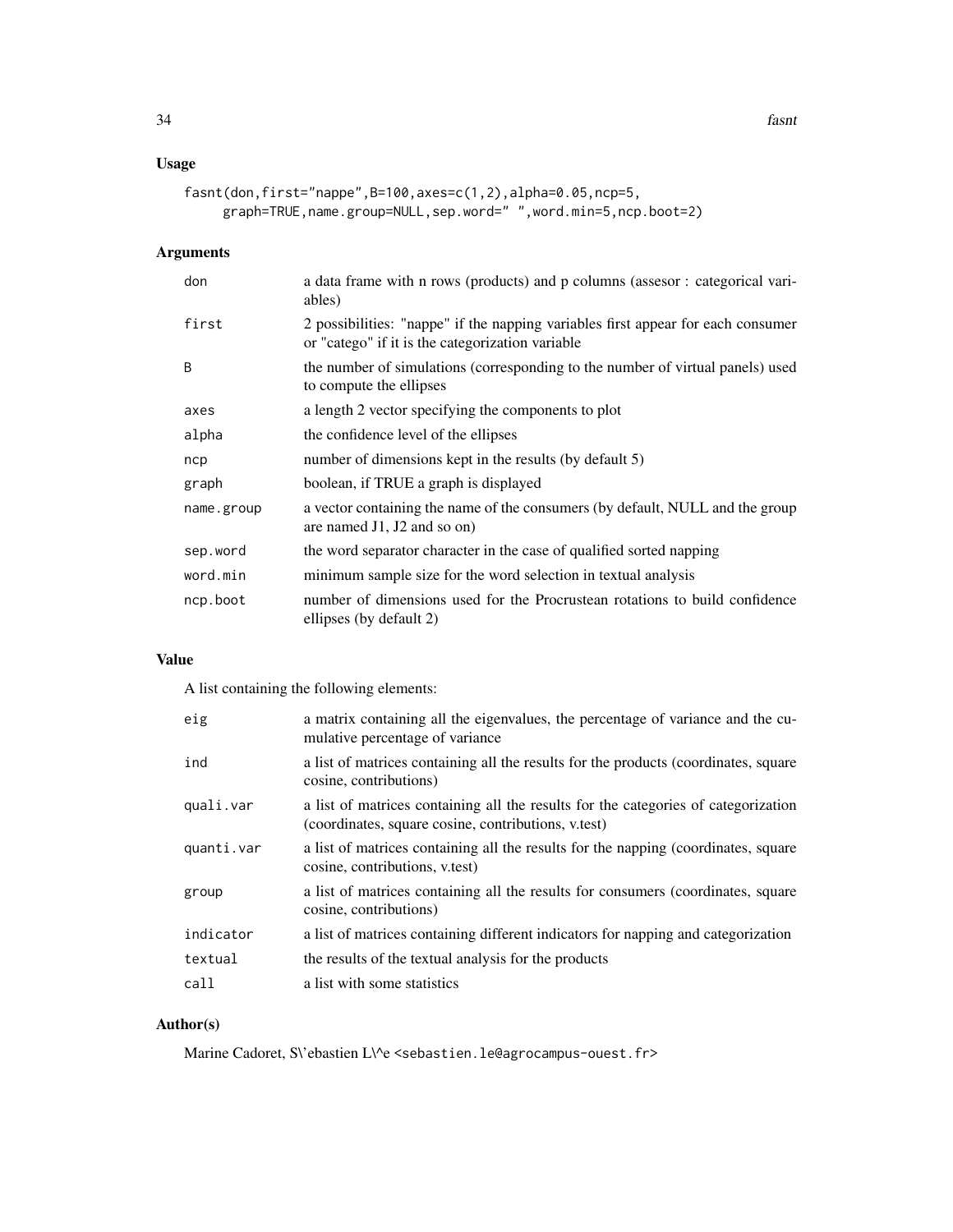#### <span id="page-34-0"></span>References

Pag\'es, J., L\^e, S., Cadoret, M. (2010) *The Sorted Napping: a new holistic approach in sensory evaluation*. Journal of Sensory Studies Cadoret, M., L\^e, S., Pag\'es, J. (2009) *Combining the best of two worlds, the "sorted napping"*. SPISE. Ho Chi Minh City, Vietnam

## Examples

```
## Not run:
data(smoothies)
## Example of FASNT results
res.fasnt<-fasnt(smoothies,first="nappe",sep.word=";")
```
## End(Not run)

fast *Factorial Approach for Sorting Task data*

#### Description

Perform Factorial Approach for Sorting Task data (FAST) on a table where the rows (i) are products and the columns (j) are consumers. A cell  $(i,j)$  corresponds either to the number of the group to which the product i belongs for the consumer j, or, in the case of "qualified" categorization, to the sequence of words associted with the group to which the product i belongs for the consumer j.

## Usage

```
fast(don,alpha=0.05,sep.words=" ",word.min=5,graph=TRUE,axes=c(1,2),
     ncp=5,B=200,label.miss=NULL,ncp.boot=NULL)
```

| don        | a data frame with n rows (products) and p columns (assesor : categorical vari-<br>ables)                                                            |
|------------|-----------------------------------------------------------------------------------------------------------------------------------------------------|
| alpha      | the confidence level of the ellipses                                                                                                                |
| sep.words  | the word separator character in the case of qualified categorization                                                                                |
| word.min   | minimum sample size for the word selection in textual analysis                                                                                      |
| graph      | boolean, if TRUE a graph is displayed                                                                                                               |
| axes       | a length 2 vector specifying the components to plot                                                                                                 |
| ncp        | number of dimensions kept in the results (by default 5)                                                                                             |
| B          | the number of simulations (corresponding to the number of virtual panels) used<br>to compute the ellipses                                           |
| label.miss | label associated with missing groups in the case of incomplete data set                                                                             |
| ncp.boot   | number of dimensions used for the Procrustean rotations to build confidence<br>ellipses (by default NULL and the number of components is estimated) |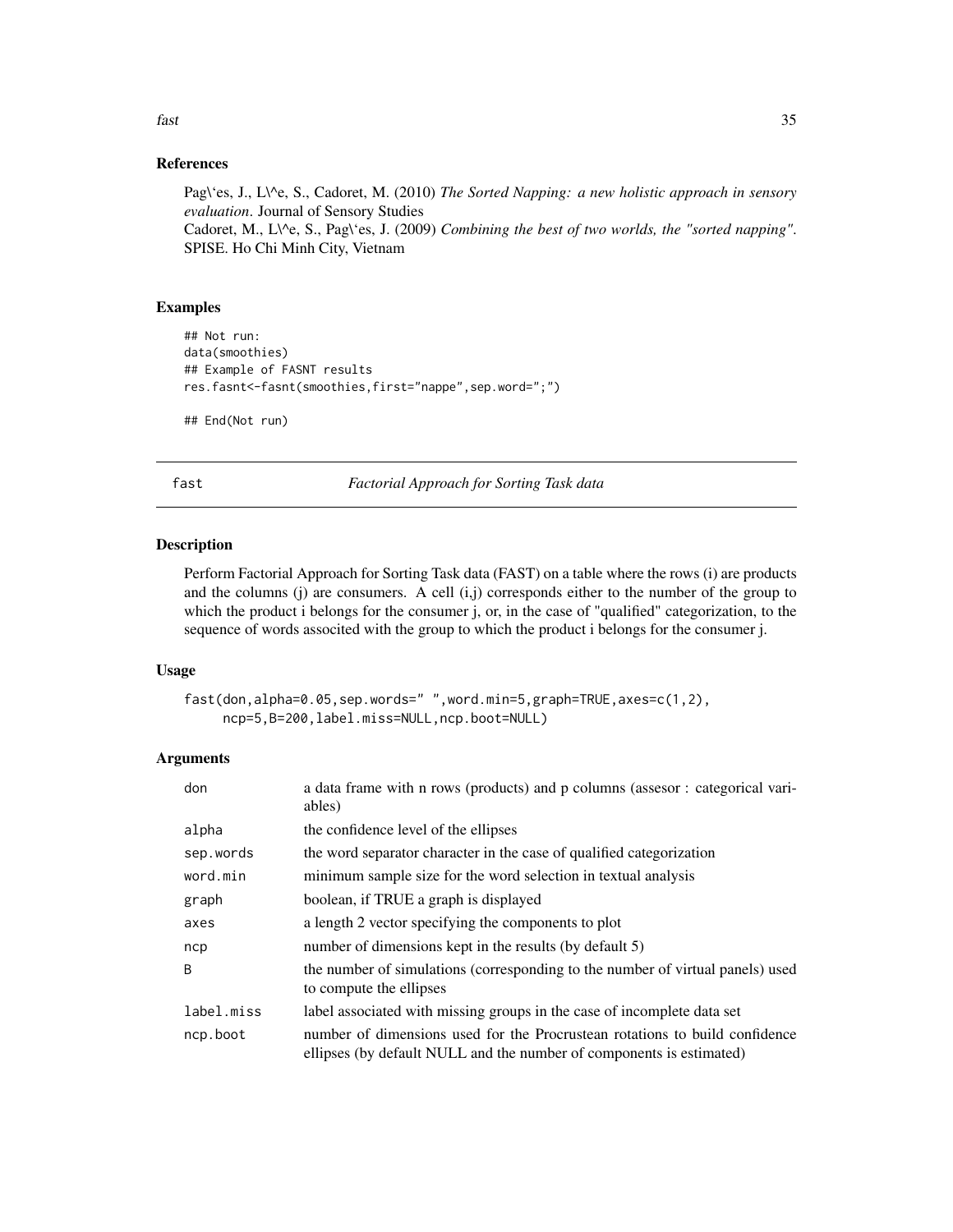## Value

A list containing the following elements:

| eig     | a matrix containing all the eigenvalues, the percentage of variance and the cu-<br>mulative percentage of variance      |
|---------|-------------------------------------------------------------------------------------------------------------------------|
| var     | a list of matrices containing all the results for the categories (coordinates, square<br>cosine, contributions, v.test) |
| ind     | a list of matrices containing all the results for the products (coordinates, square<br>cosine, contributions)           |
| group   | a list of matrices containing all the results for consumers (coordinates, square<br>cosine, contributions)              |
| acm     | all the results of the MCA                                                                                              |
| cooccur | the reordered co-occurrence matrix among products                                                                       |
| reord   | the reordered matrix products*consumers                                                                                 |
| cramer  | the Cramer's V matrix between all the consumers                                                                         |
| textual | the results of the textual analysis for the products                                                                    |
| call    | a list with some statistics                                                                                             |

#### Author(s)

Marine Cadoret, S\'ebastien L\^e <sebastien.le@agrocampus-ouest.fr>

## References

Cadoret, M., L\^e, S., Pag\'es, J. (2008) *A novel Factorial Approach for analysing Sorting Task data*. 9th Sensometrics meeting. St Catharines, Canada Cadoret, M., L\^e, S., Pag\'es, J. (2009) *A Factorial Approach for Sorting Task data (FAST)*. Food Quality and Preference. 20. pp. 410-417 Cadoret, M., L\^e, S., Pag\'es, J. (2009) *Missing values in categorization*. Applied Stochastic Models and Data Analysis (ASMDA). Vilnius, Lithuania

## Examples

```
## Not run:
data(perfume)
## Example of FAST results
res.fast<-fast(perfume,sep.words=";")
res.consensual<-ConsensualWords(res.fast)
```
## End(Not run)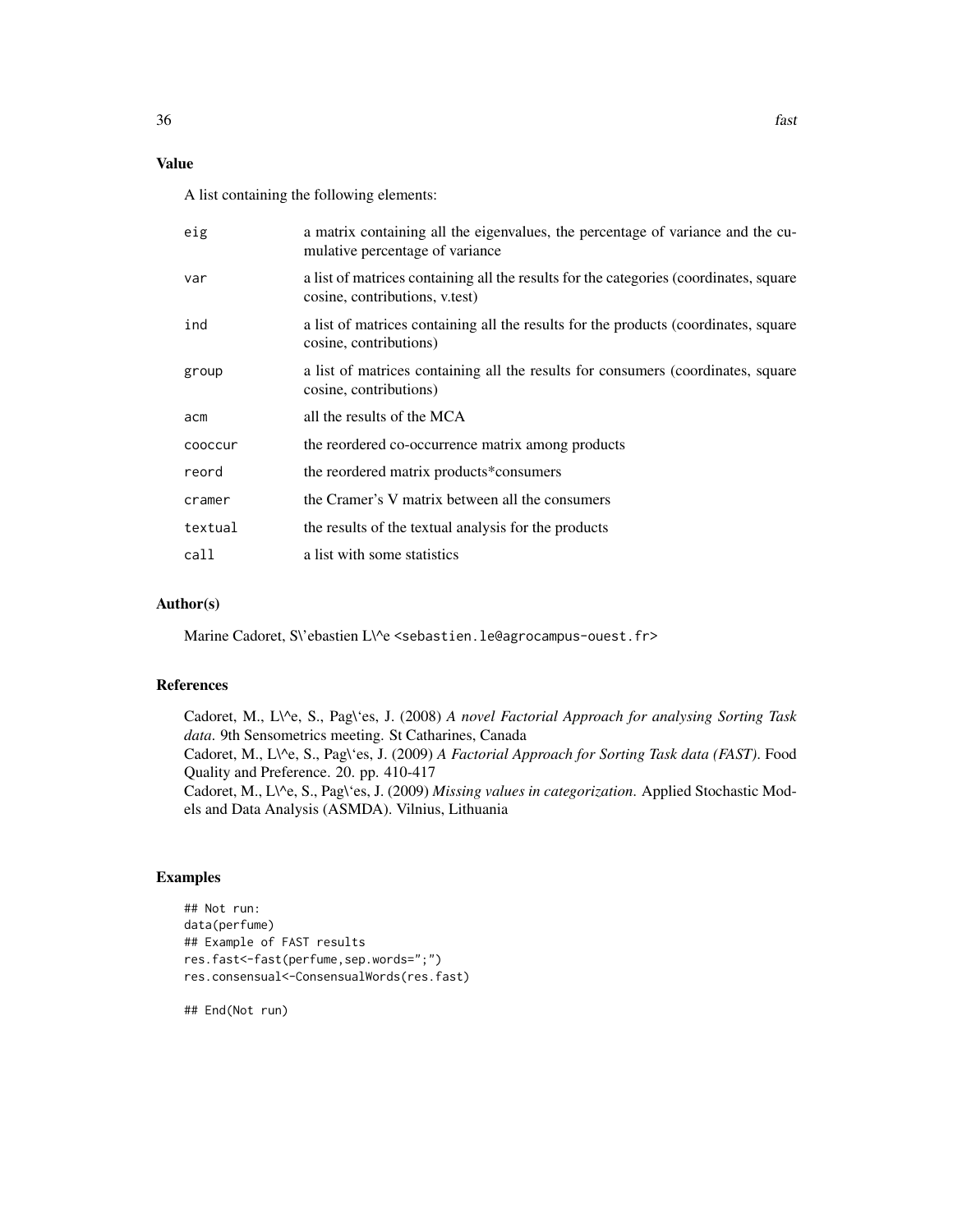# Description

Free choice profiling with confidence ellipses

# Usage

```
fcp(X,group,scale=TRUE, nep = NULL, axes=c(1,2), name,group = NULL, level.config = 0.95,nbsim=500, nbchoix=NULL, cex=1, color=NULL, title=NULL, new.plot=TRUE,
graph=c("ind","var","ellipse"))
```
# Arguments

| X          | data.frame                                                                                                                                         |
|------------|----------------------------------------------------------------------------------------------------------------------------------------------------|
| group      | a list indicating the number of variables in each group; used when method="freechoice"<br>or method="hsort"                                        |
| scale      | boolean, used when method="freechoice"; if TRUE, the variables are scaled                                                                          |
| ncp        | number of components used to procrustes the virtual subspaces on the true sub-<br>space; NULL by default and the number of components is estimated |
| axes       | a length 2 vector specifying the components to plot                                                                                                |
| name.group | the names of each group of variables                                                                                                               |
| level.conf | confidence level used to construct the ellipses. By default, 0.95                                                                                  |
| nbsim      | the number of simulations (corresponding to the number of virtual panels) used<br>to compute the ellipses                                          |
| nbchoix    | the number of panelists forming a virtual panel, by default the number of pan-<br>elists in the original panel                                     |
| cex        | cf. function par in the <b>graphics</b> package                                                                                                    |
| color      | a vector with the colors used; by default there are 35 colors defined                                                                              |
| title      | string corresponding to the title of the graph you draw (by default NULL and a<br>title is chosen)                                                 |
| new.plot   | boolean, if TRUE, a new graphical device is created                                                                                                |
| graph      | list with the graphs to draw; "ind", "var" and "ellipse" by default                                                                                |
|            |                                                                                                                                                    |

# Details

Perform MFA on the data frame and calculate confidence ellipses around the products

### Value

Returns a list with the result of the MFA and the bootstraped results that can be used with the plotellipse function.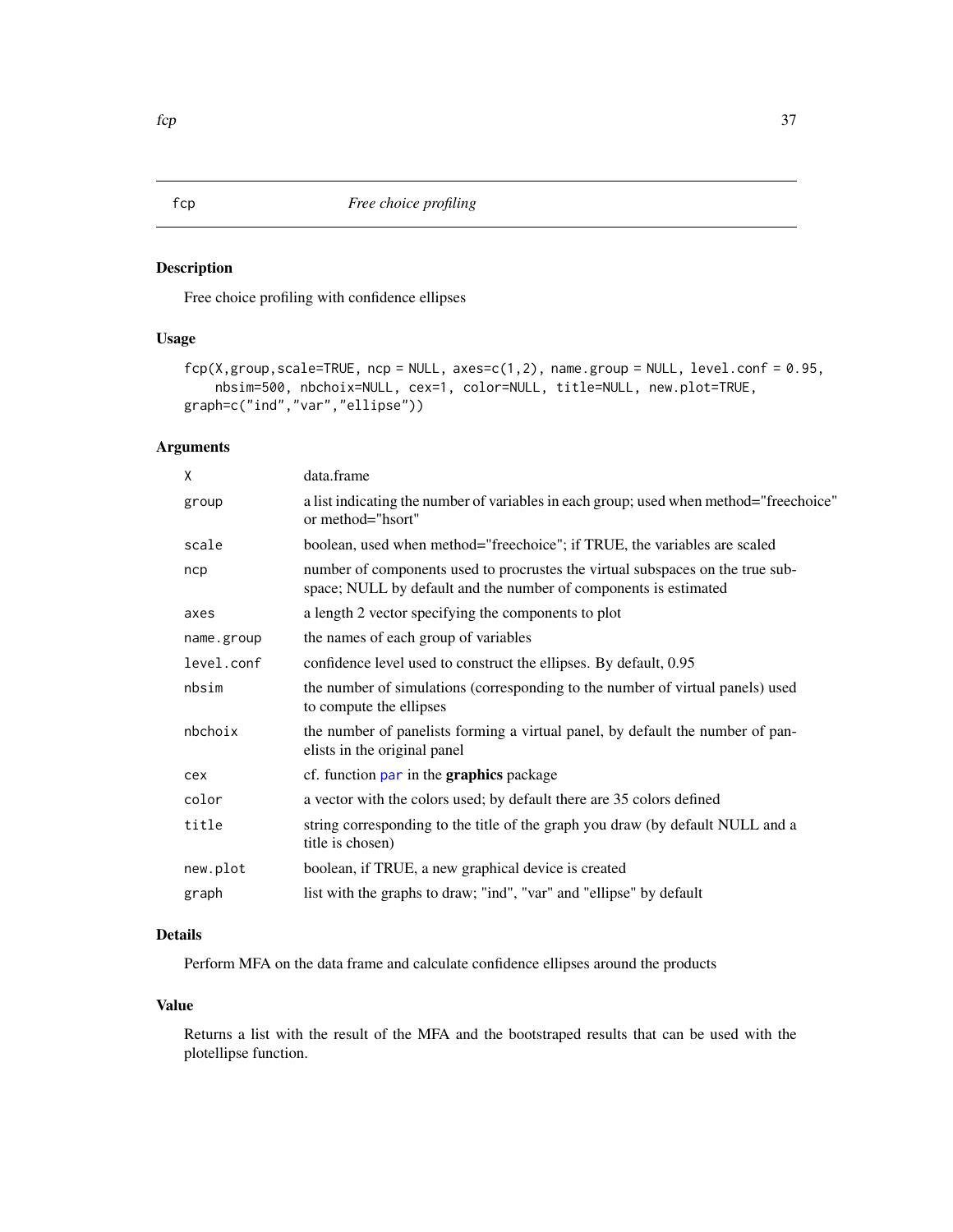### Author(s)

Francois Husson

#### Examples

```
## Not run:
data(perfume_fcp)
res \leftarrow fcp(perfume_fcp, group = c(12,7,7,7,6,8))
```
## End(Not run)

format\_holos *Format Holos data*

#### Description

Format the data exported from the Holos platform.

### Usage

```
format_holos(path.data)
```
#### Arguments

path.data The path corresponding to the folder containing all Holos data (i.e. one folder per subject with different files: "X\_comment.txt", "X\_data.txt", "X\_last.txt", "X\_txt").

#### Value

A list of 4 objects: IDsubjects, a dataframe containing the concordance between the names of the subjects as given in the Holos experiment and their ID; datadigit, a list of  $S(S =$  number of subjects) dataframes corresponding to the digit-tracking data; datafinal\_coord, a list of  $S(S = num$ ber of subjects) dataframes corresponding to the final configurations data; and datafinal\_verb, a list of  $S(S = number of subjects)$  dataframes corresponding to the final verbalization data.

### See Also

```
analyse_holos
```
### Examples

```
## Not run:
data <- format_holos(path.data = "C:/MyDirectory/")
## End(Not run)
```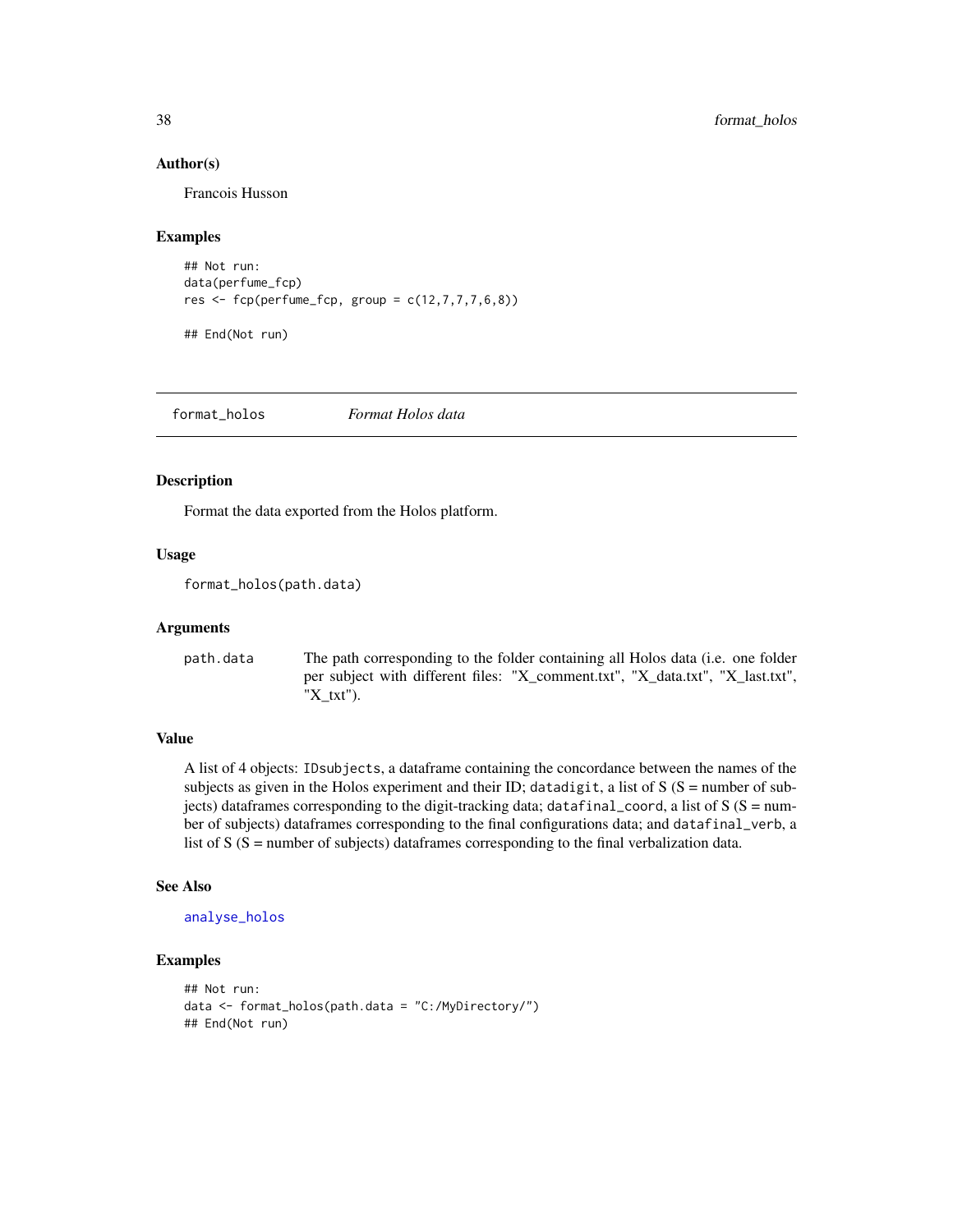# Description

This function is designed to display the interaction between two qualitative variables, in most cases the *product* and the *session* variables.

### Usage

```
graphinter(donnee, col.p, col.j, firstvar, lastvar=ncol(donnee),
   numr = 2, numc = 2)
```
# Arguments

| donnee   | a data frame made up of at least two qualitative variables ( <i>product, panelist</i> ) and<br>a set of quantitative variables (sensory descriptors) |
|----------|------------------------------------------------------------------------------------------------------------------------------------------------------|
| col.p    | the position of one categorical variables of interest (the <i>product</i> variable)                                                                  |
| col.j    | the position of one categorical variables of interest (the <i>session</i> variable)                                                                  |
| firstvar | the position of the first endogenous variable                                                                                                        |
| lastvar  | the position of the last endogenous variable (by default the last column of donnee)                                                                  |
| numr     | the number of graphs per row (by default 2)                                                                                                          |
| numc     | the number of graphs per column (by default 2)                                                                                                       |

# Details

The data set must be balanced (or not unbalanced too much).

# Value

If the variables of interest are the *product* and the *session* variables, a list containing the following components:

| prod   | a data frame of dimension $(p,q)$ , the means over the panelists and the sessions<br>for the p products and the q sensory descriptors                               |
|--------|---------------------------------------------------------------------------------------------------------------------------------------------------------------------|
| seance | as many matrices of dimension $(p,q)$ as there are sessions, the means over the<br>panelists for the $p$ products, the $q$ sensory descriptors and for each session |

The graphical display of the interaction for each sensory descriptor.

# Author(s)

F Husson, S Le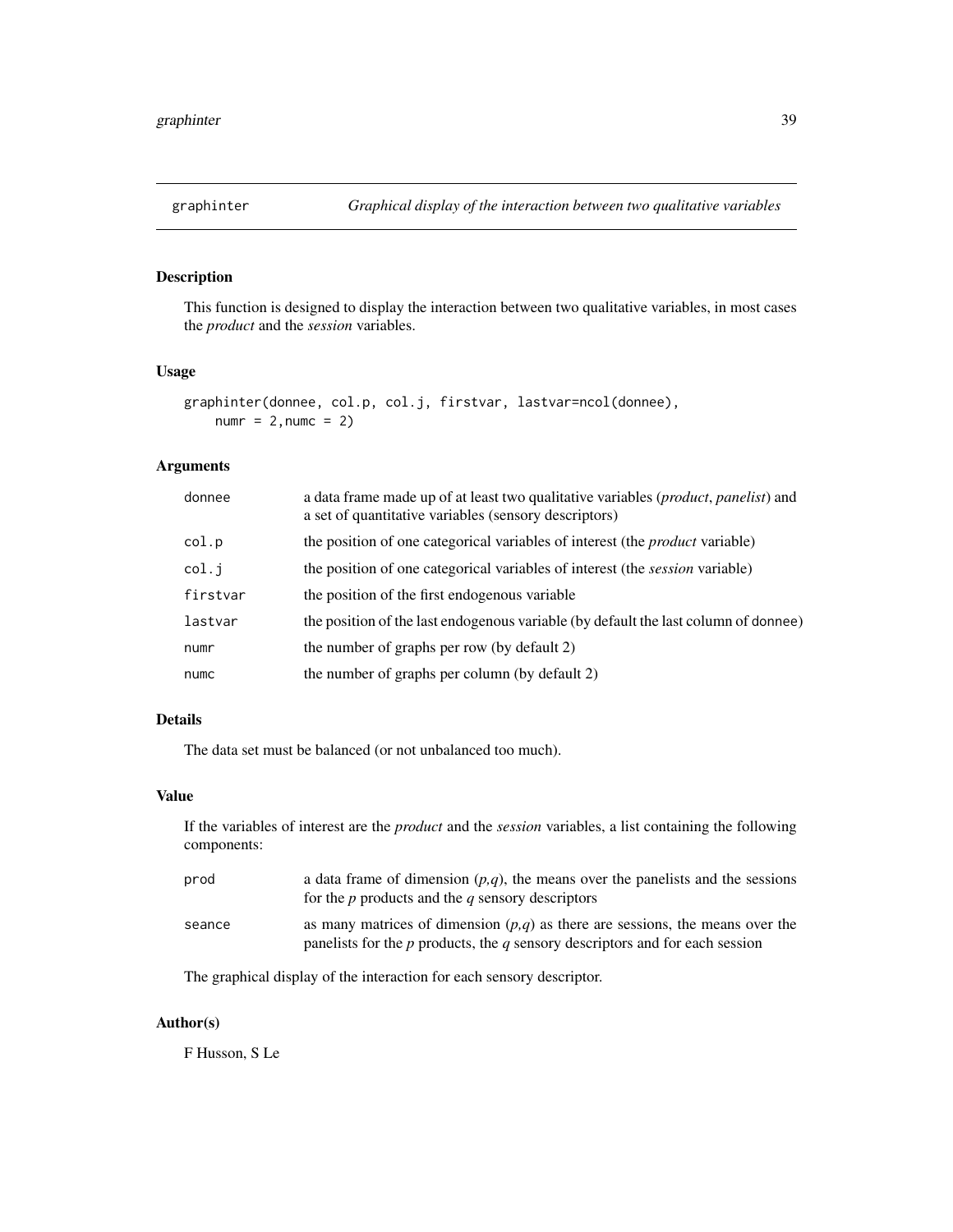### References

P. Lea, T. Naes, M. Rodbotten. *Analysis of variance for sensory data*. H. Sahai, M. I. Ageel. *The analysis of variance*.

### See Also

[aov](#page-0-0)

# Examples

```
## Not run:
data(chocolates)
graphinter(sensochoc, col.p = 4, col.j = 2, firstvar = 5, lastvar = 12,
   numr = 1, numc = 1)
## End(Not run)
```
hedo.cocktail *Cocktails hedonic scores*

# Description

The data used here refer to 16 cocktails. Each cocktail was evaluated on a structured scale from 0 to 10, by 100 consumers, according to their liking (0) or disliking (10).

### Usage

data(cocktail)

# Format

A data frame with 16 rows and 100 columns: each row corresponds to a cocktail and each column to the hedonic scores given by one of the 100 consumers participating in the study.

# Source

Applied mathematics department, AGROCAMPUS OUEST

### Examples

data(cocktail)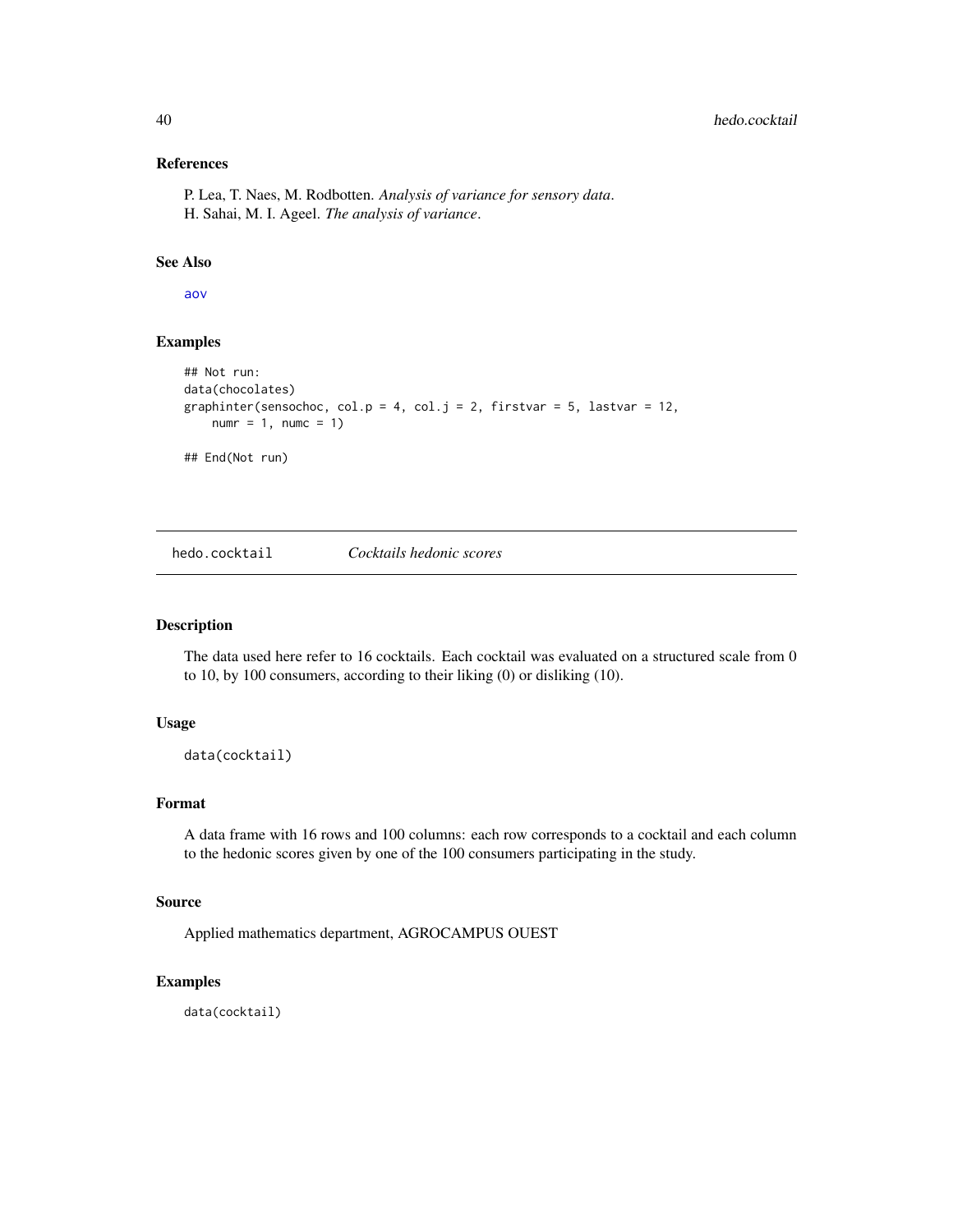### Description

The data used here refer to six varieties of chocolates sold in France. Each chocolate was evaluated on a structured scale from 0 to 10, by 222 consumers, according to their liking (0) or disliking (10).

## Usage

data(chocolates)

### Format

A data frame with 6 rows and 222 columns: each row corresponds to a chocolate and each column to the hedonic scores given by one of the 222 consumers participating in the study.

# Source

Agrocampus Rennes

# Examples

data(chocolates)

histprod *Histogram for each descriptor*

# Description

Computes automatically histograms for a set of quantitative variables.

#### Usage

```
histprod(donnee, firstvar, lastvar = ncol(donnee), numr = 2,
    numc = 2, adjust = 1)
```
#### Arguments

| donnee   | a data frame                                                                                                           |
|----------|------------------------------------------------------------------------------------------------------------------------|
| firstvar | the position of the first endogenous variable                                                                          |
| lastvar  | the position of the last endogenous variable (by default the last column of donnee)                                    |
| numr     | the number of histograms per row (by default 2)                                                                        |
| numc     | the number of histograms per column (by default 2)                                                                     |
| adjust   | the bandwidth used is actually 'adjust*bw'. This makes it easy to specify values<br>like "half the default" bandwidth. |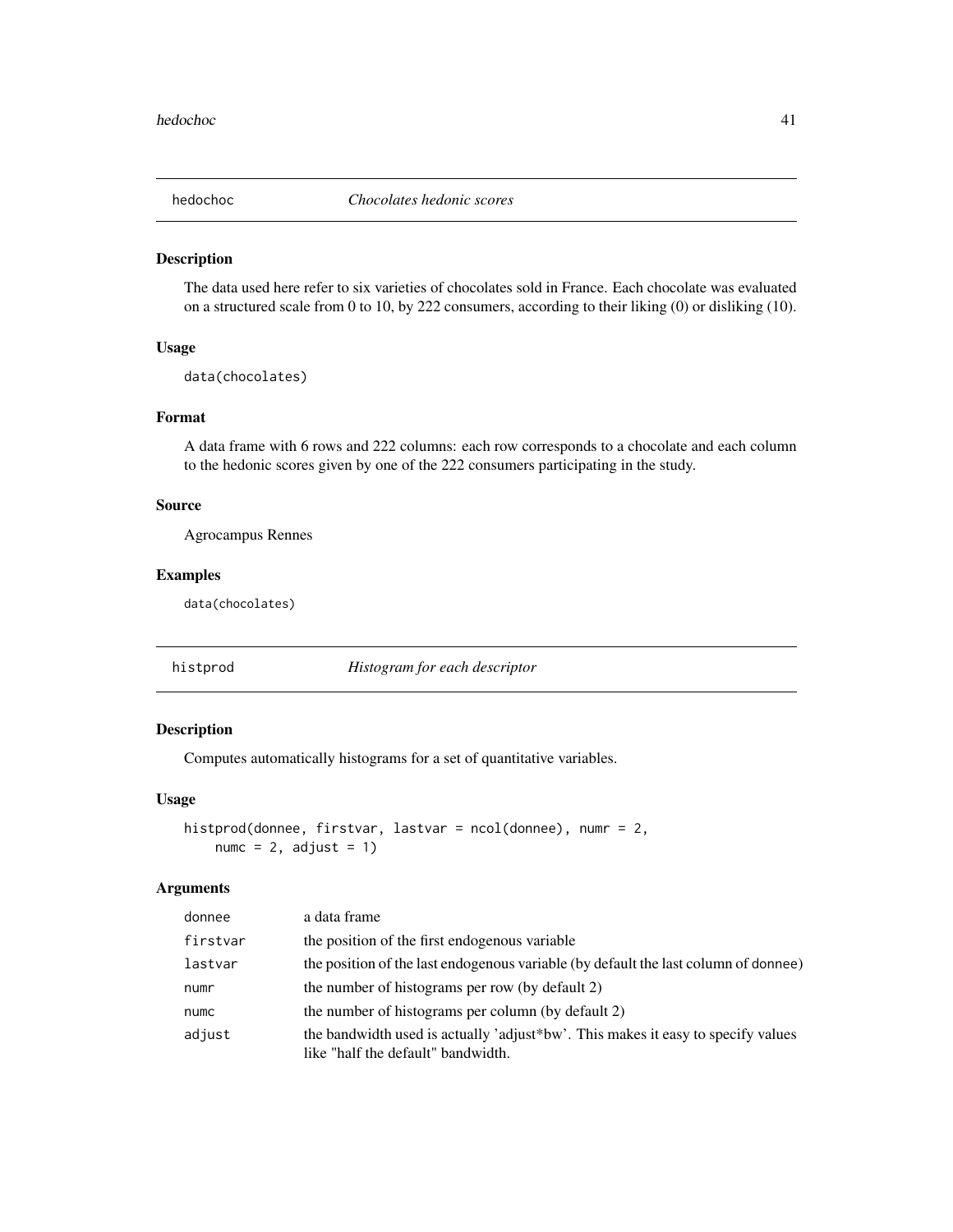### Details

Displays histograms with a common Y-axis as well as the local estimator of the density for each descriptor, hence the adjust parameter to fill in. Displays also the normal distribution with mean and variance the respective values estimated for each descriptor.

# Author(s)

S Le

### See Also

[density](#page-0-0), [hist](#page-0-0)

#### Examples

```
data(chocolates)
histprod(sensochoc, firstvar = 5, lastvar = 10)
```
hsortplot *Plot consumers' hierarchical sorting*

### Description

Plot consumers' hierarchical sorting

#### Usage

```
hsortplot(don, group, numr = 2, numc = 2)
```
## Arguments

| don   | a data frame with n rows (products) and p columns (nested partitions for all<br>consumers) |
|-------|--------------------------------------------------------------------------------------------|
| group | a list indicating the number of levels (nested partitions) for each consumer               |
| numr  | the number of hierarchical sorting per row (by default 2)                                  |
| numc  | the number of hierarchical sorting per column (by default 2)                               |

### Details

The data used here refer to a specific experiment, where children were asked to provide hierarchical sorting (several nested partitions) from 16 cards.

#### Value

Returns as many graphs as there are consumers, each graph represents hierarchical sorting provided by a consumer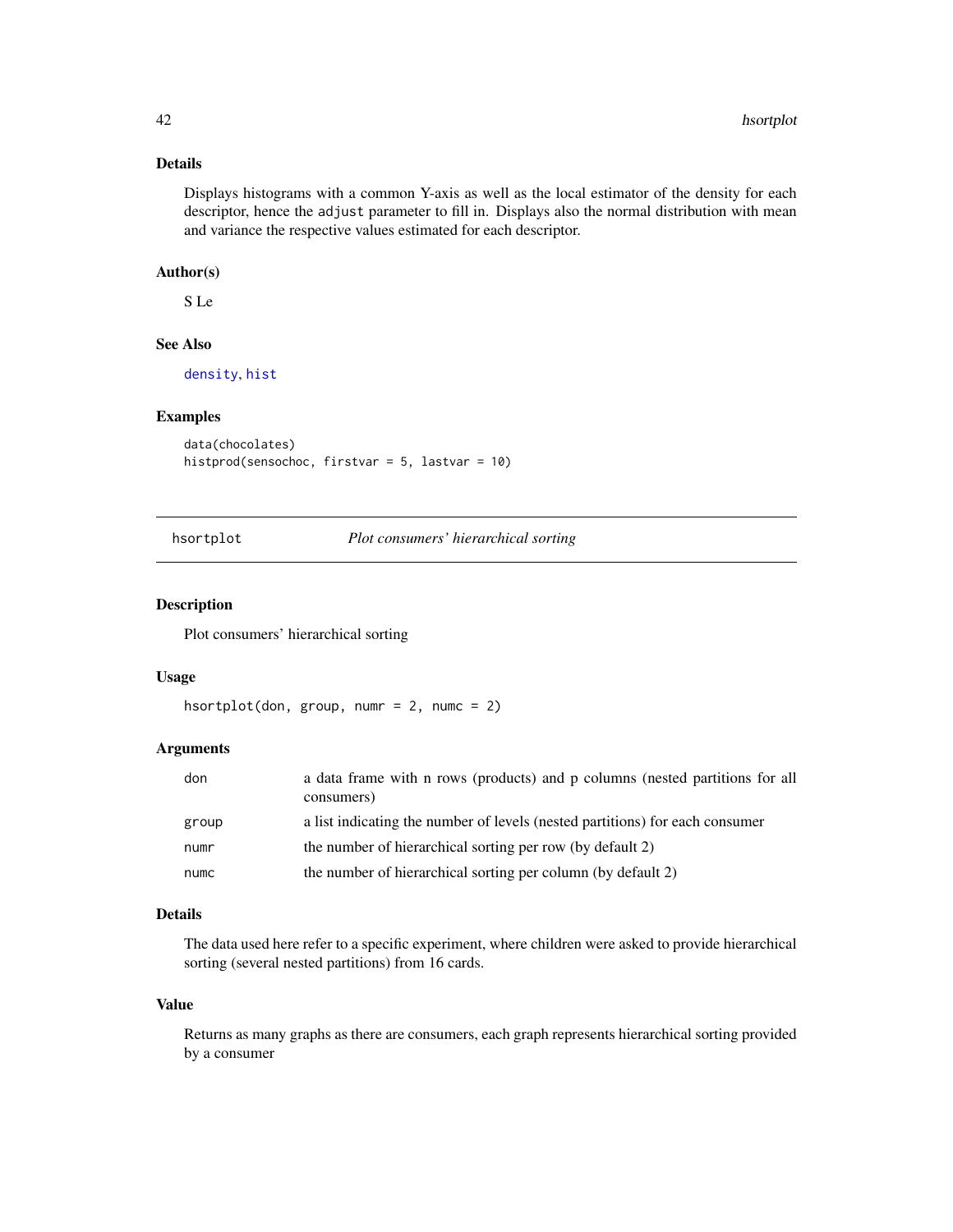#### IdMap 43

# Author(s)

Marine Cadoret, S\'ebastien L\^e <sebastien.le@agrocampus-ouest.fr>

### See Also

[fahst](#page-31-0)

# Examples

```
## Not run:
data(cards)
group.cards<-c(2,3,3,2,2,4,2,3,2,1,3,2,3,3,3,2,3,3,2,3,3,3,3,3,3,3,3,3,3,3)
hsortplot(cards,group.cards)
```
## End(Not run)

<span id="page-42-0"></span>

IdMap *Ideal Mapping (IdMap)*

### Description

Create the ideal map, a map based on the ideal profiles provided by the consumers.

## Usage

```
IdMap(dataset, col.p, col.j, col.lik, id.recogn, nbsimul=500, nbchoix=NULL,
     alpha=0.05, coord=c(1,2), precision=0.1, levels.contour=NULL,
 color=FALSE, cons.eq=FALSE)
```
# Arguments

| dataset   | A matrix with at least two qualitative variables (consumer and products) and a<br>set of quantitative variables containing at least 2*A variables (for both <i>perceived</i><br>and <i>ideal</i> intensities)                                     |
|-----------|---------------------------------------------------------------------------------------------------------------------------------------------------------------------------------------------------------------------------------------------------|
| col.p     | The position of the <i>product</i> variable                                                                                                                                                                                                       |
| col.j     | The position of the <i>consumer</i> variable                                                                                                                                                                                                      |
| col.lik   | The position of the <i>liking</i> variable                                                                                                                                                                                                        |
| id.recogn | The sequence in the variable names which distinguish the ideal variables from<br>the sensory variables. This sequence should be fixed and unique.<br>Each ideal variable should be preceded by the corresponding perceived intensity<br>variable. |
| nbchoix   | The number of consumers forming a virtual panel, by default the number of<br>panelists in the original panel                                                                                                                                      |
| nbsimul   | The number of simulations (corresponding to the number of virtual panels) used<br>to compute the ellipses                                                                                                                                         |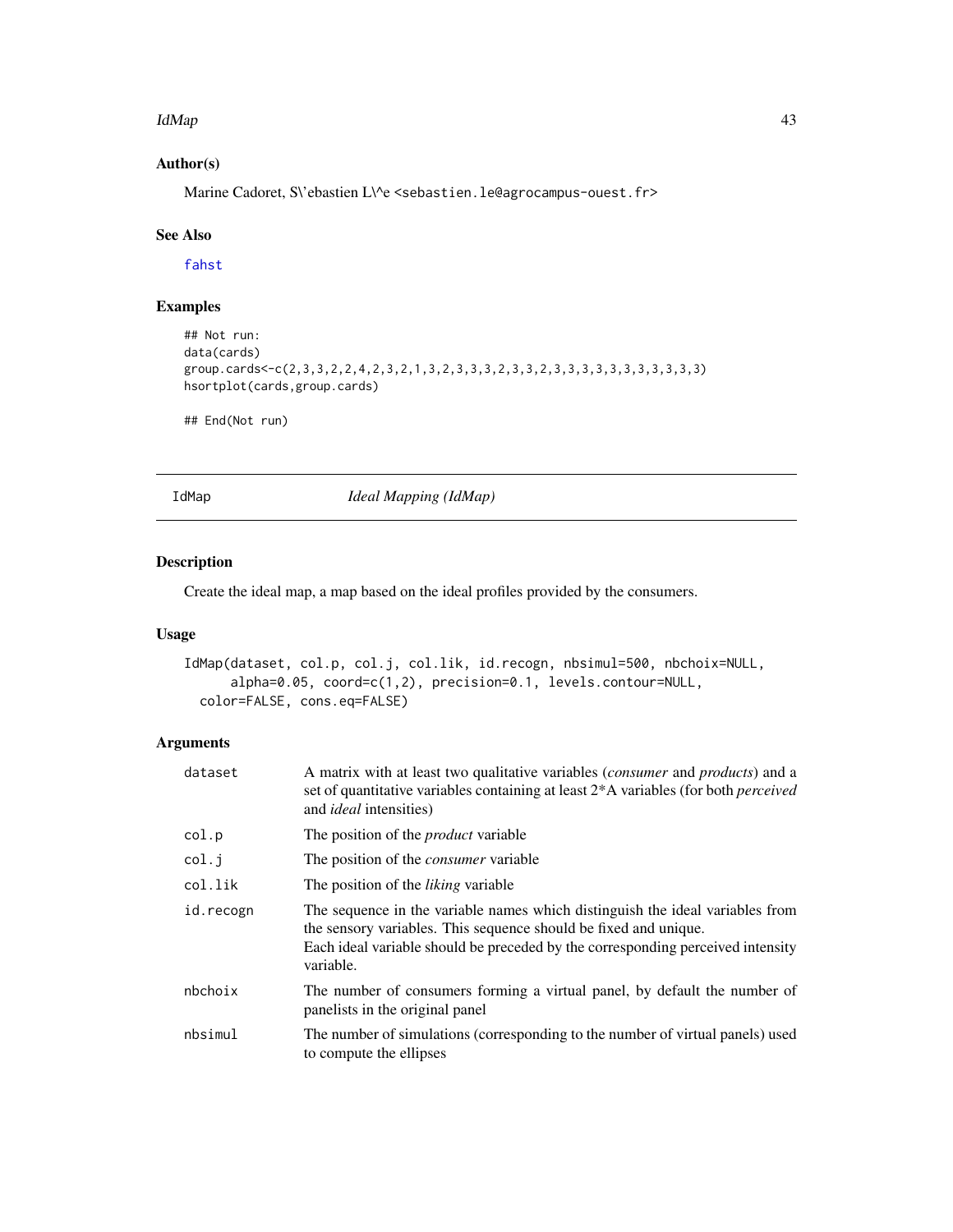| alpha          | The confidence level of the ellipses                                                                                                        |
|----------------|---------------------------------------------------------------------------------------------------------------------------------------------|
| coord          | A length 2 vector specifying the components to plot                                                                                         |
| precision      | The value defining the step when gridding the space                                                                                         |
| levels.contour | The levels (between 0 and 1) to consider for the colors on the surface plot. By<br>default, they are set automatically based on the results |
| color          | Boolean, define whether the map is in color or in black and white                                                                           |
| cons.eq        | Boolean, define whether the IdMap (by default) or the wIdMap is performed                                                                   |
|                |                                                                                                                                             |

### Details

The IdMap, step by step:

Step 1: the sensory and ideal variables are separated into two tables.

Step 2: the product space is created by PCA on the averaged sensory table (averaged by product).

Step 3: the averaged ideal product of each consumer is projected as supplementary entities in this space.

Step 4: confidence ellipses are created around each individual averaged ideal product using truncated total bootstrap.

Step 5: for each consumer, the space is grid and the position where the ideal area is defined is marked: individual surfaces of response are created.

Step 6: (optional) the ellipses can be balanced by applying individual weight (all the ellipses have a weigth of 1, however the size of the ellipse). wIdMap is then performed.

Step 7: all the individual surface plots are added together and a surface plot is created.

#### Value

A list containing the following components:

| PCA   | the results from the PCA used to create the sensory space                                                                                            |
|-------|------------------------------------------------------------------------------------------------------------------------------------------------------|
| idmap | a list containing the results of the IdMap $(data)$ , the weight for each consumer<br><i>(i.weight)</i> and the precision used.                      |
| ideal | a list containing the estimated profile of the ideal of reference (not available for<br>the wIdMap) as well as the percentage of consumers concerned |

### Author(s)

Worch Thierry (thierry@qistatistics.co.uk)

# References

Worch, T., Le, S., Punter, P., Pages, J. (2012). Construction of an Ideal Map (IdMap) based on the ideal profiles obtained directly from consumers. *Food Quality and Preference*, 26, 93-104.

### See Also

[plot.IdMap](#page-76-0), [carto](#page-11-0), [boot](#page-8-0)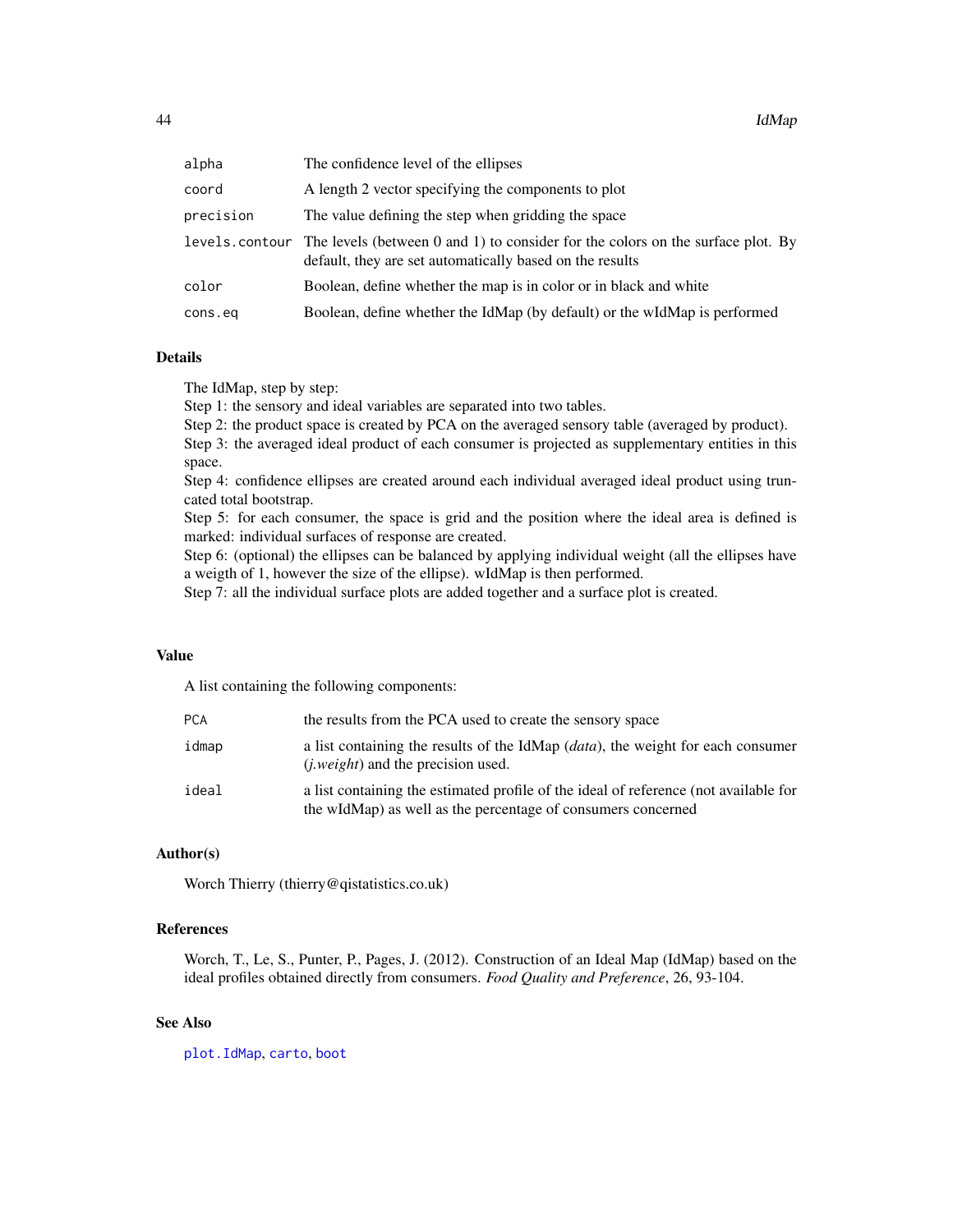# IdMapConsumer 45

### Examples

```
## Not run:
data(perfume_ideal)
#! For the IdMap
res.IdMap <- IdMap(perfume_ideal, col.p=2, col.j=1,
  col.lik=ncol(perfume_ideal), id.recogn="id_")
plot.IdMap(res.IdMap, xlim=c(-7,10), ylim=c(-5,7), levels.contour=NULL, color=TRUE)
#! For the wIdMap
res.wIdMap <- IdMap(perfume_ideal, col.p=2, col.j=1, col.lik=ncol(perfume_ideal),
  id.recogn="id_", cons.eq=TRUE)
## End(Not run)
```
IdMapConsumer *Ideal Mapping by categories (IdMapConsumer)*

### Description

Create the ideal map and plot the ideal areas of the categories of qualitative variables. And perform 2 tests: a global test in order to highlight the significance of the difference between ideals of all the categories of the same variable; a pair comparison test to highlight the significance between 2 categories of the same variable.

### Usage

```
IdMapConsumer(dataset.id, dataset.signa, col.p, col.j, col.lik,
num.col.var.signa, conf.level=0.95, id.recogn, nbchoix = NULL,
   nbsimul = 500, alpha = 0.05, coord = c(1, 2), precision = 0.1,
   levels.contour = NULL, color = FALSE, simusigni = 500)
```
#### Arguments

| dataset.id    | A matrix with at least two qualitative variables <i>(consumer</i> and <i>products)</i> and a<br>set of quantitative variables containing at least 2*A variables (for both <i>perceived</i><br>and <i>ideal</i> intensities)                         |
|---------------|-----------------------------------------------------------------------------------------------------------------------------------------------------------------------------------------------------------------------------------------------------|
| dataset.signa | a data frame with n rows (individuals) and p columns (categorical variables)                                                                                                                                                                        |
| col.p         | The position of the <i>product</i> variable in the dataframe <i>dataset.id</i>                                                                                                                                                                      |
| col.i         | The position of the <i>consumer</i> variable in the dataframe <i>dataset.id</i>                                                                                                                                                                     |
| col.lik       | The position of the <i>liking</i> variable in the dataframe <i>dataset.id</i>                                                                                                                                                                       |
| id.recogn     | The sequence in the variable names which distinguish the ideal variables from<br>the sensory variables. This sequence should be fixed and unique.<br>Each ideal variable should be preceded by the corresponding perceived inten-<br>sity variable. |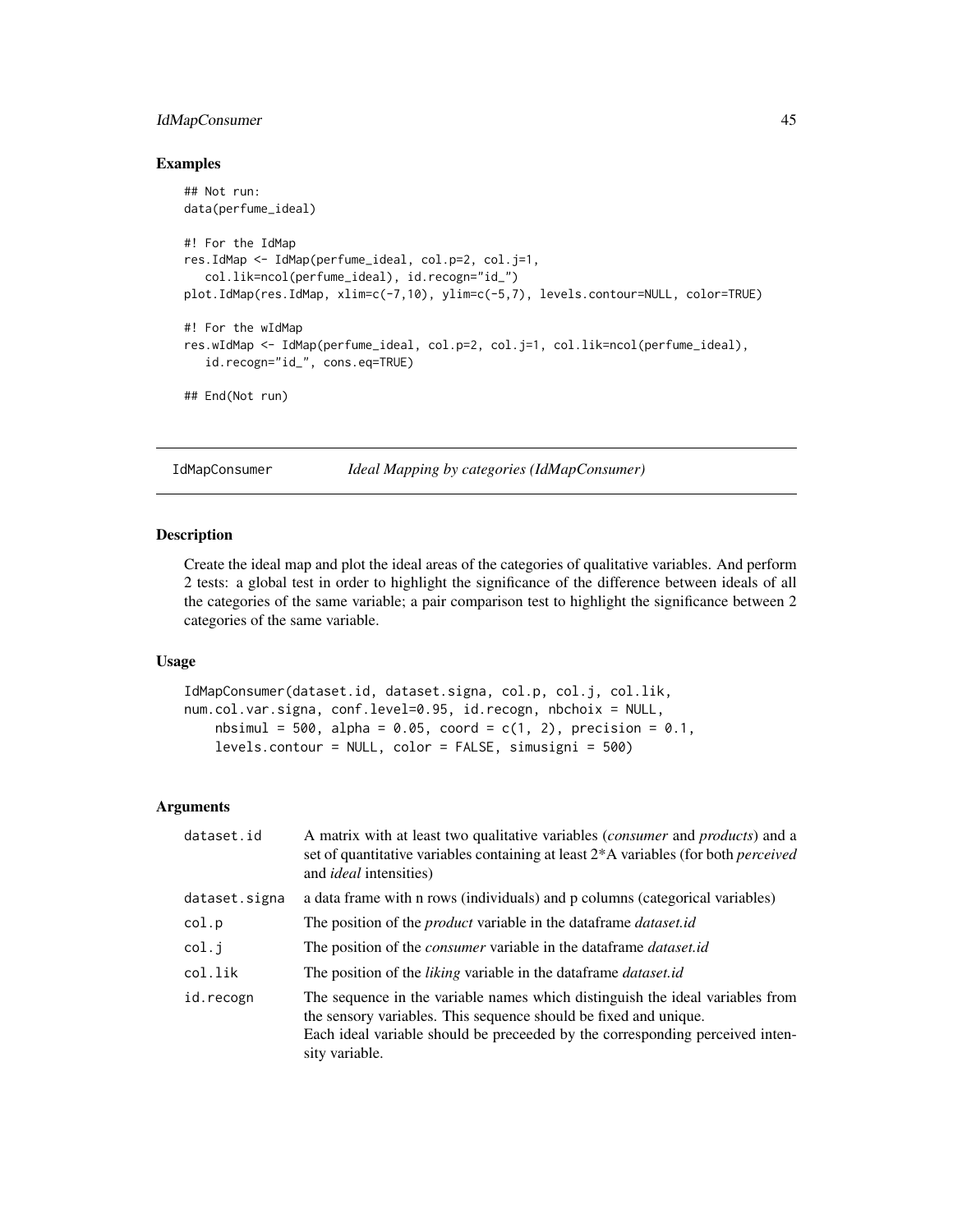| num.col.var.signa |                                                                                                                                                                                                                                                 |  |
|-------------------|-------------------------------------------------------------------------------------------------------------------------------------------------------------------------------------------------------------------------------------------------|--|
|                   | The position of the categorical variables in the data frame <i>dataset signa</i> you want<br>to plot the ideal area of the different modalities/you want to know if the ideal<br>product of the different modalities is significantly different |  |
| conf.level        | Threshold used for the tests                                                                                                                                                                                                                    |  |
| nbchoix           | The number of consumers forming a virtual panel, by default the number of<br>panelists in the original panel                                                                                                                                    |  |
| nbsimul           | The number of simulations (corresponding to the number of virtual panels) used<br>to compute the ellipses                                                                                                                                       |  |
| alpha             | The confidence level of the ellipses                                                                                                                                                                                                            |  |
| coord             | A length 2 vector specifying the components to plot                                                                                                                                                                                             |  |
| precision         | The value defining the step when gridding the space                                                                                                                                                                                             |  |
| levels.contour    | The levels (between $0$ and $1$ ) to consider for the colors on the surface plot. By<br>default, they are set automatically based on the results                                                                                                |  |
| color             | Boolean, define whether the map is in color or in black and white                                                                                                                                                                               |  |
| simusigni         | The number of simulations used to perform the global and the pair comparison<br>test                                                                                                                                                            |  |

#### Details

The IdMapConsumer, step by step: Step 1: the classical IdMap is plotted with the method "ellipses" Step 2: for each modality of the categorical variable, the optimum of the ideal area is calculated with the method "density"

Step 3: for each categorical variable given in *num.col.var.signa*, simulations are performed giving the p-value for the global ant the pair comparison test.

Step 4: if the global test is significant for a variable, the ideal areas of its modalities are plotted on the IdMap

This function needs the KernSmooth package.

# Value

A list containing the following components:

| <b>PCA</b>  | the results from the PCA used to create the sensory space                                                                                                             |
|-------------|-----------------------------------------------------------------------------------------------------------------------------------------------------------------------|
| idmap       | a list containing the results of the IdMap <i>(data)</i> , the weight for each consumer<br>( <i>j.weight</i> ) and the precision used.                                |
| ideal       | a list containing the estimated profile of the ideal of reference (not available for<br>the wIdMap) as well as the percentage of consumers concerned                  |
| coordobs    | The coordinates of all the ideals of all the categories on the sensory space                                                                                          |
| test.global | The results for the global test for each variables (observed inertia, critical inertia,<br>P-value)                                                                   |
| test.paires | The results for the pair comparison test for each variables, between its ideal's<br>categories (observed distance between two categories, critical distance, P-value) |

The three last components are provided only if the user choose "color = FALSE", else no test and no ideal map with categories' ideal are performed.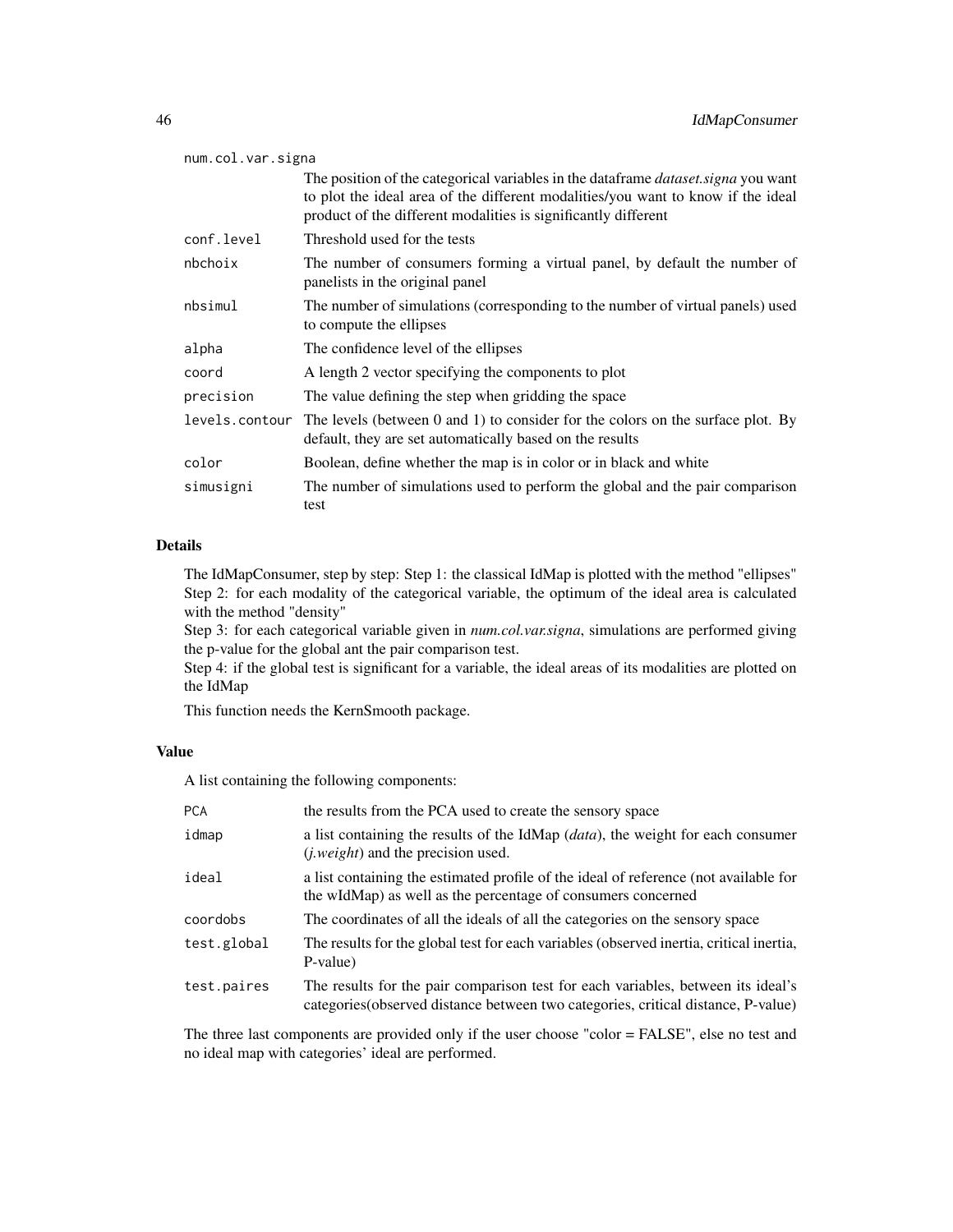#### indscal 47

### Author(s)

Melodie Sanchez, Sarah Sanchez, husson@agrocampus-ouest.fr

#### References

Worch, T., Le, S., Punter, P., & Pages, J. (2012). Construction of an Ideal Map (IdMap) based on the ideal profiles obtained directly from consumers. *Food Quality and Preference*, 26, 93-104.

## See Also

[IdMap](#page-42-0)

### Examples

```
## Not run:
###Load the two datasets
data(cream_id)
data(cream_signa)
###Run the analysis and test the ideals of the variables from 1 to 12
## for example with a confidence level of 90
res.idmap <- IdMapConsumer(cream_id, cream_signa, col.p=2, col.j=1, col.lik=29,
  num.col.var.signa=c(1:12),conf.level=0.90,id.recogn="id_")
```
## End(Not run)

<span id="page-46-0"></span>indscal *Construct the Indscal model for Napping data type*

### Description

This version of the Indscal model is specially adapted to Napping data type, i.e. products (stimuli) are positioned on a tableclothe by panelists, then their coordinates are used as input for the Indscal model.

#### Usage

```
indscal(matrice, matrice.illu = NULL, maxit = 200, coord = c(1,2),eps = 1/10<sup>0</sup>5)
```
#### Arguments

| matrice      | a data frame of dimension $(p,2j)$ , where p represents the number of products and<br><i>j</i> the number of panelists (two coordinates per panelist) |
|--------------|-------------------------------------------------------------------------------------------------------------------------------------------------------|
| matrice.illu | a data frame with illustrative variables (with the same row names in common as<br>in matrice)                                                         |
| maxit        | the maximum number of iterations until the algorithm stops                                                                                            |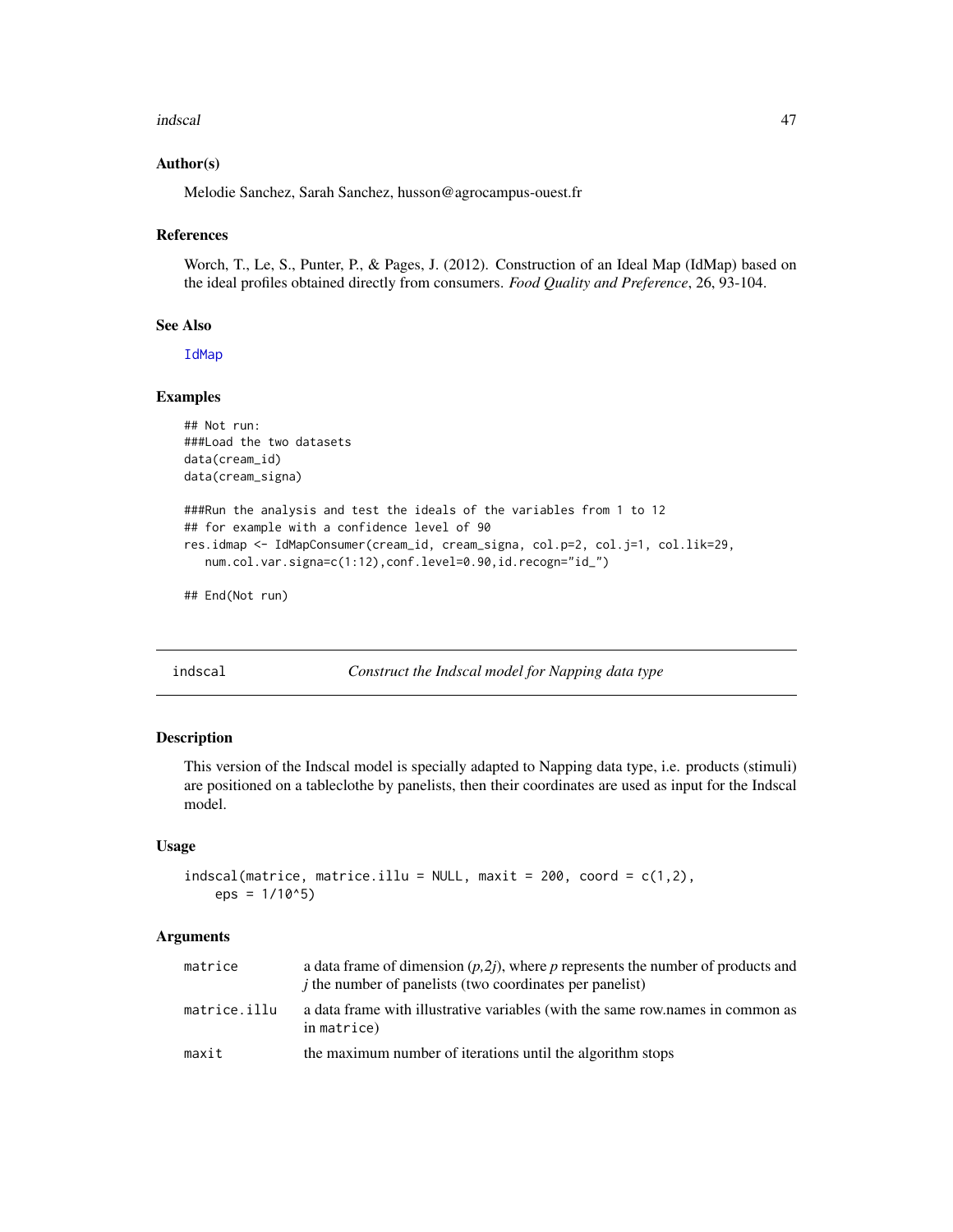48 indscal and the contract of the contract of the contract of the contract of the contract of the contract of the contract of the contract of the contract of the contract of the contract of the contract of the contract of

| coord | a length 2 vector specifying the components to plot                             |
|-------|---------------------------------------------------------------------------------|
| eps   | a threshold with respect to which the algorithm stops, i.e. when the difference |
|       | between the criterion function at step <i>n</i> and $n+1$ is less than eps      |

### Value

Returns a list including:

| W      | a matrix with the subject coordinates                                             |
|--------|-----------------------------------------------------------------------------------|
| points | a matrix with the stimuli (individuals) coordinates                               |
| subvar | a vector with the strain between each configuration and the stimuli configuration |
| r2     | the strain criterion                                                              |

The functions returns the three following graphs: A stimuli representation, ie. a representation of the products A representation of the weights computed by the Indscal model. A correlation circle of the variables enhanced by illustrative variables (supplementary columns)

# Author(s)

Peter Ellis Francois Husson

# References

Carroll, J.D. & J.J. Chang (1970). Analysis of individual differences in multidimensional scaling via an N-way generalization of "Eckart-Young" decomposition. *Psychometrika*, 35, 283-319.

# See Also

[nappeplot](#page-53-0), [pmfa](#page-81-0)

#### Examples

```
## Not run:
data(napping)
nappeplot(napping.don)
resindscal<- indscal(napping.don, napping.words)
prefpls(cbind(resindscal$points, napping.words))
pmfa(napping.don, napping.words, mean.conf = resindscal$points)
```
## End(Not run)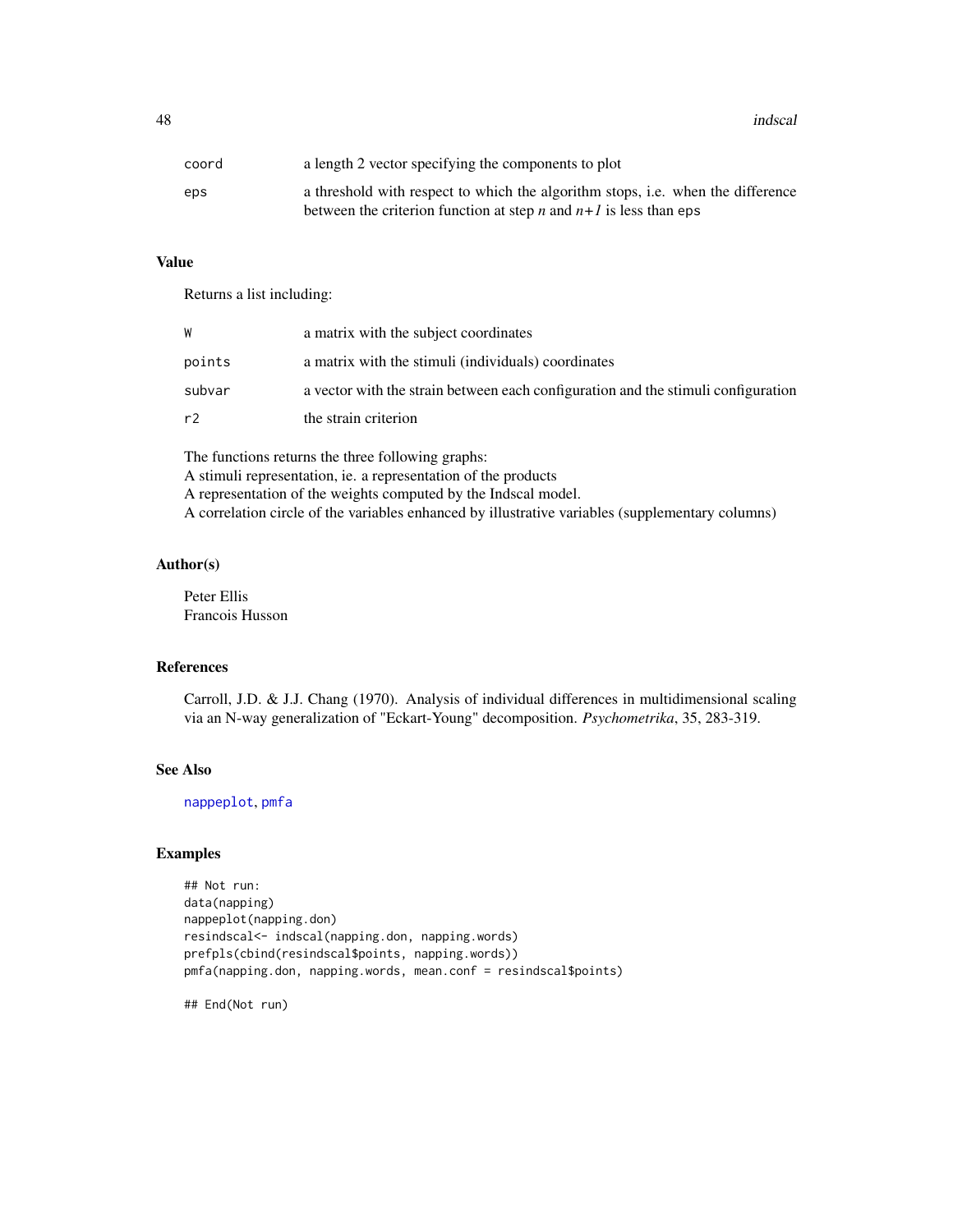### Description

Computes automatically the interaction coefficients between two quantitative variables col.p and col.j for the following model: "~col.p+col.j+col.p:col.j".

#### Usage

```
interact(donnee, col.p, col.j, firstvar, lastvar = ncol(donnee))
```
### Arguments

| donnee   | a data frame made up of at least two qualitative variables ( <i>product, panelist</i> ) and<br>a set of quantitative variables (sensory descriptors) |
|----------|------------------------------------------------------------------------------------------------------------------------------------------------------|
| col.p    | the position of the <i>product</i> effect for instance                                                                                               |
| col.i    | the position of the <i>panelist</i> effect for instance                                                                                              |
| firstvar | the position of the first endogenous variable                                                                                                        |
| lastvar  | the position of the last endogenous variable (by default the last column of donnee)                                                                  |

### Details

In most cases col.p represents the *product* effect, col.j represents the *panelist* effect, and the variables of interest are the sensory descriptors. The model considered is the following one: "~Product+Panelist+Product:Pan Data must be complete (but not necessarily balanced).

#### Value

Returns an array of dimension  $(p,j,k)$ , where p is the number of products, *j* the number of panelists and *k* the number of sensory descriptors. The entries of this array are the interaction coefficients between a panelist and a product for a given descriptor.

For each sensory descriptor, returns a graph where each (panelist,product) interaction coefficient is displayed, a graph where the contribution to the (panelist,product) interaction coefficient by product is displayed, a graph where the contribution to the (panelist,product) interaction coefficient by panelist is displayed.

#### Author(s)

Francois Husson

#### See Also

[aov](#page-0-0)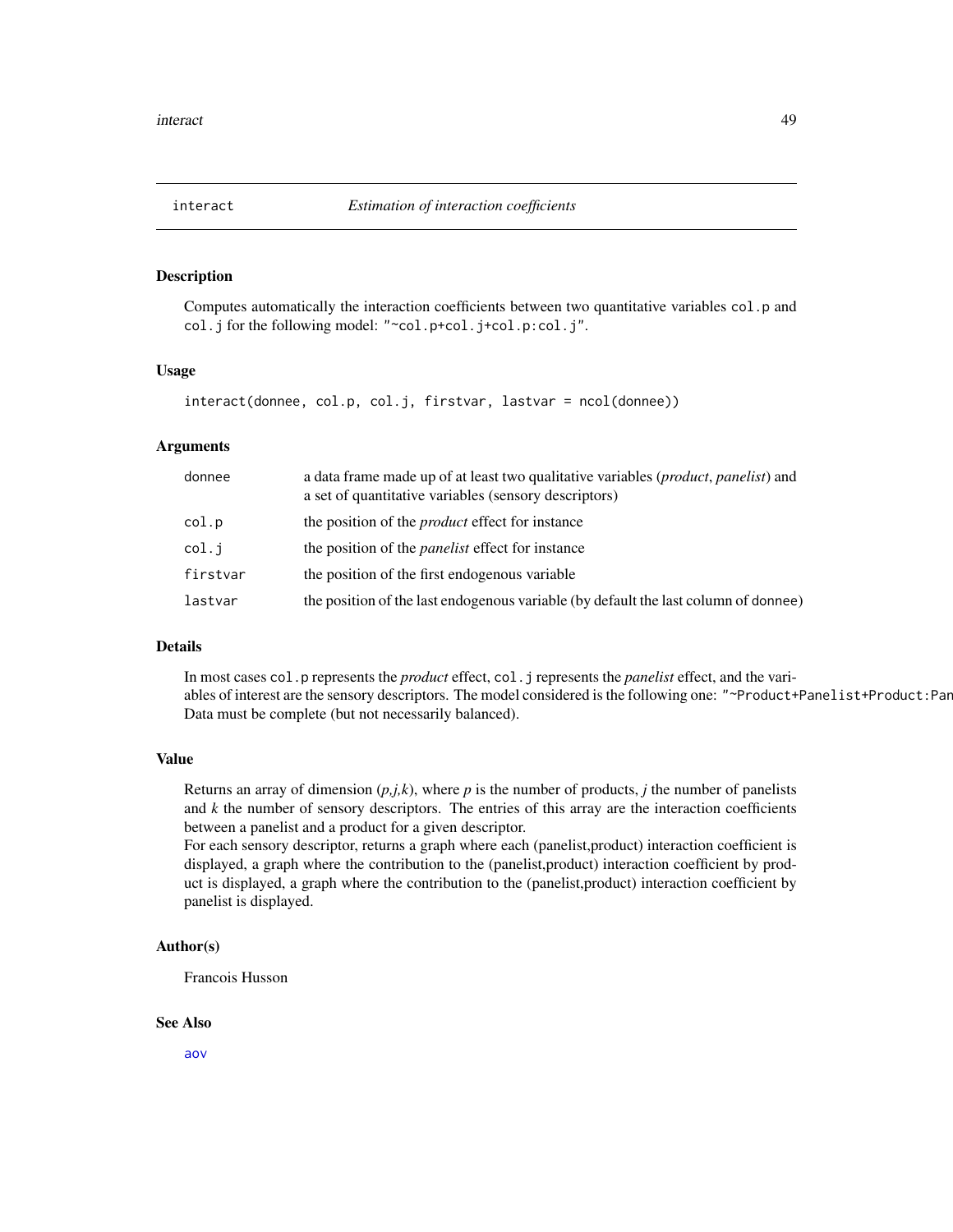### Examples

```
## Not run:
data(chocolates)
resinteract=interact(sensochoc, col.p = 4, col.j = 1, firstvar = 5)
```
## End(Not run)

JAR *JAR*

#### Description

Just About Right

### Usage

JAR(x, col.p, col.j, col.pref, jarlevel="jar")

### Arguments

| <b>X</b> | data.frame                                                                                        |
|----------|---------------------------------------------------------------------------------------------------|
| col.p    | the position of the <i>product</i> variable                                                       |
| col.i    | the position of the <i>panelist</i> variable                                                      |
| col.pref | the position of the <i>preference</i> variable                                                    |
| jarlevel | a string corresponding to the jar level (the level must be the same for all the jar<br>variables) |

# Details

Perform the penalty analysis. Two models are constructed.

The one-dimensional model is constructed descriptor by descriptor. For descriptor\_j the model is: Hedonic score = Descriptor\_j\_Not enough+ Descriptor\_j\_Too much

The multi-dimensional model is constructed with all descriptors simultaneously:

Hedonic score = Descriptor\_1\_Not enough+ Descriptor\_1\_Too much +...+ Descriptor\_p\_Not enough+ Descriptor\_p\_Too much+ Product + Judge

#### Value

Returns a list of 3 objects.

The penalty1 object corresponds to the one-dimensional penalty results: a data-frame with the penalty coefficient in the first column, the standard deviation and the p-value for the test that the penalty is significantly different from 0.

The penalty2 object corresponds to the mutli-dimensional penalty results: a data-frame with the penalty coefficient in the first column, the standard deviation and the p-value for the test that the penalty is significantly different from 0. The Frequency object gives the percentage of times the non-jar categories are given for each product: a matrix with the non-jar categories in rows and the products in columns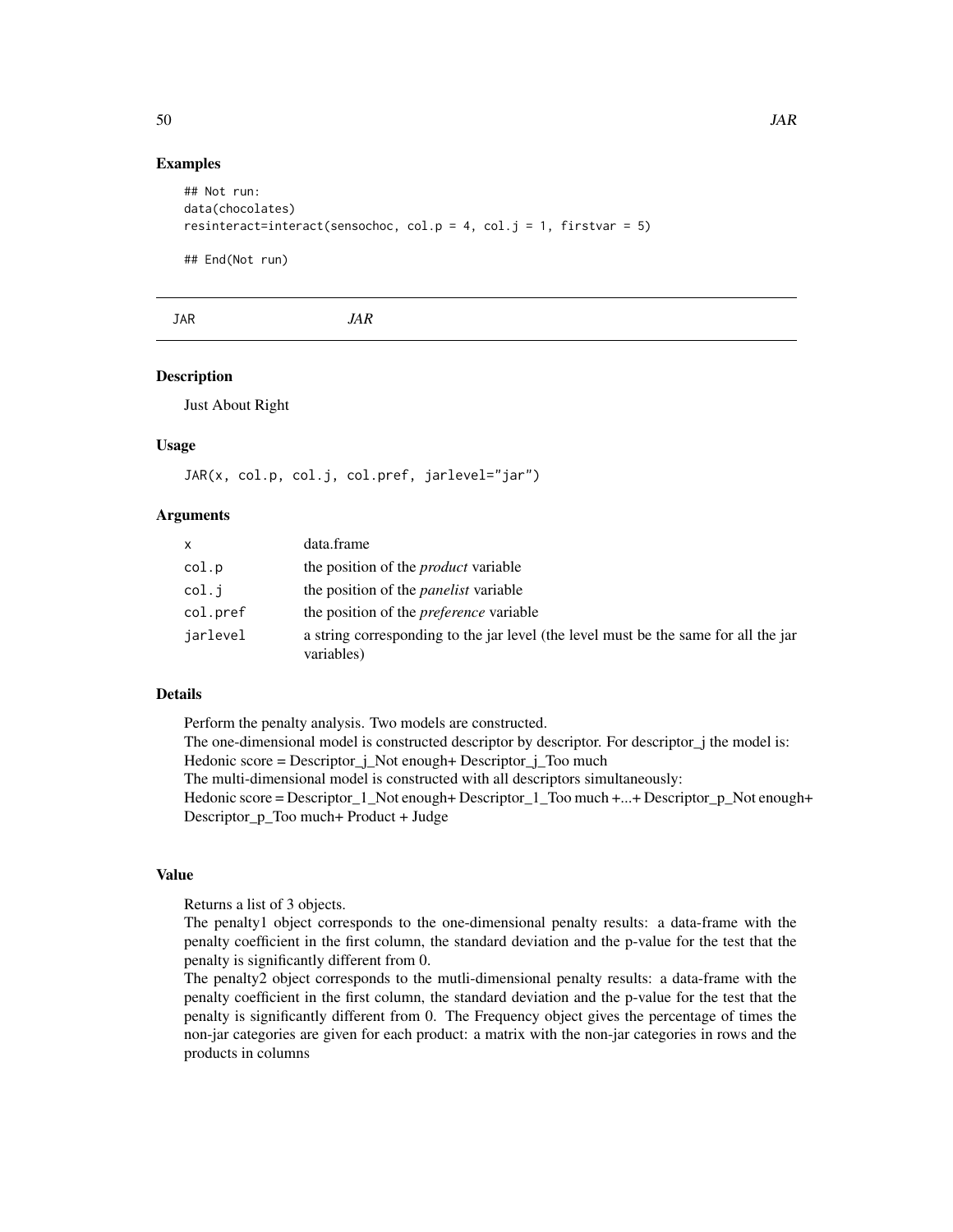#### magicsort 51

### Author(s)

Francois Husson

### See Also

[plot.JAR](#page-77-0)

# Examples

```
## Not run:
data(JAR)
res.jar <- JAR(JAR,col.p=13,col.j=1,col.pref=2)
plot(res.jar,name.prod="284", model=1)
```
## End(Not run)

magicsort *Returns a sorted data matrix*

## Description

Sort the rows and columns of a matrix in a "magic" order or by ascending (or descending) mean or median or geometrical mean.

### Usage

magicsort(matrice, sort.mat = matrice, method = "magic", byrow = TRUE, bycol = TRUE, ascending = TRUE)

# Arguments

| matrice   | a data matrix to sort                                                                                                            |
|-----------|----------------------------------------------------------------------------------------------------------------------------------|
| sort.mat  | sort the rows and columns according to the result of the PCA made on this matrix<br>(by default the matrice)                     |
| method    | four types of calculations, magic ("magic"), ("median"), arithmetical ("mean")<br>or geometrical ("geo") mean (by default magic) |
| byrow     | boolean, if TRUE then data are sorted over the rows                                                                              |
| bycol     | boolean, if TRUE then data are sorted over the columns                                                                           |
| ascending | boolean, if TRUE then data are sorted in ascending order                                                                         |

### Details

Very useful function to compare results.

# Author(s)

F Husson, S Le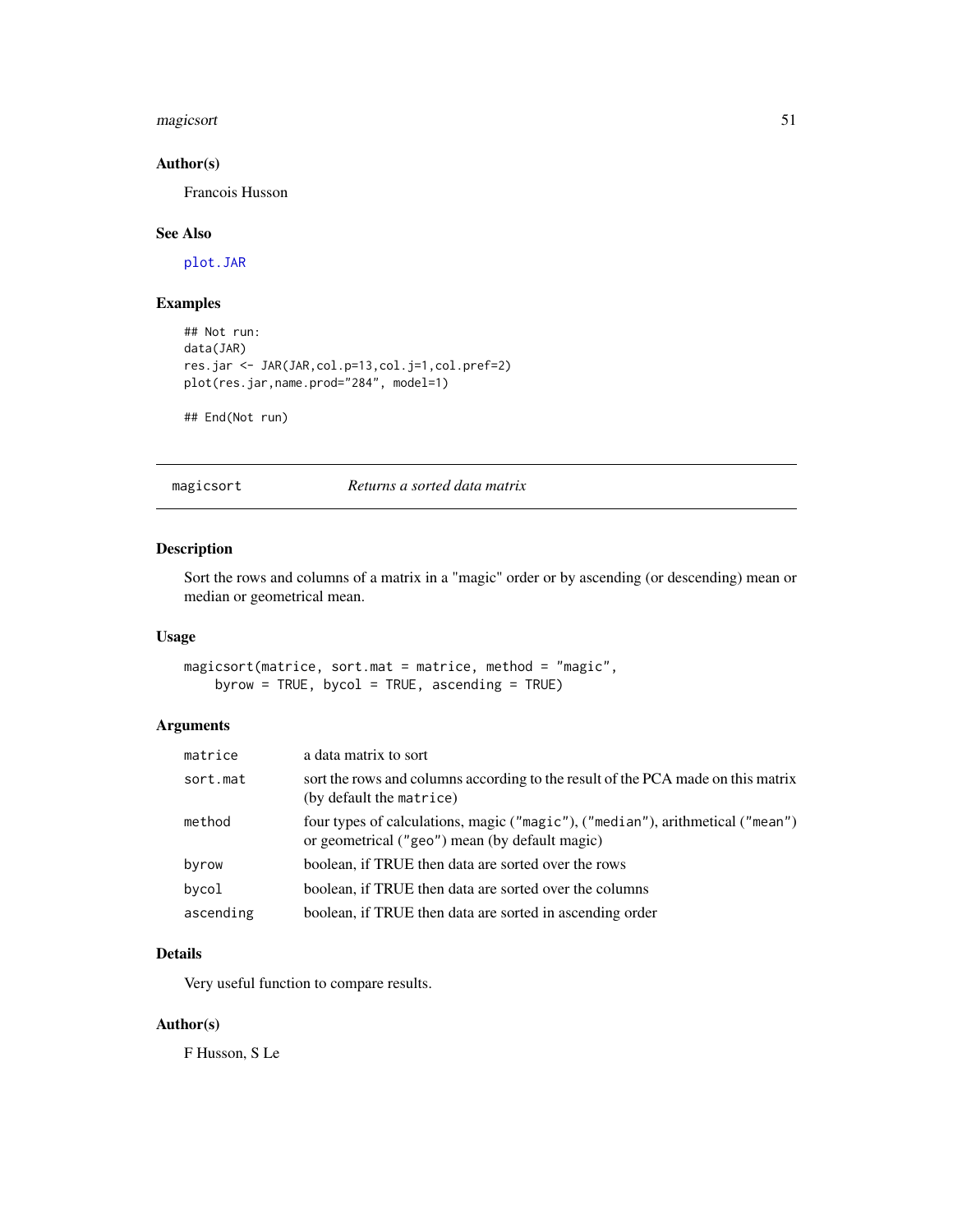### Examples

```
## Example 1
data(chocolates)
resdecat<-decat(sensochoc, formul = "~Product", firstvar = 5,
    graph = FALSE)
coltable(magicsort(resdecat$tabT), level.lower = -1.96,
    level.upper = 1.96, main.title = "Products' description")
## Example 2
data(chocolates)
resperf<-paneliperf(sensochoc,
    formul = "~Product+Panelist+Product:Panelist",
    formul.j = "~Product", col.j = 1, firstvar = 5, lastvar = 12,
    synthesis = FALSE, graph = FALSE)
res.sort=magicsort(resperf$prob.ind, method = "median")
coltable(res.sort, main.title = "P-values of the F-test by panelist")
```
MultiIdeal *Single vs. Multiple Ideal*

#### Description

By the use of confidence ellipses, this procedure checks whether consumers associate the different products tested to a single or to multiple ideals.

#### Usage

MultiIdeal(dataset, col.p, col.j, id.recogn, level.search.desc=0.2, correct=FALSE, nbchoix=NULL, nbsimul=500, coord=c(1,2))

# Arguments

| dataset           | A matrix with at least two qualitative variables <i>(consumer</i> and <i>products)</i> and a<br>set of quantitative variables containing at least 2*A variables (for both <i>perceived</i><br>and <i>ideal</i> intensities)                          |
|-------------------|------------------------------------------------------------------------------------------------------------------------------------------------------------------------------------------------------------------------------------------------------|
| col.p             | The position of the <i>product</i> variable                                                                                                                                                                                                          |
| col.i             | The position of the <i>consumer</i> variable                                                                                                                                                                                                         |
| id.recogn         | The sequence in the variable names which distinguish the ideal variables from<br>the sensory variables. This sequence should be fixed and unique.<br>Each ideal variable should be preceeded by the corresponding perceived inten-<br>sity variable. |
| level.search.desc |                                                                                                                                                                                                                                                      |
|                   | the threshold above which a descriptor is not considered as discriminant accord-<br>ing to AOV model "descriptor=Product+Panelist".                                                                                                                  |
| correct           | Boolean, define whether the ideal products should be corrected from the differ-<br>ence in the use of the scale or not                                                                                                                               |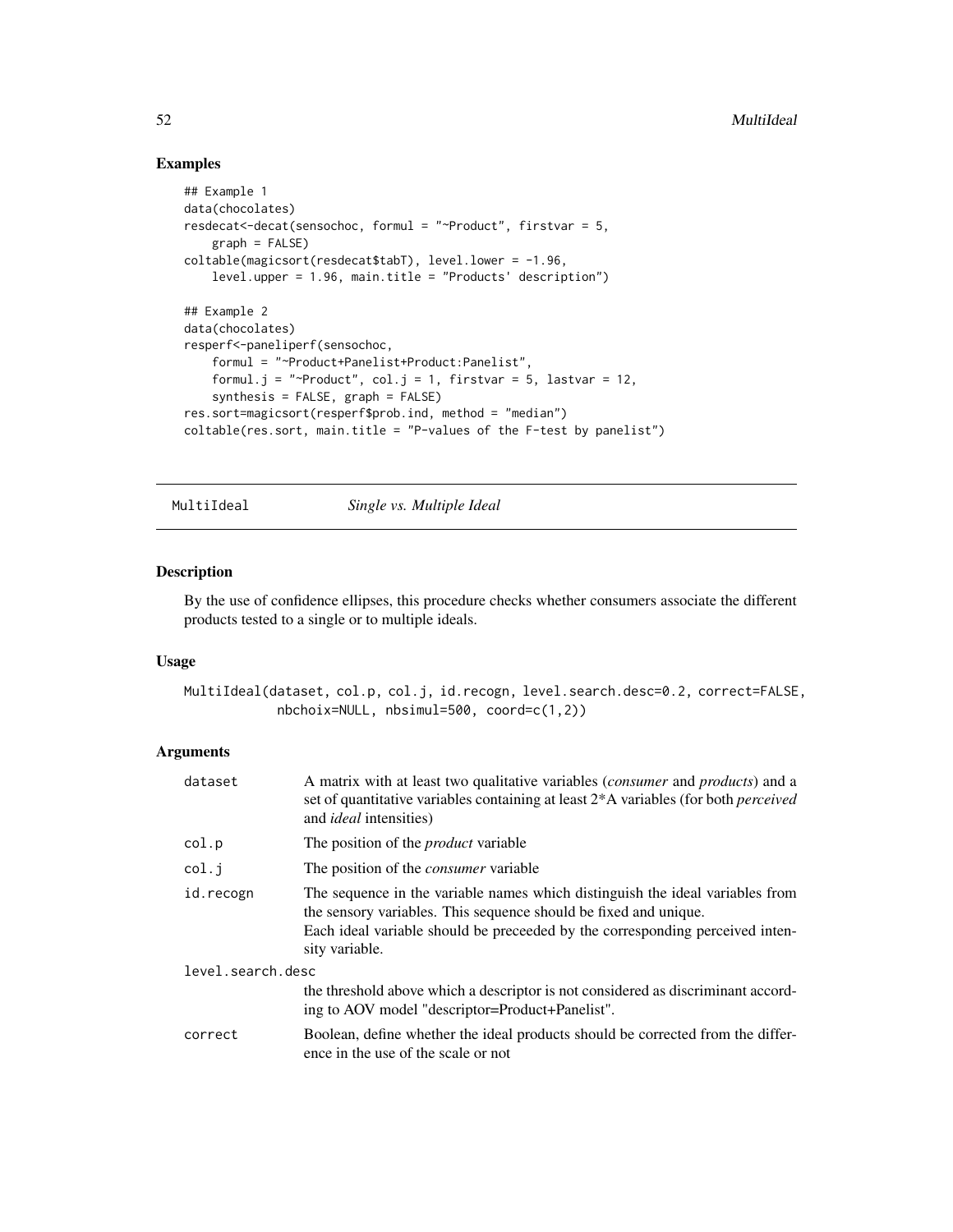#### MultiIdeal 53

| nbchoix | The number of consumers forming a virtual panel, by default the number of<br>panelists in the original panel |
|---------|--------------------------------------------------------------------------------------------------------------|
| nbsimul | The number of simulations (corresponding to the number of virtual panels) used<br>to compute the ellipses    |
| coord   | A length 2 vector specifying the components to plot                                                          |

# Details

The procedure of MultiIdeal, step by step:

Step 1: the sensory and ideal variables are separated into two tables.

Step 2: the product space is created by PCA on the averaged sensory table (averaged by product).

Step 3: the ideal information (Product x Consumer) is projected as supplementary entities in this space.

Step 4: confidence ellipses are created around the averaged ideal points associated to each product (using the consumer variability).

# Value

Returns a matrix with the P-values of the Hotelling's T2 tests for each pair of products.

### Author(s)

Worch Thierry (thierry@qistatistics.co.uk)

### References

Worch, T., & Ennis, J.M. (2013). Investigating the single ideal assumption using Ideal Profile Method. *Food Quality and Preference*.

### See Also

[panellipse](#page-60-0)

#### Examples

```
## Not run:
data(perfume_ideal)
res <- MultiIdeal(perfume_ideal, col.p=2, col.j=1, id.recogn="id_",
    level.search.desc=0.2, nbsimul=500, coord=c(1,2))
# To run the analysis with all the attributes
res <- MultiIdeal(perfume_ideal, col.p=2, col.j=1, id.recogn="id_",
   level.search.desc=1, nbsimul=500, coord=c(1,2))
```
## End(Not run)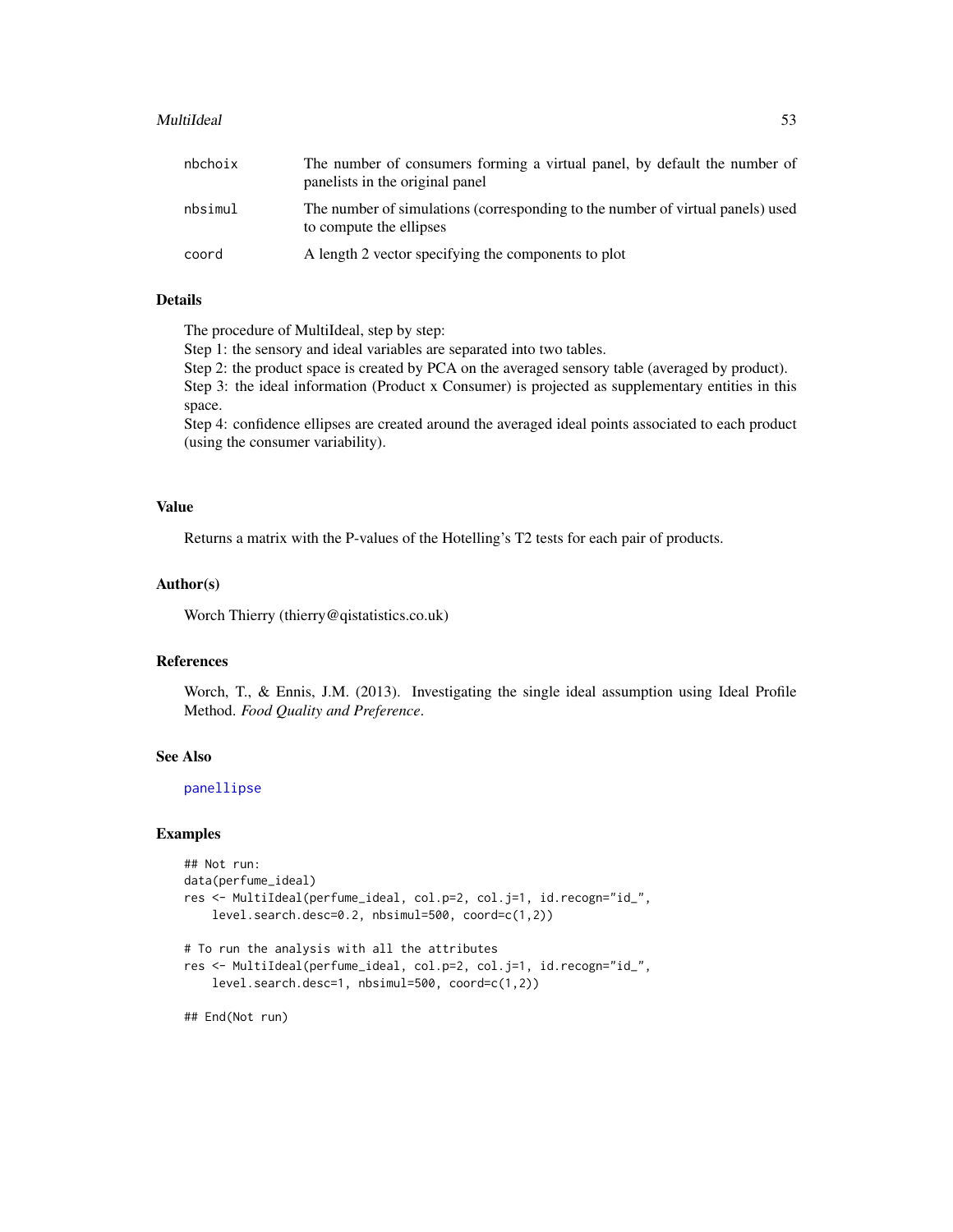<span id="page-53-0"></span>

### Description

Plot panelists' tableclothe.

### Usage

```
nappeplot(donnee, numr = 2, numc = 2, color = "blue", \lim = c(60, 40))
```
#### Arguments

| donnee | a data frame of dimension $(p,2j)$ , where p represents the number of products and<br>$\dot{j}$ the number of panelists |
|--------|-------------------------------------------------------------------------------------------------------------------------|
| numr   | the number of tableclothe per row (by default 2)                                                                        |
| numc   | the number of tableclothe per column (by default 2)                                                                     |
| color  | the color used to display the products                                                                                  |
| lim    | the size of the tableclothe                                                                                             |

# Details

The data used here refer to a specific experiment, where panelists are asked to position products on a tableclothe of dimension lim, by default (60,40).

# Value

Returns as many graphs as there are panelists, each graph represents products positioned by a given panelist on a tablecloth

# Author(s)

Francois Husson

# References

Pages J. (2005). Collection and analysis of perceived product inter-distances using multiple factor analysis; application to the study of ten white wines from the Loire Valley. *Food Quality and Preference*. 16 (7) pp. 642-649.

### See Also

[napping](#page-55-0), [pmfa](#page-81-0), [indscal](#page-46-0)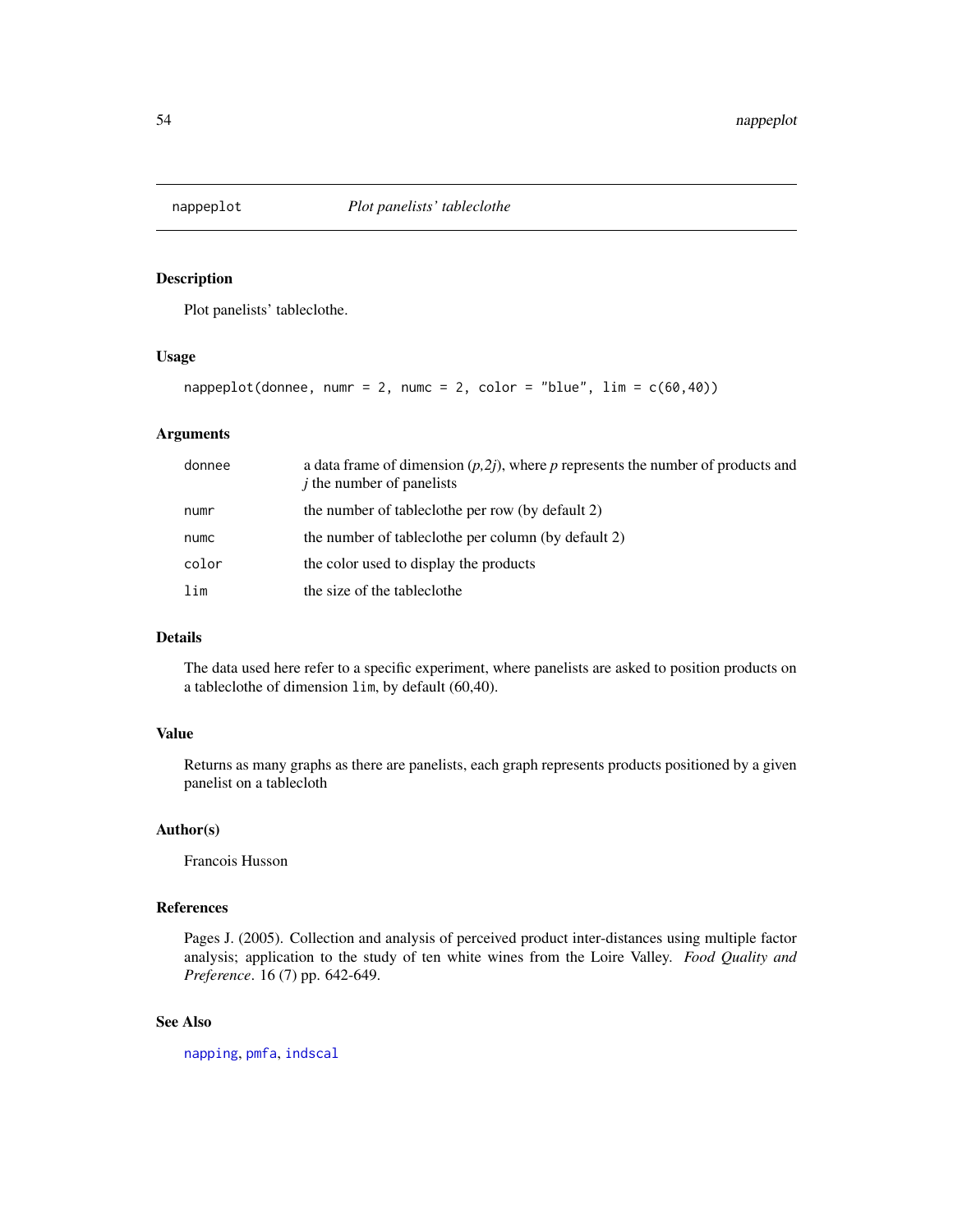# nappesortplot 55

### Examples

```
## Not run:
data(napping)
nappeplot(napping.don)
```
## End(Not run)

nappesortplot *Plot consumers' sorted tablecloth*

## Description

Plot consumers' sorted tablecloth.

#### Usage

```
nappesortplot(donnee,first="nappe", numr = 2, numc = 2, \lim = c(60, 40))
```
### Arguments

| donnee | a data frame of dimension $(p,3j)$ , where p represents the number of products and<br><i>i</i> the number of consumers               |
|--------|--------------------------------------------------------------------------------------------------------------------------------------|
| first  | 2 possibilities: "nappe" if the napping variables first appear for each consumer<br>or "catego" if it is the categorization variable |
| numr   | the number of tablecloth per row (by default 2)                                                                                      |
| numc   | the number of tablectoth per column (by default 2)                                                                                   |
| lim    | the size of the tablectoth                                                                                                           |

# Details

The data used here refer to a specific experiment, where consumers are asked to position products on a tablecloth of dimension lim, by default (60,40) and to categorize them.

### Value

Returns as many graphs as there are consumers, each graph represents products positioned by a given consumer on a tablecloth and colored according to the categorization

# Author(s)

Marine Cadoret, S\'ebastien L\^e <sebastien.le@agrocampus-ouest.fr>

#### References

Pag\'es, J., L\^e, S., Cadoret, M. (2010) *The Sorted Napping: a new holistic approach in sensory evaluation*. Journal of Sensory Studies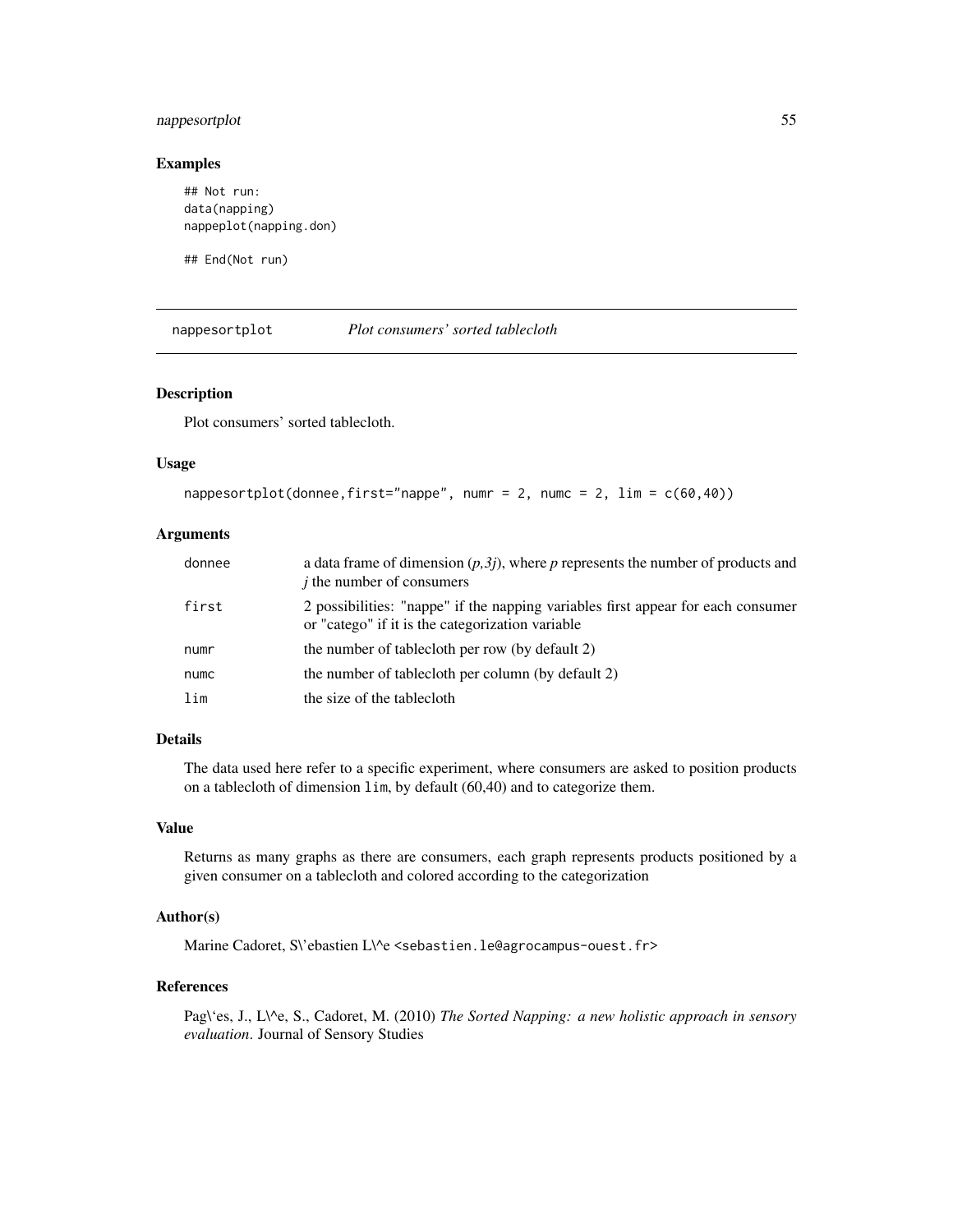#### 56 napping the state of the state of the state of the state of the state of the state of the state of the state of the state of the state of the state of the state of the state of the state of the state of the state of the

### See Also

[fasnt](#page-32-0)

### Examples

```
## Not run:
data(smoothies)
nappesortplot(smoothies,first="nappe")
```
## End(Not run)

<span id="page-55-0"></span>napping *Napping data*

# **Description**

The data used here refer to 10 different French wines evaluated by 11 panelists. They were asked to position the wines on a tableclothe of dimension (60,40). They were asked to describe each wine using their own word list.

#### Usage

data(napping)

### Format

There are two data frames: - napping.don: A data frame of dimension (10,22): each row represents a French wine, each couple (Xi,Yi) represents the coordinates of the wines positioned on a tableclothe for a given panelist;

- napping.words: A data frame of dimension (10,14): each row represents a French wine, each column an attribute, each cell the number of times a given attribute was quoted for a given wine.

### Source

Applied mathematics department, AGROCAMPUS OUEST

### Examples

```
## Not run:
data(napping)
nappeplot(napping.don)
dev.new()
pmfa(napping.don, napping.words)
```
## End(Not run)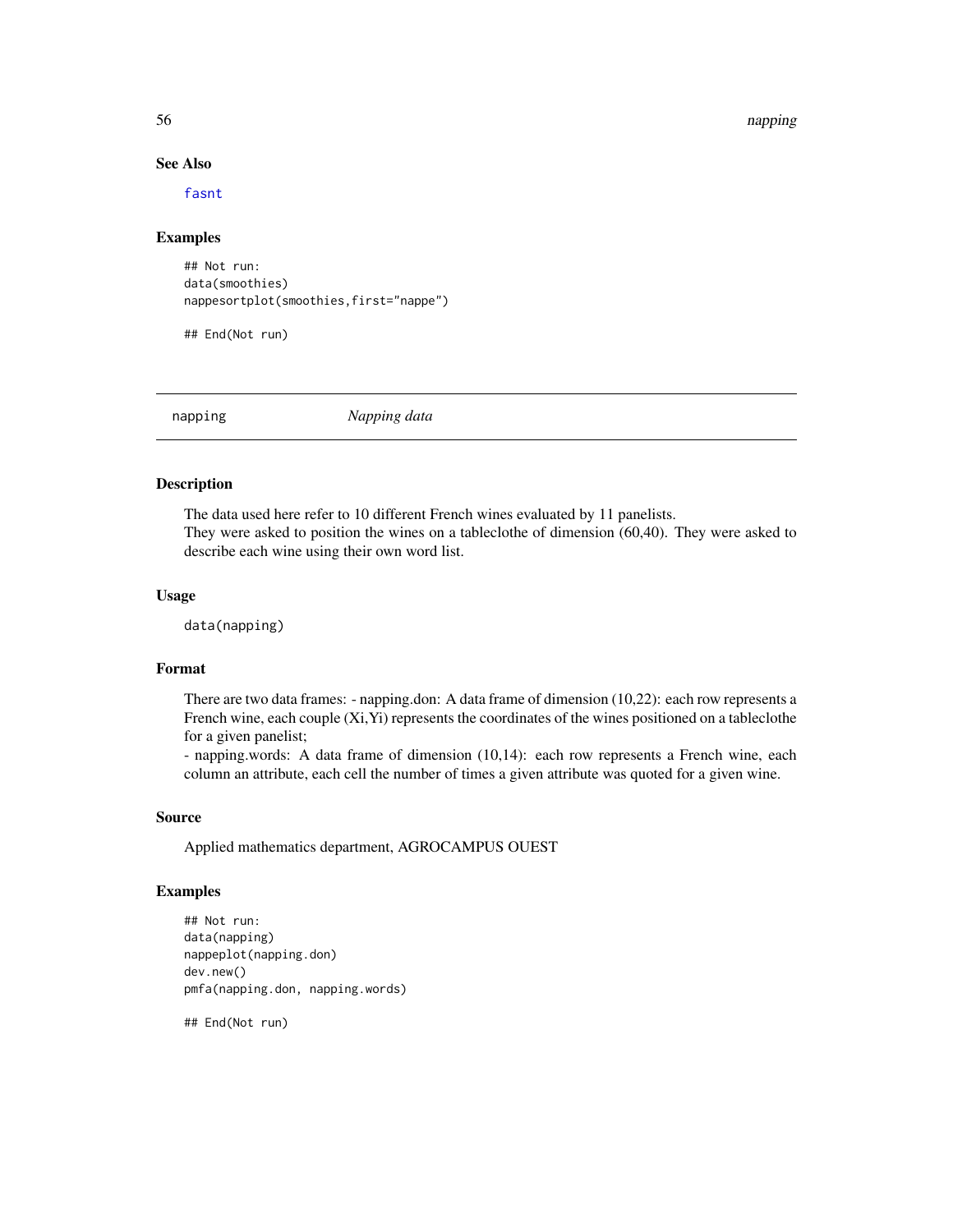#### Description

The data used here refer to 10 different French wines evaluated by 11 panelists. They were asked to position the wines on a tableclothe of dimension (60,40).

#### Usage

```
data(napping)
```
# Format

A data frame of dimension (10,22): each row represents a French wine, each couple (Xi,Yi) represents the coordinates of the wines positioned on a tableclothe for a given panelist.

### Source

Applied mathematics department, AGROCAMPUS OUEST

#### Examples

```
## Not run:
data(napping)
nappeplot(napping.don)
res <- pmfa(napping.don, napping.words)
res2 <- boot(napping.don,method="napping")
```
## End(Not run)

napping.words *An example of "illustrative" variables to enhance results from Napping data*

## Description

The data used here refer to 10 different French wines evaluated by 11 panelists. They were asked to describe each wine using their own word list.

#### Usage

```
data(napping)
```
#### Format

A data frame of dimension (10,14): each row represents a French wine, each column an attribute, each cell the number of times a given attribute was quoted for a given wine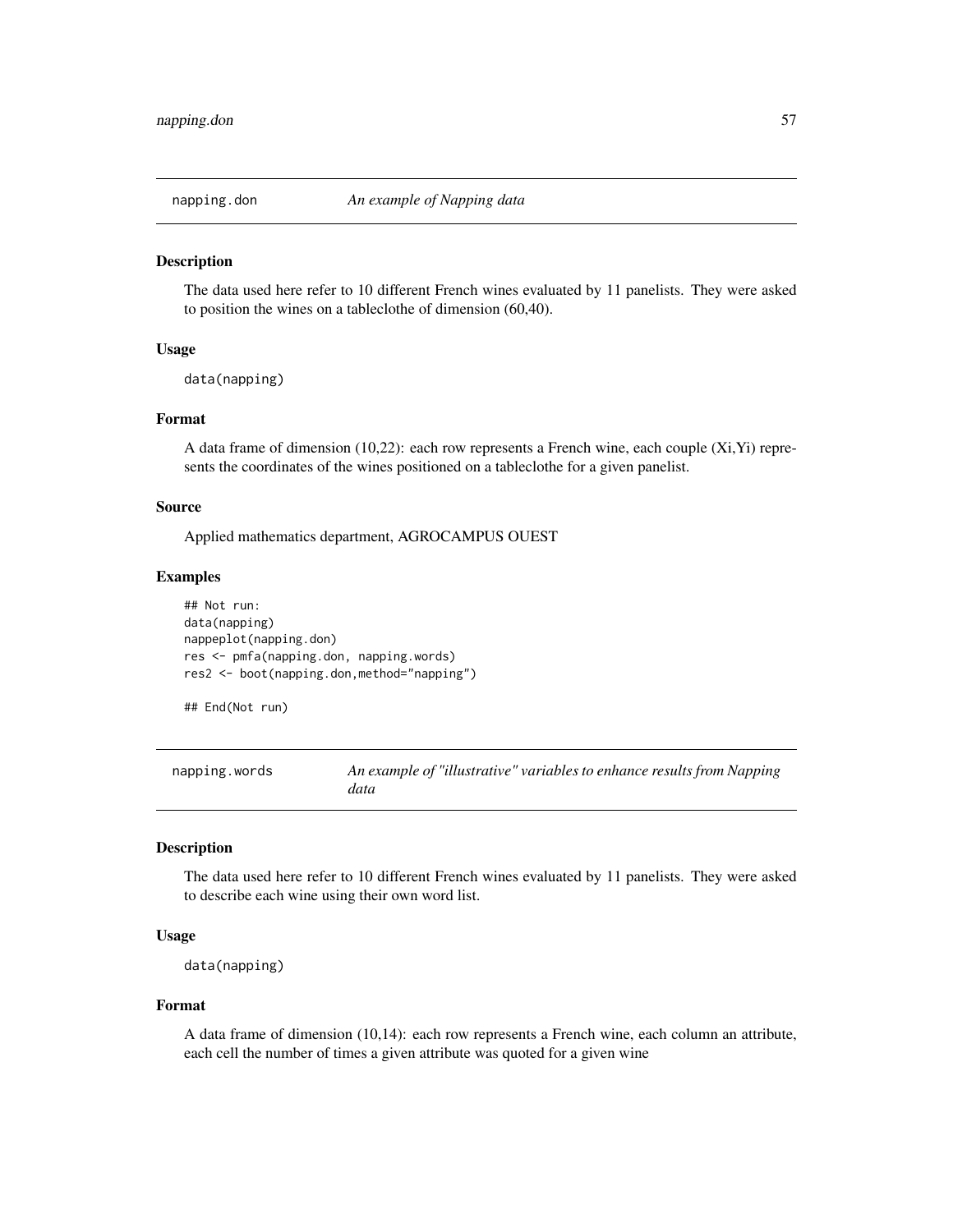# 58 optimaldesign

# Source

Applied mathematics department, AGROCAMPUS OUEST

# Examples

```
## Not run:
data(napping)
nappeplot(napping.don)
dev.new()
pmfa(napping.don, napping.words)
## End(Not run)
```
optimaldesign *Construction of an optimal design*

# Description

Construction of an optimal design balanced for first order of carry-over effect.

### Usage

```
optimaldesign(nbPanelist, nbProd, nbProdByPanelist=nbProd, seed=NULL)
```
# Arguments

| nbPanelist       | Maximum number of panelists                         |  |  |
|------------------|-----------------------------------------------------|--|--|
| nbProd           | Number of products                                  |  |  |
| nbProdByPanelist |                                                     |  |  |
|                  | Number of products that each panelist will evaluate |  |  |
| seed             | initialization of the algorithm                     |  |  |

# Value

| design | design with the products evaluated by each panelist                          |
|--------|------------------------------------------------------------------------------|
| rank   | contingency table with the number of times each product is seen at each rank |
| succ   | contingency table with the number of times each product follow each product  |

# Author(s)

F. Husson

List with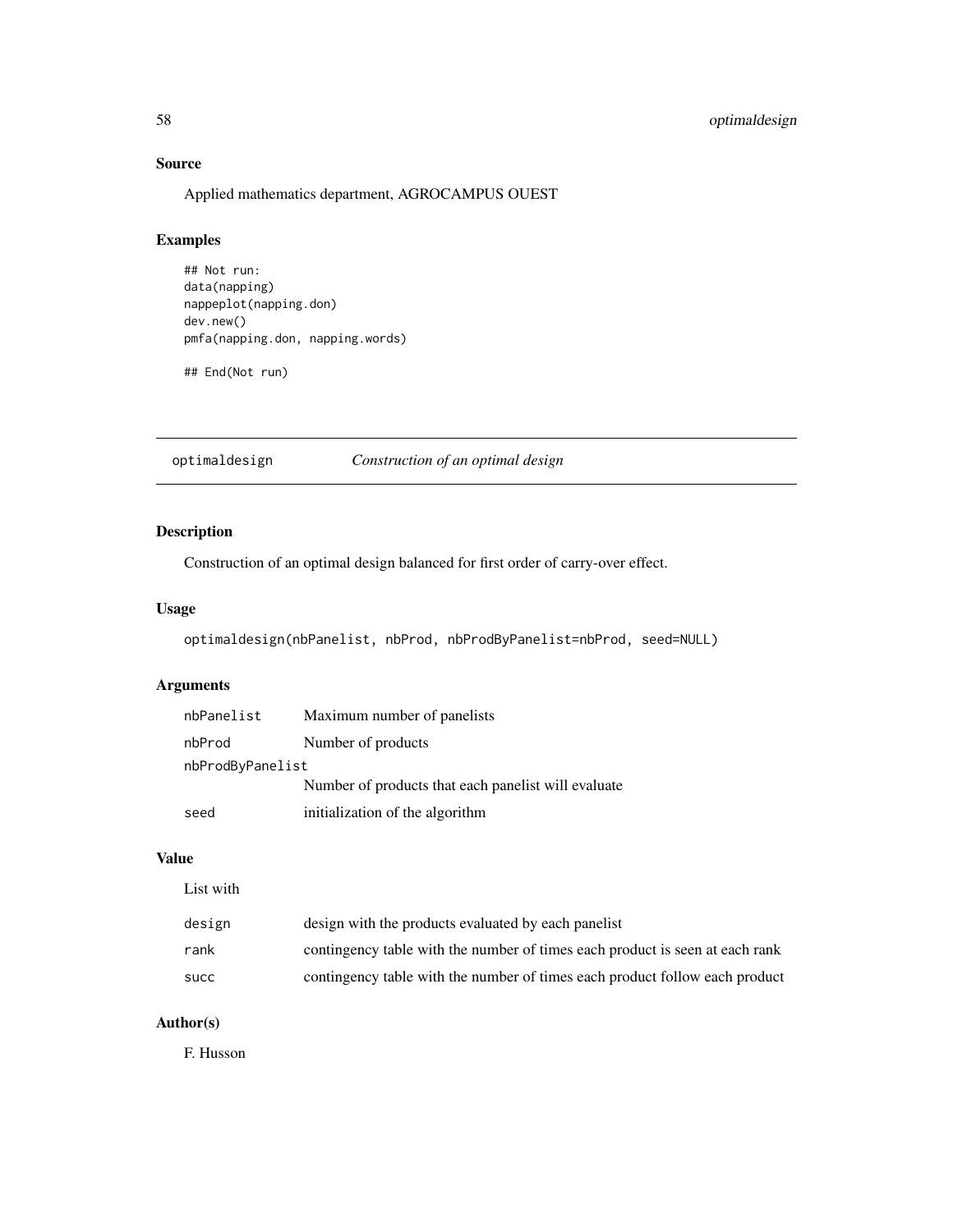# paneliperf 59

# Examples

```
## Not run:
optimaldesign(nbPanelist=10,nbProd=5,nbProdByPanelist=3)
```
## End(Not run)

<span id="page-58-0"></span>

| paneliperf | Panelists' performance according to their capabilities to dicriminate |  |
|------------|-----------------------------------------------------------------------|--|
|            | between products                                                      |  |

# Description

Computes automatically P-values, Vtests, residuals, r-square for each category of a given qualitative variable (e.g. the *panelist* variable);

Computes he agreement between each panelist and the panel results; Gives the panel results (optional).

#### Usage

```
paneliperf(donnee, formul, formul.j = "~Product", col.j, firstvar,
     lastvar = ncol(donnee), synthesis = FALSE, random = TRUE,
     graph = FALSE)
```
### Arguments

| donnee    | a data frame made up of at least two qualitative variables ( <i>product, panelist</i> ) and<br>a set of quantitative variables (sensory descriptors) |
|-----------|------------------------------------------------------------------------------------------------------------------------------------------------------|
| formul    | the aov model used for the panel                                                                                                                     |
| formul.j  | the aov model used for each panelist (no <i>panelist</i> effect allowed)                                                                             |
| col.j     | the position of the <i>panelist</i> variable                                                                                                         |
| firstvar  | the position of the first endogenous variable                                                                                                        |
| lastvar   | the position of the last endogenous variable (by default the last column of donnee                                                                   |
| synthesis | boolean, the possibility to have the anova results for the panel model                                                                               |
| random    | boolean, the status of the Panelist variable in the anova model for the panel                                                                        |
| graph     | boolean, draws the PCA and MFA graphs                                                                                                                |

### Details

The formul parameter must be filled in by an analysis of variance model and must begin with the categorical variable of interest (e.g. the product effect) followed by the different other factors of interest (and their combinations). E.g.:formul = "~Product+Session".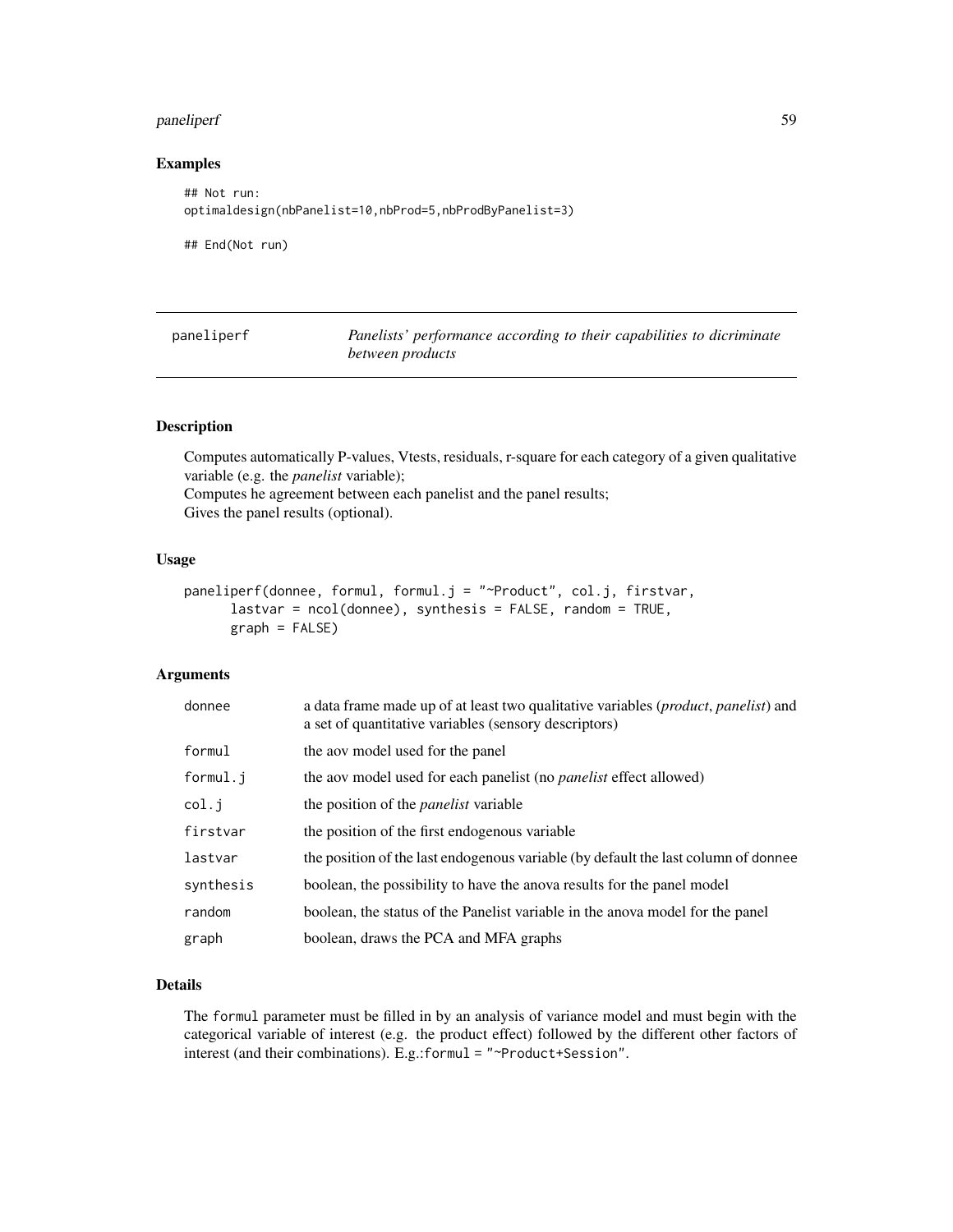A list containing the following components:

| prob.ind    | a matrix which rows are the panelist, which columns are the endogenous vari-<br>ables (in most cases the sensory descriptors) and which entries are the P-values<br>associated to the AOV model                                             |
|-------------|---------------------------------------------------------------------------------------------------------------------------------------------------------------------------------------------------------------------------------------------|
| vtest.ind   | a matrix which rows are the panelist, which columns are the endogenous vari-<br>ables (in most cases the sensory descriptors) and which entries are the Vtests<br>associated to the AOV model                                               |
| res.ind     | a matrix which rows are the panelist, which columns are the endogenous vari-<br>ables (in most cases the sensory descriptors) and which entries are the residuals<br>associated to the AOV model                                            |
| r2.ind      | a matrix which rows are the panelist, which columns are the endogenous vari-<br>ables (in most cases the sensory descriptors) and which entries are the R-square<br>associated to the AOV model                                             |
| signif.ind  | a vector with the number of significant descriptors per panelist                                                                                                                                                                            |
| agree.ind   | a matrix with as many rows as there are panelists and as many columns as there<br>are descriptors and the entries of this matrix are the correlation coefficients be-<br>tween the product coefficients for the panel and for the panelists |
| complete    | a matrix with the v-test corresponding to the p.value (see p. values below), the<br>median of the agreement (see agree upper), the standard deviation of the panel<br>anova model (see res below)                                           |
| p.value     | a matrix of dimension $(k,m)$ of <i>P</i> -values associated with the <i>F</i> -test for the <i>k</i><br>descriptors and the $m$ factors and their combinations considered in the analysis<br>of variance model of interest                 |
| variability | a matrix of dimension $(k,m)$ where the entries correspond to the percentages<br>of variability due to the effects introduced in the analysis of variance model of<br>interest                                                              |
| res         | a vector of dimension $k$ of residual terms for the analysis of variance model of<br>interest                                                                                                                                               |
| r2          | a vector of dimension $k$ of r-squared for the analysis of variance model of interest                                                                                                                                                       |

The usual graphs when MFA is performed on the data.frame resulting from vtest.ind and agree.ind. The PCA graphs for the complete output.

# Author(s)

F Husson, S Le

# References

P. Lea, T. Naes, M. Rodbotten. *Analysis of variance for sensory data*. H. Sahai, M. I. Ageel. *The analysis of variance*.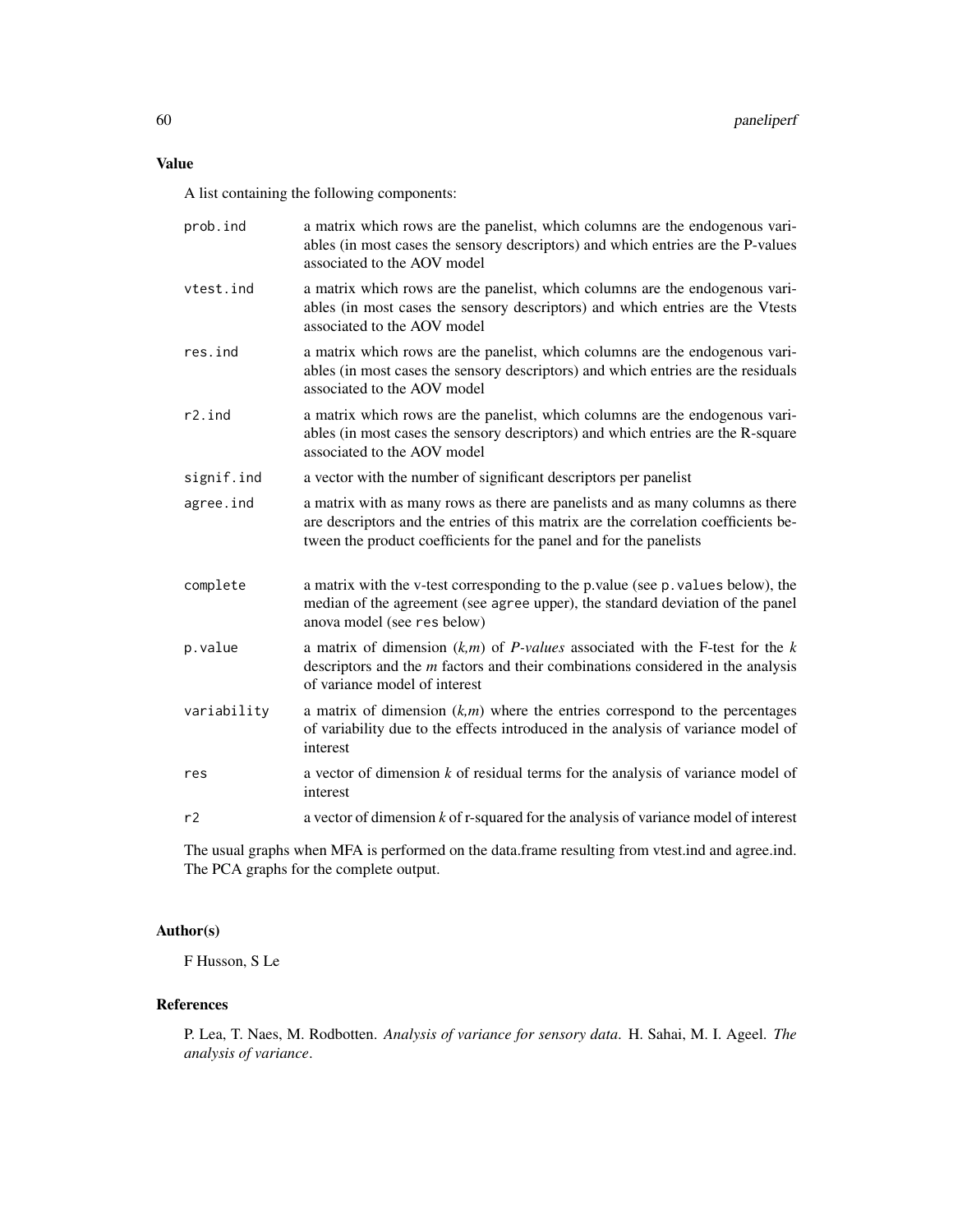#### panellipse 61

#### See Also

[panelperf](#page-68-0), [aov](#page-0-0)

### Examples

```
## Not run:
data(chocolates)
res<-paneliperf(sensochoc, formul = "~Product+Panelist+Session+
 Product:Panelist+Product:Session+Panelist:Session",
 formul.j = "~Product", col.j = 1, firstvar = 5, synthesis = TRUE)
resprob<-magicsort(res$prob.ind, method = "median")
coltable(resprob, level.lower = 0.05, level.upper = 1,
    main.title = "P-value of the F-test (by panelist)")
hist(resprob, main="Histogram of the P-values", xlab="P-values")
resr2<-magicsort(res$r2.ind, method = "median", ascending = FALSE)
coltable(resr2, level.lower = 0.00, level.upper = 0.85,
    main.title = "Adjusted R-square (by panelist)")
resagree<-magicsort(res$agree, sort.mat = res$r2.ind, method = "median")
coltable(resagree, level.lower = 0.00, level.upper = 0.85,
    main.title = "Agreement between panelists")
hist(resagree, main="Histogram of the agreement between panelist and panel",
    xlab="Correlation coefficient between the product effect for
   panelist and panel")
coltable(magicsort(res$p.value, sort.mat = res$p.value[,1], bycol = FALSE,
   method = "median"),
   main.title = "Panel performance (sorted by product P-value)")
## End(Not run)
```
<span id="page-60-0"></span>panellipse *Confidence ellipses around products based on panelists descriptions*

#### Description

Virtual panels are generated using Boostrap techniques in order to display confidence ellipses around products.

#### Usage

```
panellipse(donnee, col.p, col.j, firstvar, lastvar = ncol(donnee),
    alpha = 0.05, coord = c(1,2), scale.unit = TRUE, nbsimul = 300,
   nbchoix = NULL, group = NULL, name.group = NULL,
   level.search.degc = 0.2, centerbypanelist = TRUE,scalebypanelist = FALSE, name.panelist = FALSE,
    variability.variable = TRUE, cex = 1, color = NULL,
graph.type = c("ggplot","classic"))
```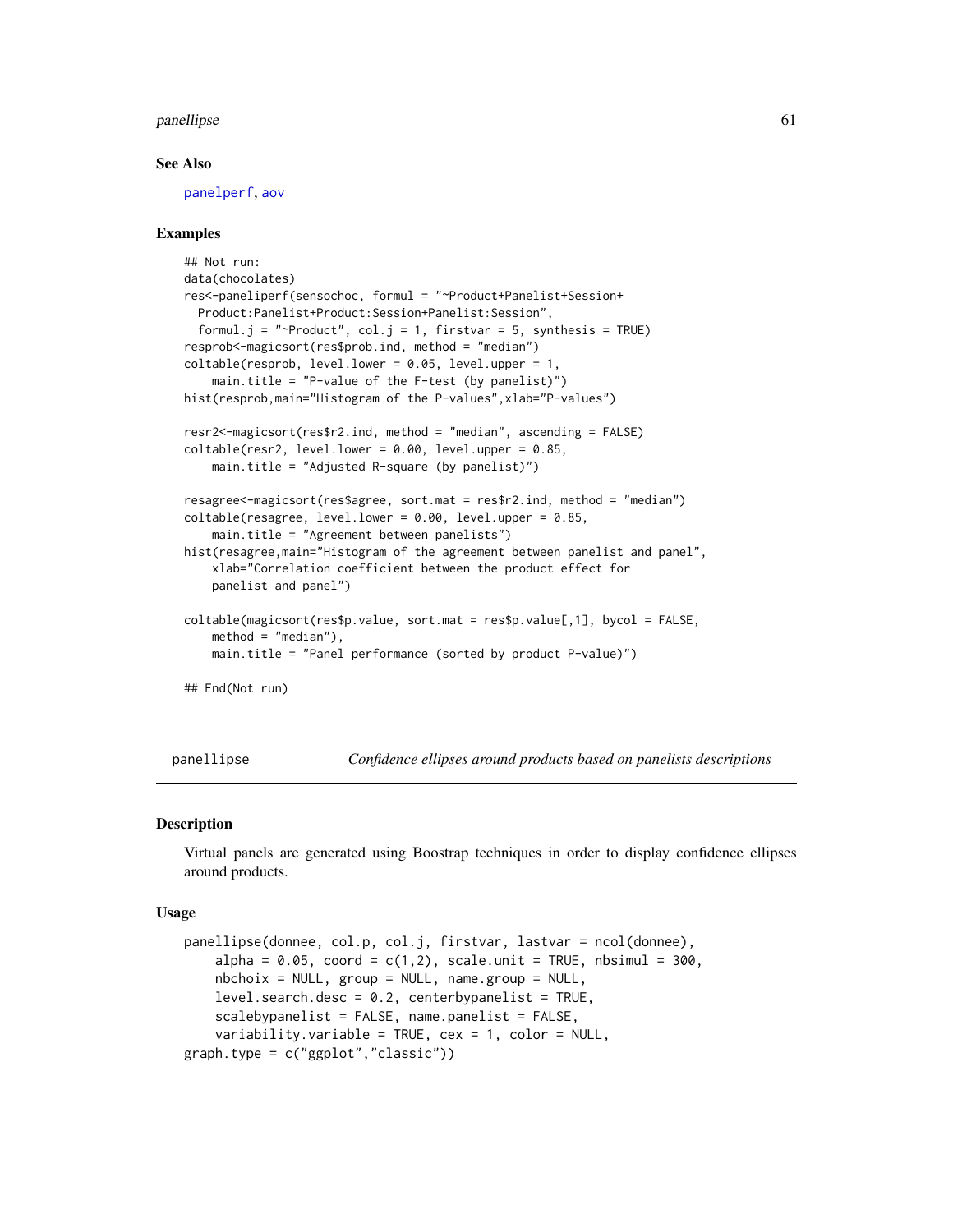# Arguments

| donnee               | a data frame made up of at least two qualitative variables ( <i>product</i> , <i>panelist</i> ) and<br>a set of quantitative variables (sensory descriptors)    |  |
|----------------------|-----------------------------------------------------------------------------------------------------------------------------------------------------------------|--|
| col.p                | the position of the <i>product</i> variable                                                                                                                     |  |
| col.j                | the position of the <i>panelist</i> variable                                                                                                                    |  |
| firstvar             | the position of the first sensory descriptor                                                                                                                    |  |
| lastvar              | the position of the last sensory descriptor (by default the last column of donnee)                                                                              |  |
| alpha                | the confidence level of the ellipses                                                                                                                            |  |
| coord                | a length 2 vector specifying the components to plot                                                                                                             |  |
| scale.unit           | boolean, if T the descriptors are scaled to unit variance                                                                                                       |  |
| nbsimul              | the number of simulations (corresponding to the number of virtual panels) used<br>to compute the ellipses                                                       |  |
| nbchoix              | the number of panelists forming a virtual panel, by default the number of pan-<br>elists in the original panel                                                  |  |
| group                | the number of variables in each group of variables when multiple factor analysis<br>is performed (by default this parameter equals NULL and a PCA is performed) |  |
| name.group           | the names of the groups of variables when mfa is performed (if group differs<br>from NULL)                                                                      |  |
| level.search.desc    |                                                                                                                                                                 |  |
|                      | the threshold above which a descriptor is not considered as discriminant accord-<br>ing to AOV model "descriptor=Product+Panelist"                              |  |
| centerbypanelist     |                                                                                                                                                                 |  |
|                      | boolean, if T center the data by panelist before the construction of the axes                                                                                   |  |
| scalebypanelist      |                                                                                                                                                                 |  |
|                      | boolean, if T scale the data by panelist before the construction of the axes (by<br>default, FALSE is assigned to that parameter)                               |  |
| name.panelist        | boolean, if T then the name of each panelist is displayed on the plotpanelist<br>graph (by default, FALSE is assigned to that parameter)                        |  |
| variability.variable |                                                                                                                                                                 |  |
|                      | boolean, if T a plot with the variability of the variable is drawn and a confidence<br>intervals of the correlations between descriptors are calculated         |  |
| cex                  | cf. function par in the graphics package                                                                                                                        |  |
| color                | a vector with the colors used; by default there are 35 colors defined                                                                                           |  |
| graph.type           | a character that gives the type of graph used: "ggplot" or "classic"                                                                                            |  |

# Details

Panellipse, step by step:

Step 1 Performs a selection of discriminating descriptors with respect to a threshold set by users Step 2 Virtual panels are generated using Boostrap techniques; the number of panels as well as their size are set by users with the *nbsimul* and *nbchoix* parameters

Step 3 Coordinates of the products with respect to each virtual panels are computed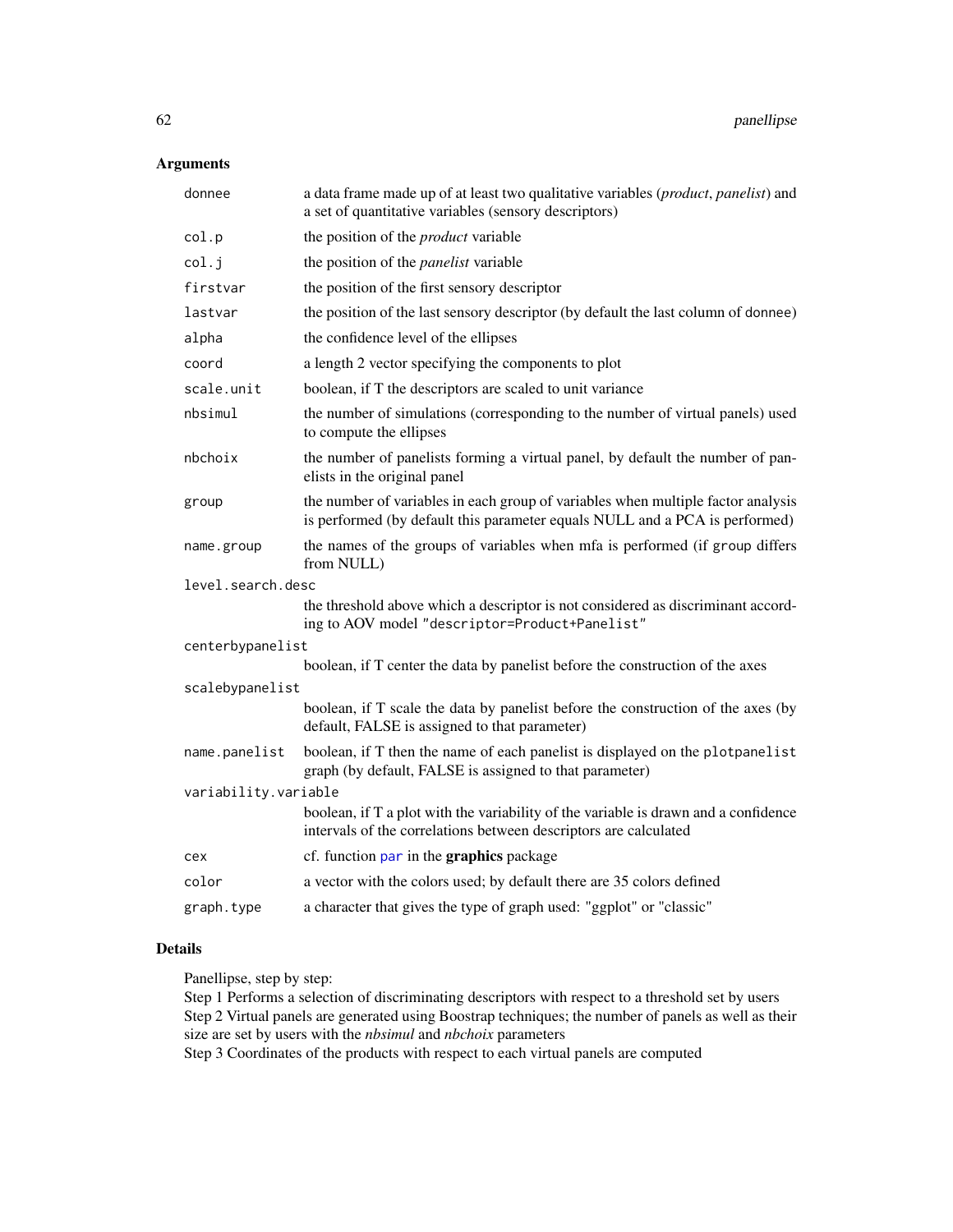#### panellipse 63

Step 4 Each product is then circled by its confidence ellipse generated by virtual panels and comprising (1-alpha)\*100 percent of the virtual products

Step 5 Variability of the variables is drawn and confidence interval of the correlation coefficient between descriptors are calculated by bootstrap

#### Value

A list containing the following elements:

| eig         | a matrix with the component of the factor analysis (in row) and the eigenvalues,<br>the inertia and the cumulative inertia for each component                                                                                                                                                                                                                                                                                                                                                                                                                                |
|-------------|------------------------------------------------------------------------------------------------------------------------------------------------------------------------------------------------------------------------------------------------------------------------------------------------------------------------------------------------------------------------------------------------------------------------------------------------------------------------------------------------------------------------------------------------------------------------------|
| coordinates | a list with: the coordinates of the products with respect to the panel and to each<br>panelists and the coordinates of the <i>partial</i> products with respect to the panel<br>and to each panelists                                                                                                                                                                                                                                                                                                                                                                        |
| hotelling   | Returns a matrix with the P-values of the Hotelling's T2 tests for each pair of<br>products: this matrix allows to find the product which are significantly different<br>for the 2-components sensory description; if an MFA is done, <i>hotelling</i> returns<br>as many matrices as there are group, these matrices allows to find the product<br>which are significantly different for the 2-components sensory description of the<br>group, and it returns also a <i>global</i> matrix corresponding to the P-values for the<br>tests corresponding to the mean product. |
| correl      | a list with: the matrix of the estimated correlation coefficients and two matri-<br>ces corresponding to the confidence intervals, min and max, of the correlation<br>coefficients calculated by bootstrap.                                                                                                                                                                                                                                                                                                                                                                  |

Returns a graph of the products as well as a correlation circle of the descriptors.

Returns a graph where each product is displayed with respect to a panel and to each panelist composing the panel; products described by the panel are displayed as square, they are displayed as circle when they are described by each panelist.

Returns a graph where each product is circled by its confidence ellipse generated by virtual panels. When a Multiple Factor Analysis is performed, returns a graph where each partial product is circled by its confidence ellipse generated by virtual panels.

Returns a graph where the variability of each variable is drawn on the correlation circle graph.

#### Author(s)

Francois Husson

# References

Husson F., Le Dien S. & Pages J. (2005). Confidence ellipse for the sensory profiles obtained by Principal Components Analysis. *Food Quality and Preference*. 16 (3), 245-250. Pages J. & Husson F. (2005). Multiple Factor Analysis with confidence ellipses: a methodology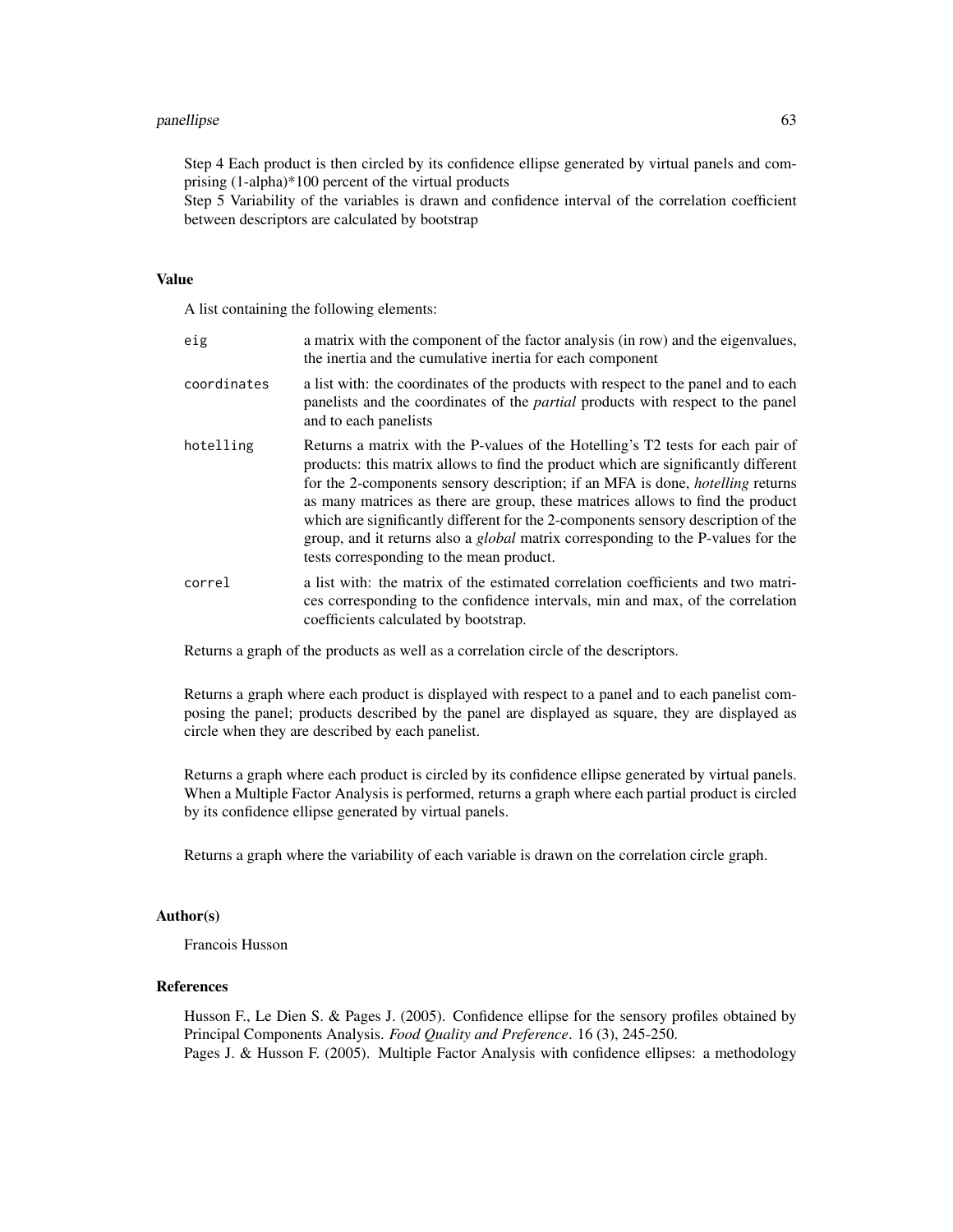to study the relationships between sensory and instrumental data. To be published in *Journal of Chemometrics*.

Husson F., Le S. & Pages J. Variability of the representation of the variables resulting from PCA in the case of a conventional sensory profile. *Food Quality and Preference*. 16 (3), 245-250.

#### See Also

[panellipse.session](#page-63-0), [panelmatch](#page-66-0)

#### Examples

```
## Not run:
## Example 1: PCA
data(chocolates)
res \le panellipse(sensochoc, col.p = 4, col.j = 1, firstvar = 5)
coltable(res$hotelling, main.title = "P-values for the Hotelling's T2 tests")
## If we consider only 12 panelists in a virtual panel,
## what would be the size of the ellipses
res2 <- panellipse(sensochoc, col.p = 4, col.j = 1, nbchoix = 12, firstvar = 5)
coltable(res2$hotelling, main.title = "P-values for the Hotelling's T2 tests")
## If we want the confidence ellipses around the individual descriptions
panellipse(sensochoc, col.p = 4, col.j = 1, nbchoix = 1, firstvar = 5)
## Example 2: MFA
data(chocolates)
res \leq panellipse(sensochoc, col.p = 4, col.j = 1, firstvar = 5,
   group = c(6,8), name.group = c("G1", "G2")for (i in 1:dim(res$hotelling$bygroup)[3]) coltable(res$hotelling$bygroup[,,i],
    main.title = paste("P-values for the Hotelling's T2 tests (",
    dimnames(res$hotelling$bygroup)[3][[1]][i],")",sep=""))
## End(Not run)
```
<span id="page-63-0"></span>panellipse.session *Repetability of panelists descriptions studied by confidence ellipses around products per session*

### Description

Virtual panels are generated using Boostrap techniques in order to display confidence ellipses around products.

#### Usage

```
panellipse.session(donnee, col.p, col.j, col.s, firstvar,
   lastvar = ncol(donnee), alpha = 0.05, coord = c(1,2),
```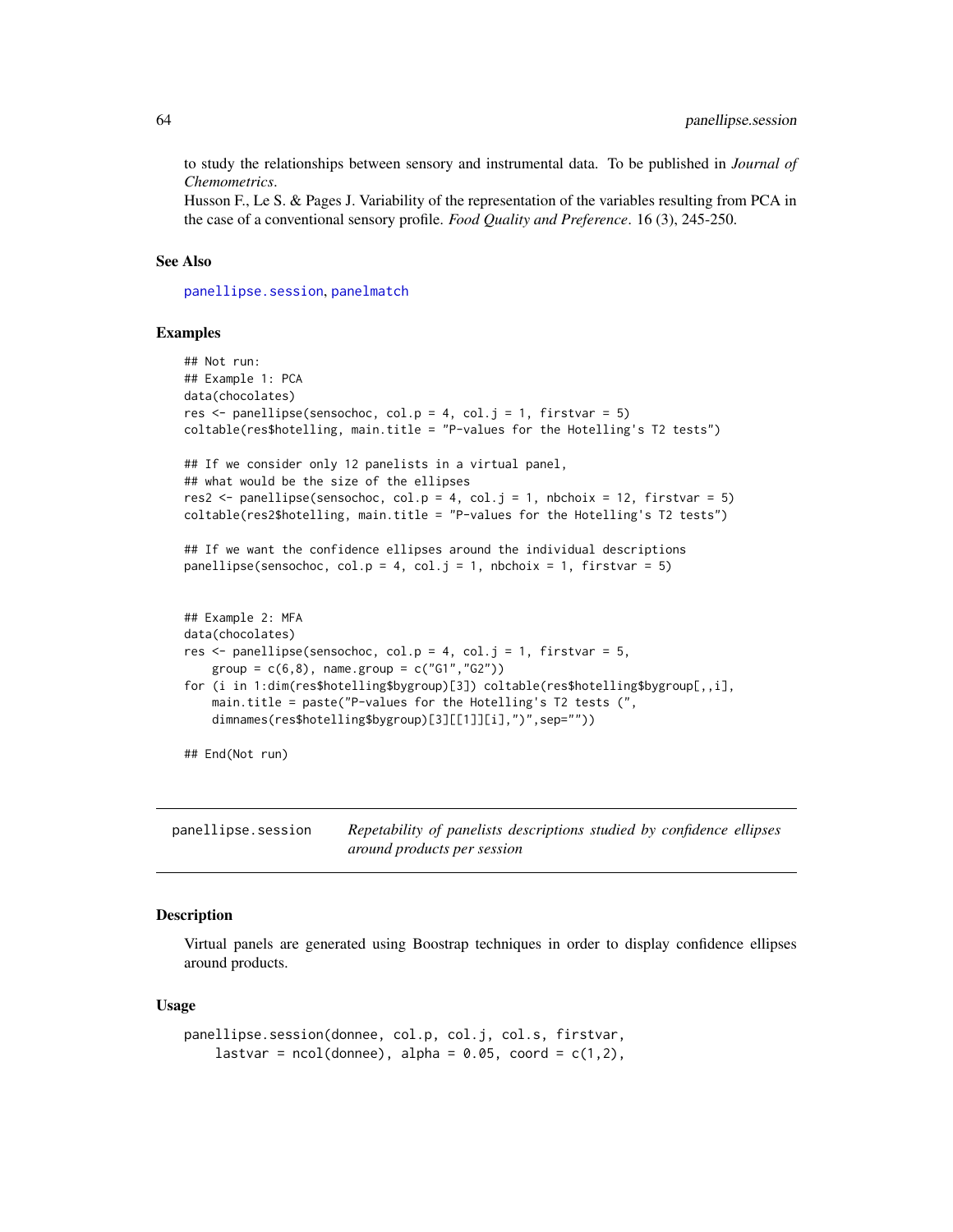```
scale.unit = TRUE, nbsimul = 500, nbchoix = NULL,
    level.search.desc = 0.2, centerbypanelist = TRUE,
    scalebypanelist = FALSE, name.panelist = FALSE,
    variability.variable = FALSE, cex = 1, color= NULL,
graph.type = c("ggplot","classic"))
```
# Arguments

| donnee               | a data frame made up of at least two qualitative variables (product, panelist) and<br>a set of quantitative variables (sensory descriptors)             |  |
|----------------------|---------------------------------------------------------------------------------------------------------------------------------------------------------|--|
| col.p                | the position of the <i>product</i> variable                                                                                                             |  |
| col.j                | the position of the <i>panelist</i> variable                                                                                                            |  |
| col.s                | the position of the session variable                                                                                                                    |  |
| firstvar             | the position of the first sensory descriptor                                                                                                            |  |
| lastvar              | the position of the last sensory descriptor (by default the last column of donnee)                                                                      |  |
| alpha                | the confidence level of the ellipses                                                                                                                    |  |
| coord                | a length 2 vector specifying the components to plot                                                                                                     |  |
| scale.unit           | boolean, if T the descriptors are scaled to unit variance                                                                                               |  |
| nbsimul              | the number of simulations (corresponding to the number of virtual panels) used<br>to compute the ellipses                                               |  |
| nbchoix              | the number of panelists forming a virtual panel, by default the number of pan-<br>elists in the original panel                                          |  |
| level.search.desc    |                                                                                                                                                         |  |
|                      | the threshold above which a descriptor is not considered as discriminant accord-<br>ing to AOV model "descriptor=Product+Panelist"                      |  |
| centerbypanelist     |                                                                                                                                                         |  |
|                      | boolean, if T center the data by panelist before the construction of the axes                                                                           |  |
| scalebypanelist      |                                                                                                                                                         |  |
|                      | boolean, if T scale the data by panelist before the construction of the axes (by<br>default, FALSE is assigned to that parameter)                       |  |
| name.panelist        | boolean, if T then the name of each panelist is displayed on the plotpanelist<br>graph (by default, FALSE is assigned to that parameter)                |  |
| variability.variable |                                                                                                                                                         |  |
|                      | boolean, if T a plot with the variability of the variable is drawn and a confidence<br>intervals of the correlations between descriptors are calculated |  |
| cex                  | cf. function par in the <b>graphics</b> package                                                                                                         |  |
| color                | a vector with the colors used; by default there are 35 colors defined                                                                                   |  |
| graph.type           | a character that gives the type of graph used: "ggplot" or "classic"                                                                                    |  |
|                      |                                                                                                                                                         |  |

# Details

panellipse.session, step by step: Step 1 Construct a data frame by session Step 2 Performs a selection of discriminating descriptors with respect to a threshold set by users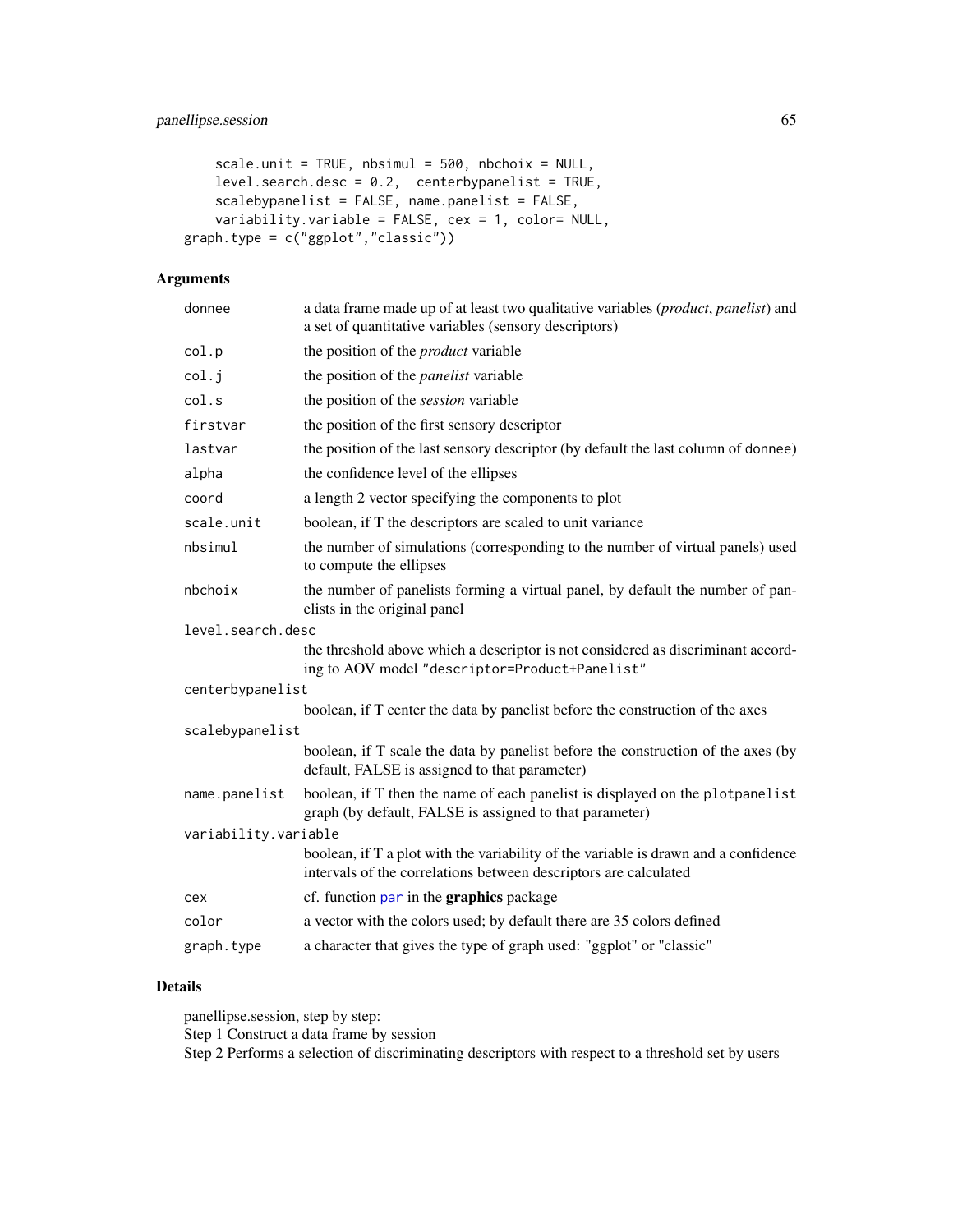Step 3 MFA is computed with one group for one session Step 4 Virtual panels are generated using Boostrap techniques; the number of panels as well as their size are set by users with the *nbsimul* and *nbchoix* parameters

Step 5 Coordinates of the products with respect to each virtual panels are computed

Step 6 Each product is then circled by its confidence ellipse generated by virtual panels and comprising (1-alpha)\*100 percent of the virtual products

### Value

A list containing the following elements:

| bysession   | the data by session                                                                                                                                                                                               |
|-------------|-------------------------------------------------------------------------------------------------------------------------------------------------------------------------------------------------------------------|
| eig         | a matrix with the component of the factor analysis (in row) and the eigenvalues,<br>the inertia and the cumulative inertia for each component                                                                     |
| coordinates | a list with: the coordinates of the products with respect to the panel and to each<br>panelists and the coordinates of the <i>partial</i> products with respect to the panel<br>and to each panelists             |
| hotelling   | returns a matrix with the P-values of the Hotelling's T2 tests for each pair of<br>products: this matrix allows to find the product which are significatily different<br>for the 2-components sensory description |
| variability | returns an index of the sessions' reproductibility: the first eigenvalue of the<br>separate PCA performed on homologous descriptors                                                                               |

Returns a graph of the products as well as a correlation circle of the descriptors.

Returns a graph where each product is displayed with respect to a panel and to each panelist composing the panel; products described by the panel are displayed as square, they are displayed as circle when they are described by each panelist.

Returns a graph where each product is circled by its confidence ellipse generated by virtual panels.

Returns a graph where each partial product is circled by its confidence ellipse generated by virtual panels.

Returns a graph where the variability of each variable is drawn on the correlation circle graph.

### Author(s)

F Husson, S Le

### References

Husson F., Le Dien S. & Pages J. (2005). Confidence ellipse for the sensory profiles obtained by Principal Components Analysis. *Food Quality and Preference*. 16 (3), 245-250. Pages J. & Husson F. (2005). Multiple Factor Analysis with confidence ellipses: a methodology to study the relationships between sensory and instrumental data. To be published in *Journal of*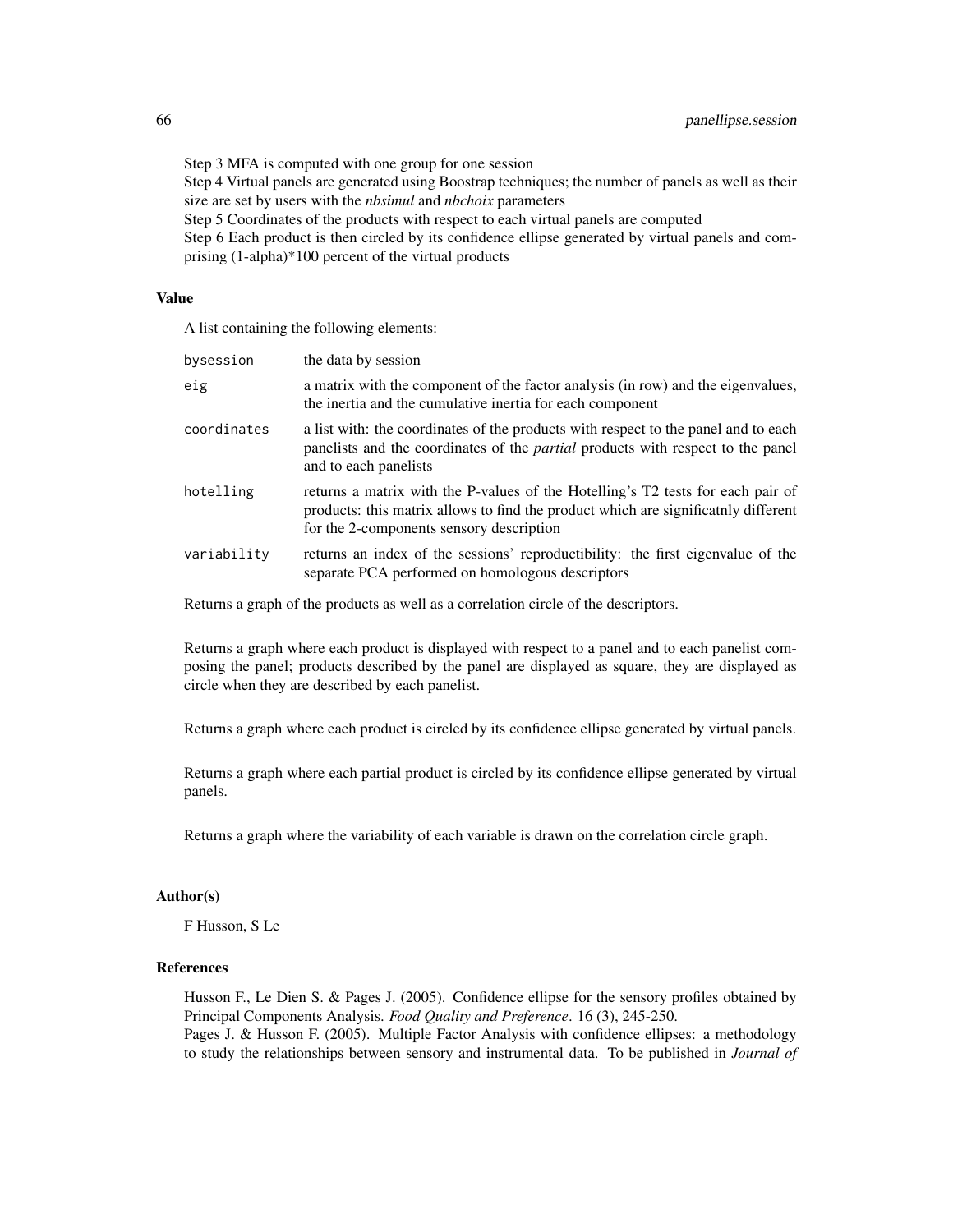# panelmatch 67

#### *Chemometrics*.

Husson F., Le S. & Pages J. Variability of the representation of the variables resulting from PCA in the case of a conventional sensory profile. *Food Quality and Preference*. 16 (3), 245-250.

### See Also

[panellipse](#page-60-0)

# Examples

```
## Not run:
data(chocolates)
res \le- panellipse.session(sensochoc, col.p = 4, col.j = 1, col.s = 2,
    firstvar = 5)
magicsort(res$variability)
for (i in 1:dim(res$hotelling$bysession)[3]) coltable(res$hotelling$bysession[,,i],
    main.title = paste("P-values for the Hotelling's T2 tests (",
    dimnames(res$hotelling$bysession)[3][[1]][i],")",sep=""))
```
## End(Not run)

<span id="page-66-0"></span>panelmatch *Confidence ellipses around products based on panel descriptions*

#### Description

Comparison of panels.

#### Usage

```
panelmatch(donnee, col.p, col.j, firstvar,
   alpha = 0.05, coord = c(1,2), scale.unit = TRUE, nbsimul = 500,
   nbchoix = NULL, centerbypanelist = TRUE,
   scalebypanelist = FALSE, name.panelist = FALSE, cex = 1,
   color = NULL, hierar = NULL)
```
# Arguments

| donnee     | a list of data frames, each one made up of at least two qualitative variables<br>(product, panelist) and a set of quantitative variables (sensory descriptors) |
|------------|----------------------------------------------------------------------------------------------------------------------------------------------------------------|
| col.p      | the position of the <i>product</i> variable (in each data frame, the same position)                                                                            |
| col.i      | the position of the <i>panelist</i> variable (in each data frame, the same position)                                                                           |
| firstvar   | the position of the first sensory descriptor (in each data frame, the same position)                                                                           |
| alpha      | the confidence level of the ellipses                                                                                                                           |
| coord      | a length 2 vector specifying the components to plot                                                                                                            |
| scale.unit | boolean, if T the descriptors are scaled to unit variance                                                                                                      |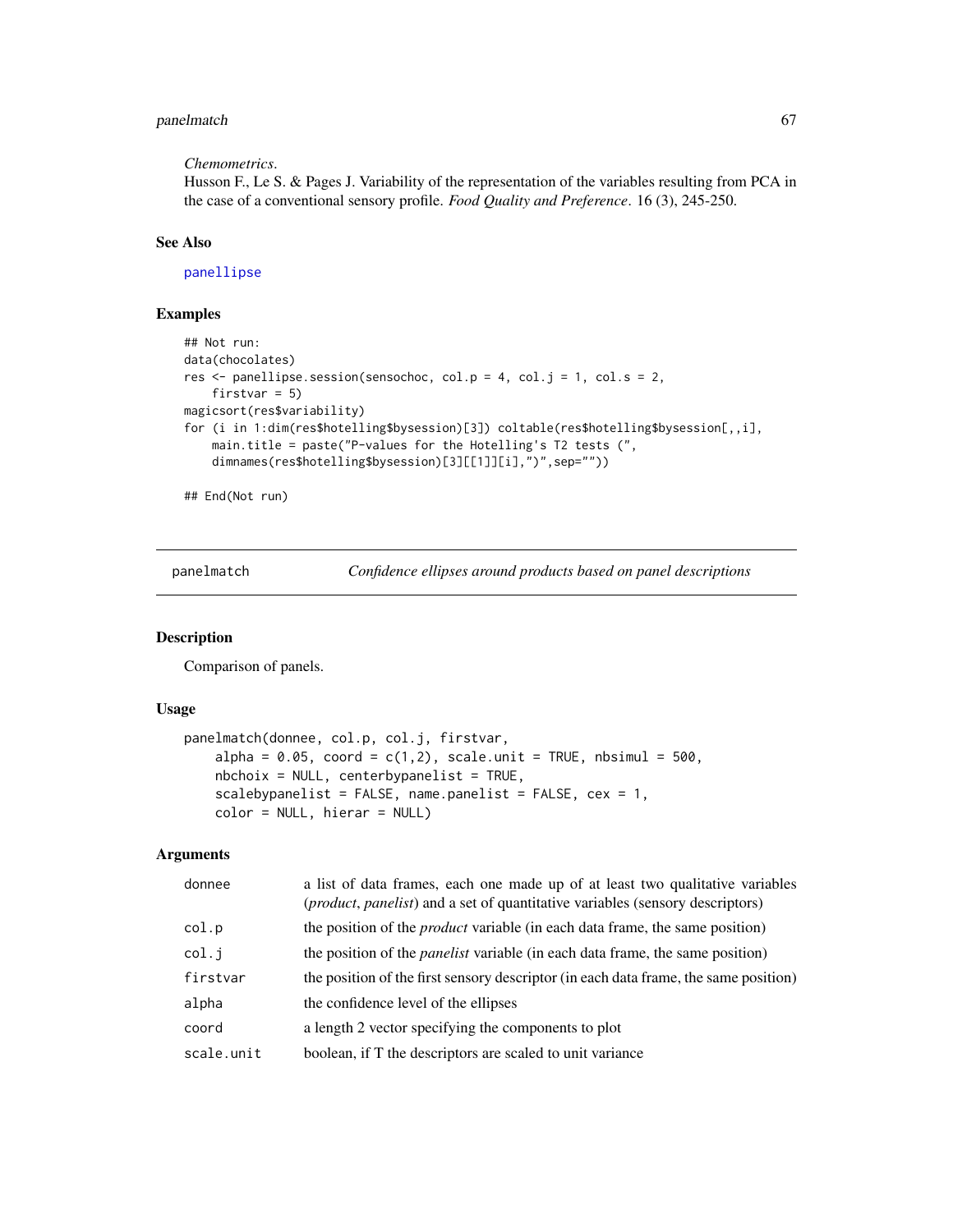| nbsimul          | the number of simulations (corresponding to the number of virtual panels) used<br>to compute the ellipses                                 |  |
|------------------|-------------------------------------------------------------------------------------------------------------------------------------------|--|
| nbchoix          | the number of panelists forming a virtual panel, by default the number of pan-<br>elists in the original panel                            |  |
| centerbypanelist |                                                                                                                                           |  |
|                  | boolean, if T center the data by panelist before the construction of the axes                                                             |  |
| scalebypanelist  |                                                                                                                                           |  |
|                  | boolean, if T scale the data by panelist before the construction of the axes (by<br>default, FALSE is assigned to that parameter)         |  |
| name.panelist    | boolean, if T then the name of each panelist is displayed on the plot panelist<br>graph (by default, FALSE is assigned to that parameter) |  |
| cex              | cf. function par in the <b>graphics</b> package                                                                                           |  |
| color            | a vector with the colors used; by default there are 35 colors defined                                                                     |  |
| hierar           | hierarchy in the variable (see hmfa)                                                                                                      |  |

# Value

A list containing the following elements:

| eig         | a matrix with the component of the factor analysis (in row) and the eigenvalues,<br>the inertia and the cumulative inertia for each component                                                                     |
|-------------|-------------------------------------------------------------------------------------------------------------------------------------------------------------------------------------------------------------------|
| coordinates | a list with: the coordinates of the products with respect to the panel and to each<br>panelists and the coordinates of the <i>partial</i> products with respect to the panel<br>and to each panelists             |
| hotelling   | Returns a matrix with the P-values of the Hotelling's T2 tests for each pair of<br>products: this matrix allows to find the product which are significatily different<br>for the 2-components sensory description |

Returns a graph of the products as well as a correlation circle of the descriptors.

Returns a graph where each product is displayed with respect to a panel and to each panelist composing the panel; products described by the panel are displayed as square, they are displayed as circle when they are described by each panelist.

Returns a graph where each product is circled by its confidence ellipse generated by virtual panels. When a Multiple Factor Analysis is performed, returns a graph where each partial product is circled by its confidence ellipse generated by virtual panels.

# Author(s)

Francois Husson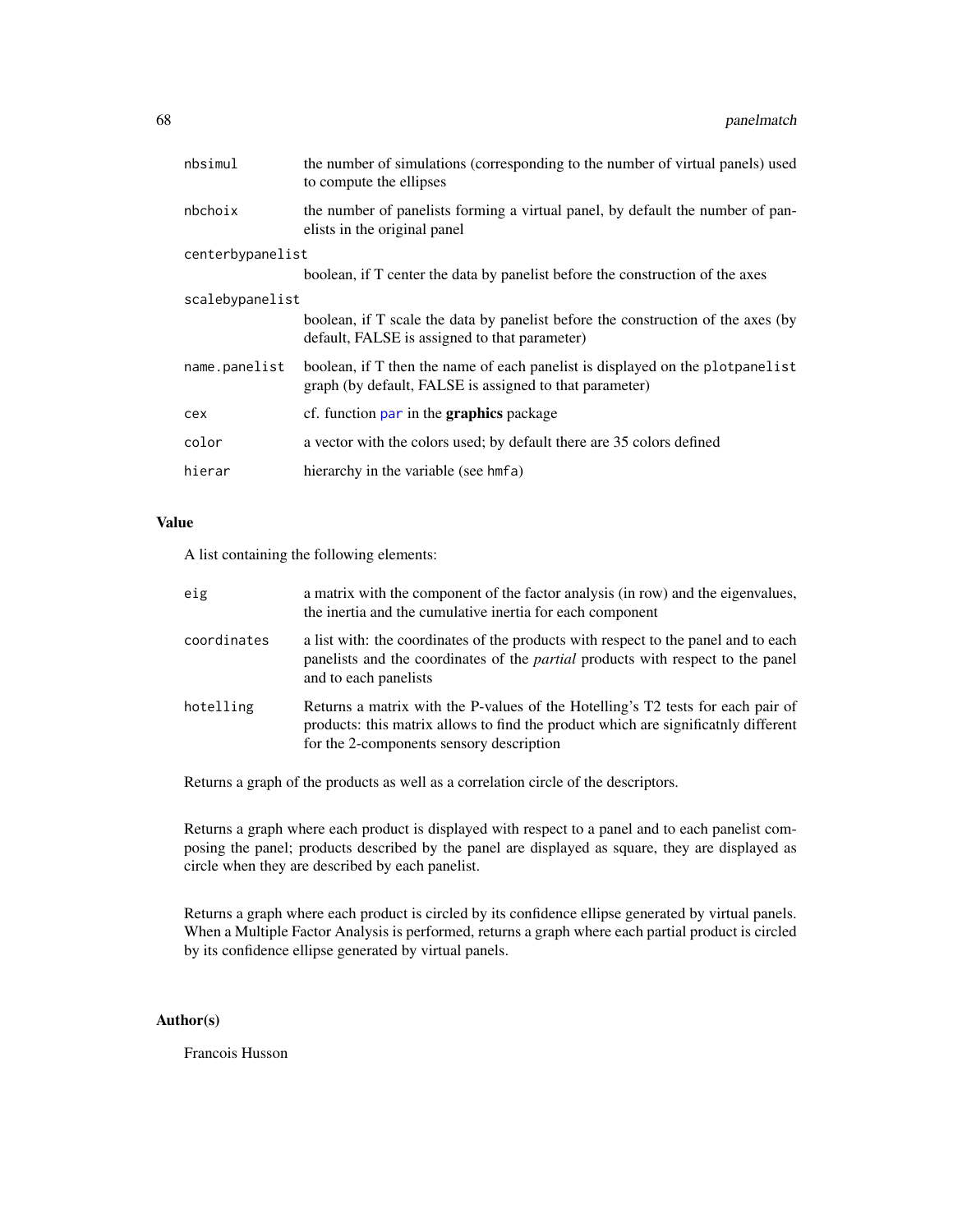#### panelperf 69 and the contract of the contract of the contract of the contract of the contract of the contract of the contract of the contract of the contract of the contract of the contract of the contract of the contract

#### References

Husson F., Le Dien S. & Pages J. (2005). Confidence ellipse for the sensory profiles obtained by Principal Components Analysis. *Food Quality and Preference*. 16 (3), 245-250.

Pages J. & Husson F. (2005). Multiple Factor Analysis with confidence ellipses: a methodology to study the relationships between sensory and instrumental data. To be published in *Journal of Chemometrics*.

### See Also

[panellipse](#page-60-0), [panellipse.session](#page-63-0)

# Examples

```
## Not run:
data(chocolates)
Panel1=sensochoc[as.numeric(sensochoc[,1])<11,]
Panel2=sensochoc[as.numeric(sensochoc[,1])<21 & as.numeric(sensochoc[,1])>10,]
Panel3=sensochoc[as.numeric(sensochoc[,1])>20,]
res <- panelmatch(list(P1=Panel1,P2=Panel2,P3=Panel3), col.p = 4, col.j = 1, firstvar = 5)
```
## End(Not run)

<span id="page-68-0"></span>

| panelperf | Panel's performance according to its capabilities to dicriminate be- |
|-----------|----------------------------------------------------------------------|
|           | <i>tween products</i>                                                |

### Description

Computes automatically P-values associated with the F-test as well as the residual term for a given analysis of variance model.

#### Usage

```
panelperf(donnee, formul, subset = NULL, firstvar,
   lastvar = ncol(donne), random = TRUE)
```
#### Arguments

| donnee   | a data frame                                                                       |
|----------|------------------------------------------------------------------------------------|
| formul   | the model that is to be tested                                                     |
| subset   | cf. function $\text{Im}$ in the stats package                                      |
| firstvar | the position of the first endogenous variable                                      |
| lastvar  | the position of the last endogenous variable (by default the last column of donnee |
| random   | boolean, effect should be possible as fixed or random (default as random)          |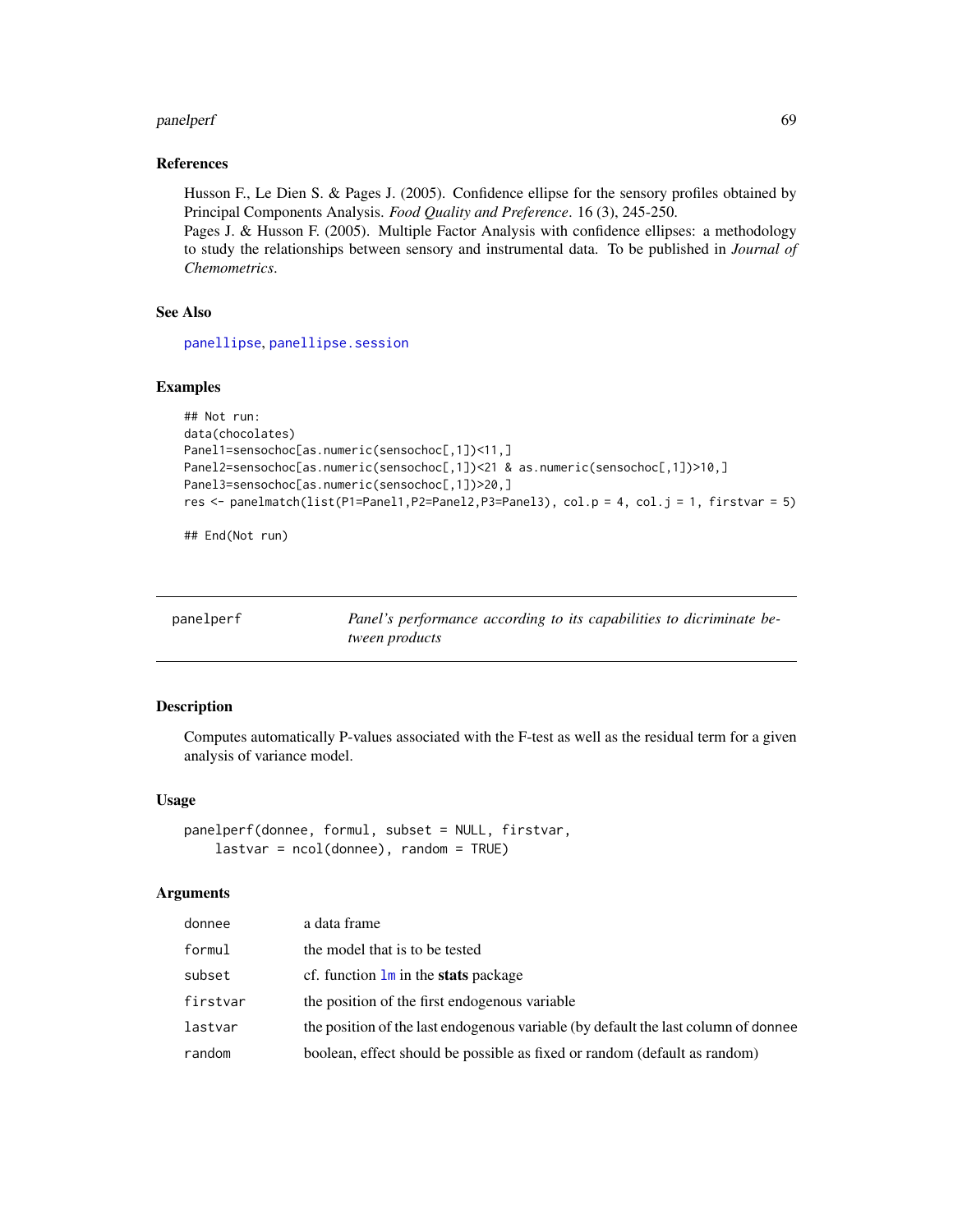### Details

The formul parameter must be filled in by an analysis of variance model and must begin with the categorical variable of interest (e.g. the product effect) followed by the different other factors of interest (and their combinations). E.g.:formul = "~Product+Session".

# Value

A list containing the following components:

| p.value     | a matrix of dimension $(k,m)$ of <i>P-values</i> associated with the <i>F</i> -test for the k<br>descriptors and the <i>m</i> factors and their combinations considered in the analysis<br>of variance model of interest |
|-------------|--------------------------------------------------------------------------------------------------------------------------------------------------------------------------------------------------------------------------|
| variability | a matrix of dimension $(k,m)$ where the entries correspond to the percentages<br>of variability due to the effects introduced in the analysis of variance model of<br>interest                                           |
| res         | a vector of dimension $k$ of residual terms for the analysis of variance model of<br>interest                                                                                                                            |
| r2          | a vector of dimension k of r-squared for the analysis of variance model of interest                                                                                                                                      |

# Author(s)

F Husson, S Le

### References

P. Lea, T. Naes, M. Rodbotten. *Analysis of variance for sensory data*. H. Sahai, M. I. Ageel. *The analysis of variance*.

### See Also

[paneliperf](#page-58-0), [aov](#page-0-0)

# Examples

```
data(chocolates)
res=panelperf(sensochoc, firstvar = 5, formul = "~Product+Panelist+
    Session+Product:Panelist+Session:Product+Panelist:Session")
## Sort results by product p.values.
coltable(magicsort(res$p.value, sort.mat = res$p.value[,1], bycol = FALSE,
    method = "median"), main.title = "Panel performance (sorted by product P-value)")
```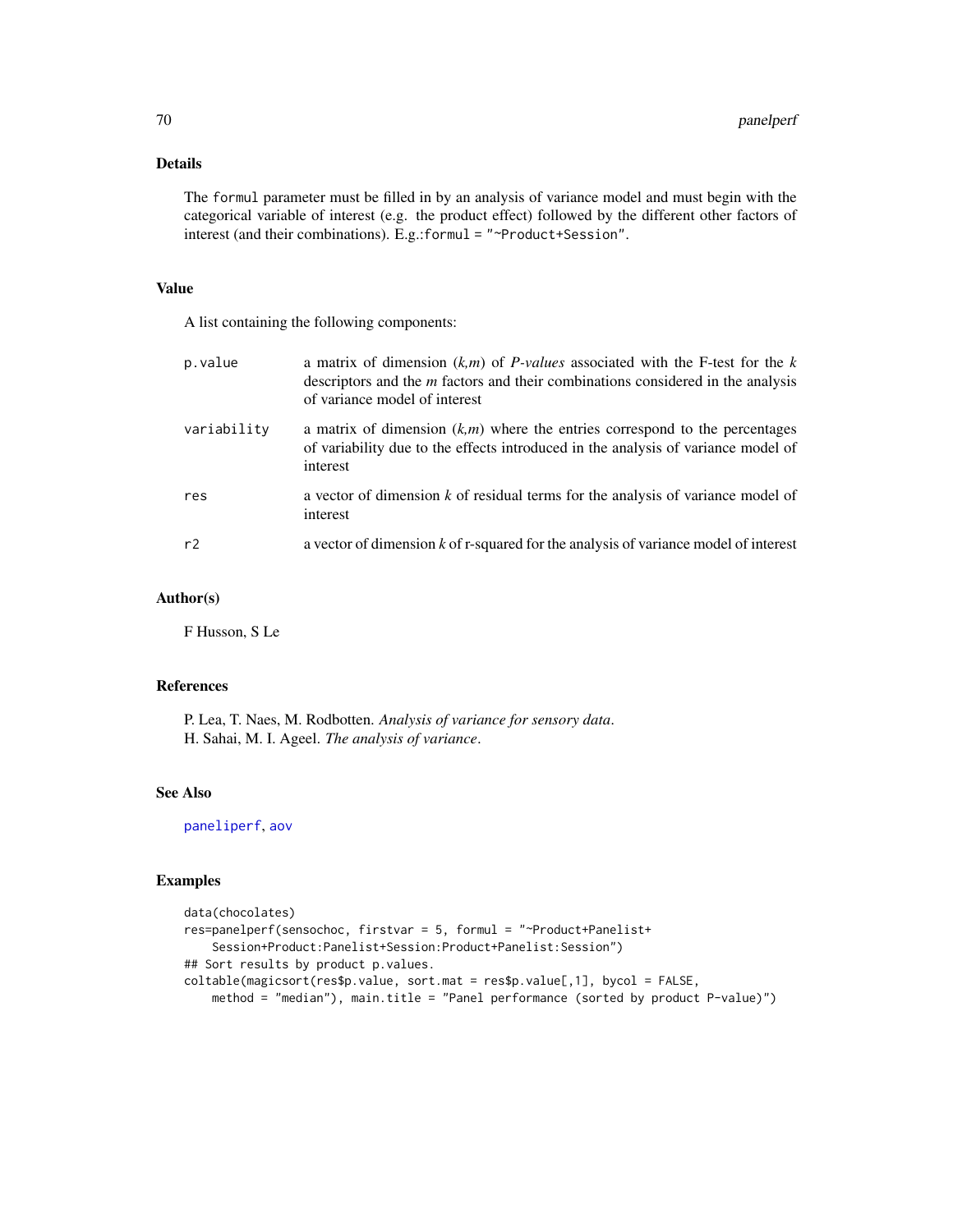perfume *Perfume*

### Description

The data used here refer to 12 luxury perfumes categorized by 30 consumers.

## Usage

data(perfume)

#### Format

A data frame with 12 rows (the number of perfumes) and 30 columns (the number of consumers): a cell corresponds either to the number of the group to which the product belongs for the consumer, or, in the case of "qualified" categorization, to the sequence of words associted with the group to which the product belongs for the consumer.

#### Source

Applied Mathematics Department, AGROCAMPUS OUEST Centre de Rennes

### Examples

```
## Not run:
data(perfume)
## Example of FAST
res.fast <- fast(perfume)
```
## End(Not run)

perfume\_fcp *Perfume data obtained by free choice profiling*

### Description

The data used here refer to 12 luxury perfumes described by 6 experts.

# Usage

```
data(perfume_fcp)
```
### Format

A data frame with 12 rows (the number of perfumes) and 47 columns.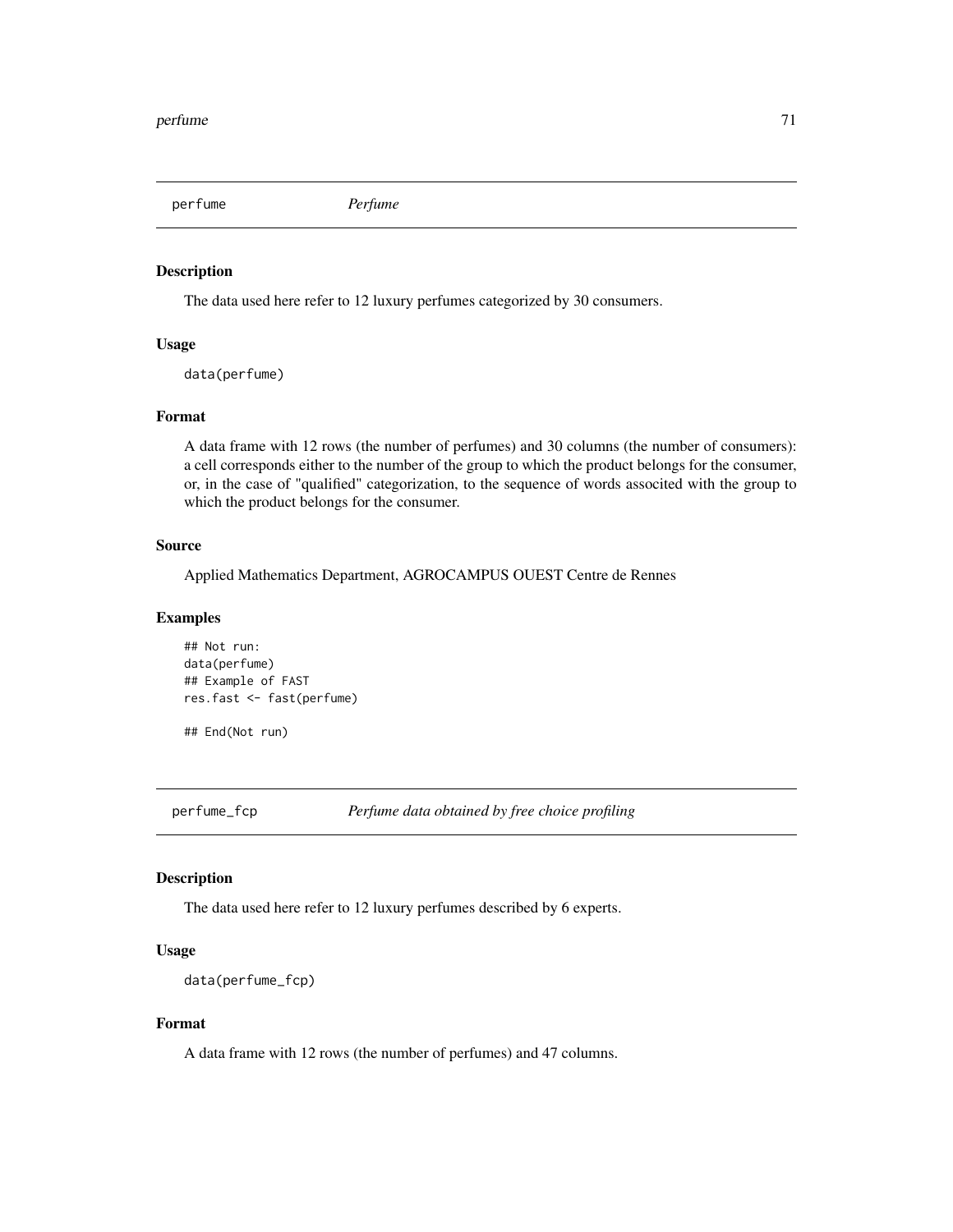### Examples

```
## Not run:
data(perfume_fcp)
res \leftarrow fcp(perfume_fcp, group = c(12,7,7,7,6,8))## End(Not run)
```
perfume\_ideal *Perfume Ideal Data*

# Description

The data used here refer to the sensory description of twelve perfumes (2 were duplicated).

Each perfume was evaluated once by 103 Dutch consumers and described on 21 attributes according to the Ideal Profile Method. Both perceived and ideal intensities were asked. In addition, the overall liking is asked.

# Usage

```
data(perfume_ideal)
```
# Format

A data frame made of 103\*14=1442 rows and 2 qualitative variables (set and product), 21\*2 attributes (perceived and ideal intensities) and overall liking.

#### Source

OP&P Product Research, Utrecht, The Netherlands

#### Examples

```
## Not run:
data(perfume_ideal)
decat(perfume_ideal, formul = "~product+user", firstvar = 3, graph = FALSE)
## End(Not run)
```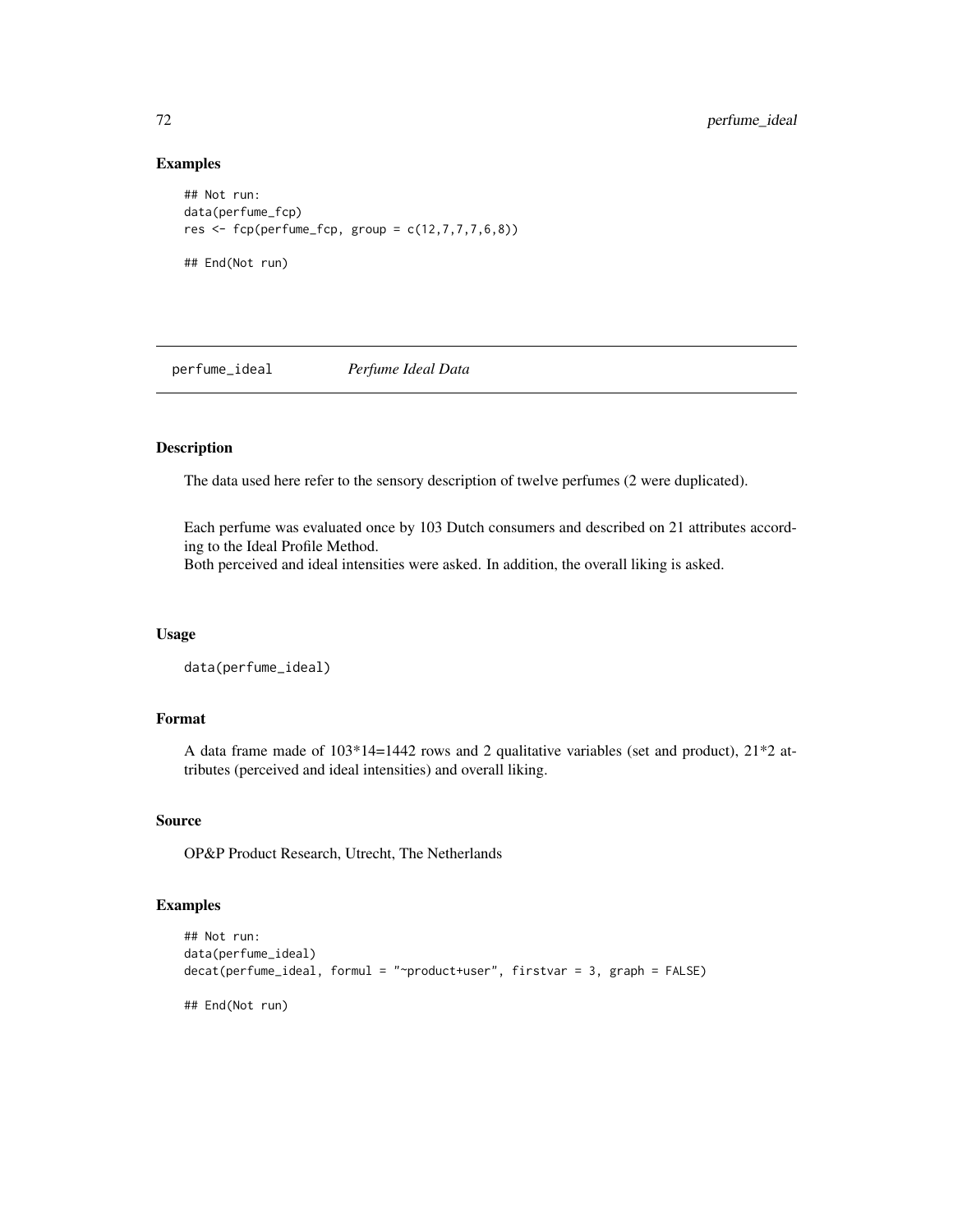<span id="page-72-0"></span>

# Description

Plot the graphs for Factorial Approach for Hierarchical Sorting Task data (FAHST).

#### Usage

```
## S3 method for class 'fahst'
plot(x, choix="ind", axes = c(1, 2), xlim = NULL, ylim = NULL,invisible = NULL, col.ind = "blue", col.var = "red", lab.ind=TRUE,lab.var=TRUE,
cex = 1, lab.lev=TRUE,lab.grpe = TRUE, title = NULL, habillage = "none",
habillage.lev = "none", traj = FALSE, palette = NULL, new.plot = TRUE, ...)
```
# Arguments

| X             | an object of class fahst                                                                                                                                                        |
|---------------|---------------------------------------------------------------------------------------------------------------------------------------------------------------------------------|
| choix         | the graph to plot ("ind" for the products and the categories, "group" for the<br>consumers and "level" for the levels)                                                          |
| axes          | a length 2 vector specifying the components to plot                                                                                                                             |
| xlim          | range for the plotted 'x' values, defaulting to the range of the finite values of 'x'                                                                                           |
| ylim          | range for the plotted 'y' values, defaulting to the range of the finite values of 'y'                                                                                           |
| invisible     | string indicating if some points should not be drawn ("ind" or "var")                                                                                                           |
| col.ind       | a color for the products                                                                                                                                                        |
| col.var       | a color for the categories                                                                                                                                                      |
| lab.ind       | boolean, if TRUE, the products are labelled                                                                                                                                     |
| lab.var       | boolean, if TRUE, the categories associated with categorization are labelled                                                                                                    |
| cex           | cf. function par in the graphics package                                                                                                                                        |
| lab.lev       | boolean, if TRUE, the levels are labelled                                                                                                                                       |
| lab.grpe      | boolean, if TRUE, the consumers are labelled                                                                                                                                    |
| title         | string corresponding to the title of the graph you draw (by default NULL and a<br>title is chosen)                                                                              |
| habillage     | give no color for the individuals ("none"), or color the products according to one<br>of the levels of a consumer (give the number of the colomn corresponding to the<br>level) |
| habillage.lev | give no color for the levels ("none"), color the levels according to consumer<br>("subject") or color the levels according to the number of the level ("level")                 |
| traj          | boolean, if TRUE, trajectories are drawn between levels of the same consumer                                                                                                    |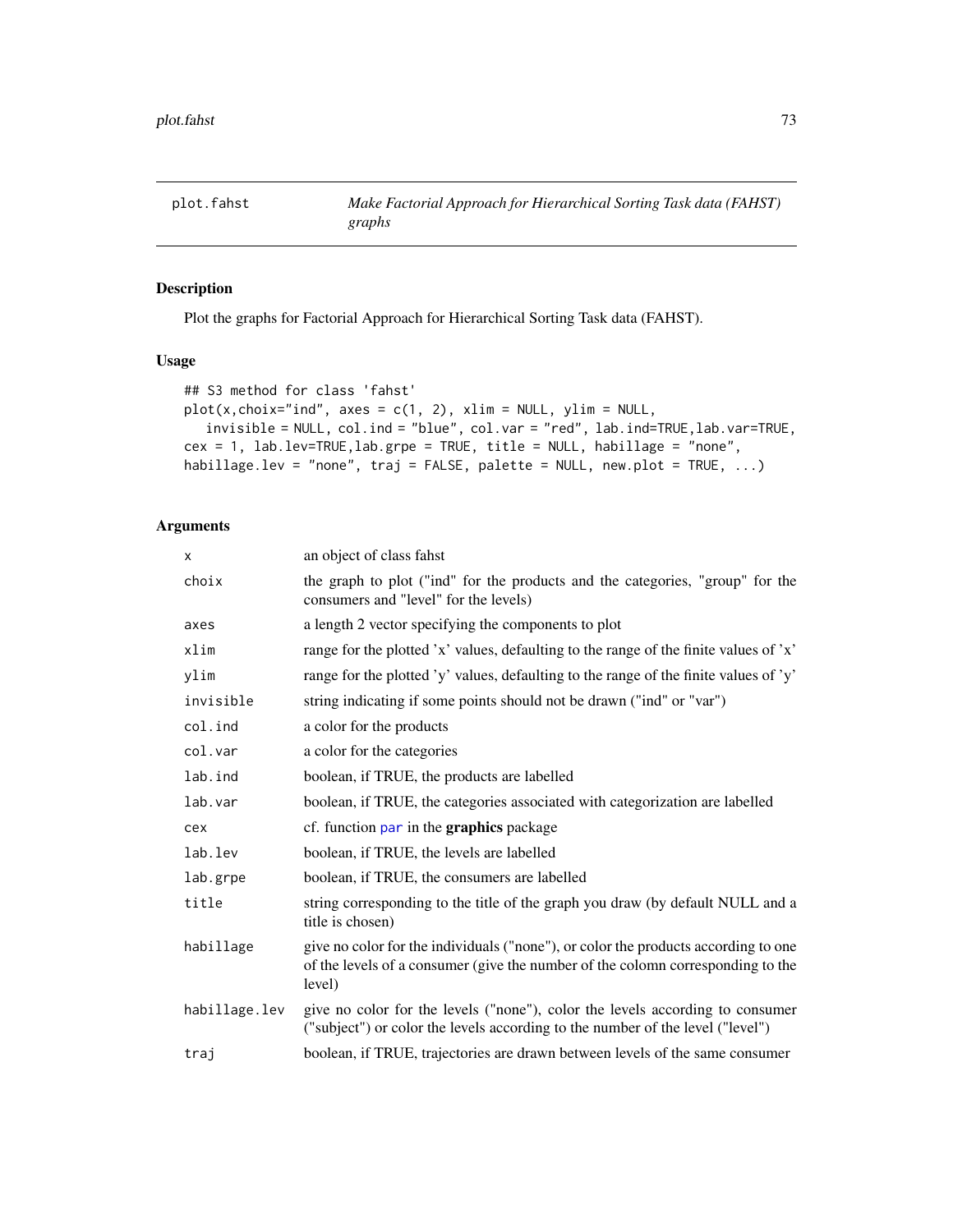#### <span id="page-73-0"></span>74 plot.fasnt

| palette  | the color palette used to draw the points. By default colors are chosen. If you                              |
|----------|--------------------------------------------------------------------------------------------------------------|
|          | want to define the colors : palette=palette( $c("black", "red", "blue"))$ ; or you can                       |
|          | use: palette=palette(rainbow(30)), or in black and white for example: palette=palette(gray(seq(0,.9, len=2.5 |
| new.plot | boolean, if TRUE, a new graphical device is created                                                          |
| .        | further arguments passed to or from other methods                                                            |

# Value

Returns the products factor map, the categories factor map, the levels factor map and the consumers factor map.

#### Author(s)

Marine Cadoret, S\'ebastien L\^e <sebastien.le@agrocampus-ouest.fr>

# See Also

[fahst](#page-31-0)

# Examples

```
## Not run:
data(cards)
group<-c(2,3,3,2,2,4,2,3,2,1,3,2,3,3,3,2,3,3,2,3,3,3,3,3,3,3,3,3,3,3)
res.fahst <- fahst(cards,group,graph=FALSE)
plot.fahst(res.fahst,choix="ind",invisible="var",habillage=2,
    title="Cards colored according to level 2 of subject 1")
plot.fahst(res.fahst,choix="level",traj=TRUE)
```
## End(Not run)

plot.fasnt *Make Factorial Approach for Sorting Napping Task data (FASNT) graphs*

#### Description

Plot the graphs for Factorial Approach for Sorting Napping Task data (FASNT).

```
## S3 method for class 'fasnt'
plot(x, choix="ind", axes = c(1, 2), xlim = NULL, ylim = NULL,invisible = NULL, col.ind = "blue", col.var = "red", lab.ind=TRUE,lab.var=TRUE,
lab.coord=TRUE, lab.partial=TRUE, cex = 1,lab.grpe = TRUE, title = NULL,
habillage = "none", palette = NULL, new.plot = TRUE, ...)
```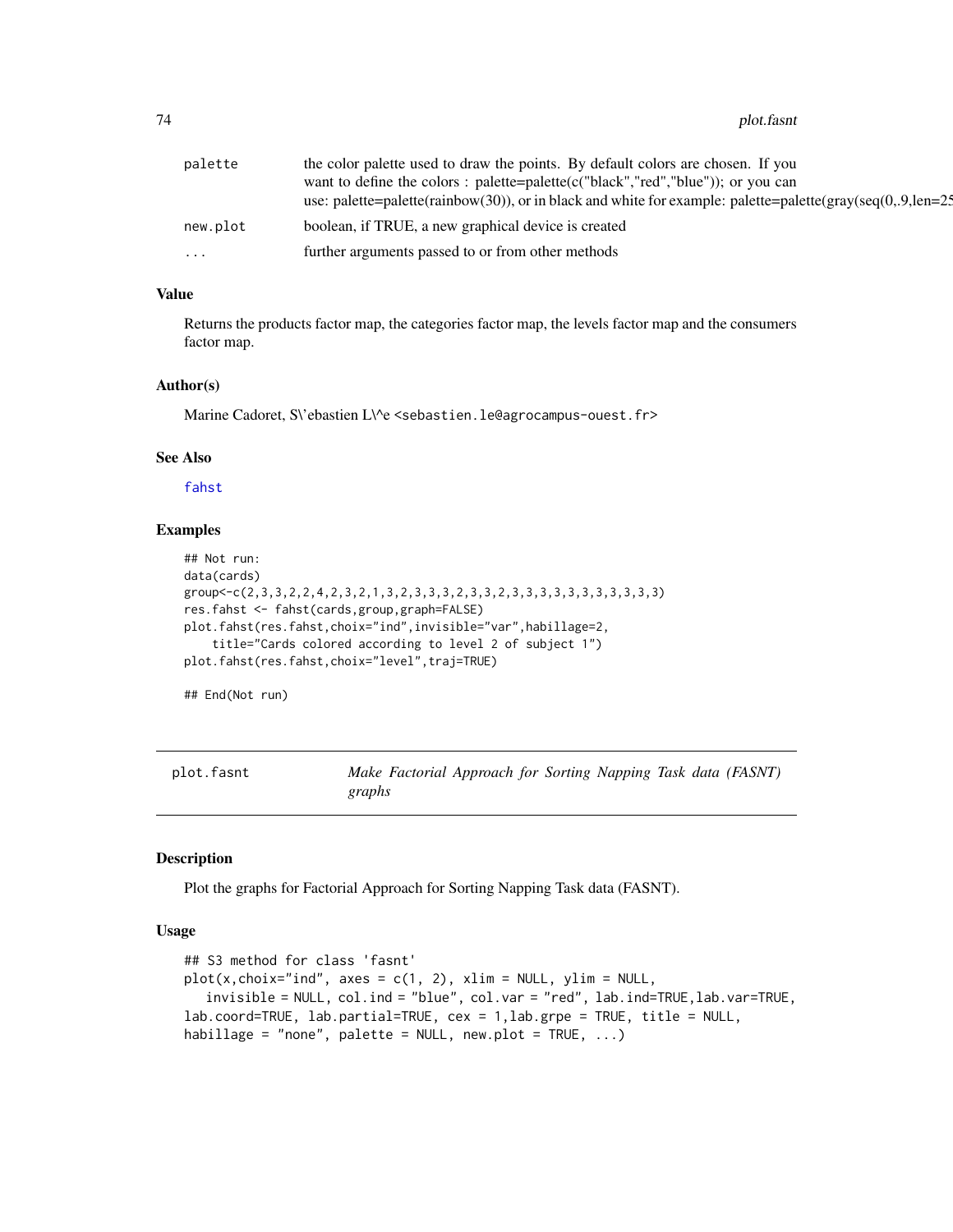#### <span id="page-74-0"></span>plot.fasnt 75

# Arguments

| x           | an object of class fast                                                                                                                                                                                                                                                           |
|-------------|-----------------------------------------------------------------------------------------------------------------------------------------------------------------------------------------------------------------------------------------------------------------------------------|
| axes        | a length 2 vector specifying the components to plot                                                                                                                                                                                                                               |
| choix       | the graph to plot ("ind" for the products and the categories, "group" for the<br>consumers and "partial" for the partial products)                                                                                                                                                |
| xlim        | range for the plotted 'x' values, defaulting to the range of the finite values of 'x'                                                                                                                                                                                             |
| ylim        | range for the plotted 'y' values, defaulting to the range of the finite values of 'y'                                                                                                                                                                                             |
| habillage   | give no color for the individuals ("none"), or color the products among a con-<br>sumer (give the number of the consumer)                                                                                                                                                         |
| col.ind     | a color for the products                                                                                                                                                                                                                                                          |
| col.var     | a color for the categories                                                                                                                                                                                                                                                        |
| lab.ind     | boolean, if TRUE, the products are labelled                                                                                                                                                                                                                                       |
| lab.var     | boolean, if TRUE, the categories associated with categorization are labelled                                                                                                                                                                                                      |
| lab.coord   | boolean, if TRUE, the napping variables are labelled                                                                                                                                                                                                                              |
| lab.partial | boolean, if TRUE, the partial products are labelled                                                                                                                                                                                                                               |
| invisible   | string indicating if some points should not be drawn ("ind" or "var")                                                                                                                                                                                                             |
| cex         | cf. function par in the <b>graphics</b> package                                                                                                                                                                                                                                   |
| lab.grpe    | boolean, if TRUE, the consumers are labelled                                                                                                                                                                                                                                      |
| title       | string corresponding to the title of the graph you draw (by default NULL and a<br>title is chosen)                                                                                                                                                                                |
| palette     | the color palette used to draw the points. By default colors are chosen. If you<br>want to define the colors: palette=palette(c("black","red","blue")); or you can<br>use: palette=palette(rainbow(30)), or in black and white for example: palette=palette(gray(seq(0,.9,len=25) |
| new.plot    | boolean, if TRUE, a new graphical device is created                                                                                                                                                                                                                               |
| $\cdots$    | further arguments passed to or from other methods                                                                                                                                                                                                                                 |
|             |                                                                                                                                                                                                                                                                                   |

# Value

Returns the products factor map, the categories factor map, the coordinates factor map and the consumers factor map.

# Author(s)

Marine Cadoret, S\'ebastien L\^e <sebastien.le@agrocampus-ouest.fr>

# See Also

[fasnt](#page-32-0)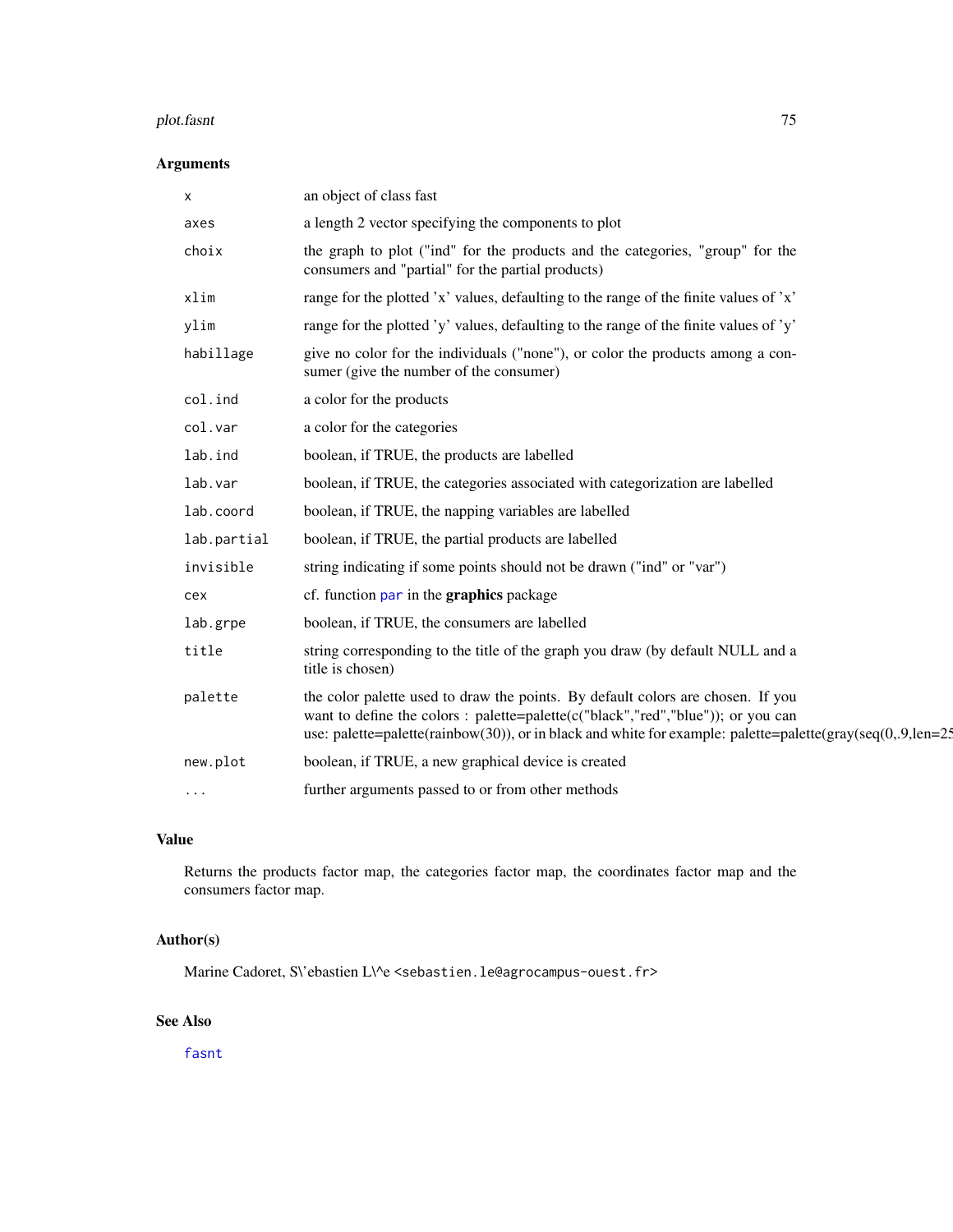# Examples

```
## Not run:
data(smoothies)
res.fasnt <- fasnt(smoothies, first="nappe",graph=FALSE)
plot.fasnt(res.fasnt,choix="ind",invisible="var",habillage=15,
  title="Objects colored according to the groups provided by consumer 5")
plot.fasnt(res.fasnt,choix="partial",lab.partial=FALSE)
## End(Not run)
```
plot.fast *Make Factorial Approach for Sorting Task data (FAST) graphs*

#### Description

Plot the graphs for Factorial Approach for Sorting Task data (FAST).

#### Usage

```
## S3 method for class 'fast'
plot(x, choix="ind", axes = c(1, 2), xlim = NULL, ylim = NULL, invisible = NULL,col.ind = "blue", col.var = "red", col.quali.sup = "darkred",
   col.ind.sup ="darkblue", col.quanti.sup = "black",label = "all",
   cex = 1,lab.grpe = TRUE, title = NULL, habillage = "none", palette = NULL,
   new.plot = TRUE, ...)
```
#### Arguments

| $\mathsf{x}$   | an object of class fast                                                                                                   |  |
|----------------|---------------------------------------------------------------------------------------------------------------------------|--|
| axes           | a length 2 vector specifying the components to plot                                                                       |  |
| choix          | the graph to plot ("ind" for the products, "var" for the vcategories, "group" for<br>the consumers)                       |  |
| xlim           | range for the plotted 'x' values, defaulting to the range of the finite values of 'x'                                     |  |
| ylim           | range for the plotted 'y' values, defaulting to the range of the finite values of 'y'                                     |  |
| habillage      | give no color for the individuals ("none"), or color the products among a con-<br>sumer (give the number of the consumer) |  |
| col.ind        | a color for the products                                                                                                  |  |
| col.var        | a color for the categories                                                                                                |  |
| col.quali.sup  | a color for the supplementary categories                                                                                  |  |
| col.ind.sup    | a color for the supplementary individuals                                                                                 |  |
| col.quanti.sup | a color for the quantitative supplementary variables                                                                      |  |
| label          | a list of character for the elements which are labelled (by default, all the elements<br>are labelled ("ind", "var"))     |  |

<span id="page-75-0"></span>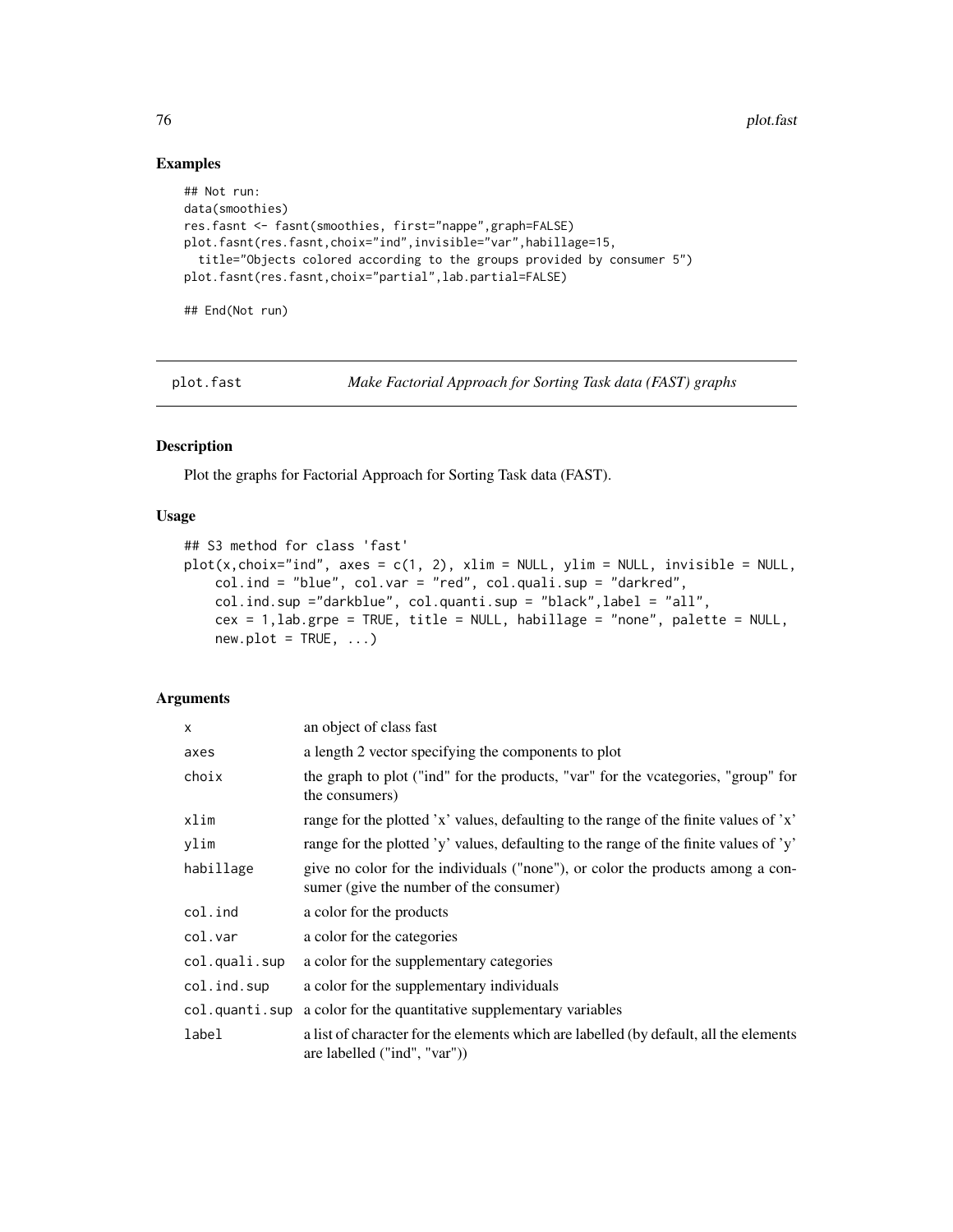# <span id="page-76-0"></span>plot.IdMap 77

| invisible | string indicating if some points should not be drawn ("ind" or "var")                                                                                                                                                                                                                   |
|-----------|-----------------------------------------------------------------------------------------------------------------------------------------------------------------------------------------------------------------------------------------------------------------------------------------|
| cex       | cf. function par in the <b>graphics</b> package                                                                                                                                                                                                                                         |
| lab.grpe  | boolean, if TRUE, the consumers are labelled                                                                                                                                                                                                                                            |
| title     | string corresponding to the title of the graph you draw (by default NULL and a<br>title is chosen)                                                                                                                                                                                      |
| palette   | the color palette used to draw the points. By default colors are chosen. If you<br>want to define the colors : palette=palette( $c("black", "red", "blue"))$ ; or you can<br>use: palette=palette(rainbow(30)), or in black and white for example: palette=palette(gray(seq(0,.9,len=2. |
| new.plot  | boolean, if TRUE, a new graphical device is created                                                                                                                                                                                                                                     |
| $\cdots$  | further arguments passed to or from other methods                                                                                                                                                                                                                                       |

# Value

Returns the products factor map, the categories factor map and the consumers factor map.

# Author(s)

Marine Cadoret, S\'ebastien L\^e <sebastien.le@agrocampus-ouest.fr>

# See Also

# [fast](#page-34-0)

#### Examples

```
## Not run:
data(perfume)
res.fast <- fast(perfume,graph=FALSE)
plot.fast(res.fast,choix="ind",invisible="var",habillage=5)
plot.fast(res.fast,choix="group")
```
## End(Not run)

plot.IdMap *Plot for the Ideal Mapping*

# Description

Option to replot by zooming on the ideal map.

```
## S3 method for class 'IdMap'
plot(x, xlim, ylim, levels.contour=NULL, color=FALSE, inverse=FALSE, ...)
```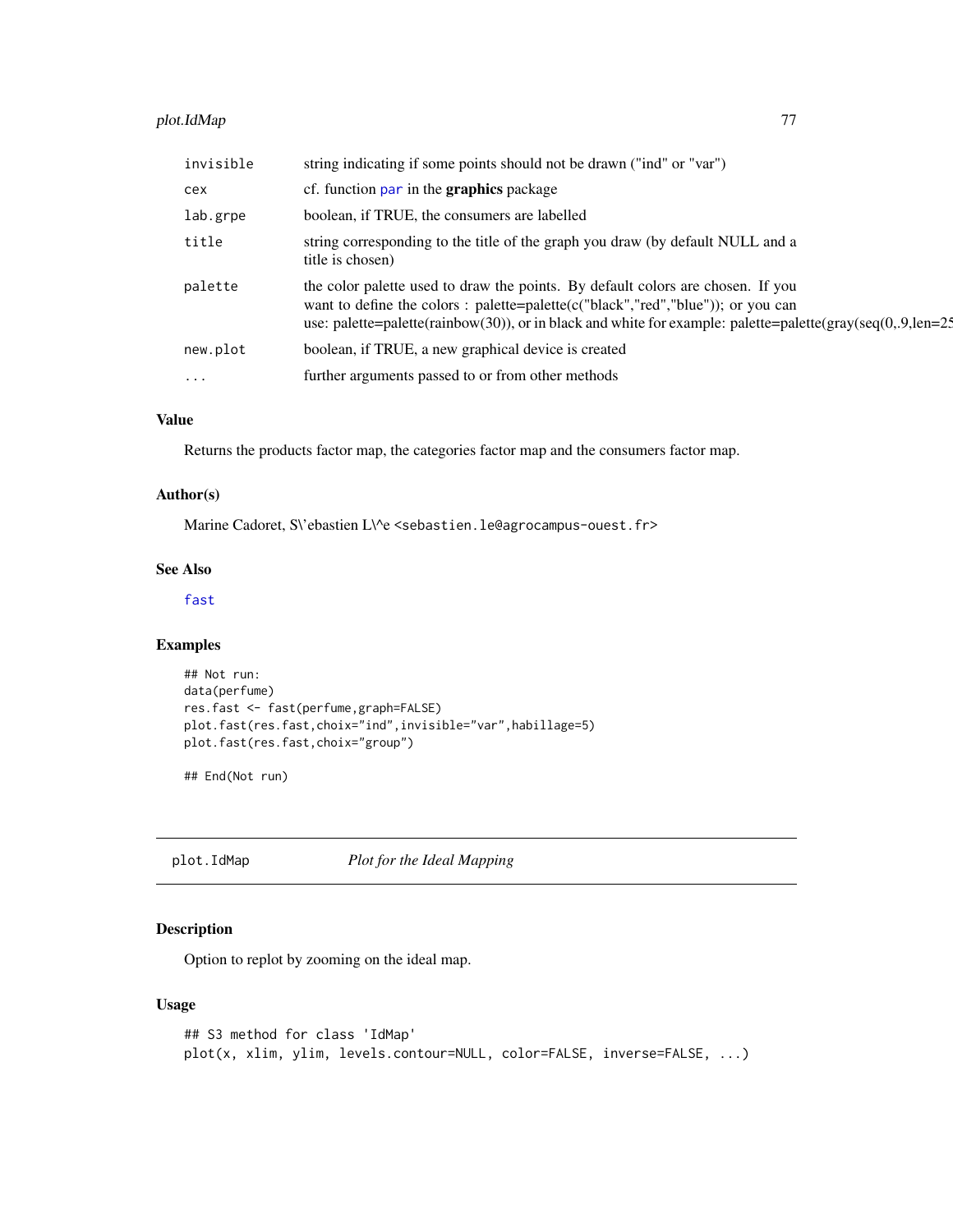#### <span id="page-77-0"></span>Arguments

| $\mathsf{x}$   | An object of class <i>IdMap</i>                                                                                                                  |
|----------------|--------------------------------------------------------------------------------------------------------------------------------------------------|
| xlim           | The lower and upper limits of interest on the X-axis                                                                                             |
| vlim           | The lower and upper limits of interest on the Y-axis                                                                                             |
| levels.contour | The levels (between $0$ and $1$ ) to consider for the colors on the surface plot. By<br>default, they are set automatically based on the results |
| color          | Boolean, define whether the map is in color or in black and white                                                                                |
| inverse        | Boolean, define whether the Black/While code should be inversed in the graph                                                                     |
| $\ddotsc$      | further arguments passed to or from other methods                                                                                                |

# Details

Replot the Ideal Map by zooming on the area of interest

#### Value

Return the IdMap zoomed on the area of interest.

#### Author(s)

Worch Thierry (thierry@qistatistics.co.uk)

#### See Also

[IdMap](#page-42-0)

# Examples

```
## Not run:
data(perfume_ideal)
res <- IdMap(perfume_ideal, col.p=2, col.j=1, col.lik=ncol(perfume_ideal), id.recogn="id_")
plot.IdMap(res, xlim=c(-7,10), ylim=c(-5,7), levels.contour=NULL, color=TRUE)
plot.IdMap(res, xlim=c(-7,10), ylim=c(-5,7), levels.contour=NULL, color=FALSE, inverse=TRUE)
```
## End(Not run)

plot.JAR *Make penalty graph*

# Description

Plot the graphs for the penalty analysis.

```
## S3 method for class 'JAR'
plot(x, name.prod, model=1, confidence=TRUE, level=0.05, ...)
```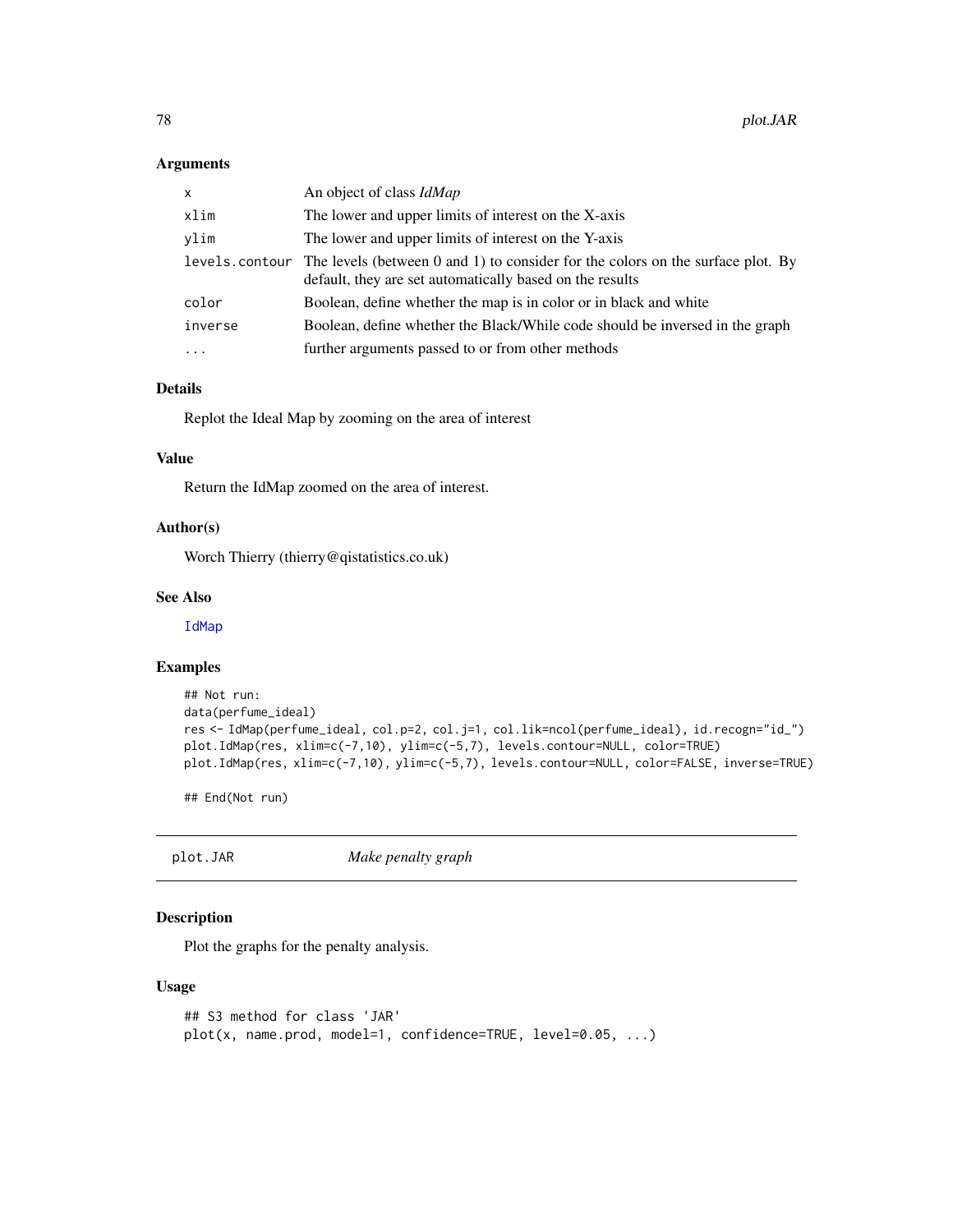# <span id="page-78-1"></span>Arguments

| $\times$   | an object of class fast                                                                                                    |
|------------|----------------------------------------------------------------------------------------------------------------------------|
| name.prod  | a string corresonding to the name of the product for which penalty is drawn                                                |
| model      | an integer: 1 means that the one-dimensional penalties are drawn, 2 means that<br>the multidimensional penalties are drawn |
| confidence | A boolean: if true, the confidence interval is drawn for each penalty                                                      |
| level      | threshold for the selection of the categories that are plotted                                                             |
| .          | further arguments passed to or from other methods, such as cex, cex.main,                                                  |

# Value

Draw a plot of the penalty against the ferquency of the categories.

# Author(s)

Francois Husson

# See Also

[JAR](#page-49-0)

#### Examples

```
## Not run:
data(JAR)
res.jar <- JAR(JAR,col.p=13,col.j=1,col.pref=2)
plot.JAR(res.jar,name.prod="284", model=1)
```
## End(Not run)

<span id="page-78-0"></span>plot.WordCountAna *Word-Count based methods Analysis (WordCountAna) graphs*

# Description

Draw the Word-Count based methods Analysis (WordCountAna) graphs

```
## S3 method for class 'WordCountAna'
plot(x,axes=c(1,2),choix="prod",lab=TRUE,color=NULL,pch=NULL,
    proba=0.05,xlim=NULL,ylim=NULL,cex=1,title=NULL,new.plot=TRUE,...)
```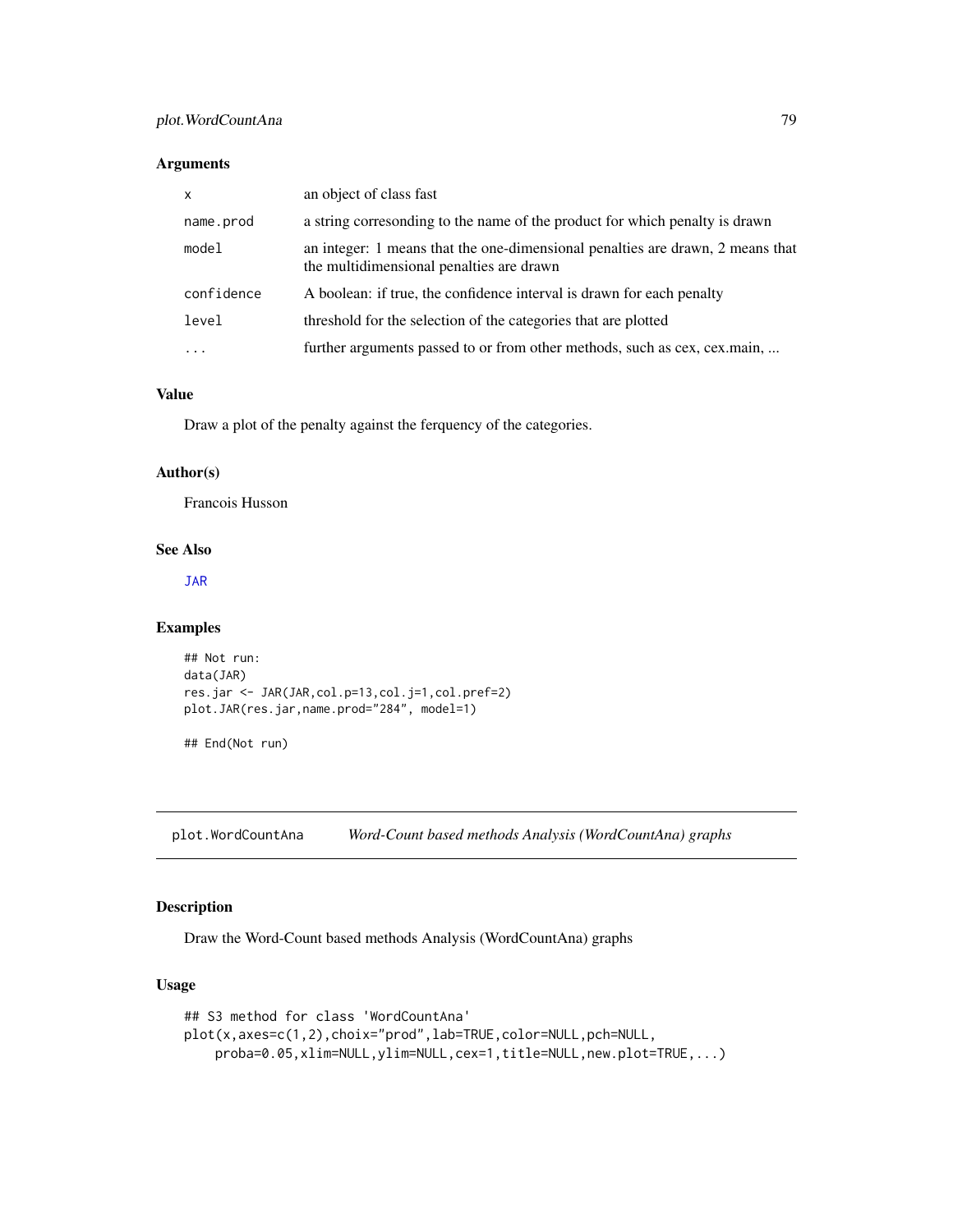# <span id="page-79-0"></span>Arguments

| X        | an object of class VerbAna                                                                                                                                                                                    |
|----------|---------------------------------------------------------------------------------------------------------------------------------------------------------------------------------------------------------------|
| axes     | a length 2 vector specifying the components to plot                                                                                                                                                           |
| choix    | a string corresponding to the graph that you want to do ("prod" for the prod-<br>ucts graph, "panel" for the panellists graph, "dist" for the distinct-words graph,<br>"cons" for the consensual words graph) |
| lab      | boolean, if TRUE, the labels are drawn                                                                                                                                                                        |
| color    | the color to use to draw the graph                                                                                                                                                                            |
| pch      | either an integer specifying a symbol or a single character to be used as the<br>default in plotting points. See points for possible values and their interpretation                                          |
| proba    | significance threshold considered to define consensual words (by default 0.05)                                                                                                                                |
| xlim     | range for the plotted 'x' values, defaulting to the range of the finite values of 'x'                                                                                                                         |
| ylim     | range for the plotted 'y' values, defaulting to the range of the finite values of 'y'                                                                                                                         |
| cex      | numerical value giving the amount by which plotting text and symbols should<br>be magnified relative to the default (by default 1)                                                                            |
| title    | string corresponding to the title of the graph you draw                                                                                                                                                       |
| new.plot | boolean, if TRUE, a new graphical device is created                                                                                                                                                           |
| .        | further arguments passed to or from other methods, such as cex, cex.main,                                                                                                                                     |

#### Value

Returns one of the four following factor maps depending on the choice: products, panellists, distinct-words and consensual words.

# Author(s)

Belchin Kostov <br/>badriyan@clinic.ub.es>, Francois Husson <husson@agrocampus-ouest.fr>, Monica Becue-Bertaut

# References

Kostov, B., Becue-Bertaut, M., Husson, F., Pages, J., Cadoret, M., Torrens, J. and Urpi, P. (2012). A tool for detecting words with consensual meaning in verbalization tasks. 11th Sensometrics Conference, July 10-13, 2012, Rennes, France.

#### See Also

# [WordCountAna](#page-93-0)

# Examples

```
data(perfume)
res<-WordCountAna(base=perfume,sep.word=";",graph=FALSE)
plot.WordCountAna(res,choix="prod")
plot.WordCountAna(res,choix="panel")
plot.WordCountAna(res,choix="dist")
```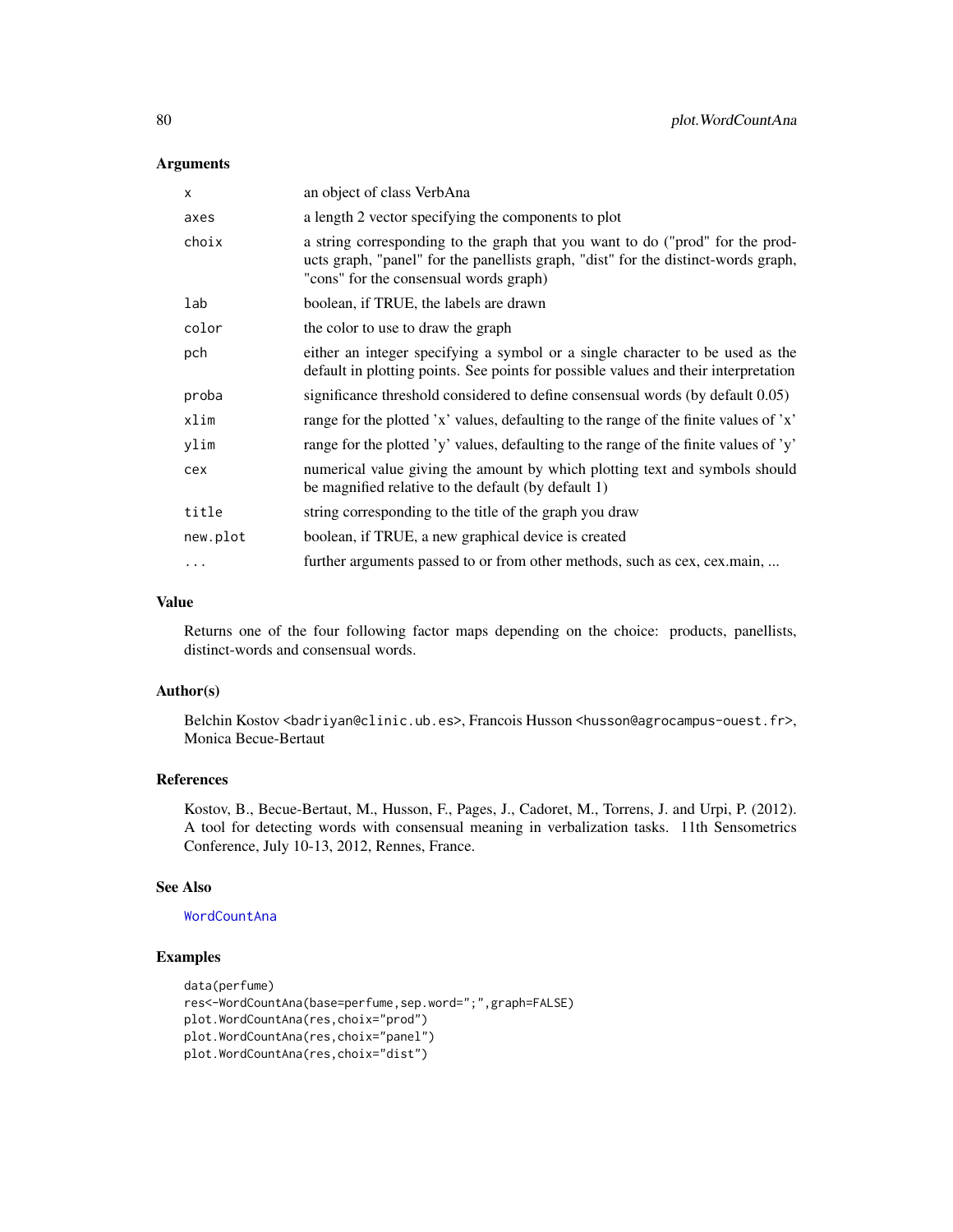# <span id="page-80-0"></span>plotpanelist 81

```
plot.WordCountAna(res,choix="cons")
plot.WordCountAna(res,choix="cons",proba=0.1)
```

```
plotpanelist Plotpanelist
```
# Description

Displays panelists' sensory profiles onto the products' space

#### Usage

```
plotpanelist(mat, coord = c(1,2), name = FALSE, eig, cex = 1, color = NULL,
 graph.type = c("ggplot","classic"))
```
# Arguments

| mat        | a data frame structured as the first element of the list resulting from the function<br>construct axes, i.e. the coordinates of the products with respect to the panel and<br>to each panelists             |
|------------|-------------------------------------------------------------------------------------------------------------------------------------------------------------------------------------------------------------|
| coord      | a length 2 vector specifying the components to plot                                                                                                                                                         |
| name       | boolean, if T then the name of each panelist is displayed on the graph (by default,<br>FALSE is assigned to that parameter)                                                                                 |
| eig        | a matrix with the component of the factor analysis (in row) and the eigenvalues,<br>the inertia and the cumulative inertia for each component. Typically, the eig<br>output of the construct. axes function |
| cex        | cf. function par in the <b>graphics</b> package                                                                                                                                                             |
| color      | a vector with the colors used; by default there are 35 colors defined                                                                                                                                       |
| graph.type | a character that gives the type of graph used: "ggplot" or "classic"                                                                                                                                        |

#### Value

Returns a graph where each product is displayed with respect to a panel and to each panelist composing the panel. Products described by the panel are displayed as square, they are displayed as circle when they are described by each panelist.

#### Author(s)

Francois Husson

# Examples

```
data(chocolates)
donnee <- cbind.data.frame(sensochoc[,c(1,4,5:18)])
axe <- construct.axes(donnee, scale.unit = TRUE)
plotpanelist(axe$moyen, eig = signif(axe$eig,4))
```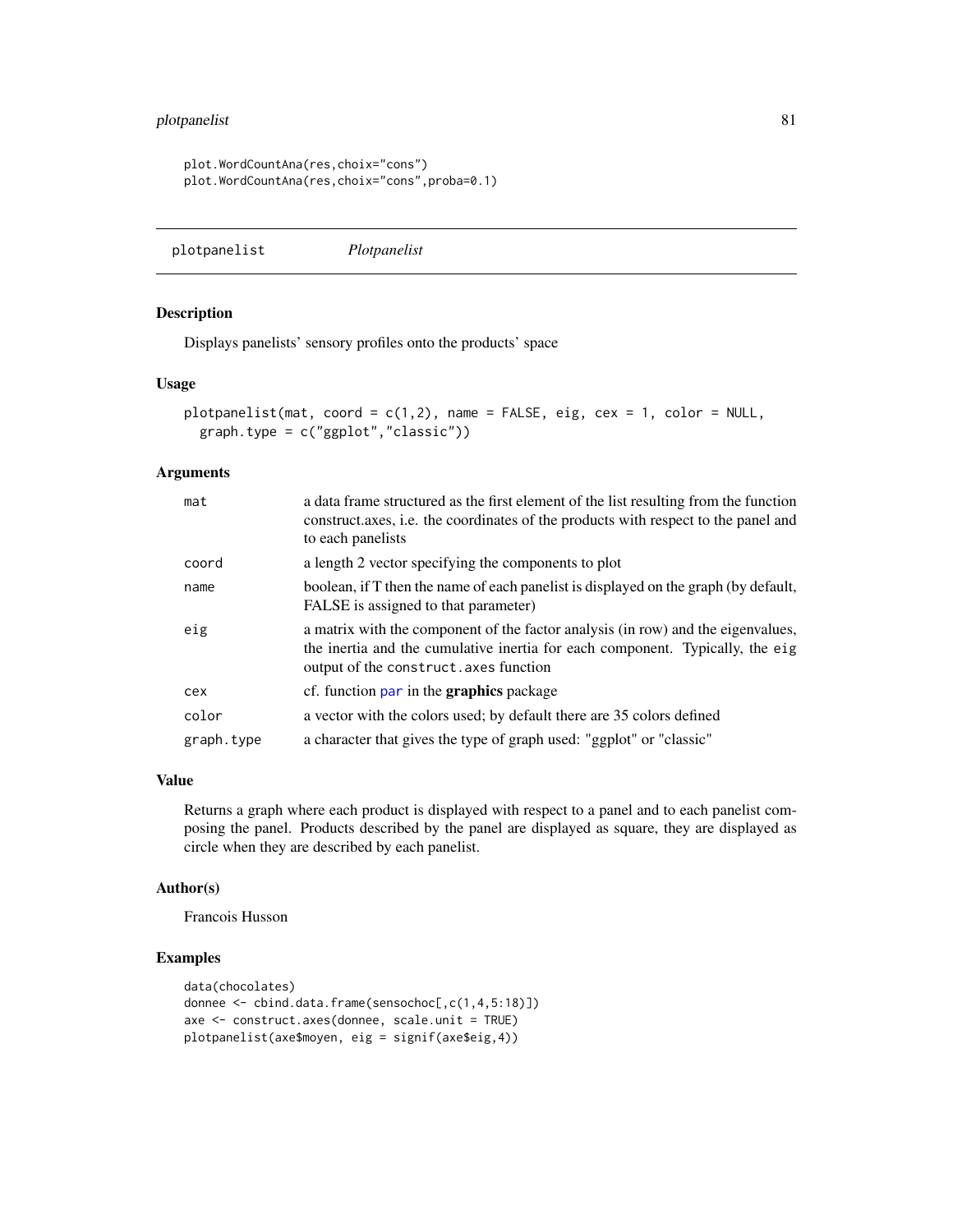#### <span id="page-81-0"></span>Description

Performs Multiple Factor Analysis combined with Procrustean Analysis.

#### Usage

```
pmfa(matrice, matrice.illu = NULL, mean.conf = NULL, dilat = TRUE,
    graph.ind = TRUE, graph.mfa = TRUE, \lim = c(60, 40), coord = c(1, 2), cex = 0.8)
```
#### Arguments

| matrice      | a data frame of dimension $(p,2j)$ , where p represents the number of products and<br>$\dot{j}$ the number of panelists    |
|--------------|----------------------------------------------------------------------------------------------------------------------------|
| matrice.illu | a data frame with illustrative variables (with the same row.names in common as<br>in matrice)                              |
| mean.conf    | coordinates of the average configuration (by default NULL, the average config-<br>uration is generated by MFA)             |
| dilat        | boolean, if TRUE (which is the default value) the Morand's dilatation is used                                              |
| graph.ind    | boolean, if TRUE (which is the default value) superimposes each panelist's con-<br>figuration on the average configuration |
| graph.mfa    | boolean, if TRUE (which is the default value) and if mean.con $f = NULL$ the<br>graphs of the MFA are drawn                |
| lim          | size of the tablecothe                                                                                                     |
| coord        | a length 2 vector specifying the components to plot                                                                        |
| cex          | cf. function par in the <b>graphics</b> package                                                                            |

# Details

Performs first Multiple Factor Analysis on the tableclothes, then GPA in order to superimpose as well as possible panelist's configuration on the average configuration obtained by MFA (in the case where mean.conf is NULL). If mean.conf is not NULL the configuration used is the one input by the user.

#### Value

Returns the RV coefficient between each individual configuration and the consensus. If mean.conf is NULL (and graph.mfa is TRUE), returns the usual graphs resulting from the MFA function: the graph of the individuals and their partial representations, the graph of the variables (i.e. the coordinates of the products given by each panelist). If mean.conf is not NULL returns the configuration input by the user. When matrice.illu is not NULL, returns a graph of illustrative variables.

Returns as many superimposed representations of individual configurations as there are panelists.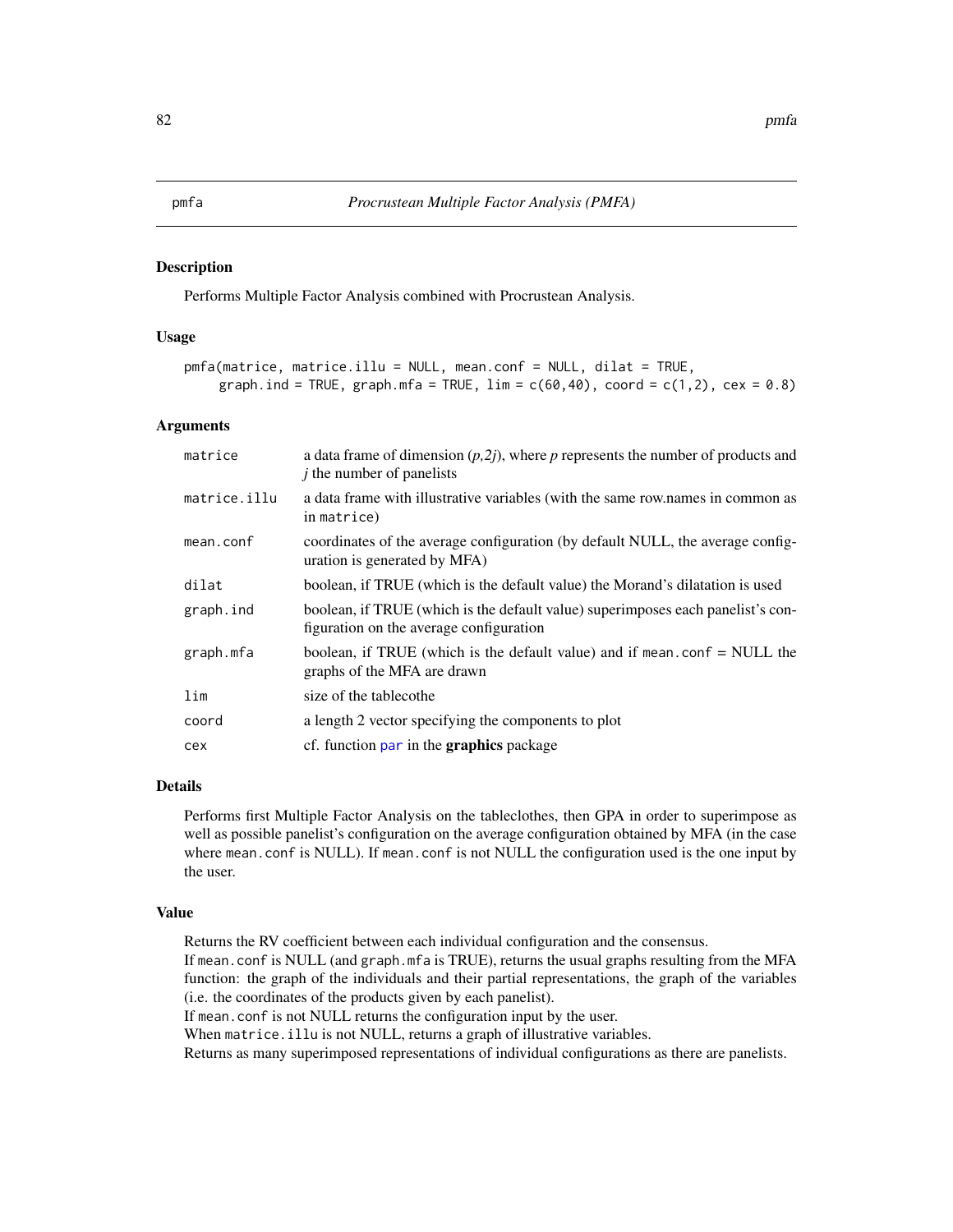#### <span id="page-82-0"></span>print.fahst 83

# Author(s)

Francois Husson, Sebastien Le

#### References

Morand, E., Pages, J. Procrustes multiple factor analysis to analyze the overall perception of food products. *Food Quality and Preference* 14, 182-188.

# See Also

[MFA](#page-0-0), [nappeplot](#page-53-0), [indscal](#page-46-0)

# Examples

```
## Not run:
data(napping)
nappeplot(napping.don)
dev.new()
pmfa(napping.don, napping.words)
```
## End(Not run)

| print.fahst | Print Factorial Approach for Hierarchical Sorting Task data (FAHST) |
|-------------|---------------------------------------------------------------------|
|             | results                                                             |

#### Description

Print Factorial Approach for Hierarchical Sorting Task data (FAHST) results.

#### Usage

```
## S3 method for class 'fahst'
print(x, file = NULL, sep = ";", ...)
```
# Arguments

| x         | an object of class fahst                                                                                                         |
|-----------|----------------------------------------------------------------------------------------------------------------------------------|
| file      | A connection, or a character string naming the file to print to. If NULL (the<br>default), the results are not printed in a file |
| sep       | character string to insert between the objects to print (if the argument file is not<br>NULL                                     |
| $\ddotsc$ | further arguments passed to or from other methods                                                                                |
|           |                                                                                                                                  |

# Author(s)

Marine Cadoret, S\'ebastien L\^e <sebastien.le@agrocampus-ouest.fr>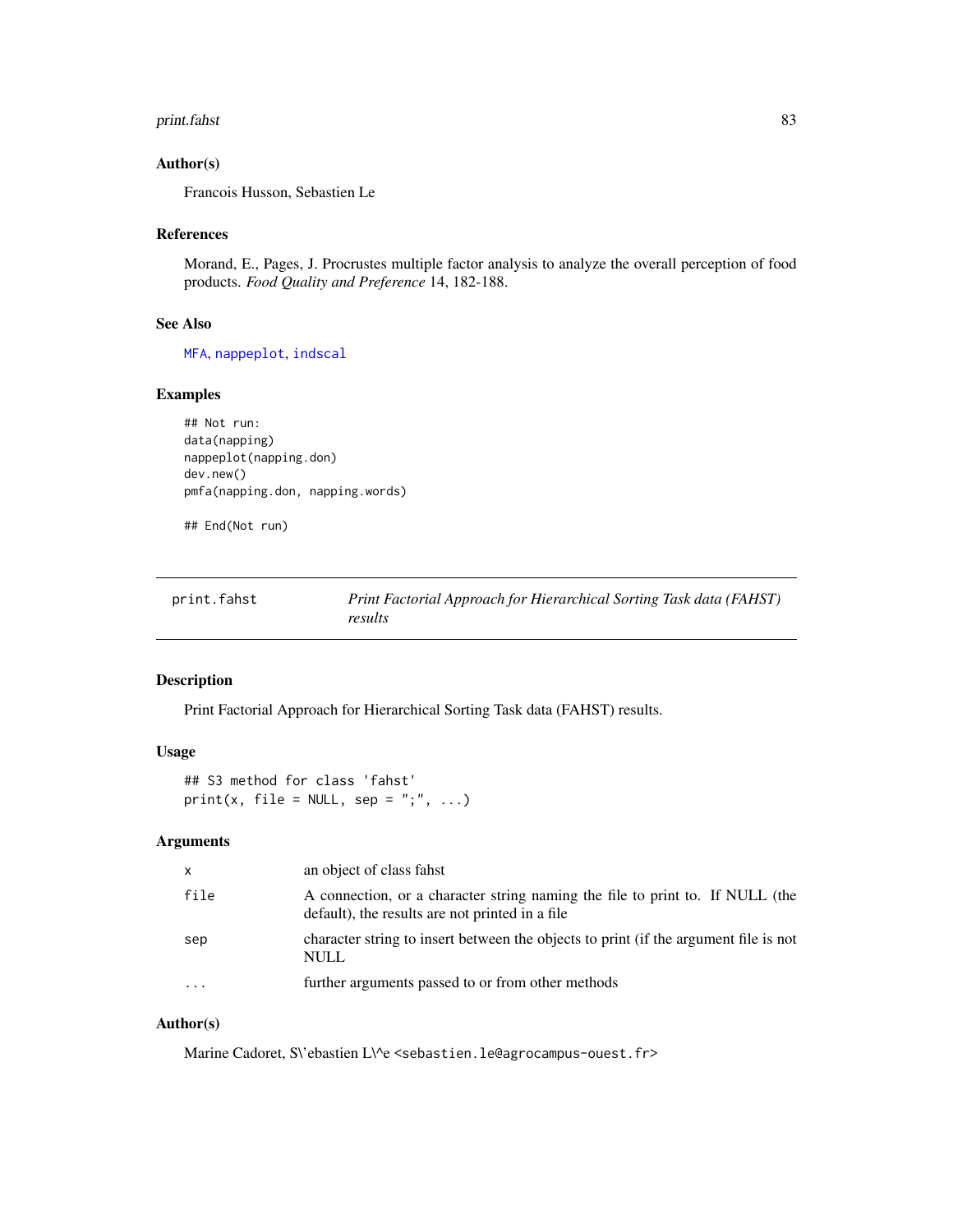# See Also

[fahst](#page-31-0)

# Examples

```
## Not run:
data(cards)
group<-c(2,3,3,2,2,4,2,3,2,1,3,2,3,3,3,2,3,3,2,3,3,3,3,3,3,3,3,3,3,3)
res.fast <- fahst(cards,group,graph=F)
print.fahst(res.fahst, file="c:/fahst.csv", sep = ";")
```

```
## End(Not run)
```

| print.fasnt | Print Factorial Approach for Sorting Napping Task data (FASNT) re- |
|-------------|--------------------------------------------------------------------|
|             | sults                                                              |

# Description

Print Factorial Approach for Sorting Napping Task data (FASNT) results.

# Usage

## S3 method for class 'fasnt' print(x, file = NULL, sep = ";", ...)

# Arguments

| $\mathsf{x}$ | an object of class fasnt                                                                                                         |
|--------------|----------------------------------------------------------------------------------------------------------------------------------|
| file         | A connection, or a character string naming the file to print to. If NULL (the<br>default), the results are not printed in a file |
| sep          | character string to insert between the objects to print (if the argument file is not<br><b>NULL</b>                              |
|              | further arguments passed to or from other methods                                                                                |

# Author(s)

Marine Cadoret, S\'ebastien L\^e <sebastien.le@agrocampus-ouest.fr>

# See Also

[fasnt](#page-32-0)

<span id="page-83-0"></span>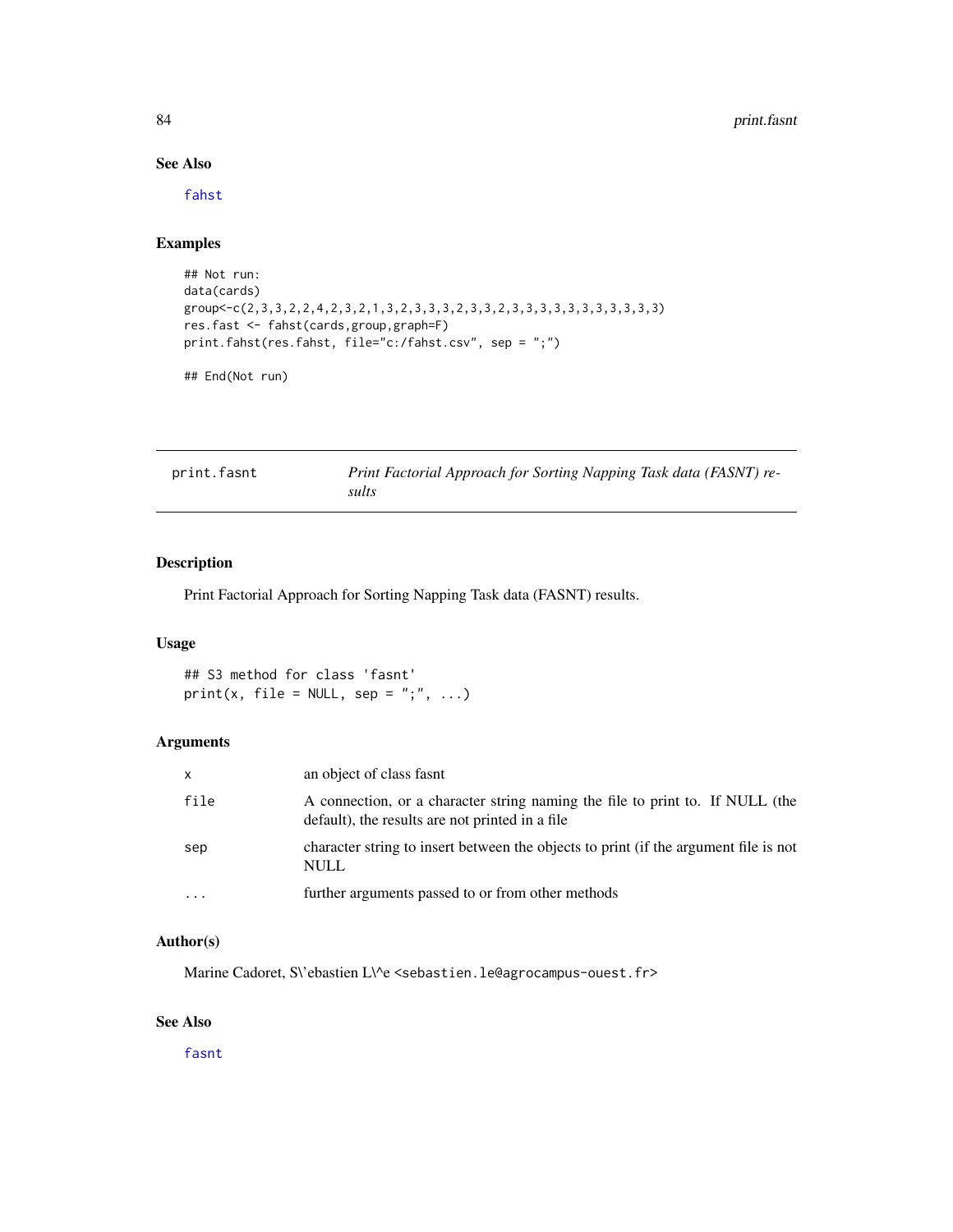#### <span id="page-84-0"></span>print.fast 85

# Examples

```
## Not run:
data(smoothies)
res.fasnt <- fasnt(smoothies, first="nappe",graph=F)
print.fasnt(res.fasnt, file="c:/fasnt.csv", sep = ";")
## End(Not run)
```
print.fast *Print Factorial Approach for Sorting Task data (FAST) results*

# Description

Print Factorial Approach for Sorting Task data (FAST) results.

#### Usage

## S3 method for class 'fast' print(x, file = NULL, sep = ";", ...)

# Arguments

| X    | an object of class fast                                                                                                          |
|------|----------------------------------------------------------------------------------------------------------------------------------|
| file | A connection, or a character string naming the file to print to. If NULL (the<br>default), the results are not printed in a file |
| sep  | character string to insert between the objects to print (if the argument file is not<br>NULL                                     |
| .    | further arguments passed to or from other methods                                                                                |

# Author(s)

Marine Cadoret, S\'ebastien L\^e <sebastien.le@agrocampus-ouest.fr>

# See Also

[fast](#page-34-0)

# Examples

```
## Not run:
data(perfume)
res.fast <- fast(perfume,graph=FALSE)
print.fast(res.fast, file="c:/essai.csv", sep = ";")
```
## End(Not run)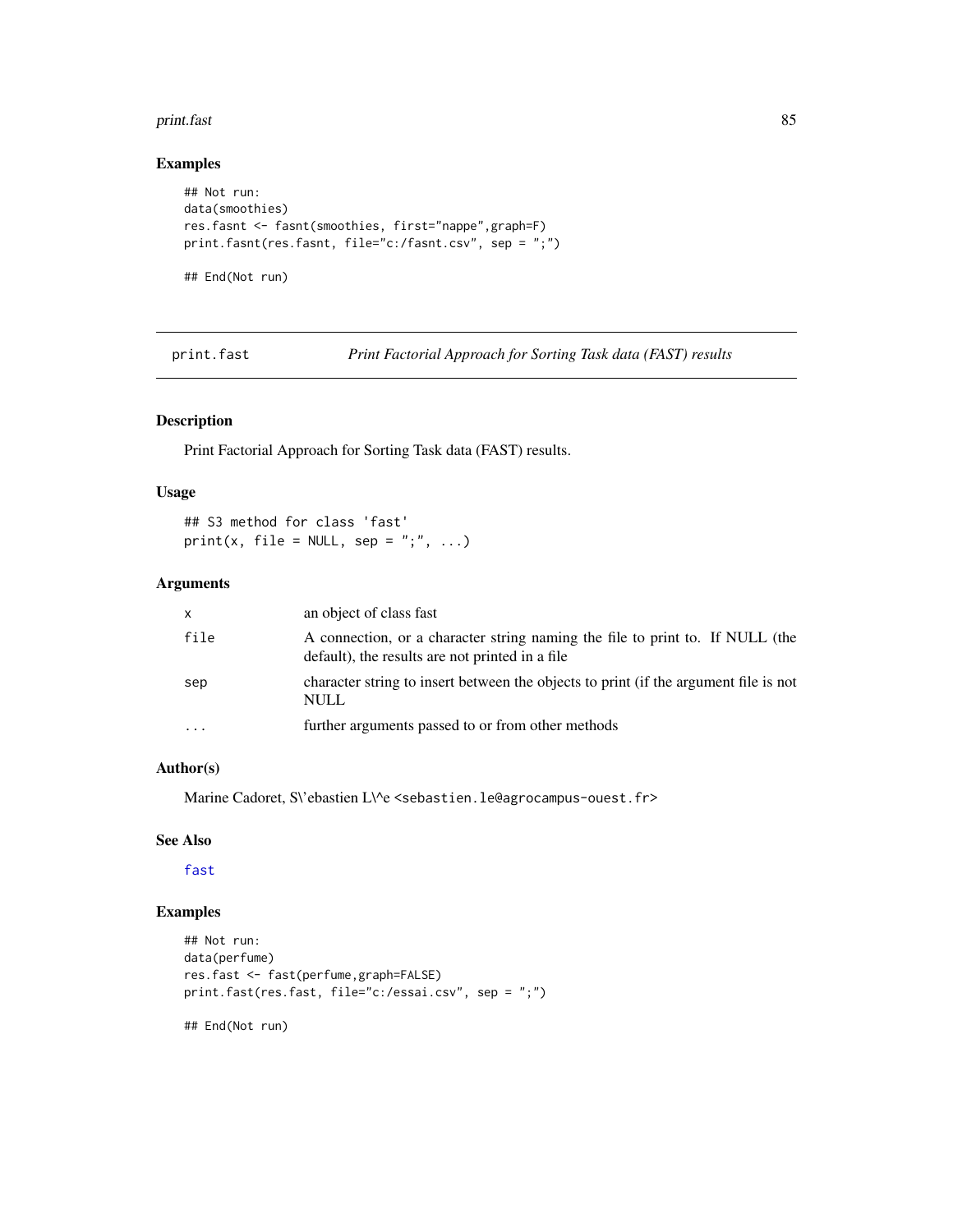<span id="page-85-0"></span>scalebypanelist *Scale by panelist*

#### Description

Returns a data frame with entries the means of the products over the sessions for the whole panel and for each panelist.

#### Usage

```
scalebypanelist(matrice, center = TRUE, scale = FALSE, col.p,
   col.j, firstvar, lastvar = ncol(matrice), method = "coeff")
```
#### Arguments

| matrice  | a data frame made up of at least two qualitative variables ( <i>product, panelist</i> ) and<br>a set of quantitative variables (sensory descriptors) |
|----------|------------------------------------------------------------------------------------------------------------------------------------------------------|
| center   | boolean, if T scores given by panelists are centered                                                                                                 |
| scale    | boolean, if T scores given by panelists are scaled to unit varaince                                                                                  |
| col.p    | the position of one categorical variables of interest (the <i>product</i> variable)                                                                  |
| col.j    | the position of one categorical variables of interest (the <i>panelist</i> variable)                                                                 |
| firstvar | the position of the first endogenous variable                                                                                                        |
| lastvar  | the position of the last endogenous variable (by default the last column of donnee)                                                                  |
| method   | the method to replace the missing values: "average" or "coeff" (coefficients of<br>the <i>product</i> variable in the anova model)                   |

# Value

Returns a data frame of dimension  $(p*(1+j),k+2)$ , where *p* is the number of products, *j* the number of panelists, and *k* the number of sensory descriptors (the first two variables correspond to the *panelist* and the *product* variables). This data frame contains the means of the products over the sessions for the whole panel and for each panelist (data may be scaled to unit variance or not, this parameter is set by users).

#### Author(s)

Francois Husson

# Examples

```
data(chocolates)
res=scalebypanelist(sensochoc, col.p = 4, col.j = 1, firstvar = 5)
res
```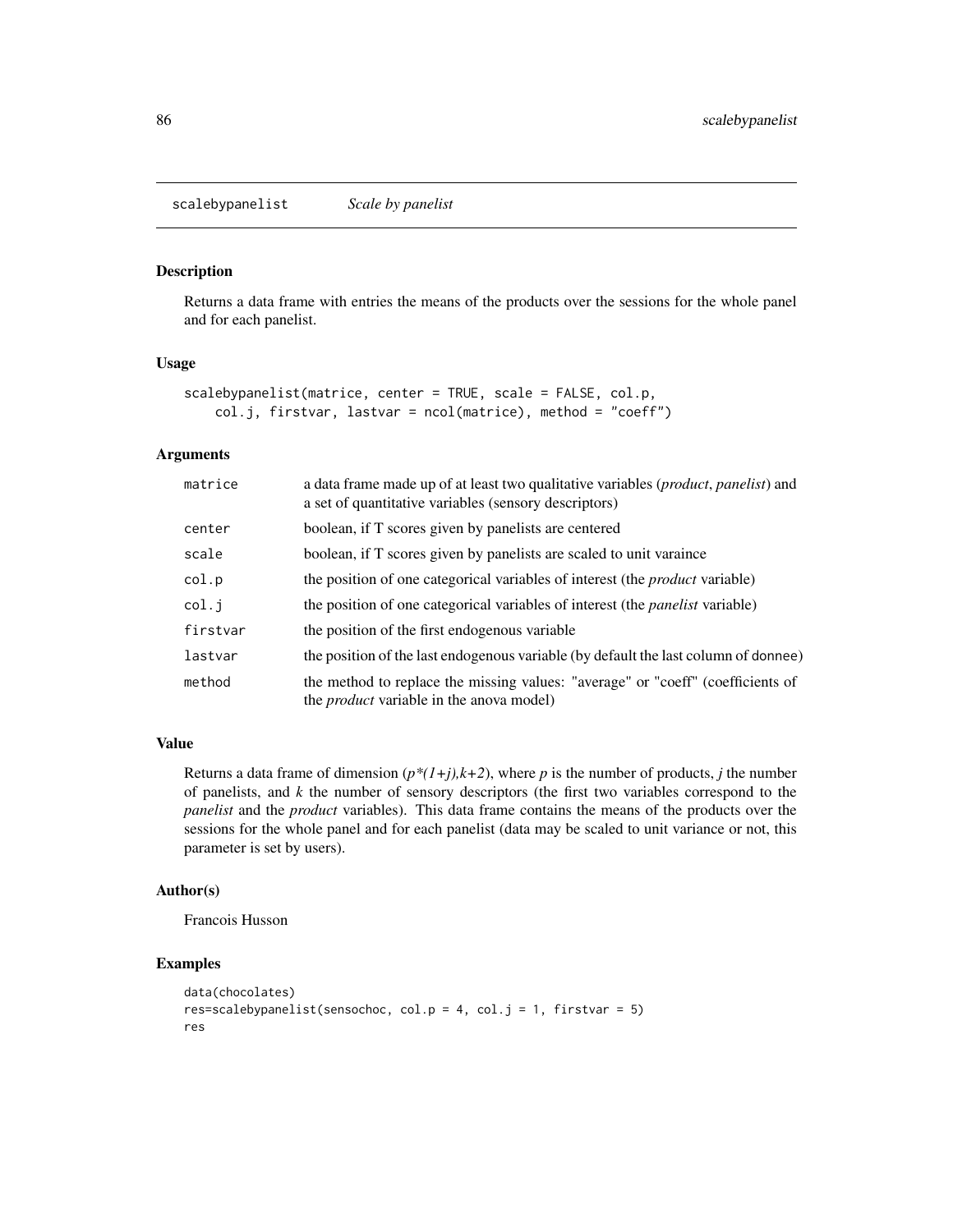<span id="page-86-0"></span>

# Description

This function is designed to select the significant descriptors in a data frame

# Usage

```
search.desc(matrice, col.j, col.p, firstvar,
     lastvar = ncol(matrice), level = 0.5)
```
#### Arguments

| matrice  | a data frame made up of at least two qualitative variables ( <i>product, panelist</i> ) and<br>a set of quantitative variables (sensory descriptors)                                              |
|----------|---------------------------------------------------------------------------------------------------------------------------------------------------------------------------------------------------|
| col.j    | the position of the categorical variable which make the variability, panelist for<br>sensory studies. The value of col. j can also be NULL if no categorical vari-<br>ables make the variability. |
| col.p    | the position of the categorical variable of interest, product for sensory studies                                                                                                                 |
| firstvar | the position of the first endogenous variable                                                                                                                                                     |
| lastvar  | the position of the last endogenous variable (by default the last column of donnee                                                                                                                |
| level    | the threshold (P-value) below which variables are considered as discriminating<br>for the following analysis of variance model: descriptor=col.p+col.j                                            |

# Value

Returns a data frame with all the qualitative variables and only discriminating variables

# Author(s)

Francois Husson

#### Examples

```
data(chocolates)
## In this example, all the descriptos are discriminated
interesting.desc <- search.desc(sensochoc, col.j = 1, col.p = 4,
    firstvar = 5, level = 0.5)
```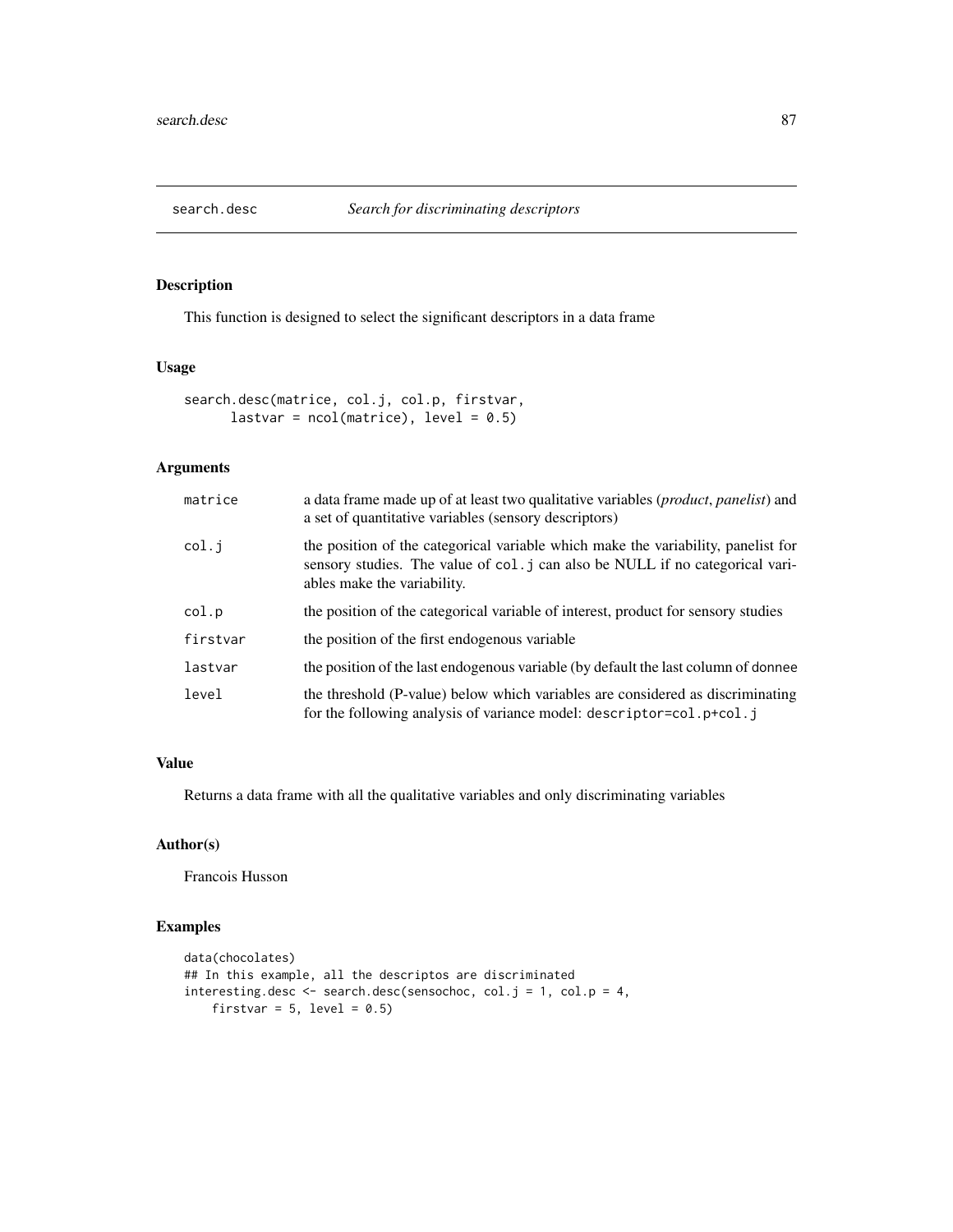<span id="page-87-0"></span>

#### Description

The data used here refer to the sensory description of 16 cocktails. Each cocktail was evaluated by 12 panelists according to 13 sensory descriptors (only the average of each cocktail are given).

#### Usage

data(cocktail)

# Format

A data frame with 16 rows and 13 columns: each cocktail was evaluated by 12 panelists according to 13 sensory descriptors.

#### Source

Agrocampus Rennes

#### Examples

data(cocktail)

sensochoc *Sensory data for 6 chocolates*

# Description

The data used here refer to the sensory description of six varieties of chocolates sold in France: each chocolate was evaluated twice by 29 panelists according to 14 sensory descriptors.

#### Usage

```
data(chocolates)
```
# Format

A data frame with 348 rows and 19 columns: 5 qualitative variables (Panelist, Session, Form, Rank, Product) and 14 sensory descriptors.

#### Source

Applied mathematics department, AGROCAMPUS OUEST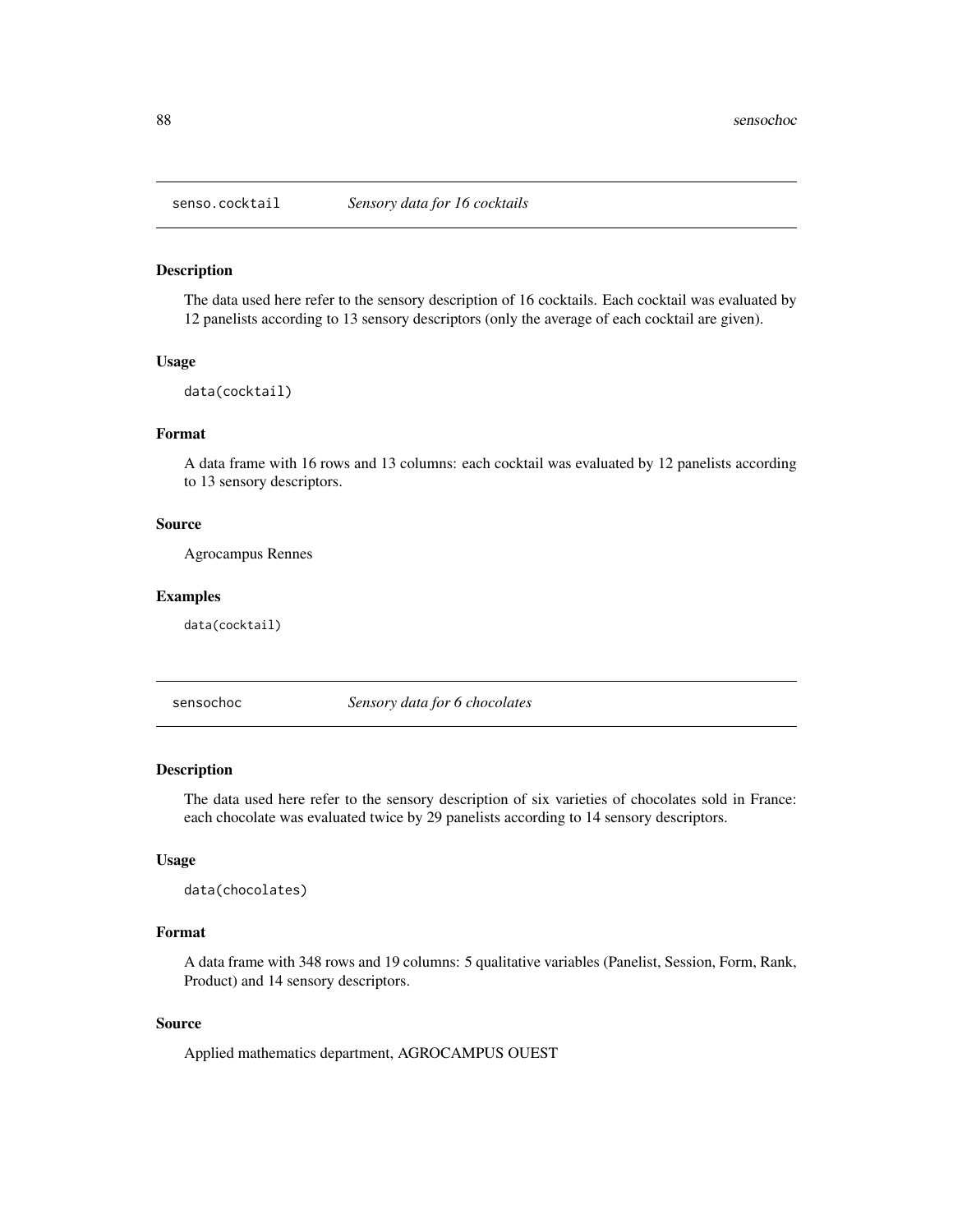# <span id="page-88-0"></span>sensopanels 89

#### Examples

```
data(chocolates)
decat(sensochoc, formul = "~Product+Panelist", firstvar = 5, graph = FALSE)
```
sensopanels *Sensory profiles given by 7 panels*

#### Description

The data used here refer to six varieties of chocolates sold in France. Each chocolate was evaluated by 7 panels according to 14 sensory descriptors.

#### Usage

data(chocolates)

# Format

A data frame with 6 rows and 98 columns: each row corresponds to a chocolate and each column to the mean over the panelists of a given panel according to a sensory descriptor.

#### Source

Agrocampus Rennes

#### Examples

data(chocolates)

smoothies *Smoothies*

#### Description

The data used here refer to 8 smoothies on which 24 consumers performed a sorted napping task.

# Usage

```
data(smoothies)
```
#### Format

A data frame with 8 rows (the number of smoothies) and 72 columns (the number of consumers \* 3). For each consumer, we have the coordinates of the products on the tablecloth associated with napping on the one hand and the partitionning variable associated with categorization on the other hand. The columns are grouped by consumer.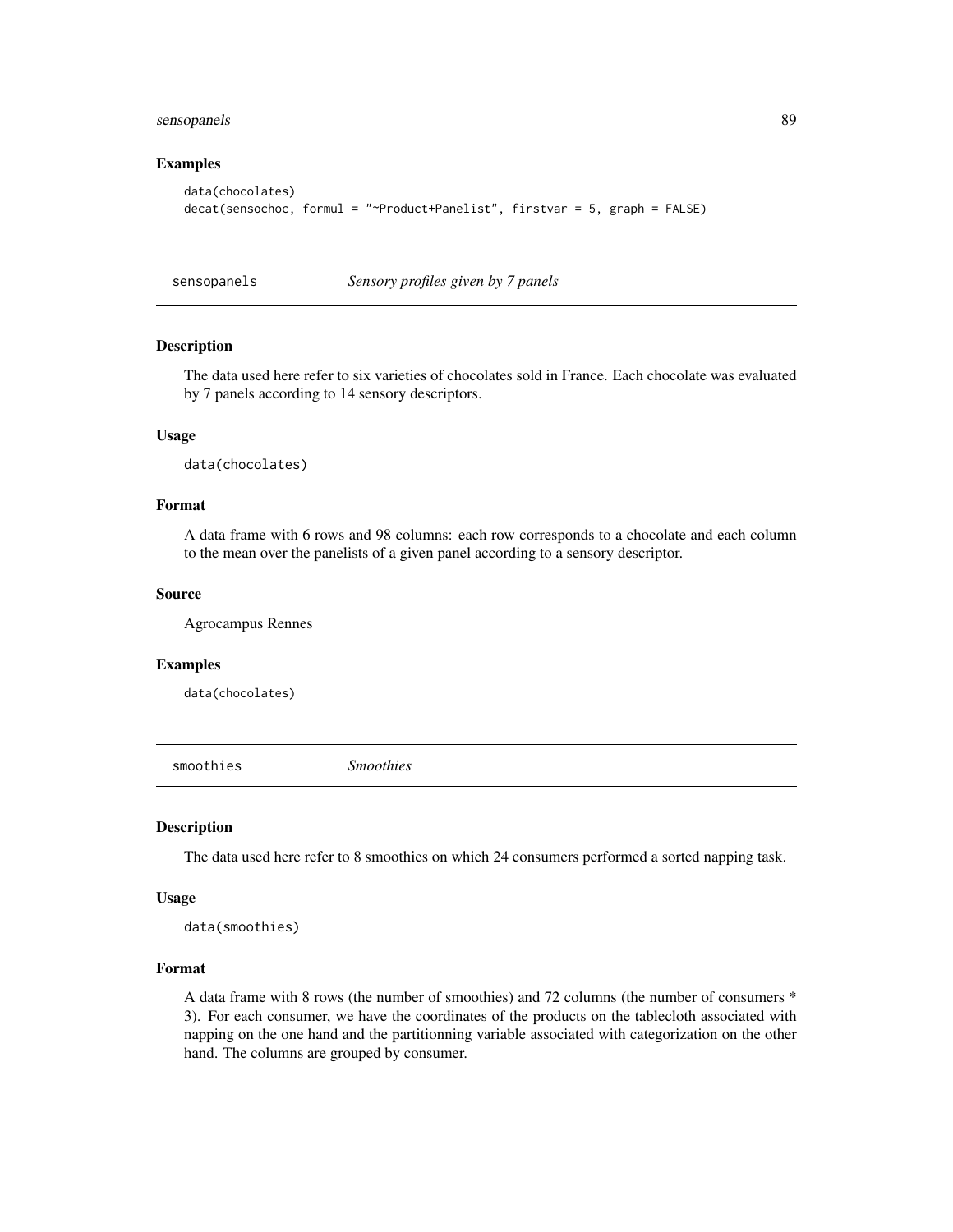#### Source

Applied mathematics department, AGROCAMPUS OUEST

#### Examples

```
## Not run:
data(smoothies)
## Example of FASNT
res.fasnt<-fasnt(smoothies,first="nappe")
```
## End(Not run)

<span id="page-89-0"></span>triangle.design *Construct a design for triangle tests*

# Description

Construct a design to make triangle tests.

#### Usage

```
triangle.design (nbprod , nbpanelist, bypanelist = nbprod*(nbprod-1)/2,
   labprod=1:nbprod, labpanelist=1:nbpanelist)
```
# Arguments

| nbprod      | number of products to compare                                                                                               |
|-------------|-----------------------------------------------------------------------------------------------------------------------------|
| nbpanelist  | number of panelists who make the triangle test                                                                              |
| bypanelist  | number of expermient that each panelist can done (by default each panelist make<br>all the comparisons between the products |
| labprod     | name of the products (by default, the product are coded from 1 to the number of<br>products                                 |
| labpanelist | name of the panelists (by default, the panelists are coded from 1 to the number<br>of panelists                             |

#### Details

Triangle test: panelists receive three coded samples. They are told that two of the sample are the same and one is different. Panelists are asked to identify the odd sample.

# Value

Returns an data.frame of dimension (*t,3*), where *t* is the number of experiments. In column 1, 2 and 3 the product to test are given. The product in column 1 is by coded "X", in column 2 is coded by "Y" and in column 3 is coded by "Z". Panelist should start by product "X", then "Y" and then by "Z".

<span id="page-89-1"></span>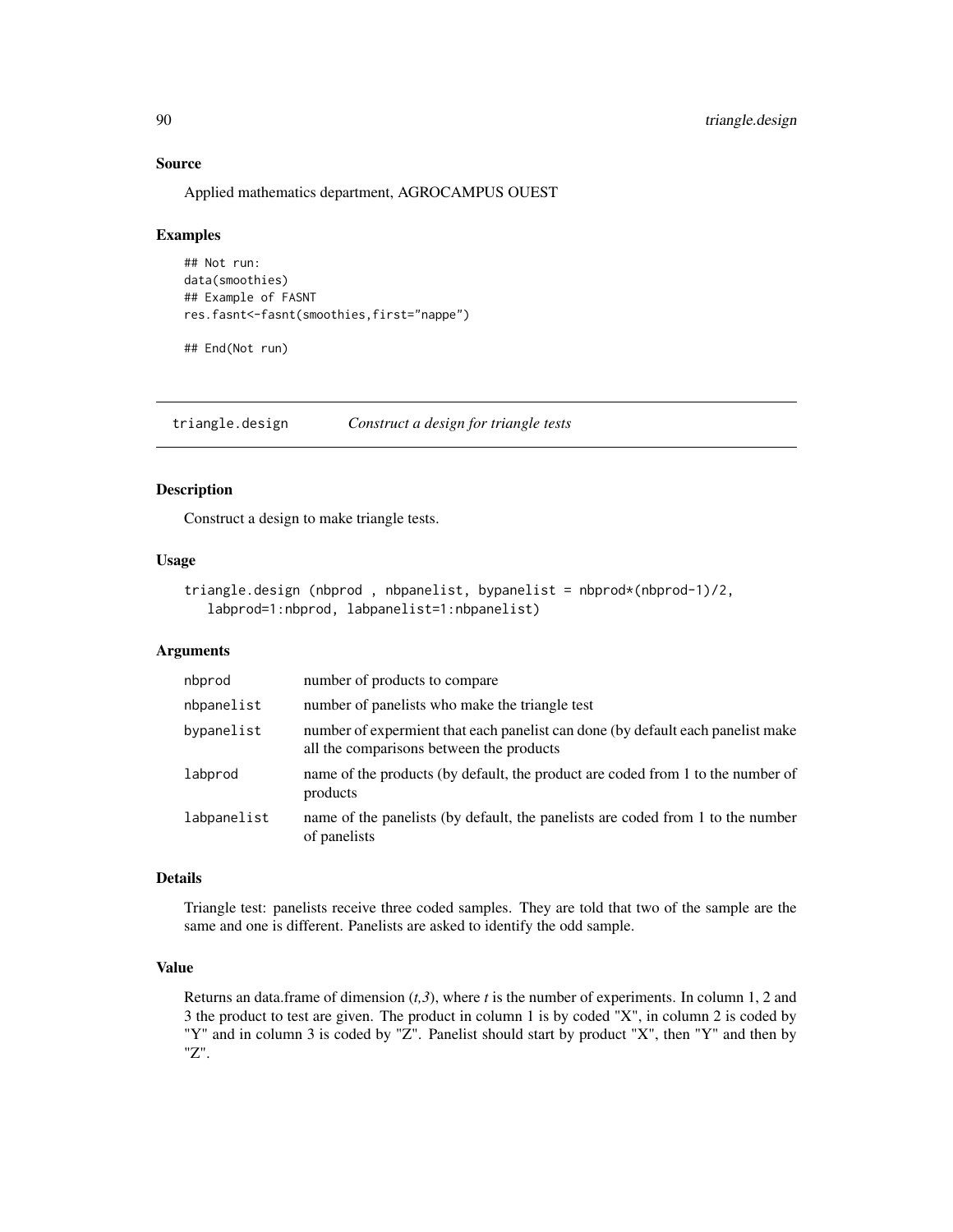# <span id="page-90-1"></span>triangle.pair.test 91

# Author(s)

Francois Husson

# See Also

[triangle.test](#page-91-0), [triangle.pair.test](#page-90-0)

# Examples

```
##Example 1
design1 = triangle.design (nbprod = 4, nbpanelist = 8)
##Example 2
design2 = triangle.design(nbprod = 4, nbpanelist = 6, bypanelist = 3,
  labprod=c("prod1","prod2","prod3","prod4"),
  labpanelist=c("John","Audrey","Peter","Martina","James","Lisa"))
```
<span id="page-90-0"></span>triangle.pair.test *Make a Triangle test for two products*

#### Description

Make a Triangle test for two products.

#### Usage

triangle.pair.test (nb.good, nb.answer)

#### Arguments

| nb.good   | number of panelists who identify the odd sample |
|-----------|-------------------------------------------------|
| nb.answer | number of panelists who make the triangle test  |

# Details

Triangle test: panelists receive three coded samples. They are told that two of the sample are the same and one is different. Panelists are asked to identify the odd sample.

#### Value

| Returns    |                                                                                                                                   |
|------------|-----------------------------------------------------------------------------------------------------------------------------------|
| p.value    | the p-value of the Triangle test:                                                                                                 |
| Estimation | estimation by Maximum Likelihood of the number of panelists who really per-<br>ceive the difference between the products;         |
| <b>ML</b>  | Maximum Likelihood of the estimation of the number of panelists who really<br>perceive the difference between the products;       |
| minimum    | minimum of panelists who should detect the odd product to can say that panelists<br>perceive the difference between the products. |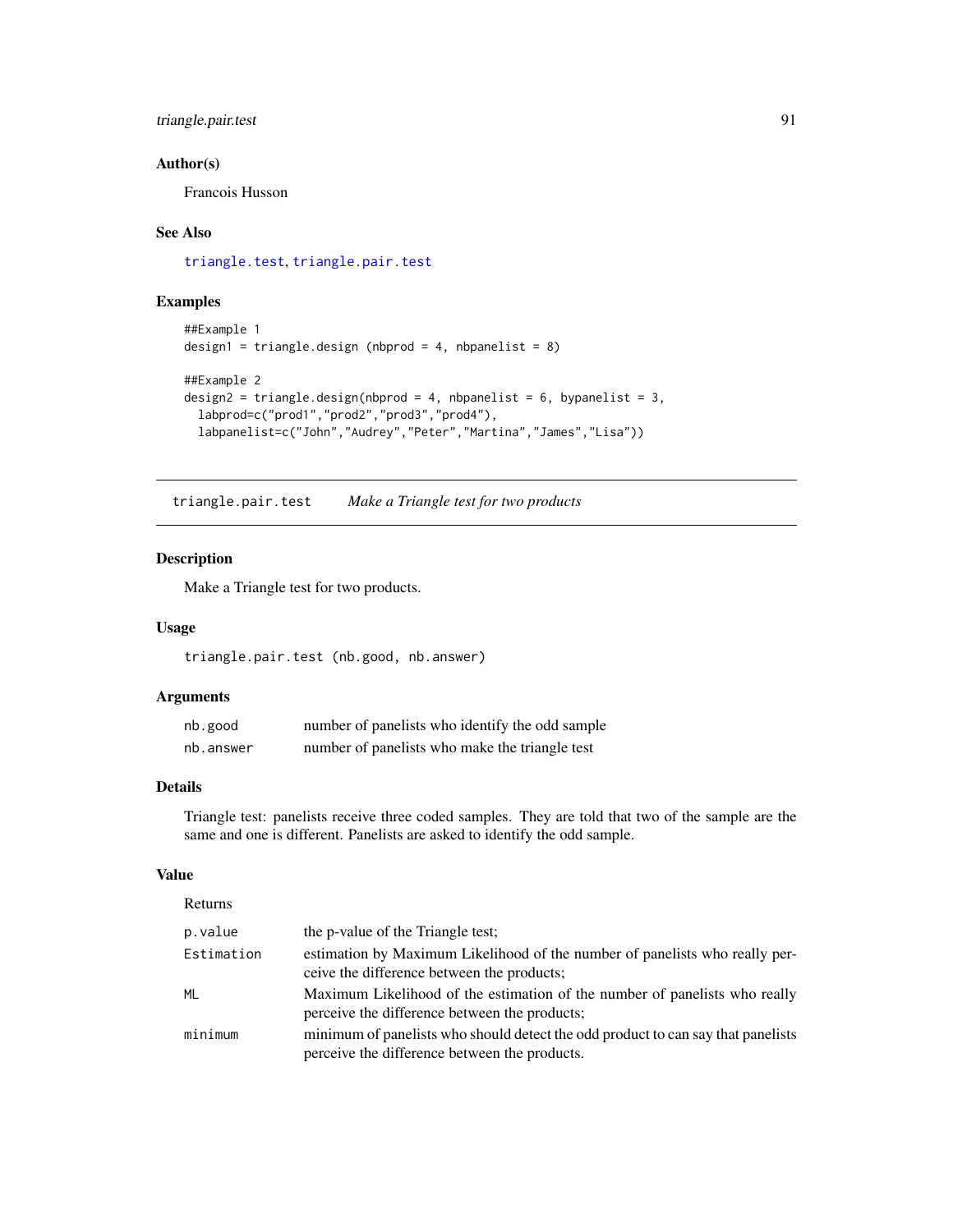#### Author(s)

Francois Husson

# See Also

[triangle.test](#page-91-0), [triangle.design](#page-89-0)

# Examples

triangle.pair.test (11, 20)

<span id="page-91-0"></span>triangle.test *Make a Triangle test for a set of products*

# Description

Make a Triangle test for a set of products.

# Usage

triangle.test (design, answer, preference = NULL)

# Arguments

| design     | a data frame corresponding to the design use to make the Triangle test (typically<br>the ouput of the function triangle.design                     |
|------------|----------------------------------------------------------------------------------------------------------------------------------------------------|
| answer     | a vector of the answers of all the panelists; all the answer should be "X", "Y" or<br>"7"                                                          |
| preference | a vector of the preference of the panelists; all the answer should be "X", "Y" or<br>"Z" (by default, there preference are not taken into account) |

#### Details

Triangle test: panelists receive three coded samples. They are told that two of the sample are the same and one is different. Panelists are asked to identify the odd sample.

#### Value

Returns a list of matrices. Each matrix give the reult for all the pair of products:

| nb.comp  | a matrix with the number of comparisons done for each pair of products;                                                           |
|----------|-----------------------------------------------------------------------------------------------------------------------------------|
| nb.ident | a matrix with the number of panelists who indicate the odd product for each pair<br>of products;                                  |
| p.value  | a matrix with the p-value of the Triangle tests for each pair of products;                                                        |
|          | nb. recognition estimation of the panelists who really perceived the difference between two<br>product, for each pair of product; |

<span id="page-91-1"></span>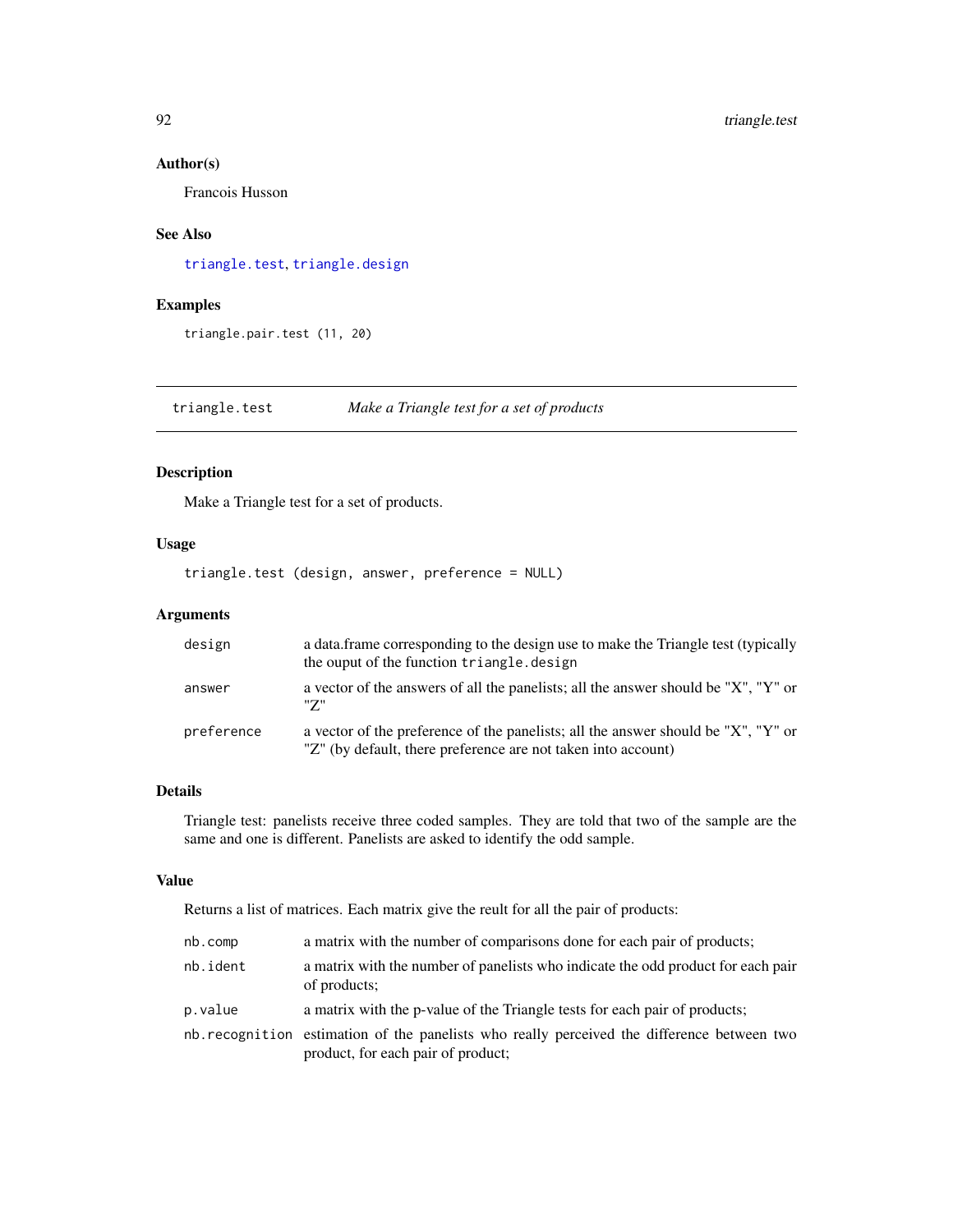#### <span id="page-92-0"></span>videos estableceu estableceu estableceu estableceu estableceu estableceu estableceu estableceu estableceu estableceu estableceu estableceu estableceu estableceu estableceu estableceu estableceu estableceu estableceu establ

| maxML      | Maximum Likelihood of the estimation of the number of panelists who really<br>perceive the difference between the products;                                  |
|------------|--------------------------------------------------------------------------------------------------------------------------------------------------------------|
| confusion  | estimation of the percentage of panelists who do not perceived the difference<br>between two product, for each pair of product;                              |
| minimum    | minimum of panelists who should detect the odd product to can say that panelists<br>perceive the difference between the products, for each pair of products; |
| preference | number of times that product of row i is preferred that product in column j for<br>the panelists who find the odd product.                                   |

#### Author(s)

Francois Husson

# See Also

[triangle.pair.test](#page-90-0), [triangle.design](#page-89-0)

# Examples

```
design = triangle.design(nbprod = 4, nbpanelist = 6, bypanelist = 3)
answer = c("X","Y","Y","X","Z","X","Y","X","Z",
    "X","X","Z","X","Y","X","Z","X","Y")
triangle.test (design, answer)
```
videos *Videos data obtained with Holos*

#### Description

Example of Holos data, as obtained with the [format\\_holos](#page-37-0) function.

#### Usage

data(videos)

# Format

A list of 4 objects: name.subjects, a dataframe containing the concordance between the names of the subjects as given in the Holos experiment and their ID; datadigit, a list of  $S(S = num$ ber of subjects) dataframes corresponding to the digit-tracking data; datafinal\_coord, a list of S  $(S =$  number of subjects) dataframes corresponding to the final configurations data; and datafinal\_verb, a list of  $S(S = number of subjects)$  dataframes corresponding to the final verbalization data.

# See Also

[format\\_holos](#page-37-0) [analyse\\_holos](#page-2-0)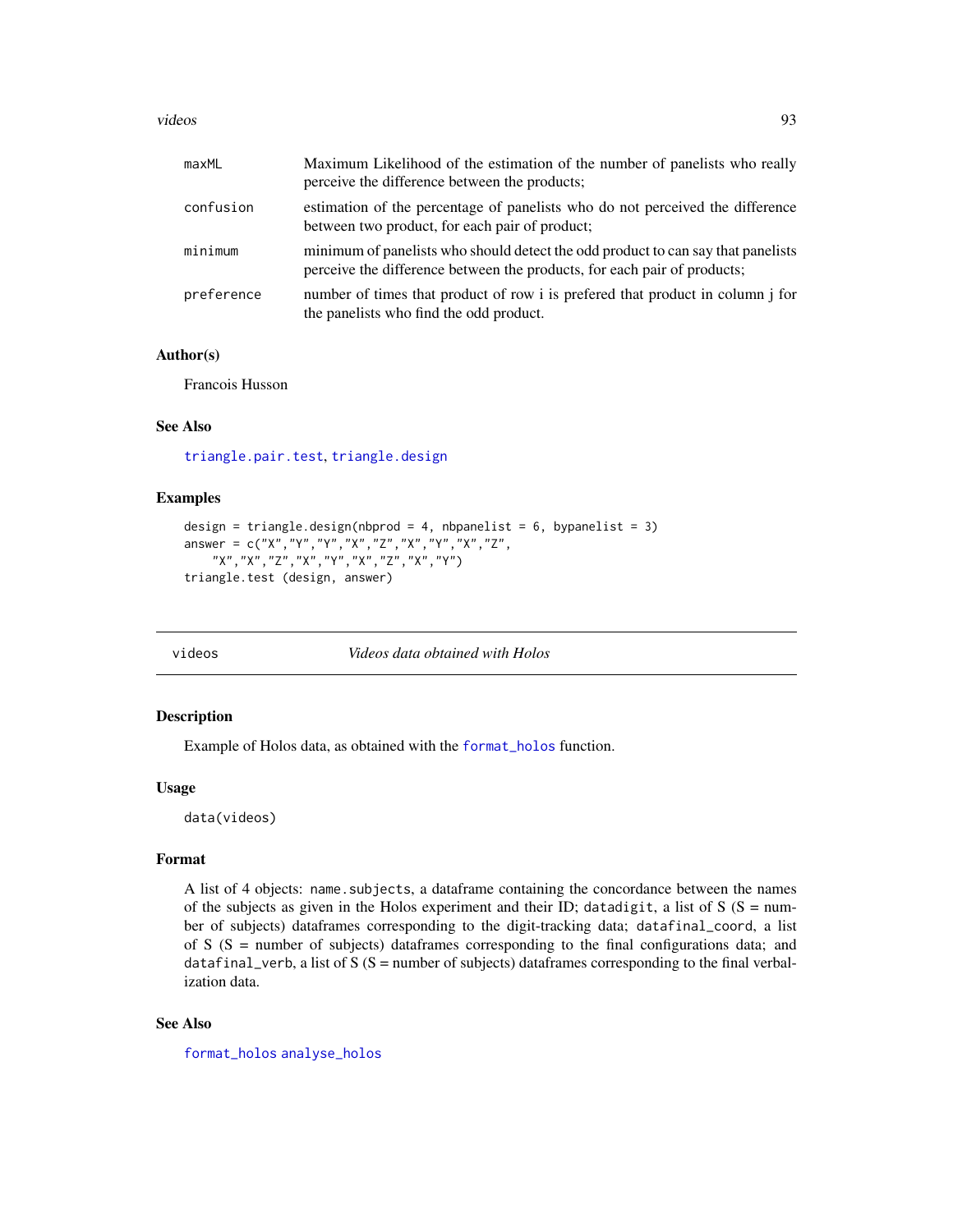#### Examples

data(videos)

WilliamsDesign *Construct a Williams design*

#### Description

Construct a Williams design

#### Usage

WilliamsDesign(nbprod,seed=NULL)

#### Arguments

| nbprod | nombre de produits                                       |
|--------|----------------------------------------------------------|
| seed   | a number to intialize the generator of the random number |

#### Value

Retrun the design

#### Author(s)

Francois Husson <husson@agrocampus-rennes.fr>

#### Examples

exemple1 <- WilliamsDesign(12)

<span id="page-93-0"></span>WordCountAna *Word-Count based methods Analysis (WordCountAna)*

#### Description

Sensory methods as labelled sorting task, check-all-that-apply (CATA), ultra-flash profiling (UFP) and open-ended questions can be used to collect free-text descriptions of products through wordcount based methods. A data frame with rows-products and columns-panellists is considered for the analysis. WordCountAna performs a multiple factor analysis for contingency tables keeping all the information in the comparison of the products. The identification of the consensual words which have the same meaning for most of the panellists eases the interpretation of the word-count based methods and solves the problems arising from the large diversity of vocabulary as the different meanings possibly associated to a same word. A test, based on resampling techniques, allows for assessing the significance of the consensus.

<span id="page-93-1"></span>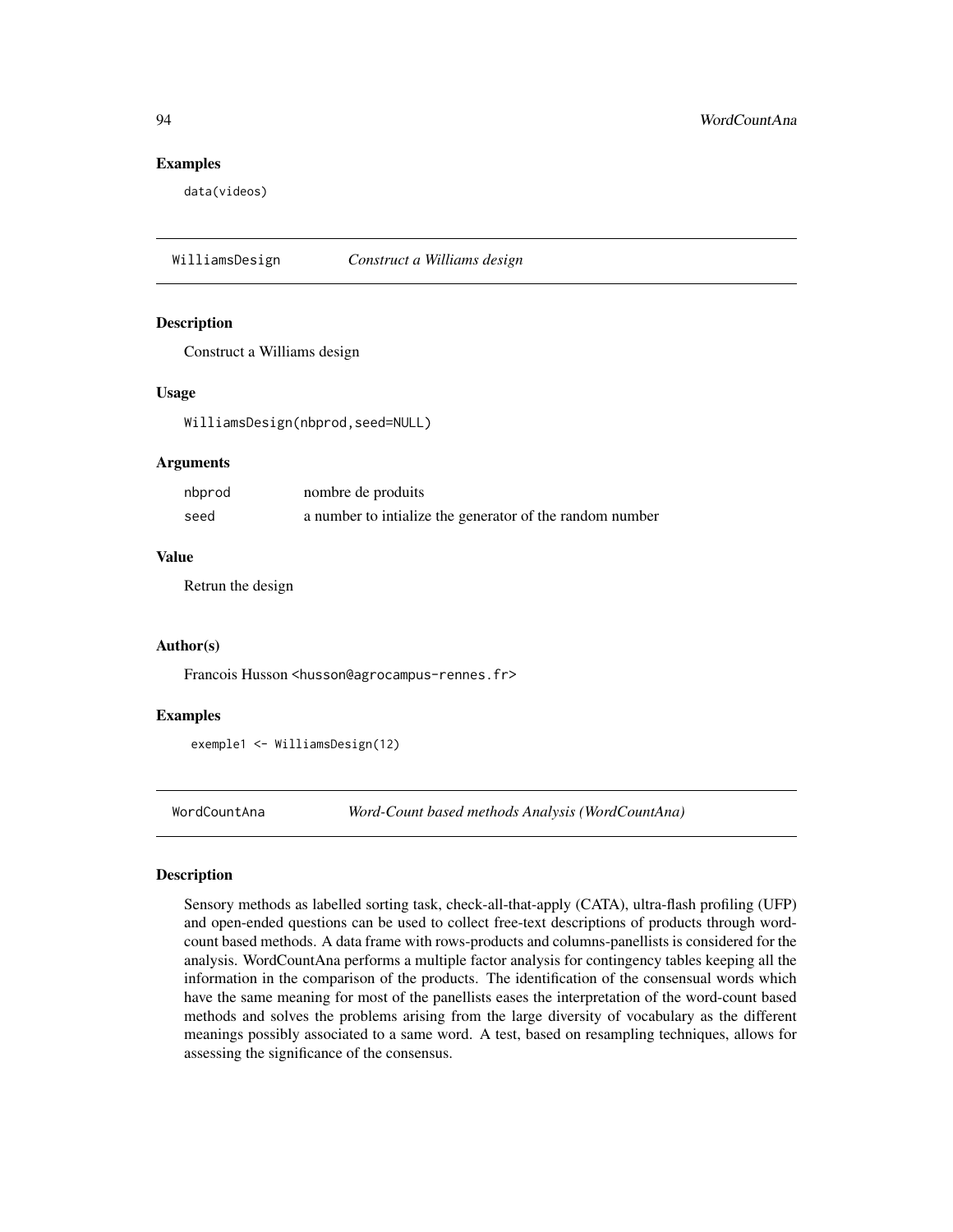# WordCountAna 95

#### Usage

WordCountAna (base, sep.word = NULL, ncp = Inf, nb.panel = 3, nb.simul = 500, proba =  $0.05$ , graph = TRUE, axes =  $c(1,2)$ )

#### Arguments

| base     | a data frame with n rows (products) and p columns (panellists). Each cell corre-<br>sponds to a free-text description used to describe a product by a panellist |
|----------|-----------------------------------------------------------------------------------------------------------------------------------------------------------------|
| sep.word | a string with all the characters which correspond to separator of words (by de-<br>fault, NULL and is considered equal to "; $(0,2.4)$ :'!\$=+; $\leq$ []@-")   |
| ncp      | number of dimensions kept in the results and to compute the within-inertia                                                                                      |
| nb.panel | minimum number of panellists who used the same word in order to define con-<br>sensual words (by default 3)                                                     |
| nb.simul | number of bootstrap simulations (by default 500)                                                                                                                |
| proba    | significance threshold considered to define consensual words (by default 0.05)                                                                                  |
| graph    | boolean, if TRUE a graph is displayed                                                                                                                           |
| axes     | a length 2 vector specifying the components to plot                                                                                                             |

#### Value

| mfact      | a list of matrices containing all the results for multiple factor analysis for con-<br>tingency tables                                                                                                                                  |
|------------|-----------------------------------------------------------------------------------------------------------------------------------------------------------------------------------------------------------------------------------------|
| dist.words | a matrix containing the results for distinct words (number of times that used and<br>number of panellists that pronounced)                                                                                                              |
| centroids  | a matrix containing the coordinates of the centroids of distinct-words                                                                                                                                                                  |
| cons       | a matrix containing the results of bootstrap resampling for distinct-words pro-<br>nounced by at least "nb.panel" panellists (number of times that used, number of<br>panellists that pronounced and the significance of the consensus) |
| cons.words | a vector of consensual words assessed by bootstrap resampling                                                                                                                                                                           |

Returns the products factor map, panellists factor map, distinct-words factor map and consensual words factor map.

#### Author(s)

Belchin Kostov <br/>badriyan@clinic.ub.es>, Francois Husson <husson@agrocampus-ouest.fr>, Monica Becue-Bertaut

#### References

Becue-Bertaut, M. and Pages, J. (2008). Multiple factor analysis and clustering of a mixture of quantitative, categorical and frequency data. *Computational Statistice and Data Analysis*, 52, 3255- 3268. Kostov, B., Becue-Bertaut, M. and Husson, F. (2012). Multiple Factor Analysis for Contingency Tables in FactoMineR Package. *The R journal* Kostov, B., Becue-Bertaut, M., Husson, F., Pages, J., Cadoret, M., Torrens, J. and Urpi, P. (2012). A tool for detecting words with consensual meaning in verbalization tasks. 11th Sensometrics Conference, July 10-13, 2012, Rennes, France.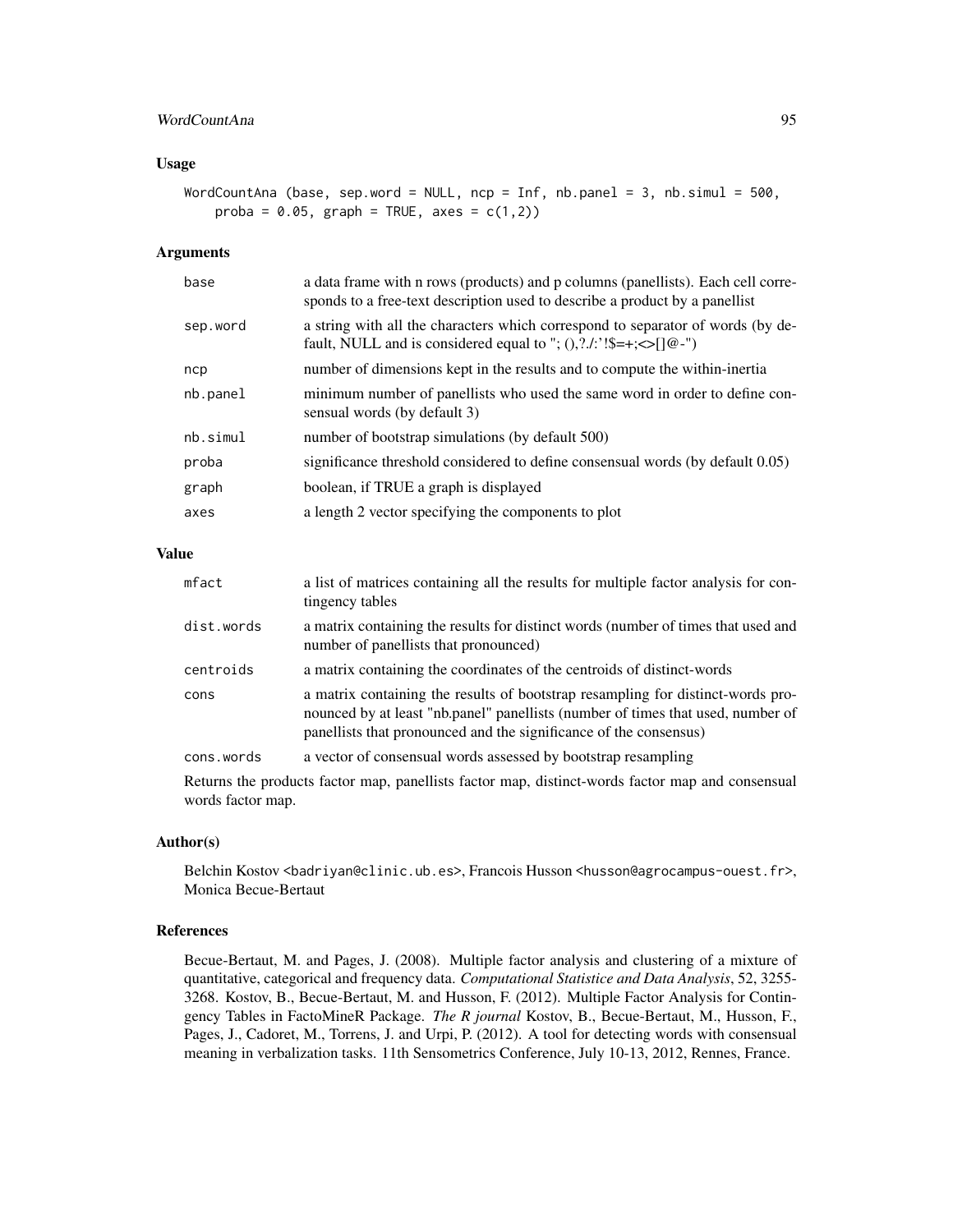# See Also

[textual](#page-0-0), [MFA](#page-0-0), [plot.WordCountAna](#page-78-0)

# Examples

data(perfume) res<-WordCountAna(base=perfume,sep.word=";")

<span id="page-95-0"></span>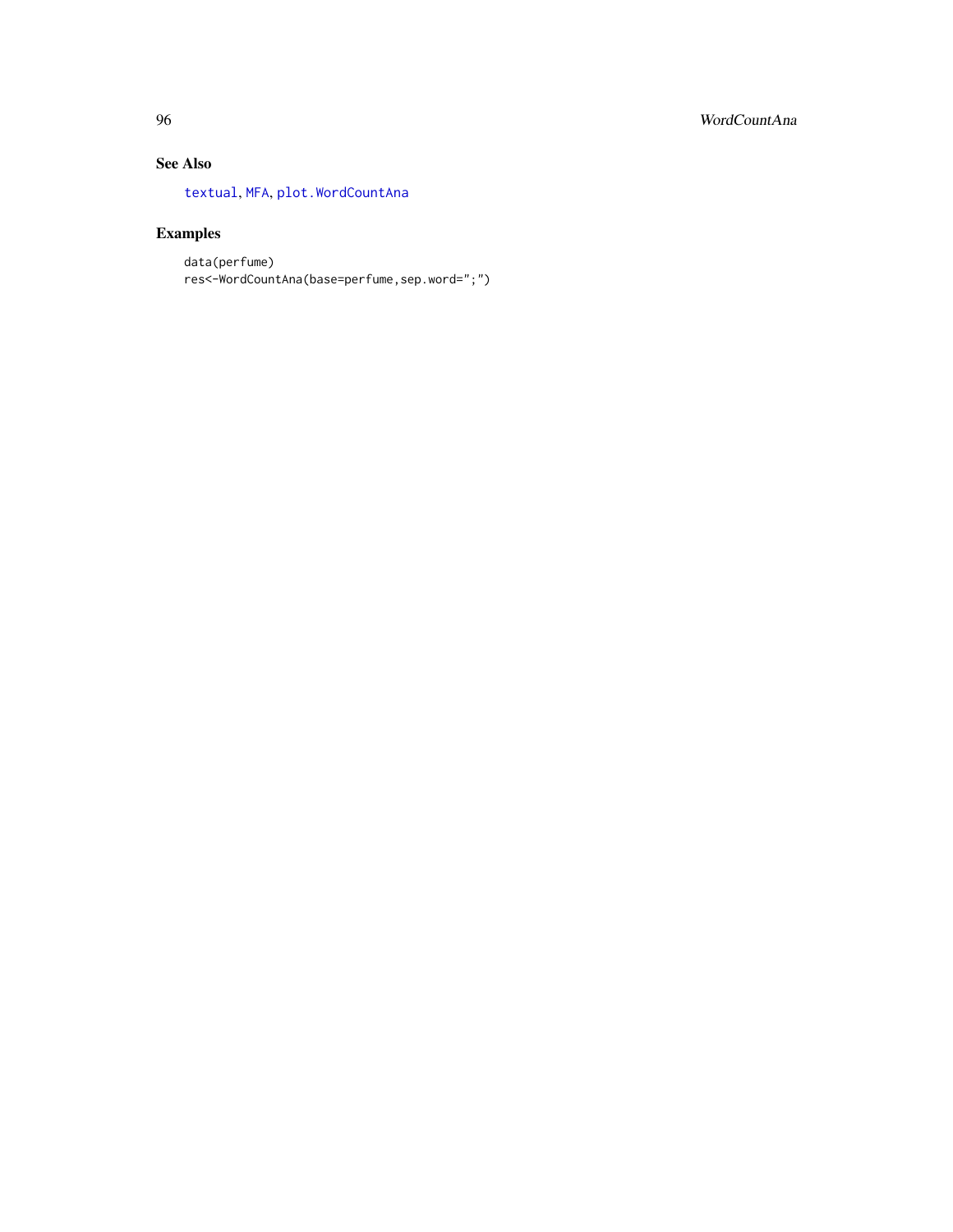# Index

∗Topic color coltable, [18](#page-17-0) ∗Topic datasets cards, [12](#page-11-0) chocolates, [17](#page-16-0) cocktail, [18](#page-17-0) compo.cocktail, [20](#page-19-0) cream\_id, [28](#page-27-0) cream\_signa, [29](#page-28-0) hedo.cocktail, [40](#page-39-0) hedochoc, [41](#page-40-0) napping, [56](#page-55-0) napping.don, [57](#page-56-0) napping.words, [57](#page-56-0) perfume, [71](#page-70-0) perfume\_fcp, [71](#page-70-0) perfume\_ideal, [72](#page-71-0) senso.cocktail, [88](#page-87-0) sensochoc, [88](#page-87-0) sensopanels, [89](#page-88-0) smoothies, [89](#page-88-0) ∗Topic dplot boot, [9](#page-8-0) CA\_JAR, [16](#page-15-0) fcp, [37](#page-36-0) JAR, [50](#page-49-1) plot.fahst, [73](#page-72-0) plot.fasnt, [74](#page-73-0) plot.fast, [76](#page-75-0) plot.IdMap, [77](#page-76-0) plot.JAR, [78](#page-77-0) ∗Topic manip magicsort, [51](#page-50-0) scalebypanelist, [86](#page-85-0) ∗Topic math optimaldesign, [58](#page-57-0) ∗Topic models averagetable, [6](#page-5-0) carto, [12](#page-11-0)

cartoconsumer, [14](#page-13-0) ConsistencyIdeal, [22](#page-21-0) decat, [30](#page-29-0) graphinter, [39](#page-38-0) interact, [49](#page-48-0) MultiIdeal, [52](#page-51-0) paneliperf, [59](#page-58-0) panelperf, [69](#page-68-0) search.desc, [87](#page-86-0) triangle.design, [90](#page-89-1) triangle.pair.test, [91](#page-90-1) triangle.test, [92](#page-91-1) WilliamsDesign, [94](#page-93-1) ∗Topic multivariate boot, [9](#page-8-0) carto, [12](#page-11-0) cartoconsumer, [14](#page-13-0) ConsensualWords, [21](#page-20-0) construct.axes, [24](#page-23-0) cpa, [27](#page-26-0) fahst, [32](#page-31-1) fasnt, [33](#page-32-1) fast, [35](#page-34-1) fcp, [37](#page-36-0) hsortplot, [42](#page-41-0) IdMap, [43](#page-42-1) IdMapConsumer, [45](#page-44-0) indscal, [47](#page-46-1) JAR, [50](#page-49-1) nappeplot, [54](#page-53-1) nappesortplot, [55](#page-54-0) panellipse, [61](#page-60-0) panellipse.session, [64](#page-63-0) panelmatch, [67](#page-66-0) plot.WordCountAna, [79](#page-78-1) plotpanelist, [81](#page-80-0) pmfa, [82](#page-81-0) WordCountAna, [94](#page-93-1) ∗Topic print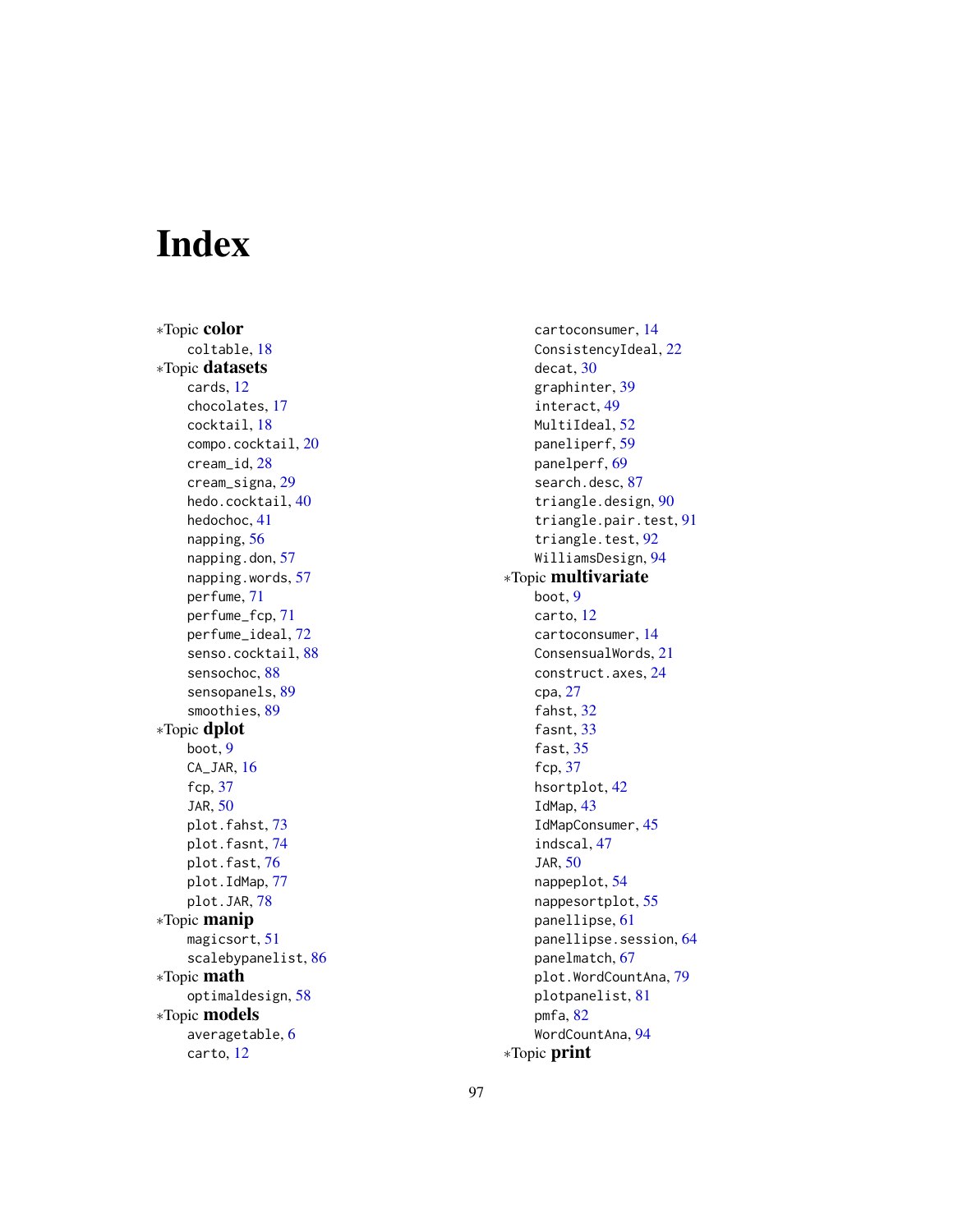#### 98 **INDEX**

print.fahst, [83](#page-82-0) print.fasnt, [84](#page-83-0) print.fast, [85](#page-84-0) ∗Topic segmentation cartoconsumer , [14](#page-13-0) ∗Topic univar ardi , [5](#page-4-0) barrow, <mark>[8](#page-7-0)</mark> boxprod , [10](#page-9-0) histprod , [41](#page-40-0) analyse\_holos , [3](#page-2-1) , *[38](#page-37-1)* , *[93](#page-92-0)* aov , *[7](#page-6-0)* , *[31](#page-30-0)* , *[40](#page-39-0)* , *[49](#page-48-0)* , *[61](#page-60-0)* , *[70](#page-69-0)* ardi , [5](#page-4-0) averagetable, [6](#page-5-0) barrow, <mark>[8](#page-7-0)</mark> boot , [9](#page-8-0) , *[44](#page-43-0)* boxplot , *[11](#page-10-0)* boxprod , [10](#page-9-0) bxp , *[11](#page-10-0)* CA\_JAR, [16](#page-15-0) cards , [12](#page-11-0) carto , [12](#page-11-0) , *[16](#page-15-0)* , *[44](#page-43-0)* cartoconsumer , [14](#page-13-0) chocolates , [17](#page-16-0) cocktail , [18](#page-17-0) coltable , [18](#page-17-0) compo.cocktail , [20](#page-19-0) ConsensualWords , [21](#page-20-0) ConsistencyIdeal , [22](#page-21-0) construct.axes , [24](#page-23-0) cpa , [27](#page-26-0) cream\_id , [28](#page-27-0) cream\_signa , [29](#page-28-0) decat , *[6](#page-5-0)* , [30](#page-29-0) density , *[42](#page-41-0)* FactoMineR , *[4](#page-3-0)* fahst , [32](#page-31-1) , *[43](#page-42-1)* , *[74](#page-73-0)* , *[84](#page-83-0)* fasnt , [33](#page-32-1) , *[56](#page-55-0)* , *[75](#page-74-0)* , *[84](#page-83-0)* fast , [35](#page-34-1) , *[77](#page-76-0)* , *[85](#page-84-0)* fcp , [37](#page-36-0) format\_holos , *[3](#page-2-1) , [4](#page-3-0)* , [38](#page-37-1) , *[93](#page-92-0)* GPA , *[14](#page-13-0)* , *[16](#page-15-0)* graphinter , [39](#page-38-0)

hedo.cocktail, [40](#page-39-0) hedochoc , [41](#page-40-0) hist , *[42](#page-41-0)* histprod , [41](#page-40-0) HMFA , *[4](#page-3-0)* hsortplot , [42](#page-41-0) IdMap , [43](#page-42-1) , *[47](#page-46-1)* , *[78](#page-77-0)* IdMapConsumer, [45](#page-44-0) indscal , [47](#page-46-1) , *[54](#page-53-1)* , *[83](#page-82-0)* interact , [49](#page-48-0) JAR , [50](#page-49-1) , *[79](#page-78-1)* lm , *[69](#page-68-0)* magicsort , [51](#page-50-0) MCA , *[4](#page-3-0)* MFA , *[4](#page-3-0)* , *[14](#page-13-0)* , *[16](#page-15-0)* , *[26](#page-25-0)* , *[83](#page-82-0)* , *[96](#page-95-0)* MultiIdeal, [52](#page-51-0) nappeplot , *[48](#page-47-0)* , [54](#page-53-1) , *[83](#page-82-0)* nappesortplot, [55](#page-54-0) napping , *[54](#page-53-1)* , [56](#page-55-0) napping.don, [57](#page-56-0) napping.words, [57](#page-56-0) optimaldesign , [58](#page-57-0) paneliperf , *[24](#page-23-0)* , [59](#page-58-0) , *[70](#page-69-0)* panellipse , *[53](#page-52-0)* , [61](#page-60-0) , *[67](#page-66-0)* , *[69](#page-68-0)* panellipse.session , *[64](#page-63-0)* , [64](#page-63-0) , *[69](#page-68-0)* panelmatch , *[64](#page-63-0)* , [67](#page-66-0) panelperf , *[24](#page-23-0)* , *[61](#page-60-0)* , [69](#page-68-0) par , *[9](#page-8-0)* , *[13](#page-12-0)* , *[19](#page-18-0)* , *[37](#page-36-0)* , *[62](#page-61-0)* , *[65](#page-64-0)* , *[68](#page-67-0)* , *[73](#page-72-0)* , *[75](#page-74-0)* , *[77](#page-76-0)* , *[81](#page-80-0) , [82](#page-81-0)* perfume , [71](#page-70-0) perfume\_fcp , [71](#page-70-0) perfume\_ideal , [72](#page-71-0) plot , *[8](#page-7-0)* plot.fahst , [73](#page-72-0) plot.fasnt , [74](#page-73-0) plot.fast , [76](#page-75-0) plot.IdMap , *[44](#page-43-0)* , [77](#page-76-0) plot.JAR , *[51](#page-50-0)* , [78](#page-77-0) plot.WordCountAna , [79](#page-78-1) , *[96](#page-95-0)* plotpanelist , [81](#page-80-0) pmfa , *[48](#page-47-0)* , *[54](#page-53-1)* , [82](#page-81-0) print.fahst , [83](#page-82-0) print.fasnt , [84](#page-83-0)

print.fast,  $85$